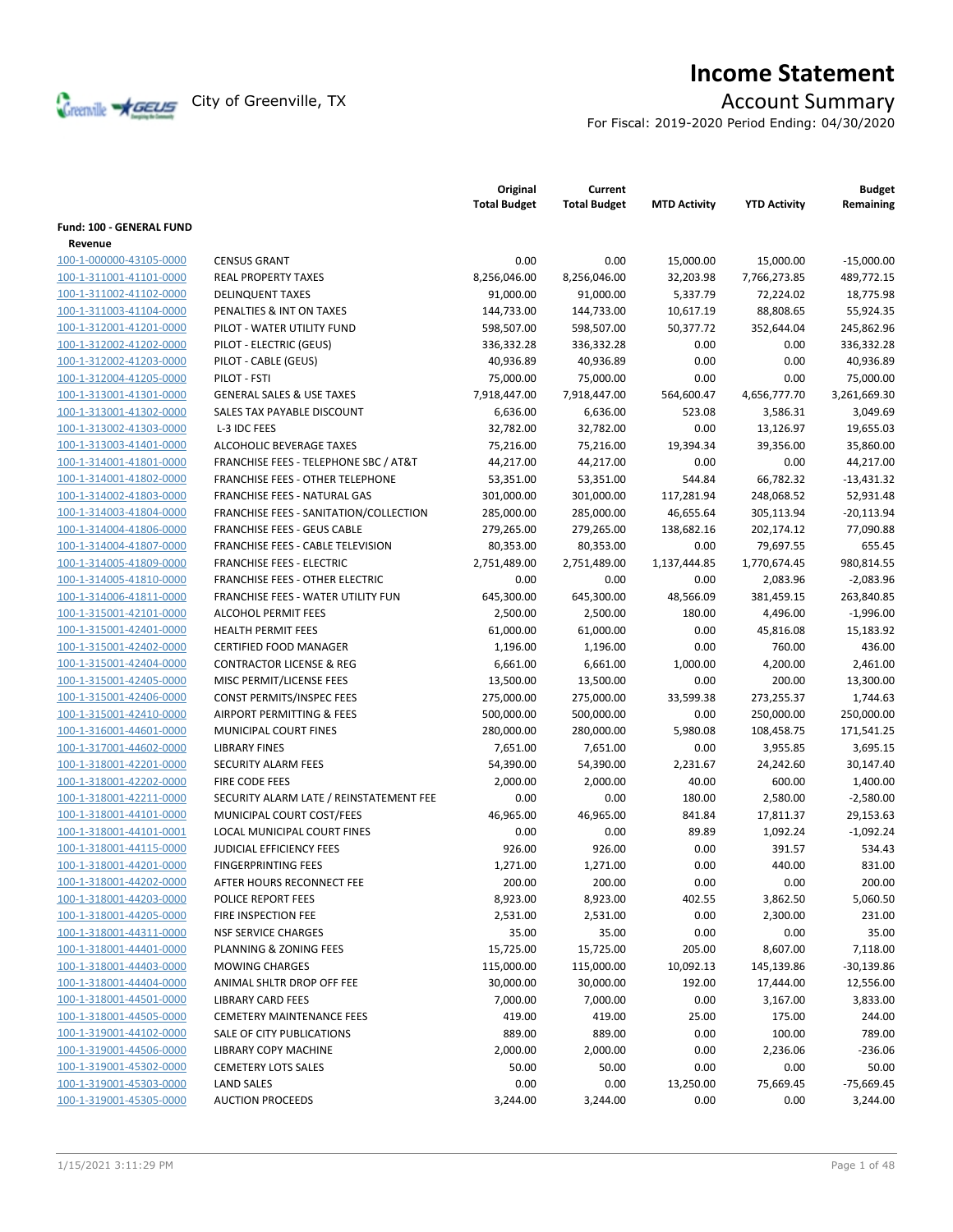|                         |                                        | Original<br><b>Total Budget</b> | Current<br><b>Total Budget</b> | <b>MTD Activity</b> | <b>YTD Activity</b> | <b>Budget</b><br>Remaining |
|-------------------------|----------------------------------------|---------------------------------|--------------------------------|---------------------|---------------------|----------------------------|
| 100-1-319001-45401-0000 | <b>INTEREST REVENUES</b>               | 73,771.00                       | 73,771.00                      | 12,466.52           | 41,512.94           | 32,258.06                  |
| 100-1-319001-45501-0000 | LIBRARY MTG ROOM RENTAL                | 1,597.00                        | 1,597.00                       | 0.00                | 330.00              | 1,267.00                   |
| 100-1-319001-45503-0000 | <b>PAVILION RENTALS</b>                | 9,138.00                        | 9,138.00                       | $-40.00$            | 2,060.00            | 7,078.00                   |
| 100-1-319001-45601-0000 | MISCELLANEOUS REVENUES                 | 73,278.00                       | 73,278.00                      | 0.00                | 74,113.52           | $-835.52$                  |
| 100-1-319001-45604-0000 | OTHER REVENUE / OVER/SHORT             | 0.00                            | 0.00                           | 641,139.12          | $-3.03$             | 3.03                       |
| 100-1-322001-43002-0000 | ANIMAL SHELTER CONTRIB                 | 100,000.00                      | 100,000.00                     | 0.00                | 50,000.00           | 50,000.00                  |
| 100-1-322001-43003-0000 | HUNT CO CONTRIB - FIRE                 | 28,800.00                       | 28,800.00                      | 2,400.00            | 16,800.00           | 12,000.00                  |
| 100-1-322001-43004-0000 | HUNT CO MEM HOSP REIM                  | 22,400.00                       | 22,400.00                      | 2,053.00            | 16,258.00           | 6,142.00                   |
| 100-1-323001-46008-0000 | <b>XFR - TOURISM FUND</b>              | 145,000.00                      | 145,000.00                     | 12,083.33           | 84,583.31           | 60,416.69                  |
| 100-1-323001-46015-0000 | XFR - DEBT SERVICE FUND                | 464,592.00                      | 464,592.00                     | 38,716.00           | 271,012.00          | 193,580.00                 |
| 100-1-324001-46506-0000 | <b>CA - RECREATION FUND</b>            | 9,613.00                        | 9,613.00                       | 801.08              | 5,607.56            | 4,005.44                   |
| 100-1-324001-46509-0000 | CA - VENUE MGMT FUND                   | 3,004.00                        | 3,004.00                       | 250.33              | 1,752.31            | 1,251.69                   |
| 100-1-324001-46537-0000 | CA - MAIL MACHINE LEASE                | 3,132.00                        | 3,132.00                       | 0.00                | 1,615.68            | 1,516.32                   |
| 100-1-324001-46614-0000 | CA - SANITATION FUND COLLECTION        | 33,493.00                       | 33,493.00                      | 2,791.08            | 19,537.56           | 13,955.44                  |
| 100-1-324001-46650-0000 | CA - UTILITY FUND TO GENERAL GOVERNME  | 408,115.00                      | 408,115.00                     | 34,009.58           | 238,067.06          | 170,047.94                 |
| 100-1-324001-46651-0000 | CA - UTILITY FUND TO PUBLIC WORKS      | 160,063.00                      | 160,063.00                     | 13,338.58           | 93,370.06           | 66,692.94                  |
| 100-1-324001-46801-0000 | CA - SPENCE FUND                       | 600.00                          | 600.00                         | 50.00               | 350.00              | 250.00                     |
| 100-1-324009-46901-0000 | CA - ELECTRIC UTILITY                  | 358,026.00                      | 358,026.00                     | 29,835.50           | 208,848.50          | 149,177.50                 |
| 100-1-324009-46906-0000 | <b>CA - CABLE UTILITY</b>              | 52,638.00                       | 52,638.00                      | 4,386.50            | 30,705.50           | 21,932.50                  |
|                         | <b>Revenue Total:</b>                  | 25,401,947.17                   | 25,401,947.17                  | 3,049,820.25        | 18,217,373.22       | 7,184,573.95               |
| <b>Expense</b>          |                                        |                                 |                                |                     |                     |                            |
| 100-1-000000-43105-0001 | <b>CENSUS GRANT MANAGEMENT</b>         | 0.00                            | 0.00                           | 0.00                | 4,018.15            | $-4,018.15$                |
| 100-1-000000-52103-0000 | <b>ESSENTIAL EMPLOYEE MEALS</b>        | 0.00                            | 0.00                           | 1,707.77            | 1,707.77            | $-1,707.77$                |
| 100-1-000000-96119-0000 | PANDEMIC EXPENSES                      | 0.00                            | 0.00                           | 27,195.09           | 27,195.09           | $-27,195.09$               |
| 100-1-411000-52001-0000 | <b>OFFICE SUPPLIES</b>                 | 60.00                           | 60.00                          | 0.00                | 0.00                | 60.00                      |
| 100-1-411000-52005-0000 | PRINTED MATERIALS                      | 96.00                           | 96.00                          | 0.00                | 0.00                | 96.00                      |
| 100-1-411000-52103-0000 | <b>MEETING SUPPLIES</b>                | 2,150.00                        | 2,150.00                       | 187.90              | 617.85              | 1,532.15                   |
| 100-1-411000-54001-0000 | <b>TELEPHONE CHARGES</b>               | 1,460.44                        | 1,460.44                       | 172.00              | 1,181.81            | 278.63                     |
| 100-1-411000-54101-0000 | PROFESSIONAL SERVICES                  | 0.00                            | 4,000.00                       | 0.00                | 0.00                | 4,000.00                   |
| 100-1-411000-54201-0000 | MEMBERSHIPS & SUBSCRIPTIONS            | 6,550.00                        | 6,550.00                       | 4,155.00            | 6,363.00            | 187.00                     |
| 100-1-411000-54204-0000 | <b>PUBLIC RELATIONS</b>                | 1,500.00                        | 1,500.00                       | 0.00                | 1,600.00            | $-100.00$                  |
| 100-1-411000-54213-0000 | PLAQUES AND AWARDS                     | 750.00                          | 750.00                         | 0.00                | 0.00                | 750.00                     |
| 100-1-411000-54214-0000 | <b>TRAVEL &amp; TRAINING</b>           | 15,075.00                       | 15,075.00                      | 0.00                | 7,779.98            | 7,295.02                   |
| 100-1-411400-51001-0000 | <b>REGULAR SALARIES</b>                | 85,583.22                       | 85,583.22                      | 9,681.36            | 51,633.93           | 33,949.29                  |
| 100-1-411400-51021-0000 | <b>LONGEVITY</b>                       | 1,656.00                        | 1,656.00                       | 0.00                | 1,656.00            | 0.00                       |
| 100-1-411400-51116-0000 | CAR ALLOWANCE                          | 4,200.00                        | 4,200.00                       | 484.62              | 2,584.64            | 1,615.36                   |
| 100-1-411400-51117-0000 | <b>CELL PHONE ALLOWANCE</b>            | 1,170.00                        | 1,170.00                       | 90.00               | 476.77              | 693.23                     |
| 100-1-411400-51201-0000 | <b>FICA</b>                            | 5,741.77                        | 5,741.77                       | 615.94              | 3,353.87            | 2,387.90                   |
| 100-1-411400-51202-0000 | <b>MEDICARE</b>                        | 1,342.83                        | 1,342.83                       | 144.04              | 784.36              | 558.47                     |
| 100-1-411400-51203-0000 | <b>HEALTH INSURANCE</b>                | 10,991.00                       | 10,991.00                      | 915.92              | 6,411.44            | 4,579.56                   |
| 100-1-411400-51204-0000 | <b>WORKERS COMPENSATION</b>            | 240.04                          | 240.04                         | 20.19               | 141.33              | 98.71                      |
| 100-1-411400-51205-0000 | <b>STATE UNEMPLOYMENT</b>              | 64.35                           | 64.35                          | 0.00                | 9.00                | 55.35                      |
| 100-1-411400-51301-0000 | <b>TMRS</b>                            | 10,374.55                       | 10,374.55                      | 1,153.80            | 6,290.90            | 4,083.65                   |
| 100-1-411400-52001-0000 | <b>OFFICE SUPPLIES</b>                 | 90.00                           | 90.00                          | 0.00                | 0.00                | 90.00                      |
| 100-1-411400-52002-0000 | POSTAGE / FREIGHT                      | 150.00                          | 150.00                         | 0.70                | 39.11               | 110.89                     |
| 100-1-411400-52005-0000 | PRINTED MATERIALS                      | 225.00                          | 225.00                         | 0.00                | 200.50              | 24.50                      |
| 100-1-411400-54001-0000 | <b>TELEPHONE CHARGES</b>               | 1,046.56                        | 1,046.56                       | 38.01               | 469.41              | 577.15                     |
| 100-1-411400-54101-0000 | PROFESSIONAL SERVICES                  | 1,275.00                        | 1,275.00                       | 0.00                | 420.00              | 855.00                     |
| 100-1-411400-54201-0000 | <b>MEMBERSHIPS &amp; SUBSCRIPTIONS</b> | 135.00                          | 135.00                         | 0.00                | 125.00              | 10.00                      |
| 100-1-411400-54206-0000 | <b>ELECTION EXPENSE</b>                | 103,500.00                      | 103,500.00                     | 0.00                | 21,828.24           | 81,671.76                  |
| 100-1-411400-54212-0000 | <b>PRINTING</b>                        | 5,000.00                        | 5,000.00                       | 0.00                | 56.50               | 4,943.50                   |
| 100-1-411400-54214-0000 | <b>TRAVEL &amp; TRAINING</b>           | 2,550.00                        | 2,550.00                       | 0.00                | 1,071.69            | 1,478.31                   |
| 100-1-412100-51001-0000 | REGULAR SALARIES                       | 186,917.28                      | 186,917.28                     | 17,764.12           | 93,576.50           | 93,340.78                  |
| 100-1-412100-51020-0000 | <b>OVERTIME</b>                        | 7,263.94                        | 7,263.94                       | 147.66              | 1,612.74            | 5,651.20                   |
| 100-1-412100-51021-0000 | LONGEVITY                              | 6,002.00                        | 6,002.00                       | 0.00                | 3,890.00            | 2,112.00                   |
| 100-1-412100-51101-0000 | <b>CERTIFICATION PAY</b>               | 3,600.00                        | 3,600.00                       | 346.17              | 1,730.84            | 1,869.16                   |
| 100-1-412100-51201-0000 | <b>FICA</b>                            | 12,634.56                       | 12,634.56                      | 1,049.72            | 5,743.60            | 6,890.96                   |
| 100-1-412100-51202-0000 | MEDICARE                               | 2,954.86                        | 2,954.86                       | 245.50              | 1,343.56            | 1,611.30                   |
| 100-1-412100-51203-0000 | <b>HEALTH INSURANCE</b>                | 43,964.00                       | 43,964.00                      | 3,663.67            | 25,645.69           | 18,318.31                  |
|                         |                                        |                                 |                                |                     |                     |                            |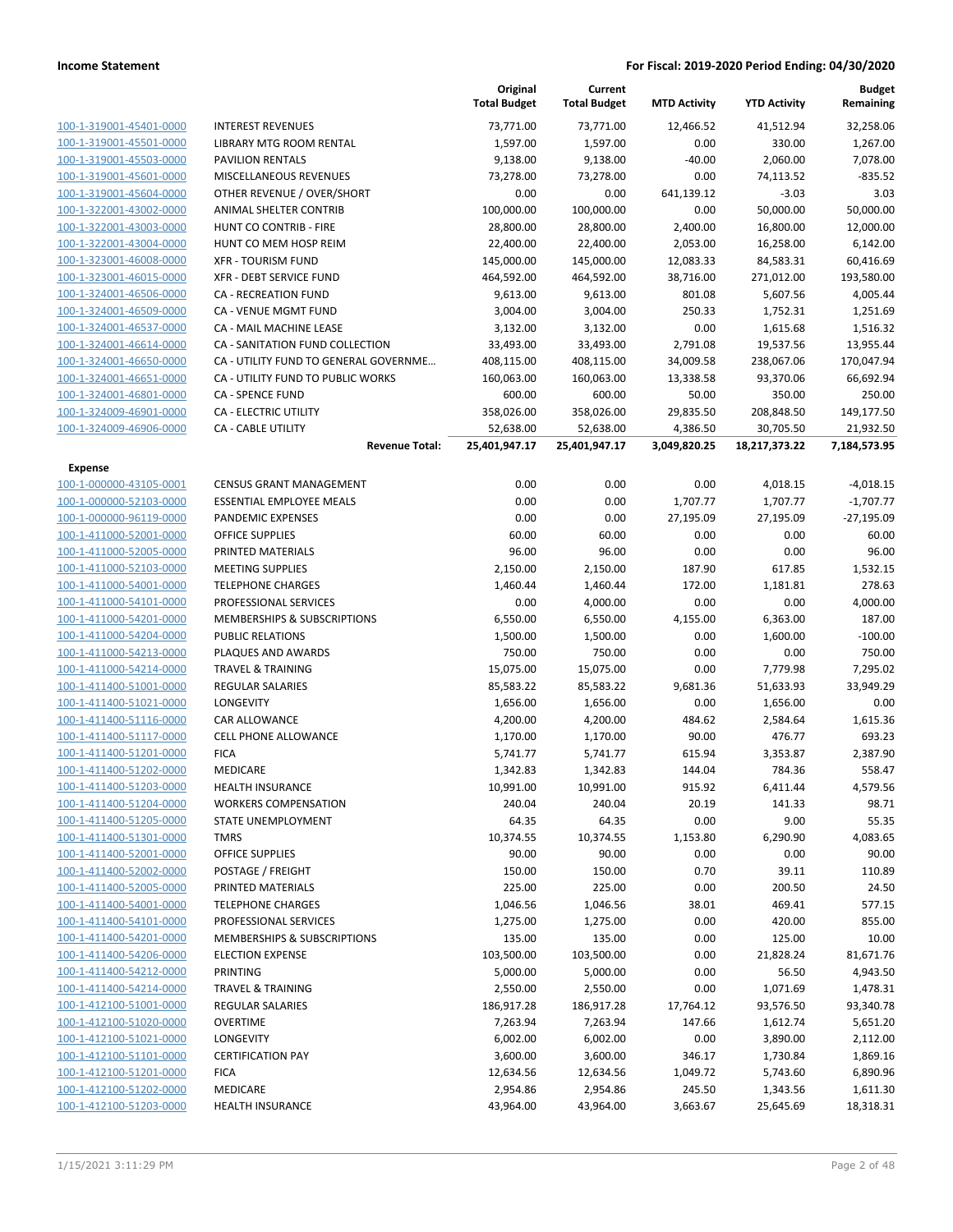100-1-412100-51204-0000 100-1-412100-51205-0000 100-1-412100-51301-0000 100-1-412100-51401-0000 100-1-412100-52001-0000 100-1-412100-52002-0000 100-1-412100-52005-0000 100-1-412100-52102-0000 100-1-412100-52110-0000 100-1-412100-53201-0000 100-1-412100-54001-0000 100-1-412100-54101-0000 100-1-412100-54201-0000 100-1-412100-54207-0000 100-1-412100-54214-0000 100-1-413200-51001-0000 100-1-413200-51020-0000 100-1-413200-51021-0000 100-1-413200-51116-0000 100-1-413200-51117-0000 100-1-413200-51201-0000 100-1-413200-51202-0000 100-1-413200-51203-0000 100-1-413200-51204-0000 100-1-413200-51205-0000 100-1-413200-51301-0000 100-1-413200-51303-0000 100-1-413200-52001-0000 100-1-413200-52002-0000 100-1-413200-52103-0000 100-1-413200-54001-0000 100-1-413200-54101-0000 100-1-413200-54201-0000 100-1-413200-54205-0000 100-1-413200-54212-0000 100-1-413200-54214-0000 100-1-415100-51001-0000 100-1-415100-51020-0000 100-1-415100-51021-0000 100-1-415100-51116-0000 100-1-415100-51117-0000 100-1-415100-51201-0000 100-1-415100-51202-0000 100-1-415100-51203-0000 100-1-415100-51204-0000 100-1-415100-51205-0000 100-1-415100-51301-0000 100-1-415100-52001-0000 100-1-415100-52002-0000 100-1-415100-52005-0000 PRINTED MATERIALS 150.00 150.00 0.00 0.00 150.00 100-1-415100-54001-0000 100-1-415100-54110-0000 100-1-415100-54201-0000 100-1-415100-54211-0000 100-1-415100-54214-0000 100-1-415150-54401-0000 100-1-415150-54402-0000 100-1-415300-54106-0000 100-1-415500-51001-0000

|                               | Original<br><b>Total Budget</b> | Current<br><b>Total Budget</b> | <b>MTD Activity</b> | <b>YTD Activity</b> | <b>Budget</b><br>Remaining |
|-------------------------------|---------------------------------|--------------------------------|---------------------|---------------------|----------------------------|
| <b>WORKERS COMPENSATION</b>   | 528.21                          | 528.21                         | 43.46               | 304.22              | 223.99                     |
| STATE UNEMPLOYMENT            | 386.10                          | 386.10                         | 42.92               | 144.43              | 241.67                     |
| <b>TMRS</b>                   | 21,527.76                       | 21,527.76                      | 2,022.53            | 10,864.19           | 10,663.57                  |
| <b>CONTRA - SALARIES</b>      | 0.00                            | 0.00                           | 0.00                | 750.00              | $-750.00$                  |
| <b>OFFICE SUPPLIES</b>        | 900.00                          | 900.00                         | 16.29               | 282.61              | 617.39                     |
| POSTAGE / FREIGHT             | 2,750.00                        | 2,750.00                       | 26.00               | 1,265.40            | 1,484.60                   |
| PRINTED MATERIALS             | 800.00                          | 800.00                         | 0.00                | 596.60              | 203.40                     |
| <b>BOOKS / REF SUPPLIES</b>   | 120.00                          | 120.00                         | 0.00                | 0.00                | 120.00                     |
| <b>TICKET WRITER SUPPLIES</b> | 7,500.00                        | 7,500.00                       | 0.00                | 90.00               | 7,410.00                   |
| FURNITURE & OFFICE EQUIPMENT  | 2,112.00                        | 2,112.00                       | 0.00                | 2,392.61            | $-280.61$                  |
| <b>TELEPHONE CHARGES</b>      | 5,020.36                        | 5,020.36                       | 0.11                | 1,985.52            | 3,034.84                   |
| PROFESSIONAL SERVICES         | 28,000.00                       | 28,000.00                      | 1,443.10            | 1,786.50            | 26,213.50                  |
| MEMBERSHIPS & SUBSCRIPTIONS   | 550.00                          | 550.00                         | 0.00                | 359.29              | 190.71                     |
| COURT COSTS, JURY, WIT FEES   | 360.00                          | 360.00                         | 0.00                | 36.00               | 324.00                     |
| <b>TRAVEL &amp; TRAINING</b>  | 5,500.00                        | 5,500.00                       | 130.55              | 2,189.88            | 3,310.12                   |
| REGULAR SALARIES              | 245,250.47                      | 245,250.47                     | 28,239.00           | 143,522.90          | 101,727.57                 |
| <b>OVERTIME</b>               | 142.64                          | 142.64                         | 0.00                | 58.23               | 84.41                      |
| LONGEVITY                     | 618.00                          | 618.00                         | 0.00                | 576.00              | 42.00                      |
| CAR ALLOWANCE                 | 7,200.00                        | 7,200.00                       | 830.76              | 4,430.72            | 2,769.28                   |
| <b>CELL PHONE ALLOWANCE</b>   | 1,170.00                        | 1,170.00                       | 135.00              | 711.92              | 458.08                     |
| <b>FICA</b>                   | 11,737.30                       | 11,737.30                      | 1,693.95            | 5,506.75            | 6,230.55                   |
| MEDICARE                      | 3,688.53                        | 3,688.53                       | 396.16              | 2,037.96            | 1,650.57                   |
| <b>HEALTH INSURANCE</b>       | 27,477.50                       | 27,477.50                      | 2,289.79            | 16,028.53           | 11,448.97                  |
| <b>WORKERS COMPENSATION</b>   | 659.36                          | 659.36                         | 55.53               | 388.71              | 270.65                     |
| STATE UNEMPLOYMENT            | 160.88                          | 160.88                         | 32.82               | 81.69               | 79.19                      |
| <b>TMRS</b>                   | 28,497.04                       | 28,497.04                      | 3,285.53            | 16,675.45           | 11,821.59                  |
| SUP 457 COMP PLAN             | 22,230.00                       | 22,230.00                      | 2,542.86            | 12,714.30           | 9,515.70                   |
| <b>OFFICE SUPPLIES</b>        | 300.00                          | 300.00                         | 0.00                | 297.94              | 2.06                       |
| POSTAGE / FREIGHT             | 150.00                          | 150.00                         | 2.10                | 2.10                | 147.90                     |
| <b>MEETING SUPPLIES</b>       | 850.00                          | 850.00                         | 16.98               | 649.41              | 200.59                     |
| <b>TELEPHONE CHARGES</b>      | 4,206.28                        | 4,206.28                       | 76.09               | 1,982.26            | 2,224.02                   |
| PROFESSIONAL SERVICES         | 100.00                          | 100.00                         | 0.00                | 0.00                | 100.00                     |
| MEMBERSHIPS & SUBSCRIPTIONS   | 1,400.00                        | 1,400.00                       | 0.00                | 0.00                | 1,400.00                   |
| <b>BUSINESS MEALS</b>         | 1,000.00                        | 1,000.00                       | 0.00                | 180.20              | 819.80                     |
| PRINTING                      | 100.00                          | 100.00                         | 0.00                | 111.44              | $-11.44$                   |
| <b>TRAVEL &amp; TRAINING</b>  | 7,000.00                        | 7,000.00                       | 0.00                | 1,657.01            | 5,342.99                   |
| <b>REGULAR SALARIES</b>       | 289,437.16                      | 289,437.16                     | 31,355.28           | 166,873.08          | 122,564.08                 |
| <b>OVERTIME</b>               | 1,447.50                        | 1,447.50                       | 49.95               | 119.57              | 1,327.93                   |
| LONGEVITY                     | 3,322.00                        | 3,322.00                       | 0.00                | 3,208.00            | 114.00                     |
| CAR ALLOWANCE                 | 4,200.00                        | 4,200.00                       | 484.62              | 2,584.64            | 1,615.36                   |
| <b>CELL PHONE ALLOWANCE</b>   | 2,130.00                        | 2,130.00                       | 135.00              | 711.92              | 1,418.08                   |
| <b>FICA</b>                   | 18,633.27                       | 18,633.27                      | 1,861.72            | 10,043.49           | 8,589.78                   |
| MEDICARE                      | 4,357.78                        | 4,357.78                       | 435.40              | 2,348.89            | 2,008.89                   |
| <b>HEALTH INSURANCE</b>       | 60,450.50                       | 60,450.50                      | 5,037.54            | 35,262.78           | 25,187.72                  |
| <b>WORKERS COMPENSATION</b>   | 778.99                          | 778.99                         | 65.53               | 458.71              | 320.28                     |
| STATE UNEMPLOYMENT            | 353.93                          | 353.93                         | 30.90               | 148.03              | 205.90                     |
| <b>TMRS</b>                   | 33,667.62                       | 33,667.62                      | 3,602.81            | 19,371.25           | 14,296.37                  |
| <b>OFFICE SUPPLIES</b>        | 2,700.00                        | 2,700.00                       | 0.00                | 1,493.68            | 1,206.32                   |
| POSTAGE / FREIGHT             | 4,150.00                        | 4,150.00                       | 202.01              | 2,694.66            | 1,455.34                   |
| PRINTED MATERIALS             | 150.00                          | 150.00                         | 0.00                | 0.00                | 150.00                     |
| <b>TELEPHONE CHARGES</b>      | 2,962.23                        | 2,962.23                       | 76.06               | 1,465.57            | 1,496.66                   |
| <b>AUDIT</b>                  | 59,750.00                       | 59,750.00                      | 0.00                | 64,750.00           | $-5,000.00$                |
| MEMBERSHIPS & SUBSCRIPTIONS   | 2,139.00                        | 2,139.00                       | 724.29              | 1,474.29            | 664.71                     |
| ADVERTISING                   | 35,000.00                       | 35,000.00                      | 0.00                | 19,203.10           | 15,796.90                  |
| TRAVEL & TRAINING             | 5,020.00                        | 5,020.00                       | 0.00                | 1,668.69            | 3,351.31                   |
| APPRAISER                     | 267,339.69                      | 267,339.69                     | 0.00                | 133,669.84          | 133,669.85                 |
| <b>COLLECTOR</b>              | 16,000.00                       | 16,000.00                      | 0.00                | 15,978.59           | 21.41                      |
| <b>ATTORNEY FEES</b>          | 200,000.00                      | 200,000.00                     | 21,237.60           | 100,239.83          | 99,760.17                  |
| REGULAR SALARIES              | 188,255.93                      | 188,255.93                     | 21,398.16           | 112,569.50          | 75,686.43                  |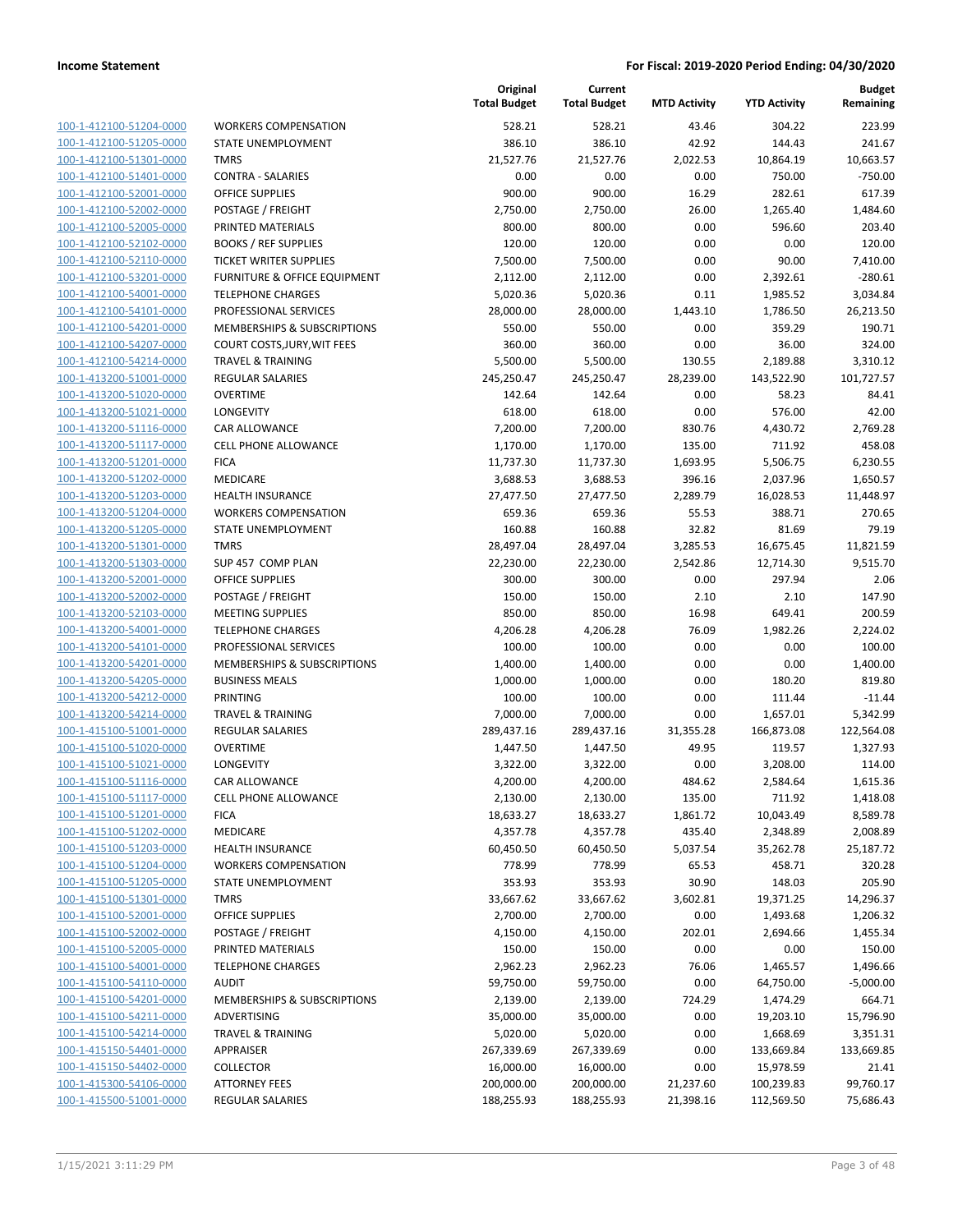| 100-1-415500-51020-0000<br>100-1-415500-51021-0000<br>100-1-415500-51116-0000<br>100-1-415500-51117-0000<br>100-1-415500-51201-0000<br>100-1-415500-51202-0000<br>100-1-415500-51203-0000<br>100-1-415500-51204-0000<br>100-1-415500-51205-0000<br>100-1-415500-51301-0000<br>100-1-415500-52001-0000<br>100-1-415500-52002-0000<br>100-1-415500-52303-0000<br>100-1-415500-54001-0000<br>100-1-415500-54102-0000<br>100-1-415500-54107-0000<br>100-1-415500-54118-0000<br>100-1-415500-54119-0000<br>100-1-415500-54201-0000<br>100-1-415500-54213-0000<br>100-1-415500-54214-0000<br>100-1-421100-51001-0000<br>100-1-421100-51020-0000<br>100-1-421100-51021-0000<br>100-1-421100-51101-0000<br>100-1-421100-51115-0000<br>100-1-421100-51117-0000<br>100-1-421100-51201-0000<br>100-1-421100-51202-0000<br>100-1-421100-51203-0000<br>100-1-421100-51204-0000<br>100-1-421100-51205-0000<br>100-1-421100-51301-0000<br>100-1-421100-52001-0000<br>100-1-421100-52002-0000<br>100-1-421100-52004-0000<br>100-1-421100-52005-0000<br>100-1-421100-52103-0000<br>100-1-421100-52104-0000<br>100-1-421100-52201-0000<br>100-1-421100-52203-0000<br><u>100-1-421100-52302-0000</u><br>100-1-421100-52304-0000<br><u>100-1-421100-52305-0000</u><br>100-1-421100-53202-0000<br><u>100-1-421100-53205-0000</u><br>100-1-421100-54001-0000<br><u>100-1-421100-54002-0000</u><br><u>100-1-421100-54201-0000</u><br>100-1-421100-54205-0000<br><u>100-1-421100-54212-0000</u><br>100-1-421100-54213-0000<br><u>100-1-421100-54214-0000</u><br><u>100-1-421210-51001-0000</u><br>100-1-421210-51020-0000<br><u>100-1-421210-51021-0000</u><br><u>100-1-421210-51101-0000</u><br><u>100-1-421210-51115-0000</u><br>100-1-421210-51117-0000 |  |
|------------------------------------------------------------------------------------------------------------------------------------------------------------------------------------------------------------------------------------------------------------------------------------------------------------------------------------------------------------------------------------------------------------------------------------------------------------------------------------------------------------------------------------------------------------------------------------------------------------------------------------------------------------------------------------------------------------------------------------------------------------------------------------------------------------------------------------------------------------------------------------------------------------------------------------------------------------------------------------------------------------------------------------------------------------------------------------------------------------------------------------------------------------------------------------------------------------------------------------------------------------------------------------------------------------------------------------------------------------------------------------------------------------------------------------------------------------------------------------------------------------------------------------------------------------------------------------------------------------------------------------------------------------------------------------------------------------------------------------|--|
|                                                                                                                                                                                                                                                                                                                                                                                                                                                                                                                                                                                                                                                                                                                                                                                                                                                                                                                                                                                                                                                                                                                                                                                                                                                                                                                                                                                                                                                                                                                                                                                                                                                                                                                                    |  |
|                                                                                                                                                                                                                                                                                                                                                                                                                                                                                                                                                                                                                                                                                                                                                                                                                                                                                                                                                                                                                                                                                                                                                                                                                                                                                                                                                                                                                                                                                                                                                                                                                                                                                                                                    |  |
|                                                                                                                                                                                                                                                                                                                                                                                                                                                                                                                                                                                                                                                                                                                                                                                                                                                                                                                                                                                                                                                                                                                                                                                                                                                                                                                                                                                                                                                                                                                                                                                                                                                                                                                                    |  |
|                                                                                                                                                                                                                                                                                                                                                                                                                                                                                                                                                                                                                                                                                                                                                                                                                                                                                                                                                                                                                                                                                                                                                                                                                                                                                                                                                                                                                                                                                                                                                                                                                                                                                                                                    |  |
|                                                                                                                                                                                                                                                                                                                                                                                                                                                                                                                                                                                                                                                                                                                                                                                                                                                                                                                                                                                                                                                                                                                                                                                                                                                                                                                                                                                                                                                                                                                                                                                                                                                                                                                                    |  |
|                                                                                                                                                                                                                                                                                                                                                                                                                                                                                                                                                                                                                                                                                                                                                                                                                                                                                                                                                                                                                                                                                                                                                                                                                                                                                                                                                                                                                                                                                                                                                                                                                                                                                                                                    |  |
|                                                                                                                                                                                                                                                                                                                                                                                                                                                                                                                                                                                                                                                                                                                                                                                                                                                                                                                                                                                                                                                                                                                                                                                                                                                                                                                                                                                                                                                                                                                                                                                                                                                                                                                                    |  |
|                                                                                                                                                                                                                                                                                                                                                                                                                                                                                                                                                                                                                                                                                                                                                                                                                                                                                                                                                                                                                                                                                                                                                                                                                                                                                                                                                                                                                                                                                                                                                                                                                                                                                                                                    |  |
|                                                                                                                                                                                                                                                                                                                                                                                                                                                                                                                                                                                                                                                                                                                                                                                                                                                                                                                                                                                                                                                                                                                                                                                                                                                                                                                                                                                                                                                                                                                                                                                                                                                                                                                                    |  |
|                                                                                                                                                                                                                                                                                                                                                                                                                                                                                                                                                                                                                                                                                                                                                                                                                                                                                                                                                                                                                                                                                                                                                                                                                                                                                                                                                                                                                                                                                                                                                                                                                                                                                                                                    |  |
|                                                                                                                                                                                                                                                                                                                                                                                                                                                                                                                                                                                                                                                                                                                                                                                                                                                                                                                                                                                                                                                                                                                                                                                                                                                                                                                                                                                                                                                                                                                                                                                                                                                                                                                                    |  |
|                                                                                                                                                                                                                                                                                                                                                                                                                                                                                                                                                                                                                                                                                                                                                                                                                                                                                                                                                                                                                                                                                                                                                                                                                                                                                                                                                                                                                                                                                                                                                                                                                                                                                                                                    |  |
|                                                                                                                                                                                                                                                                                                                                                                                                                                                                                                                                                                                                                                                                                                                                                                                                                                                                                                                                                                                                                                                                                                                                                                                                                                                                                                                                                                                                                                                                                                                                                                                                                                                                                                                                    |  |
|                                                                                                                                                                                                                                                                                                                                                                                                                                                                                                                                                                                                                                                                                                                                                                                                                                                                                                                                                                                                                                                                                                                                                                                                                                                                                                                                                                                                                                                                                                                                                                                                                                                                                                                                    |  |
|                                                                                                                                                                                                                                                                                                                                                                                                                                                                                                                                                                                                                                                                                                                                                                                                                                                                                                                                                                                                                                                                                                                                                                                                                                                                                                                                                                                                                                                                                                                                                                                                                                                                                                                                    |  |
|                                                                                                                                                                                                                                                                                                                                                                                                                                                                                                                                                                                                                                                                                                                                                                                                                                                                                                                                                                                                                                                                                                                                                                                                                                                                                                                                                                                                                                                                                                                                                                                                                                                                                                                                    |  |
|                                                                                                                                                                                                                                                                                                                                                                                                                                                                                                                                                                                                                                                                                                                                                                                                                                                                                                                                                                                                                                                                                                                                                                                                                                                                                                                                                                                                                                                                                                                                                                                                                                                                                                                                    |  |
|                                                                                                                                                                                                                                                                                                                                                                                                                                                                                                                                                                                                                                                                                                                                                                                                                                                                                                                                                                                                                                                                                                                                                                                                                                                                                                                                                                                                                                                                                                                                                                                                                                                                                                                                    |  |
|                                                                                                                                                                                                                                                                                                                                                                                                                                                                                                                                                                                                                                                                                                                                                                                                                                                                                                                                                                                                                                                                                                                                                                                                                                                                                                                                                                                                                                                                                                                                                                                                                                                                                                                                    |  |
|                                                                                                                                                                                                                                                                                                                                                                                                                                                                                                                                                                                                                                                                                                                                                                                                                                                                                                                                                                                                                                                                                                                                                                                                                                                                                                                                                                                                                                                                                                                                                                                                                                                                                                                                    |  |
|                                                                                                                                                                                                                                                                                                                                                                                                                                                                                                                                                                                                                                                                                                                                                                                                                                                                                                                                                                                                                                                                                                                                                                                                                                                                                                                                                                                                                                                                                                                                                                                                                                                                                                                                    |  |
|                                                                                                                                                                                                                                                                                                                                                                                                                                                                                                                                                                                                                                                                                                                                                                                                                                                                                                                                                                                                                                                                                                                                                                                                                                                                                                                                                                                                                                                                                                                                                                                                                                                                                                                                    |  |
|                                                                                                                                                                                                                                                                                                                                                                                                                                                                                                                                                                                                                                                                                                                                                                                                                                                                                                                                                                                                                                                                                                                                                                                                                                                                                                                                                                                                                                                                                                                                                                                                                                                                                                                                    |  |
|                                                                                                                                                                                                                                                                                                                                                                                                                                                                                                                                                                                                                                                                                                                                                                                                                                                                                                                                                                                                                                                                                                                                                                                                                                                                                                                                                                                                                                                                                                                                                                                                                                                                                                                                    |  |
|                                                                                                                                                                                                                                                                                                                                                                                                                                                                                                                                                                                                                                                                                                                                                                                                                                                                                                                                                                                                                                                                                                                                                                                                                                                                                                                                                                                                                                                                                                                                                                                                                                                                                                                                    |  |
|                                                                                                                                                                                                                                                                                                                                                                                                                                                                                                                                                                                                                                                                                                                                                                                                                                                                                                                                                                                                                                                                                                                                                                                                                                                                                                                                                                                                                                                                                                                                                                                                                                                                                                                                    |  |
|                                                                                                                                                                                                                                                                                                                                                                                                                                                                                                                                                                                                                                                                                                                                                                                                                                                                                                                                                                                                                                                                                                                                                                                                                                                                                                                                                                                                                                                                                                                                                                                                                                                                                                                                    |  |
|                                                                                                                                                                                                                                                                                                                                                                                                                                                                                                                                                                                                                                                                                                                                                                                                                                                                                                                                                                                                                                                                                                                                                                                                                                                                                                                                                                                                                                                                                                                                                                                                                                                                                                                                    |  |
|                                                                                                                                                                                                                                                                                                                                                                                                                                                                                                                                                                                                                                                                                                                                                                                                                                                                                                                                                                                                                                                                                                                                                                                                                                                                                                                                                                                                                                                                                                                                                                                                                                                                                                                                    |  |
|                                                                                                                                                                                                                                                                                                                                                                                                                                                                                                                                                                                                                                                                                                                                                                                                                                                                                                                                                                                                                                                                                                                                                                                                                                                                                                                                                                                                                                                                                                                                                                                                                                                                                                                                    |  |
|                                                                                                                                                                                                                                                                                                                                                                                                                                                                                                                                                                                                                                                                                                                                                                                                                                                                                                                                                                                                                                                                                                                                                                                                                                                                                                                                                                                                                                                                                                                                                                                                                                                                                                                                    |  |
|                                                                                                                                                                                                                                                                                                                                                                                                                                                                                                                                                                                                                                                                                                                                                                                                                                                                                                                                                                                                                                                                                                                                                                                                                                                                                                                                                                                                                                                                                                                                                                                                                                                                                                                                    |  |
|                                                                                                                                                                                                                                                                                                                                                                                                                                                                                                                                                                                                                                                                                                                                                                                                                                                                                                                                                                                                                                                                                                                                                                                                                                                                                                                                                                                                                                                                                                                                                                                                                                                                                                                                    |  |
|                                                                                                                                                                                                                                                                                                                                                                                                                                                                                                                                                                                                                                                                                                                                                                                                                                                                                                                                                                                                                                                                                                                                                                                                                                                                                                                                                                                                                                                                                                                                                                                                                                                                                                                                    |  |
|                                                                                                                                                                                                                                                                                                                                                                                                                                                                                                                                                                                                                                                                                                                                                                                                                                                                                                                                                                                                                                                                                                                                                                                                                                                                                                                                                                                                                                                                                                                                                                                                                                                                                                                                    |  |
|                                                                                                                                                                                                                                                                                                                                                                                                                                                                                                                                                                                                                                                                                                                                                                                                                                                                                                                                                                                                                                                                                                                                                                                                                                                                                                                                                                                                                                                                                                                                                                                                                                                                                                                                    |  |
|                                                                                                                                                                                                                                                                                                                                                                                                                                                                                                                                                                                                                                                                                                                                                                                                                                                                                                                                                                                                                                                                                                                                                                                                                                                                                                                                                                                                                                                                                                                                                                                                                                                                                                                                    |  |
|                                                                                                                                                                                                                                                                                                                                                                                                                                                                                                                                                                                                                                                                                                                                                                                                                                                                                                                                                                                                                                                                                                                                                                                                                                                                                                                                                                                                                                                                                                                                                                                                                                                                                                                                    |  |
|                                                                                                                                                                                                                                                                                                                                                                                                                                                                                                                                                                                                                                                                                                                                                                                                                                                                                                                                                                                                                                                                                                                                                                                                                                                                                                                                                                                                                                                                                                                                                                                                                                                                                                                                    |  |
|                                                                                                                                                                                                                                                                                                                                                                                                                                                                                                                                                                                                                                                                                                                                                                                                                                                                                                                                                                                                                                                                                                                                                                                                                                                                                                                                                                                                                                                                                                                                                                                                                                                                                                                                    |  |
|                                                                                                                                                                                                                                                                                                                                                                                                                                                                                                                                                                                                                                                                                                                                                                                                                                                                                                                                                                                                                                                                                                                                                                                                                                                                                                                                                                                                                                                                                                                                                                                                                                                                                                                                    |  |
|                                                                                                                                                                                                                                                                                                                                                                                                                                                                                                                                                                                                                                                                                                                                                                                                                                                                                                                                                                                                                                                                                                                                                                                                                                                                                                                                                                                                                                                                                                                                                                                                                                                                                                                                    |  |
|                                                                                                                                                                                                                                                                                                                                                                                                                                                                                                                                                                                                                                                                                                                                                                                                                                                                                                                                                                                                                                                                                                                                                                                                                                                                                                                                                                                                                                                                                                                                                                                                                                                                                                                                    |  |
|                                                                                                                                                                                                                                                                                                                                                                                                                                                                                                                                                                                                                                                                                                                                                                                                                                                                                                                                                                                                                                                                                                                                                                                                                                                                                                                                                                                                                                                                                                                                                                                                                                                                                                                                    |  |
|                                                                                                                                                                                                                                                                                                                                                                                                                                                                                                                                                                                                                                                                                                                                                                                                                                                                                                                                                                                                                                                                                                                                                                                                                                                                                                                                                                                                                                                                                                                                                                                                                                                                                                                                    |  |
|                                                                                                                                                                                                                                                                                                                                                                                                                                                                                                                                                                                                                                                                                                                                                                                                                                                                                                                                                                                                                                                                                                                                                                                                                                                                                                                                                                                                                                                                                                                                                                                                                                                                                                                                    |  |
|                                                                                                                                                                                                                                                                                                                                                                                                                                                                                                                                                                                                                                                                                                                                                                                                                                                                                                                                                                                                                                                                                                                                                                                                                                                                                                                                                                                                                                                                                                                                                                                                                                                                                                                                    |  |
|                                                                                                                                                                                                                                                                                                                                                                                                                                                                                                                                                                                                                                                                                                                                                                                                                                                                                                                                                                                                                                                                                                                                                                                                                                                                                                                                                                                                                                                                                                                                                                                                                                                                                                                                    |  |
|                                                                                                                                                                                                                                                                                                                                                                                                                                                                                                                                                                                                                                                                                                                                                                                                                                                                                                                                                                                                                                                                                                                                                                                                                                                                                                                                                                                                                                                                                                                                                                                                                                                                                                                                    |  |
|                                                                                                                                                                                                                                                                                                                                                                                                                                                                                                                                                                                                                                                                                                                                                                                                                                                                                                                                                                                                                                                                                                                                                                                                                                                                                                                                                                                                                                                                                                                                                                                                                                                                                                                                    |  |
|                                                                                                                                                                                                                                                                                                                                                                                                                                                                                                                                                                                                                                                                                                                                                                                                                                                                                                                                                                                                                                                                                                                                                                                                                                                                                                                                                                                                                                                                                                                                                                                                                                                                                                                                    |  |
|                                                                                                                                                                                                                                                                                                                                                                                                                                                                                                                                                                                                                                                                                                                                                                                                                                                                                                                                                                                                                                                                                                                                                                                                                                                                                                                                                                                                                                                                                                                                                                                                                                                                                                                                    |  |
|                                                                                                                                                                                                                                                                                                                                                                                                                                                                                                                                                                                                                                                                                                                                                                                                                                                                                                                                                                                                                                                                                                                                                                                                                                                                                                                                                                                                                                                                                                                                                                                                                                                                                                                                    |  |
|                                                                                                                                                                                                                                                                                                                                                                                                                                                                                                                                                                                                                                                                                                                                                                                                                                                                                                                                                                                                                                                                                                                                                                                                                                                                                                                                                                                                                                                                                                                                                                                                                                                                                                                                    |  |
|                                                                                                                                                                                                                                                                                                                                                                                                                                                                                                                                                                                                                                                                                                                                                                                                                                                                                                                                                                                                                                                                                                                                                                                                                                                                                                                                                                                                                                                                                                                                                                                                                                                                                                                                    |  |
|                                                                                                                                                                                                                                                                                                                                                                                                                                                                                                                                                                                                                                                                                                                                                                                                                                                                                                                                                                                                                                                                                                                                                                                                                                                                                                                                                                                                                                                                                                                                                                                                                                                                                                                                    |  |
|                                                                                                                                                                                                                                                                                                                                                                                                                                                                                                                                                                                                                                                                                                                                                                                                                                                                                                                                                                                                                                                                                                                                                                                                                                                                                                                                                                                                                                                                                                                                                                                                                                                                                                                                    |  |
|                                                                                                                                                                                                                                                                                                                                                                                                                                                                                                                                                                                                                                                                                                                                                                                                                                                                                                                                                                                                                                                                                                                                                                                                                                                                                                                                                                                                                                                                                                                                                                                                                                                                                                                                    |  |
|                                                                                                                                                                                                                                                                                                                                                                                                                                                                                                                                                                                                                                                                                                                                                                                                                                                                                                                                                                                                                                                                                                                                                                                                                                                                                                                                                                                                                                                                                                                                                                                                                                                                                                                                    |  |
|                                                                                                                                                                                                                                                                                                                                                                                                                                                                                                                                                                                                                                                                                                                                                                                                                                                                                                                                                                                                                                                                                                                                                                                                                                                                                                                                                                                                                                                                                                                                                                                                                                                                                                                                    |  |
|                                                                                                                                                                                                                                                                                                                                                                                                                                                                                                                                                                                                                                                                                                                                                                                                                                                                                                                                                                                                                                                                                                                                                                                                                                                                                                                                                                                                                                                                                                                                                                                                                                                                                                                                    |  |

| VERTIME                                |
|----------------------------------------|
| ONGEVITY                               |
| AR ALLOWANCE                           |
| ELL PHONE ALLOWANCE                    |
| <b>ICA</b>                             |
| <b>IEDICARE</b>                        |
| <b>EALTH INSURANCE</b>                 |
| /ORKERS COMPENSATION                   |
| TATE UNEMPLOYMENT                      |
| MRS                                    |
| <b>FFICE SUPPLIES</b>                  |
| OSTAGE / FREIGHT                       |
| RAINING SUPPLIES                       |
| ELEPHONE CHARGES                       |
| IVR CHECKS                             |
| <b>IEDICAL</b>                         |
| 1EDICAL - POLICE                       |
| 1EDICAL - FIRE                         |
| <b>IEMBERSHIPS &amp; SUBSCRIPTIONS</b> |
| LAQUES AND AWARDS                      |
| RAVEL & TRAINING                       |
| EGULAR SALARIES                        |
| VERTIME                                |
| <b>ONGEVITY</b>                        |
| ERTIFICATION PAY<br>LOTHING ALLOWANCE  |
| ELL PHONE ALLOWANCE                    |
| ICA                                    |
| <b>IEDICARE</b>                        |
| <b>EALTH INSURANCE</b>                 |
| /ORKERS COMPENSATION                   |
| TATE UNEMPLOYMENT                      |
| MRS                                    |
| <b>FFICE SUPPLIES</b>                  |
| OSTAGE / FREIGHT                       |
| OMPUTER SUPPLIES                       |
| RINTED MATERIALS                       |
| 1EETING SUPPLIES                       |
| /EARING APPAREL                        |
| 1INOR TOOLS & EQUIPMENT                |
| 1OTOR VEHICLE FUEL                     |
| <b>IEDICAL SUPPLIES</b>                |
| RONE PROGRAM                           |
| UBLIC EDUCATION                        |
| 1ACHINE, TOOLS & IMPLMNTS              |
| <b>IOTOR VEHICLES</b>                  |
| <b>ELEPHONE CHARGES</b>                |
| <b>TILITY CHARGES</b>                  |
| IEMBERSHIPS & SUBSCRIPTIONS            |
| USINESS MEALS                          |
| RINTING                                |
| LAQUES AND AWARDS                      |
| RAVEL & TRAINING                       |
| <b>EGULAR SALARIES</b>                 |
| VERTIME                                |
| <b>ONGEVITY</b>                        |
| ERTIFICATION PAY                       |
| $0.71111C$ $0.11C$                     |

|                         |                                        | Original<br><b>Total Budget</b> | Current<br><b>Total Budget</b> | <b>MTD Activity</b> | <b>YTD Activity</b> | <b>Budget</b><br>Remaining |
|-------------------------|----------------------------------------|---------------------------------|--------------------------------|---------------------|---------------------|----------------------------|
| 100-1-415500-51020-0000 | <b>OVERTIME</b>                        | 0.00                            | 0.00                           | 0.00                | 1,826.14            | $-1,826.14$                |
| 100-1-415500-51021-0000 | LONGEVITY                              | 3,894.00                        | 3,894.00                       | 0.00                | 3,840.00            | 54.00                      |
| 100-1-415500-51116-0000 | CAR ALLOWANCE                          | 4,200.00                        | 4,200.00                       | 484.62              | 2,584.64            | 1,615.36                   |
| 100-1-415500-51117-0000 | <b>CELL PHONE ALLOWANCE</b>            | 1,170.00                        | 1,170.00                       | 135.00              | 711.92              | 458.08                     |
| 100-1-415500-51201-0000 | <b>FICA</b>                            | 12,246.24                       | 12,246.24                      | 1,269.98            | 6,913.74            | 5,332.50                   |
| 100-1-415500-51202-0000 | MEDICARE                               | 2,864.04                        | 2,864.04                       | 297.01              | 1,616.92            | 1,247.12                   |
| 100-1-415500-51203-0000 | <b>HEALTH INSURANCE</b>                | 32,973.00                       | 32,973.00                      | 2,747.75            | 19,234.25           | 13,738.75                  |
| 100-1-415500-51204-0000 | <b>WORKERS COMPENSATION</b>            | 511.97                          | 511.97                         | 43.06               | 301.42              | 210.55                     |
| 100-1-415500-51205-0000 | <b>STATE UNEMPLOYMENT</b>              | 193.05                          | 193.05                         | 0.00                | 32.40               | 160.65                     |
| 100-1-415500-51301-0000 | <b>TMRS</b>                            | 22,127.17                       | 22,127.17                      | 2,477.03            | 13,568.54           | 8,558.63                   |
| 100-1-415500-52001-0000 | <b>OFFICE SUPPLIES</b>                 | 2,000.00                        | 2,000.00                       | 203.26              | 861.24              | 1,138.76                   |
| 100-1-415500-52002-0000 | POSTAGE / FREIGHT                      | 1,200.00                        | 1,200.00                       | 635.33              | 1,076.70            | 123.30                     |
| 100-1-415500-52303-0000 | <b>TRAINING SUPPLIES</b>               | 750.00                          | 750.00                         | 0.00                | 0.00                | 750.00                     |
| 100-1-415500-54001-0000 | <b>TELEPHONE CHARGES</b>               | 2,188.06                        | 2,188.06                       | 0.06                | 1,040.52            | 1,147.54                   |
| 100-1-415500-54102-0000 | <b>MVR CHECKS</b>                      | 500.00                          | 500.00                         | 0.00                | 34.79               | 465.21                     |
| 100-1-415500-54107-0000 | <b>MEDICAL</b>                         | 6,000.00                        | 6,000.00                       | 555.00              | 5,685.00            | 315.00                     |
| 100-1-415500-54118-0000 | <b>MEDICAL - POLICE</b>                | 2,500.00                        | 2,500.00                       | 0.00                | 358.00              | 2,142.00                   |
| 100-1-415500-54119-0000 | <b>MEDICAL - FIRE</b>                  | 2,500.00                        | 2,500.00                       | 0.00                | 0.00                | 2,500.00                   |
| 100-1-415500-54201-0000 | <b>MEMBERSHIPS &amp; SUBSCRIPTIONS</b> | 4,500.00                        | 4,500.00                       | 30.98               | 1,126.66            | 3,373.34                   |
| 100-1-415500-54213-0000 | PLAQUES AND AWARDS                     | 23,400.00                       | 23,400.00                      | 87.60               | 14,862.71           | 8,537.29                   |
| 100-1-415500-54214-0000 | <b>TRAVEL &amp; TRAINING</b>           | 6,000.00                        | 6,000.00                       | 0.00                | 1,649.69            | 4,350.31                   |
| 100-1-421100-51001-0000 | REGULAR SALARIES                       | 311,262.06                      | 311,262.06                     | 48,151.77           | 244,859.40          | 66,402.66                  |
| 100-1-421100-51020-0000 | <b>OVERTIME</b>                        | 1,761.12                        | 1,761.12                       | 209.17              | 4,336.82            | $-2,575.70$                |
| 100-1-421100-51021-0000 | LONGEVITY                              | 6,796.00                        | 6,796.00                       | 360.00              | 8,356.00            | $-1,560.00$                |
| 100-1-421100-51101-0000 | <b>CERTIFICATION PAY</b>               | 3,600.00                        | 3,600.00                       | 623.07              | 3,115.35            | 484.65                     |
| 100-1-421100-51115-0000 | <b>CLOTHING ALLOWANCE</b>              | 840.00                          | 840.00                         | 941.58              | 2,307.90            | $-1,467.90$                |
| 100-1-421100-51117-0000 | CELL PHONE ALLOWANCE                   | 1,950.00                        | 1,950.00                       | 335.76              | 1,664.96            | 285.04                     |
| 100-1-421100-51201-0000 | <b>FICA</b>                            | 20,224.97                       | 20,224.97                      | 3,136.93            | 15,805.57           | 4,419.40                   |
| 100-1-421100-51202-0000 | MEDICARE                               | 4,730.03                        | 4,730.03                       | 733.64              | 3,780.27            | 949.76                     |
| 100-1-421100-51203-0000 | <b>HEALTH INSURANCE</b>                | 43,964.00                       | 43,964.00                      | 3,663.67            | 25,645.69           | 18,318.31                  |
| 100-1-421100-51204-0000 | <b>WORKERS COMPENSATION</b>            | 6,209.51                        | 6,209.51                       | 522.31              | 3,656.17            | 2,553.34                   |
| 100-1-421100-51205-0000 | STATE UNEMPLOYMENT                     | 257.40                          | 257.40                         | 11.06               | 75.60               | 181.80                     |
| 100-1-421100-51301-0000 | <b>TMRS</b>                            | 36,543.58                       | 36,543.58                      | 5,694.90            | 29,557.01           | 6,986.57                   |
| 100-1-421100-52001-0000 | <b>OFFICE SUPPLIES</b>                 | 1,000.00                        | 1,050.00                       | 6.65                | 595.07              | 454.93                     |
| 100-1-421100-52002-0000 | POSTAGE / FREIGHT                      | 300.00                          | 300.00                         | 14.68               | 40.74               | 259.26                     |
| 100-1-421100-52004-0000 | <b>COMPUTER SUPPLIES</b>               | 300.00                          | 300.00                         | 243.05              | 539.02              | $-239.02$                  |
| 100-1-421100-52005-0000 | PRINTED MATERIALS                      | 300.00                          | 300.00                         | 37.00               | 97.95               | 202.05                     |
| 100-1-421100-52103-0000 | <b>MEETING SUPPLIES</b>                | 2,080.00                        | 2,080.00                       | 69.86               | 1,179.13            | 900.87                     |
| 100-1-421100-52104-0000 | <b>WEARING APPAREL</b>                 | 398.00                          | 398.00                         | 0.00                | 72.28               | 325.72                     |
| 100-1-421100-52201-0000 | MINOR TOOLS & EQUIPMENT                | 600.00                          | 900.00                         | 0.00                | 480.00              | 420.00                     |
| 100-1-421100-52203-0000 | <b>MOTOR VEHICLE FUEL</b>              | 3,077.94                        | 3,077.94                       | 37.36               | 633.79              | 2,444.15                   |
| 100-1-421100-52302-0000 | <b>MEDICAL SUPPLIES</b>                | 300.00                          | 300.00                         | 54.22               | 220.97              | 79.03                      |
| 100-1-421100-52304-0000 | <b>DRONE PROGRAM</b>                   | 2,150.00                        | 2,150.00                       | 0.00                | 0.00                | 2,150.00                   |
| 100-1-421100-52305-0000 | PUBLIC EDUCATION                       | 4,200.00                        | 4,200.00                       | 137.87              | 902.69              | 3,297.31                   |
| 100-1-421100-53202-0000 | MACHINE, TOOLS & IMPLMNTS              | 150.00                          | 150.00                         | 0.00                | 13.64               | 136.36                     |
| 100-1-421100-53205-0000 | <b>MOTOR VEHICLES</b>                  | 2,245.00                        | 2,245.00                       | 0.00                | 672.92              | 1,572.08                   |
| 100-1-421100-54001-0000 | <b>TELEPHONE CHARGES</b>               | 23,602.28                       | 23,602.28                      | 111.35              | 6,266.33            | 17,335.95                  |
| 100-1-421100-54002-0000 | <b>UTILITY CHARGES</b>                 | 78,415.14                       | 78,415.14                      | 6,181.04            | 42,456.70           | 35,958.44                  |
| 100-1-421100-54201-0000 | MEMBERSHIPS & SUBSCRIPTIONS            | 2,724.00                        | 2,724.00                       | 0.00                | $-1,575.00$         | 4,299.00                   |
| 100-1-421100-54205-0000 | <b>BUSINESS MEALS</b>                  | 150.00                          | 150.00                         | 0.00                | 20.00               | 130.00                     |
| 100-1-421100-54212-0000 | PRINTING                               | 198.00                          | 48.00                          | 0.00                | 4.99                | 43.01                      |
| 100-1-421100-54213-0000 | PLAQUES AND AWARDS                     | 200.00                          | 200.00                         | 0.00                | 0.00                | 200.00                     |
| 100-1-421100-54214-0000 | <b>TRAVEL &amp; TRAINING</b>           | 6,159.00                        | 5,959.00                       | 0.00                | 2,096.87            | 3,862.13                   |
| 100-1-421210-51001-0000 | REGULAR SALARIES                       | 869,004.49                      | 869,004.49                     | 77,066.54           | 395,370.04          | 473,634.45                 |
| 100-1-421210-51020-0000 | <b>OVERTIME</b>                        | 47,009.94                       | 47,009.94                      | 1,402.67            | 32,132.29           | 14,877.65                  |
| 100-1-421210-51021-0000 | LONGEVITY                              | 14,758.00                       | 14,758.00                      | 249.24              | 13,470.40           | 1,287.60                   |
| 100-1-421210-51101-0000 | <b>CERTIFICATION PAY</b>               | 16,920.00                       | 16,920.00                      | 1,661.52            | 8,653.73            | 8,266.27                   |
| 100-1-421210-51115-0000 | <b>CLOTHING ALLOWANCE</b>              | 8,646.00                        | 8,646.00                       | 2,510.88            | 5,686.74            | 2,959.26                   |
| 100-1-421210-51117-0000 | <b>CELL PHONE ALLOWANCE</b>            | 6,420.00                        | 6,420.00                       | 581.52              | 2,676.88            | 3,743.12                   |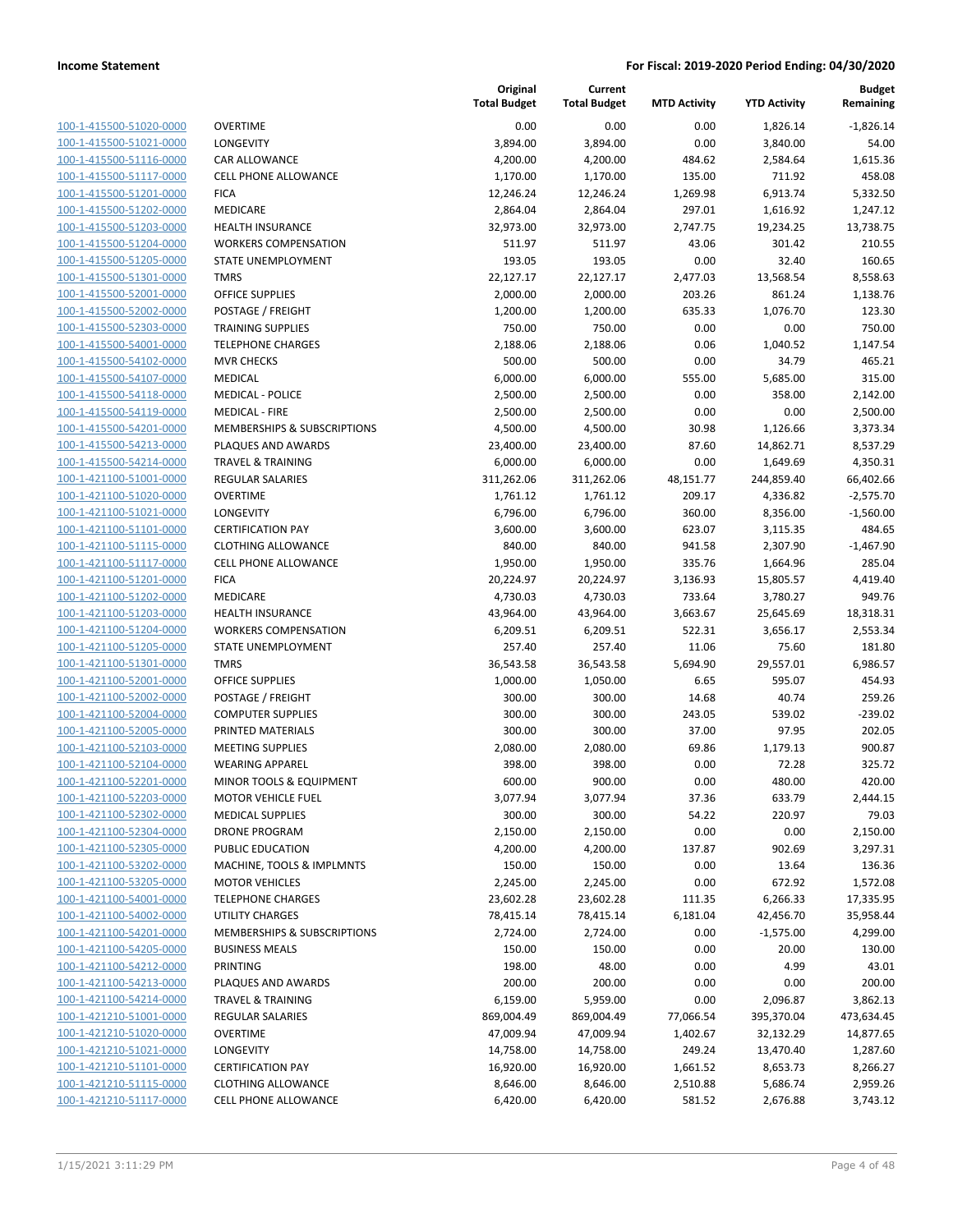|                                |                                       | Original<br><b>Total Budget</b> | Current<br><b>Total Budget</b> | <b>MTD Activity</b> | <b>YTD Activity</b> | <b>Budget</b><br>Remaining |
|--------------------------------|---------------------------------------|---------------------------------|--------------------------------|---------------------|---------------------|----------------------------|
| 100-1-421210-51201-0000        | <b>FICA</b>                           | 59,691.02                       | 59,691.02                      | 4,958.23            | 31,659.14           | 28,031.88                  |
| 100-1-421210-51202-0000        | MEDICARE                              | 13,960.00                       | 13,960.00                      | 1,159.59            | 7,404.17            | 6,555.83                   |
| 100-1-421210-51203-0000        | <b>HEALTH INSURANCE</b>               | 131,892.00                      | 131,892.00                     | 10,991.00           | 76,937.00           | 54,955.00                  |
| 100-1-421210-51204-0000        | <b>WORKERS COMPENSATION</b>           | 23,456.68                       | 23,456.68                      | 1,972.11            | 13,804.77           | 9,651.91                   |
| 100-1-421210-51205-0000        | STATE UNEMPLOYMENT                    | 772.20                          | 772.20                         | 50.16               | 139.42              | 632.78                     |
| 100-1-421210-51301-0000        | <b>TMRS</b>                           | 107,853.01                      | 107,853.01                     | 9,390.61            | 59,512.23           | 48,340.78                  |
| 100-1-421210-52001-0000        | <b>OFFICE SUPPLIES</b>                | 1,110.00                        | 1,110.00                       | 0.00                | 607.20              | 502.80                     |
| 100-1-421210-52002-0000        | POSTAGE / FREIGHT                     | 150.00                          | 150.00                         | 8.25                | 213.68              | $-63.68$                   |
| 100-1-421210-52004-0000        | <b>COMPUTER SUPPLIES</b>              | 1,450.00                        | 1,450.00                       | 0.00                | 382.79              | 1,067.21                   |
| 100-1-421210-52005-0000        | PRINTED MATERIALS                     | 100.00                          | 100.00                         | 24.00               | 48.00               | 52.00                      |
| 100-1-421210-52102-0000        | <b>BOOKS / REF SUPPLIES</b>           | 120.00                          | 120.00                         | 0.00                | 0.00                | 120.00                     |
| 100-1-421210-52201-0000        | MINOR TOOLS & EQUIPMENT               | 2,409.00                        | 2,409.00                       | 0.00                | 1,372.03            | 1,036.97                   |
| 100-1-421210-52203-0000        | <b>MOTOR VEHICLE FUEL</b>             | 4,646.01                        | 4,646.01                       | 277.92              | 2,104.49            | 2,541.52                   |
| 100-1-421210-53203-0000        | <b>INSTRUMENTS &amp; APPARATUS</b>    | 300.00                          | 300.00                         | 0.00                | 23.24               | 276.76                     |
| 100-1-421210-53205-0000        | <b>MOTOR VEHICLES</b>                 | 1,000.00                        | 1,000.00                       | 0.00                | 1,884.85            | $-884.85$                  |
| 100-1-421210-54001-0000        | <b>TELEPHONE CHARGES</b>              | 30,927.21                       | 30,927.21                      | 256.95              | 7,637.54            | 23,289.67                  |
| 100-1-421210-54201-0000        | MEMBERSHIPS & SUBSCRIPTIONS           | 8,571.00                        | 8,571.00                       | 0.00                | 6,962.30            | 1,608.70                   |
| 100-1-421210-54208-0000        | <b>LABORATORY WORK</b>                | 6,500.00                        | 6,500.00                       | 0.00                | 0.00                | 6,500.00                   |
| 100-1-421210-54214-0000        | <b>TRAVEL &amp; TRAINING</b>          | 10,900.00                       | 10,900.00                      | 1,800.00            | 3,470.00            | 7,430.00                   |
| 100-1-421210-54215-0000        | <b>EVIDENCE PURCHASES</b>             | 2,000.00                        | 2,000.00                       | 0.00                | 2,000.00            | 0.00                       |
| 100-1-421210-54216-0000        | <b>INFORMANT EXPENSES</b>             | 1,000.00                        | 1,000.00                       | 0.00                | 1,000.00            | 0.00                       |
| 100-1-421230-51001-0000        | <b>REGULAR SALARIES</b>               | 2,948,028.97                    | 2,948,028.97                   | 329,277.89          | 1,804,930.59        | 1,143,098.38               |
| 100-1-421230-51020-0000        | <b>OVERTIME</b>                       | 217,133.39                      | 217,133.39                     | 28,367.84           | 266,204.47          | $-49,071.08$               |
| 100-1-421230-51021-0000        | <b>LONGEVITY</b>                      | 35,200.00                       | 35,200.00                      | 83.07               | 31,725.04           | 3,474.96                   |
| 100-1-421230-51101-0000        | <b>CERTIFICATION PAY</b>              | 61,560.00                       | 61,560.00                      | 4,361.49            | 23,653.53           | 37,906.47                  |
| 100-1-421230-51102-0000        | <b>BILINGUAL PAY</b>                  | 1,500.00                        | 1,500.00                       | 173.10              | 923.20              | 576.80                     |
| 100-1-421230-51115-0000        | <b>CLOTHING ALLOWANCE</b>             | 4,921.00                        | 4,921.00                       | 540.54              | 2,989.14            | 1,931.86                   |
| 100-1-421230-51117-0000        | <b>CELL PHONE ALLOWANCE</b>           | 1,920.00                        | 1,920.00                       | 311.52              | 1,442.24            | 477.76                     |
| 100-1-421230-51201-0000        | <b>FICA</b>                           | 202,756.33                      | 202,756.33                     | 21,650.42           | 127,903.12          | 74,853.21                  |
| 100-1-421230-51202-0000        | MEDICARE                              | 47,418.82                       | 47,418.82                      | 5,063.40            | 29,912.83           | 17,505.99                  |
| 100-1-421230-51203-0000        | <b>HEALTH INSURANCE</b>               | 456,126.50                      | 456,126.50                     | 38,010.54           | 266,073.71          | 190,052.79                 |
| 100-1-421230-51204-0000        | <b>WORKERS COMPENSATION</b>           | 81,939.72                       | 81,939.72                      | 6,888.66            | 48,220.56           | 33,719.16                  |
| 100-1-421230-51205-0000        | STATE UNEMPLOYMENT                    | 2,670.53                        | 2,670.53                       | 2.47                | 412.28              | 2,258.25                   |
| 100-1-421230-51301-0000        | <b>TMRS</b>                           | 366,351.25                      | 366,351.25                     | 40,850.57           | 240,023.49          | 126,327.76                 |
| 100-1-421230-51401-0000        | <b>CONTRA - SALARIES</b>              | $-100,200.00$                   | $-100,200.00$                  | $-4,855.00$         | $-36,736.38$        | $-63,463.62$               |
| 100-1-421230-52001-0000        | <b>OFFICE SUPPLIES (PATROL)</b>       | 600.00                          | 600.00                         | 148.96              | 170.03              | 429.97                     |
| 100-1-421230-52002-0000        | POSTAGE / FREIGHT (PATROL)            | 390.00                          | 390.00                         | 75.81               | 80.59               | 309.41                     |
| 100-1-421230-52004-0000        | <b>COMPUTER SUPPLIES (PATROL)</b>     | 400.00                          | 400.00                         | 0.00                | 0.00                | 400.00                     |
| 100-1-421230-52005-0000        | PRINTED MATERIALS (PATROL)            | 1,024.00                        | 1,024.00                       | 0.00                | 29.00               | 995.00                     |
| <u>100-1-421230-52006-0000</u> | OFFICE SUPPLIES (OPERATIONS)          | 330.00                          | 330.00                         | 36.98               | 192.90              | 137.10                     |
| 100-1-421230-52007-0000        | POSTAGE/FRIEGHT (OPERATIONS)          | 40.00                           | 40.00                          | 0.00                | 19.90               | 20.10                      |
| 100-1-421230-52008-0000        | <b>COMPUTER SUPPLIES (OPERATIONS)</b> | 820.00                          | 820.00                         | 0.00                | 700.00              | 120.00                     |
| 100-1-421230-52009-0000        | PRINTED MATERIALS (OPERATIONS)        | 1,150.00                        | 1,150.00                       | 24.00               | 201.25              | 948.75                     |
| 100-1-421230-52104-0000        | <b>WEARING APPAREL (PATROL)</b>       | 46,088.00                       | 46,688.00                      | 479.36              | 11,062.35           | 35,625.65                  |
| 100-1-421230-52105-0000        | WEARING APPAREL (OPERATIONS)          | 3,730.00                        | 3,730.00                       | 30.00               | 1,072.65            | 2,657.35                   |
| 100-1-421230-52108-0000        | <b>MENAGERIE SUPPLIES</b>             | 1,255.00                        | 1,255.00                       | 445.99              | 1,015.65            | 239.35                     |
| 100-1-421230-52109-0000        | <b>SUPPORT OF PRISONERS</b>           | 2,440.00                        | 2,440.00                       | 77.00               | 863.93              | 1,576.07                   |
| 100-1-421230-52111-0000        | <b>AMMUNITION</b>                     | 15,235.26                       | 13,953.33                      | 0.00                | 13,953.33           | 0.00                       |
| 100-1-421230-52201-0000        | MINOR TOOLS & EQUIPMENT (PATROL)      | 9,885.00                        | 8,085.00                       | 387.09              | 4,308.42            | 3,776.58                   |
| 100-1-421230-52202-0000        | MINOR TOOLS AND EQUIPMENT (OPERATION  | 3,264.00                        | 8,064.00                       | 0.00                | 3,026.91            | 5,037.09                   |
| 100-1-421230-52203-0000        | <b>MOTOR VEHICLE FUEL</b>             | 91,277.27                       | 91,277.27                      | 4,024.07            | 42,942.17           | 48,335.10                  |
| 100-1-421230-52309-0000        | <b>BODY ARMOR</b>                     | 11,700.00                       | 12,900.00                      | 0.00                | 0.00                | 12,900.00                  |
| 100-1-421230-53202-0000        | MACHINE, TOOLS & IMPLMNTS             | 1,500.00                        | 1,500.00                       | 0.00                | 960.61              | 539.39                     |
| 100-1-421230-53205-0000        | <b>MOTOR VEHICLES</b>                 | 22,000.00                       | 22,000.00                      | 387.00              | 13,816.60           | 8,183.40                   |
| 100-1-421230-54001-0000        | <b>TELEPHONE CHARGES</b>              | 49,872.20                       | 49,872.20                      | 892.69              | 17,581.23           | 32,290.97                  |
| 100-1-421230-54108-0000        | <b>VETERINARY SERVICES</b>            | 650.00                          | 650.00                         | 94.00               | 346.52              | 303.48                     |
| 100-1-421230-54202-0000        | MEMBERSHIPS & SUBSCRIPTIONS (OPERATIO | 210.00                          | 210.00                         | 0.00                | 145.00              | 65.00                      |
| 100-1-421230-54214-0000        | <b>TRAVEL &amp; TRAINING</b>          | 4,750.00                        | 4,750.00                       | $-2.71$             | 2,719.69            | 2,030.31                   |
| 100-1-421230-54215-0000        | TRAVEL & TRAINING (OPERATIONS)        | 6,125.00                        | 1,325.00                       | $-300.00$           | 1,647.40            | $-322.40$                  |
|                                |                                       |                                 |                                |                     |                     |                            |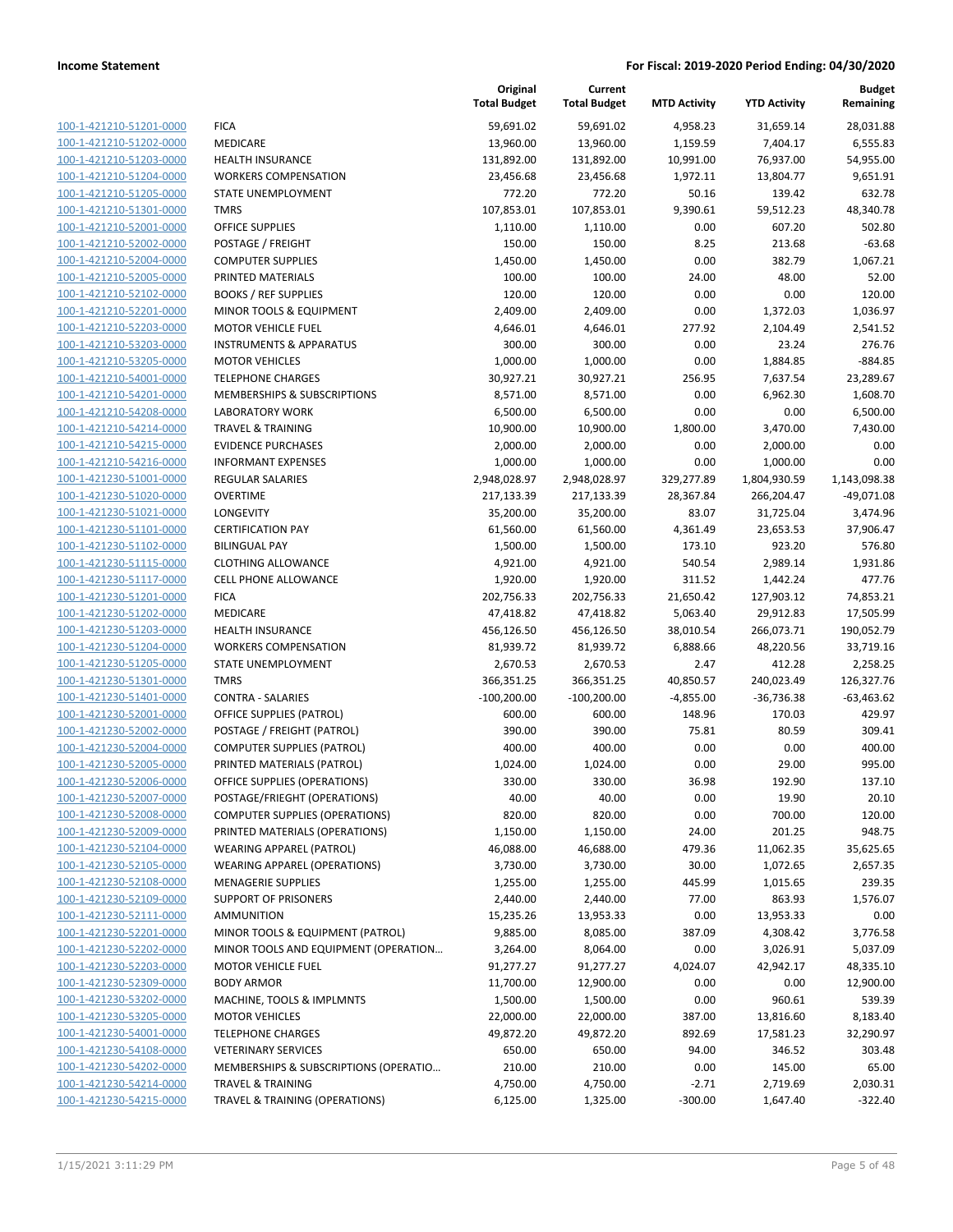| 100-1-421240-51001-0000        |
|--------------------------------|
| 100-1-421240-51020-0000        |
| 100-1-421240-51021-0000        |
| 100-1-421240-51101-0000        |
| 100-1-421240-51102-0000        |
| 100-1-421240-51115-0000        |
| 100-1-421240-51117-0000        |
| 100-1-421240-51201-0000        |
| 100-1-421240-51202-0000        |
| 100-1-421240-51203-0000        |
| 100-1-421240-51204-0000        |
| 100-1-421240-51205-0000        |
| 100-1-421240-51301-0000        |
| 100-1-421240-51302-0000        |
| 100-1-421240-52001-0000        |
| 100-1-421240-52002-0000        |
| 100-1-421240-52004-0000        |
| 100-1-421240-52005-0000        |
| 100-1-421240-52102-0000        |
| 100-1-421240-52104-0000        |
| 100-1-421240-52201-0000        |
| 100-1-421240-52203-0000        |
| 100-1-421240-52303-0000        |
| 100-1-421240-53202-0000        |
| 100-1-421240-53205-0000        |
| 100-1-421240-53207-0000        |
| 100-1-421240-54001-0000        |
|                                |
| 100-1-421240-54101-0000        |
| 100-1-421240-54201-0000        |
| 100-1-421240-54212-0000        |
| 100-1-421240-54214-0000        |
| 100-1-421240-55231-0000        |
| 100-1-421240-55232-0000        |
| 100-1-421600-52104-0000        |
| 100-1-421600-52111-0000        |
| <u>100-1-421600-52201-0000</u> |
| 100-1-421600-52206-0000        |
| 100-1-421600-53202-0000        |
| 100-1-421600-54201-0000        |
| 100-1-421600-54214-0000        |
| 100-1-421600-55201-0000        |
| <u>100-1-422100-51001-0000</u> |
| 100-1-422100-51020-0000        |
| 100-1-422100-51021-0000        |
| 100-1-422100-51101-0000        |
| <u>100-1-422100-51116-0000</u> |
| <u>100-1-422100-51117-0000</u> |
| <u>100-1-422100-51201-0000</u> |
| 100-1-422100-51202-0000        |
| <u>100-1-422100-51203-0000</u> |
| <u>100-1-422100-51204-0000</u> |
| <u>100-1-422100-51205-0000</u> |
| 100-1-422100-51301-0000        |
| 100-1-422100-51302-0000        |
| <u>100-1-422100-52001-0000</u> |
| <u>100-1-422100-52002-0000</u> |
| <u>100-1-422100-52102-0000</u> |
| 100-1-422100-52103-0000        |
| 100-1-422100-52104-0000        |
|                                |

|                                                    |                                             | Original<br><b>Total Budget</b> | Current<br><b>Total Budget</b> | <b>MTD Activity</b> | <b>YTD Activity</b>  | <b>Budget</b><br>Remaining |
|----------------------------------------------------|---------------------------------------------|---------------------------------|--------------------------------|---------------------|----------------------|----------------------------|
| 100-1-421240-51001-0000                            | REGULAR SALARIES                            | 807,764.56                      | 807,764.56                     | 82,469.18           | 470,764.49           | 337,000.07                 |
| 100-1-421240-51020-0000                            | OVERTIME                                    | 42,231.26                       | 42,231.26                      | 13,736.53           | 50,961.80            | $-8,730.54$                |
| 100-1-421240-51021-0000                            | <b>LONGEVITY</b>                            | 13,486.00                       | 13,486.00                      | 304.59              | 11,558.55            | 1,927.45                   |
| 100-1-421240-51101-0000                            | <b>CERTIFICATION PAY</b>                    | 18,480.00                       | 18,480.00                      | 1,776.96            | 10,338.69            | 8,141.31                   |
| 100-1-421240-51102-0000                            | <b>BILINGUAL PAY</b>                        | 1,500.00                        | 1,500.00                       | 103.86              | 553.92               | 946.08                     |
| 100-1-421240-51115-0000                            | <b>CLOTHING ALLOWANCE</b>                   | 120.00                          | 120.00                         | 13.86               | 73.92                | 46.08                      |
| 100-1-421240-51117-0000                            | CELL PHONE ALLOWANCE                        | 1,920.00                        | 1,920.00                       | 110.76              | 849.16               | 1,070.84                   |
| 100-1-421240-51201-0000                            | <b>FICA</b>                                 | 17,552.46                       | 17,552.46                      | 3,662.98            | 18,517.61            | $-965.15$                  |
| 100-1-421240-51202-0000                            | MEDICARE                                    | 12,839.78                       | 12,839.78                      | 1,360.08            | 7,533.12             | 5,306.66                   |
| 100-1-421240-51203-0000                            | <b>HEALTH INSURANCE</b>                     | 197,838.00                      | 197,838.00                     | 16,486.50           | 115,405.50           | 82,432.50                  |
| 100-1-421240-51204-0000                            | <b>WORKERS COMPENSATION</b>                 | 5,361.38                        | 5,361.38                       | 450.72              | 3,155.04             | 2,206.34                   |
| 100-1-421240-51205-0000                            | <b>STATE UNEMPLOYMENT</b>                   | 1,222.65                        | 1,222.65                       | 98.69               | 391.27               | 831.38                     |
| 100-1-421240-51301-0000                            | <b>TMRS</b>                                 | 42,809.00                       | 42,809.00                      | 6,899.18            | 35,125.22            | 7,683.78                   |
| 100-1-421240-51302-0000                            | <b>FR&amp;R RETIREMENT</b>                  | 104,579.96                      | 104,579.96                     | 7,672.27            | 47,227.74            | 57,352.22                  |
| 100-1-421240-52001-0000                            | <b>OFFICE SUPPLIES</b>                      | 2,247.00                        | 2,247.00                       | 235.87              | 1,182.68             | 1,064.32                   |
| 100-1-421240-52002-0000                            | POSTAGE / FREIGHT                           | 2,290.00                        | 2,290.00                       | 153.63              | 716.49               | 1,573.51                   |
| 100-1-421240-52004-0000                            | <b>COMPUTER SUPPLIES</b>                    | 500.00                          | 500.00                         | 0.00                | 121.69               | 378.31                     |
| 100-1-421240-52005-0000                            | PRINTED MATERIALS                           | 535.50                          | 535.50                         | 0.00                | 48.00                | 487.50                     |
| 100-1-421240-52102-0000                            | REFERENCE SUPPLIES                          | 600.00                          | 600.00                         | 0.00                | 0.00                 | 600.00                     |
| 100-1-421240-52104-0000                            | <b>WEARING APPAREL</b>                      | 1,800.00                        | 1,800.00                       | 0.00                | 15.00                | 1,785.00                   |
| 100-1-421240-52201-0000                            | MINOR TOOLS & EQUIPMENT                     | 2,200.00                        | 3,481.93                       | 0.00                | 1,327.66             | 2,154.27                   |
| 100-1-421240-52203-0000                            | <b>MOTOR VEHICLE FUEL</b>                   | 942.91                          | 942.91                         | 0.00                | 320.08               | 622.83                     |
| 100-1-421240-52303-0000                            | <b>TRAINING SUPPLIES</b>                    | 970.00                          | 970.00                         | 0.00                | 548.48               | 421.52                     |
| 100-1-421240-53202-0000                            | MACHINE, TOOLS & IMPLMNTS                   | 194.00                          | 194.00                         | 0.00                | 0.00                 | 194.00                     |
| 100-1-421240-53205-0000                            | <b>MOTOR VEHICLES</b>                       | 840.00                          | 840.00                         | 0.00                | 0.00                 | 840.00                     |
| 100-1-421240-53207-0000                            | RADIO/COMMUNICATIONS                        | 49,333.00                       | 49,333.00                      | 0.00                | 54,870.00            | $-5,537.00$                |
| 100-1-421240-54001-0000                            | <b>TELEPHONE CHARGES</b>                    | 31,451.88                       | 31,451.88                      | 37.54               | 9,518.65             | 21,933.23                  |
| 100-1-421240-54101-0000                            | PROFESSIONAL SERVICES                       | 15,846.00                       | 15,846.00                      | 650.00              | 8,709.73             | 7,136.27                   |
| 100-1-421240-54201-0000                            | MEMBERSHIPS & SUBSCRIPTIONS                 | 2,265.00                        | 2,265.00                       | 0.00                | 960.00               | 1,305.00                   |
| 100-1-421240-54212-0000                            | <b>PRINTING</b>                             | 485.00                          | 485.00                         | 0.00                | 316.65               | 168.35                     |
| 100-1-421240-54214-0000                            | <b>TRAVEL &amp; TRAINING</b>                | 24,890.00                       | 24,890.00                      | 185.55              | 9,412.17             | 15,477.83                  |
| 100-1-421240-55231-0000                            | LESS LETHAL PROGRAM                         | 24,291.00                       | 24,291.00                      | 0.00                | 9,878.15             | 14,412.85                  |
| 100-1-421240-55232-0000                            | <b>FIREARMS PROGRAM</b>                     | 22,323.00                       | 22,323.00                      | 0.00                | 23,300.33            | $-977.33$                  |
| 100-1-421600-52104-0000<br>100-1-421600-52111-0000 | <b>WEARING APPAREL</b><br><b>AMMUNITION</b> | 3,300.00                        | 3,300.00                       | 0.00                | 1,128.37             | 2,171.63                   |
|                                                    | MINOR TOOLS & EQUIPMENT                     | 6,600.00                        | 4,470.60                       | 0.00                | 1,971.79             | 2,498.81                   |
| 100-1-421600-52201-0000<br>100-1-421600-52206-0000 | SPECIAL OPS EQUIPMENT                       | 6,200.00<br>5,810.00            | 8,329.40<br>5,810.00           | 0.00<br>861.33      | 3,229.83<br>4,522.43 | 5,099.57<br>1,287.57       |
| 100-1-421600-53202-0000                            | MACHINE, TOOLS & IMPLMNTS                   | 50.00                           | 50.00                          | 0.00                | 0.00                 | 50.00                      |
| 100-1-421600-54201-0000                            | MEMBERSHIPS & SUBSCRIPTIONS                 | 440.00                          | 440.00                         | 0.00                | 0.00                 | 440.00                     |
| 100-1-421600-54214-0000                            | TRAVEL & TRAINING                           | 7,200.00                        | 7,200.00                       | $-895.00$           | 3,108.63             | 4,091.37                   |
| 100-1-421600-55201-0000                            | <b>EQUIPMENT PURCHASES</b>                  | 6,400.00                        | 6,400.00                       | 0.00                | 35,423.42            | $-29,023.42$               |
| 100-1-422100-51001-0000                            | REGULAR SALARIES                            | 279,488.98                      | 279,488.98                     | 30,728.04           | 162,260.96           | 117,228.02                 |
| 100-1-422100-51020-0000                            | <b>OVERTIME</b>                             | 5,514.15                        | 5,514.15                       | 0.00                | 468.40               | 5,045.75                   |
| 100-1-422100-51021-0000                            | LONGEVITY                                   | 4,288.00                        | 4,288.00                       | 193.86              | 3,608.62             | 679.38                     |
| 100-1-422100-51101-0000                            | <b>CERTIFICATION PAY</b>                    | 5,400.00                        | 5,400.00                       | 553.86              | 2,953.92             | 2,446.08                   |
| 100-1-422100-51116-0000                            | CAR ALLOWANCE                               | 6,600.00                        | 6,600.00                       | 761.52              | 4,061.44             | 2,538.56                   |
| 100-1-422100-51117-0000                            | <b>CELL PHONE ALLOWANCE</b>                 | 1,950.00                        | 1,950.00                       | 225.00              | 1,185.00             | 765.00                     |
| 100-1-422100-51201-0000                            | <b>FICA</b>                                 | 8,179.35                        | 8,179.35                       | 318.58              | 1,795.60             | 6,383.75                   |
| 100-1-422100-51202-0000                            | MEDICARE                                    | 4,397.00                        | 4,397.00                       | 458.82              | 2,469.40             | 1,927.60                   |
| 100-1-422100-51203-0000                            | <b>HEALTH INSURANCE</b>                     | 32,973.00                       | 32,973.00                      | 2,747.75            | 19,234.25            | 13,738.75                  |
| 100-1-422100-51204-0000                            | <b>WORKERS COMPENSATION</b>                 | 6,912.66                        | 6,912.66                       | 581.24              | 4,068.68             | 2,843.98                   |
| 100-1-422100-51205-0000                            | <b>STATE UNEMPLOYMENT</b>                   | 193.05                          | 193.05                         | 0.00                | 27.00                | 166.05                     |
| 100-1-422100-51301-0000                            | <b>TMRS</b>                                 | 6,009.00                        | 6,009.00                       | 652.47              | 3,638.87             | 2,370.13                   |
| 100-1-422100-51302-0000                            | FR&R RETIREMENT                             | 53,164.00                       | 53,164.00                      | 5,679.15            | 30,062.30            | 23,101.70                  |
| 100-1-422100-52001-0000                            | OFFICE SUPPLIES                             | 1,388.00                        | 1,388.00                       | 0.00                | 525.91               | 862.09                     |
| 100-1-422100-52002-0000                            | POSTAGE / FREIGHT                           | 300.00                          | 300.00                         | 2.10                | 85.85                | 214.15                     |
| 100-1-422100-52102-0000                            | REFERENCE SUPPLIES                          | 3,000.00                        | 3,000.00                       | 0.00                | 1,142.28             | 1,857.72                   |
| 100-1-422100-52103-0000                            | <b>MEETING SUPPLIES</b>                     | 1,050.00                        | 1,050.00                       | 0.00                | 981.94               | 68.06                      |
| 100-1-422100-52104-0000                            | <b>WEARING APPAREL</b>                      | 1,316.00                        | 1,316.00                       | 306.00              | 306.00               | 1,010.00                   |
|                                                    |                                             |                                 |                                |                     |                      |                            |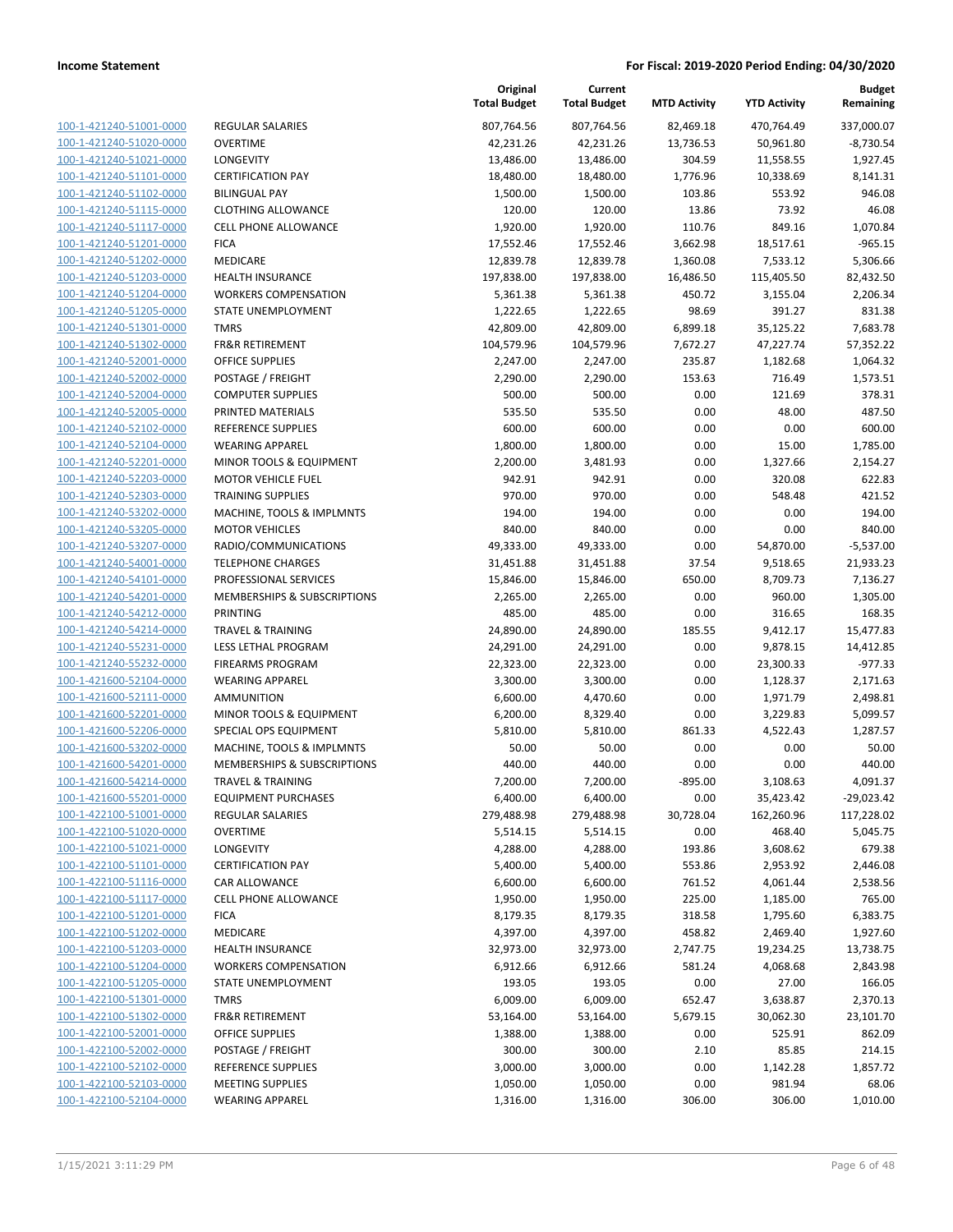| 100-1-422100-52201-0000        |
|--------------------------------|
| 100-1-422100-53207-0000        |
| 100-1-422100-54001-0000        |
| 100-1-422100-54002-0000        |
| 100-1-422100-54101-0000        |
| 100-1-422100-54201-0000        |
| 100-1-422100-54214-0000        |
| 100-1-422100-54217-0000        |
| 100-1-422200-51001-0000        |
|                                |
| 100-1-422200-51020-0000        |
| 100-1-422200-51021-0000        |
| 100-1-422200-51101-0000        |
| 100-1-422200-51102-0000        |
| 100-1-422200-51117-0000        |
| 100-1-422200-51202-0000        |
| 100-1-422200-51203-0000        |
| 100-1-422200-51204-0000        |
| 100-1-422200-51205-0000        |
| 100-1-422200-51302-0000        |
| 100-1-422200-51401-0000        |
| 100-1-422200-52001-0000        |
| 100-1-422200-52002-0000        |
|                                |
| 100-1-422200-52101-0000        |
| 100-1-422200-52102-0000        |
| 100-1-422200-52104-0000        |
| 100-1-422200-52107-0000        |
| 100-1-422200-52201-0000        |
| 100-1-422200-52203-0000        |
| 100-1-422200-52205-0000        |
| 100-1-422200-52207-0000        |
| 100-1-422200-52208-0000        |
| 100-1-422200-52306-0000        |
| 100-1-422200-53202-0000        |
| 100-1-422200-53205-0000        |
| 100-1-422200-53208-0000        |
| 100-1-422200-53213-0000        |
| 100-1-422200-54001-0000        |
| 100-1-422200-54002-0000        |
|                                |
| 100-1-422200-54109-0000        |
| 100-1-422200-54214-0000        |
| 100-1-422200-55201-0000        |
| 100-1-422200-55207-0000        |
| 100-1-422300-51001-0000        |
| <u>100-1-422300-51020-0000</u> |
| 100-1-422300-51021-0000        |
| <u>100-1-422300-51101-0000</u> |
| 100-1-422300-51117-0000        |
| <u>100-1-422300-51201-0000</u> |
| 100-1-422300-51202-0000        |
| <u>100-1-422300-51203-0000</u> |
| 100-1-422300-51204-0000        |
|                                |
| 100-1-422300-51205-0000        |
| <u>100-1-422300-51302-0000</u> |
| <u>100-1-422300-52001-0000</u> |
| <u>100-1-422300-52002-0000</u> |
| <u>100-1-422300-52005-0000</u> |
| 100-1-422300-52104-0000        |
| <u>100-1-422300-52201-0000</u> |
| <u>100-1-422300-52203-0000</u> |
|                                |

| MINOR TOOLS & EQUIPMENT                              |
|------------------------------------------------------|
| RADIO/COMMUNICATIONS                                 |
| <b>ELEPHONE CHARGES</b>                              |
| JTILITY CHARGES                                      |
| <b>PROFESSIONAL SERVICES</b>                         |
| MEMBERSHIPS & SUBSCRIPTIONS                          |
| <b>RAVEL &amp; TRAINING</b>                          |
| WARDS PROGRAM                                        |
| REGULAR SALARIES                                     |
| <b>DVERTIME</b>                                      |
| ONGEVITY.                                            |
| <b>CERTIFICATION PAY</b>                             |
| <b>BILINGUAL PAY</b>                                 |
| CELL PHONE ALLOWANCE                                 |
| <b>MEDICARE</b>                                      |
| HEALTH INSURANCE                                     |
| WORKERS COMPENSATION                                 |
| TATE UNEMPLOYMENT                                    |
| R&R RETIREMENT                                       |
| CONTRA - SALARIES                                    |
| <b>DEFICE SUPPLIES</b>                               |
| OSTAGE / FREIGHT                                     |
| <b>ANITORIAL SUPPLIES</b>                            |
| REFERENCE SUPPLIES                                   |
| VEARING APPAREL                                      |
| BOTANICAL SUPPLIES                                   |
| MINOR TOOLS & EQUIPMENT                              |
| MOTOR VEHICLE FUEL                                   |
| <b>IRST RESPONDER SUPPLIES</b><br><b>BUNKER GEAR</b> |
| RESCUE EQUIPMENT                                     |
| <b>HAZMAT SUPPLIES</b>                               |
| <b>MACHINE, TOOLS &amp; IMPLMNTS</b>                 |
| <b>MOTOR VEHICLES</b>                                |
| IRE HOSE/NOZZLES                                     |
| CBA MAINTENANCE                                      |
| <b>ELEPHONE CHARGES</b>                              |
| <b>JTILITY CHARGES</b>                               |
| NSPECTIONS/TESTING                                   |
| <b>RAVEL &amp; TRAINING</b>                          |
| <b>QUIPMENT PURCHASES</b>                            |
| RADIO COMMUNICATION EQUIP                            |
| <b>REGULAR SALARIES</b>                              |
| <b>OVERTIME</b>                                      |
| ONGEVITY                                             |
| <b>CERTIFICATION PAY</b>                             |
| <b>ELL PHONE ALLOWANCE</b>                           |
| <b>ICA</b>                                           |
| <b>MEDICARE</b>                                      |
| <b>IEALTH INSURANCE</b>                              |
| <b>NORKERS COMPENSATION</b>                          |
| TATE UNEMPLOYMENT                                    |
| <b>R&amp;R RETIREMENT</b>                            |
| <b>DEFICE SUPPLIES</b>                               |
| POSTAGE / FREIGHT<br>PRINTED MATERIALS               |
| <b><i>NEARING APPAREL</i></b>                        |
| <b>MINOR TOOLS &amp; EQUIPMENT</b>                   |
|                                                      |

|                                                    |                                                  | Original<br><b>Total Budget</b> | Current<br><b>Total Budget</b> | <b>MTD Activity</b> | <b>YTD Activity</b> | Budget<br>Remaining |
|----------------------------------------------------|--------------------------------------------------|---------------------------------|--------------------------------|---------------------|---------------------|---------------------|
| 100-1-422100-52201-0000                            | <b>MINOR TOOLS &amp; EQUIPMENT</b>               | 0.00                            | 0.00                           | 0.00                | 626.83              | $-626.83$           |
| 100-1-422100-53207-0000                            | RADIO/COMMUNICATIONS                             | 8,000.00                        | 8,000.00                       | 6,000.00            | 6,000.00            | 2,000.00            |
| 100-1-422100-54001-0000                            | <b>TELEPHONE CHARGES</b>                         | 3,343.89                        | 3,343.89                       | 112.08              | 1,658.49            | 1,685.40            |
| 100-1-422100-54002-0000                            | <b>UTILITY CHARGES</b>                           | 5,550.44                        | 5,550.44                       | 398.83              | 2,600.37            | 2,950.07            |
| 100-1-422100-54101-0000                            | PROFESSIONAL SERVICES                            | 7,500.00                        | 7,500.00                       | 0.00                | 3,305.00            | 4,195.00            |
| 100-1-422100-54201-0000                            | MEMBERSHIPS & SUBSCRIPTIONS                      | 6,475.00                        | 6,475.00                       | 0.00                | 4,182.47            | 2,292.53            |
| 100-1-422100-54214-0000                            | <b>TRAVEL &amp; TRAINING</b>                     | 5,700.00                        | 5,700.00                       | 2,853.35            | 4,398.85            | 1,301.15            |
| 100-1-422100-54217-0000                            | <b>AWARDS PROGRAM</b>                            | 500.00                          | 500.00                         | 0.00                | 0.00                | 500.00              |
| 100-1-422200-51001-0000                            | <b>REGULAR SALARIES</b>                          | 3,211,436.63                    | 3,211,436.63                   | 376,743.19          | 1,953,024.62        | 1,258,412.01        |
| 100-1-422200-51020-0000                            | <b>OVERTIME</b>                                  | 407,672.43                      | 407,672.43                     | 60,701.86           | 308,940.32          | 98,732.11           |
| 100-1-422200-51021-0000                            | LONGEVITY                                        | 53,900.00                       | 53,900.00                      | 1,336.17            | 54,637.58           | $-737.58$           |
| 100-1-422200-51101-0000                            | <b>CERTIFICATION PAY</b>                         | 111,360.00                      | 111,360.00                     | 8,049.38            | 44,087.04           | 67,272.96           |
| 100-1-422200-51102-0000                            | <b>BILINGUAL PAY</b>                             | 600.00                          | 600.00                         | 138.48              | 738.56              | $-138.56$           |
| 100-1-422200-51117-0000                            | <b>CELL PHONE ALLOWANCE</b>                      | 2,340.00                        | 2,340.00                       | 270.00              | 1,409.53            | 930.47              |
| 100-1-422200-51202-0000                            | MEDICARE                                         | 54,136.00                       | 54,136.00                      | 6,776.85            | 33,603.25           | 20,532.75           |
| 100-1-422200-51203-0000                            | <b>HEALTH INSURANCE</b>                          | 527,568.00                      | 527,568.00                     | 43,964.00           | 307,747.95          | 219,820.05          |
| 100-1-422200-51204-0000                            | <b>WORKERS COMPENSATION</b>                      | 100,858.72                      | 100,858.72                     | 8,474.75            | 59,323.14           | 41,535.58           |
| 100-1-422200-51205-0000                            | STATE UNEMPLOYMENT                               | 3,181.46                        | 3,181.46                       | 0.00                | 414.00              | 2,767.46            |
| 100-1-422200-51302-0000                            | <b>FR&amp;R RETIREMENT</b>                       | 806,696.83                      | 806,696.83                     | 95,261.94           | 500,399.01          | 306,297.82          |
| 100-1-422200-51401-0000                            | <b>CONTRA - SALARIES</b>                         | 0.00                            | 0.00                           | $-18,935.04$        | $-42,900.48$        | 42,900.48           |
| 100-1-422200-52001-0000                            | <b>OFFICE SUPPLIES</b>                           | 1,266.00                        | 1,266.00                       | 0.00                | 330.96              | 935.04              |
| 100-1-422200-52002-0000                            | POSTAGE / FREIGHT                                | 0.00                            | 0.00                           | 33.55               | 33.55               | $-33.55$            |
| 100-1-422200-52101-0000                            | <b>JANITORIAL SUPPLIES</b>                       | 0.00                            | 0.00                           | 0.00                | 1,444.49            | $-1,444.49$         |
| 100-1-422200-52102-0000                            | <b>REFERENCE SUPPLIES</b>                        | 400.00                          | 400.00                         | 0.00                | 0.00                | 400.00              |
| 100-1-422200-52104-0000                            | <b>WEARING APPAREL</b>                           | 21,460.00                       | 21,460.00                      | 5,718.74            | 6,481.64            | 14,978.36           |
| 100-1-422200-52107-0000                            | <b>BOTANICAL SUPPLIES</b>                        | 1,000.00                        | 1,000.00                       | 0.00                | 0.00                | 1,000.00            |
| 100-1-422200-52201-0000                            | MINOR TOOLS & EQUIPMENT                          | 13,900.00                       | 13,900.00                      | 0.00                | 4,880.75            | 9,019.25            |
| 100-1-422200-52203-0000                            | <b>MOTOR VEHICLE FUEL</b>                        | 31,508.14                       | 31,508.14                      | 1,833.30            | 16,540.51           | 14,967.63           |
| 100-1-422200-52205-0000                            | FIRST RESPONDER SUPPLIES                         | 19,500.00                       | 19,500.00                      | 1,972.44            | 4,651.17            | 14,848.83           |
| 100-1-422200-52207-0000                            | <b>BUNKER GEAR</b>                               | 36,480.00                       | 36,480.00                      | 1,966.16            | 28,823.61           | 7,656.39            |
| 100-1-422200-52208-0000                            | <b>RESCUE EQUIPMENT</b>                          | 5,025.00                        | 5,025.00                       | 0.00                | 0.00                | 5,025.00            |
| 100-1-422200-52306-0000                            | <b>HAZMAT SUPPLIES</b>                           | 13,800.00                       | 13,800.00                      | 0.00                | 0.00                | 13,800.00           |
| 100-1-422200-53202-0000                            | MACHINE, TOOLS & IMPLMNTS                        | 1,900.00                        | 1,900.00                       | 0.00                | 503.99              | 1,396.01            |
| 100-1-422200-53205-0000                            | <b>MOTOR VEHICLES</b>                            | 50,000.00                       | 50,000.00                      | 0.00                | 31,979.05           | 18,020.95           |
| 100-1-422200-53208-0000                            | FIRE HOSE/NOZZLES                                | 9,200.00                        | 9,200.00                       | 0.00                | 1,996.85            | 7,203.15            |
| 100-1-422200-53213-0000                            | <b>SCBA MAINTENANCE</b>                          | 2,000.00                        | 2,000.00                       | 0.00                | 961.00              | 1,039.00            |
| 100-1-422200-54001-0000                            | <b>TELEPHONE CHARGES</b>                         | 8,894.61                        | 8,894.61                       | 185.29              | 5,307.76            | 3,586.85            |
| 100-1-422200-54002-0000                            | UTILITY CHARGES                                  | 57,994.78                       | 57,994.78                      | 4,273.93            | 43,606.71           | 14,388.07           |
| 100-1-422200-54109-0000                            | INSPECTIONS/TESTING                              | 9,820.00                        | 9,820.00                       | 0.00                | 3,832.45            | 5,987.55            |
| 100-1-422200-54214-0000                            | <b>TRAVEL &amp; TRAINING</b>                     | 20,400.00                       | 20,400.00                      | 2,135.70            | 11,114.04           | 9,285.96            |
| 100-1-422200-55201-0000                            | <b>EQUIPMENT PURCHASES</b>                       | 4,100.00                        | 4,100.00                       | 0.00                | 0.00                | 4,100.00            |
| 100-1-422200-55207-0000                            | RADIO COMMUNICATION EQUIP                        | 7,000.00                        | 7,000.00                       | 605.00              | 6,266.49            | 733.51              |
| 100-1-422300-51001-0000                            | REGULAR SALARIES                                 | 111,259.76                      | 111,259.76                     | 12,664.02           | 65,382.26           | 45,877.50           |
| 100-1-422300-51020-0000                            | <b>OVERTIME</b>                                  | 15,015.96                       | 15,015.96                      | 0.00                | 3,358.90            | 11,657.06           |
| 100-1-422300-51021-0000                            | LONGEVITY                                        | 1,744.00                        | 1,744.00                       | 0.00                | 1,744.00            | 0.00                |
| 100-1-422300-51101-0000                            | <b>CERTIFICATION PAY</b>                         | 2,520.00                        | 2,520.00                       | 221.55              | 1,181.60            | 1,338.40            |
| 100-1-422300-51117-0000<br>100-1-422300-51201-0000 | <b>CELL PHONE ALLOWANCE</b>                      | 780.00                          | 780.00                         | 90.00               | 473.08              | 306.92              |
| 100-1-422300-51202-0000                            | <b>FICA</b>                                      | 8,141.82                        | 8,141.82                       | 0.00                | 0.00                | 8,141.82            |
|                                                    | MEDICARE                                         | 1,904.14                        | 1,904.14                       | 187.46              | 1,043.31            | 860.83              |
| 100-1-422300-51203-0000<br>100-1-422300-51204-0000 | <b>HEALTH INSURANCE</b>                          | 10,991.00                       | 10,991.00                      | 915.92              | 6,411.44            | 4,579.56            |
| 100-1-422300-51205-0000                            | <b>WORKERS COMPENSATION</b>                      | 3,547.52                        | 3,547.52                       | 298.08              | 2,086.56            | 1,460.96            |
| 100-1-422300-51302-0000                            | STATE UNEMPLOYMENT<br><b>FR&amp;R RETIREMENT</b> | 64.35                           | 64.35                          | 0.00                | 9.00                | 55.35               |
| 100-1-422300-52001-0000                            |                                                  | 27,971.10                       | 27,971.10                      | 2,763.80            | 15,284.99           | 12,686.11           |
| 100-1-422300-52002-0000                            | <b>OFFICE SUPPLIES</b><br>POSTAGE / FREIGHT      | 981.00<br>100.00                | 981.00<br>100.00               | 0.00<br>0.00        | 101.80<br>5.59      | 879.20<br>94.41     |
| 100-1-422300-52005-0000                            | PRINTED MATERIALS                                | 455.00                          | 455.00                         | 0.00                | 270.72              | 184.28              |
| 100-1-422300-52104-0000                            | <b>WEARING APPAREL</b>                           | 510.00                          | 510.00                         | 0.00                | 112.50              | 397.50              |
| 100-1-422300-52201-0000                            | MINOR TOOLS & EQUIPMENT                          | 505.00                          | 505.00                         | 0.00                | 161.47              | 343.53              |
| 100-1-422300-52203-0000                            | MOTOR VEHICLE FUEL                               | 366.39                          | 366.39                         | 55.60               | 600.45              | $-234.06$           |
|                                                    |                                                  |                                 |                                |                     |                     |                     |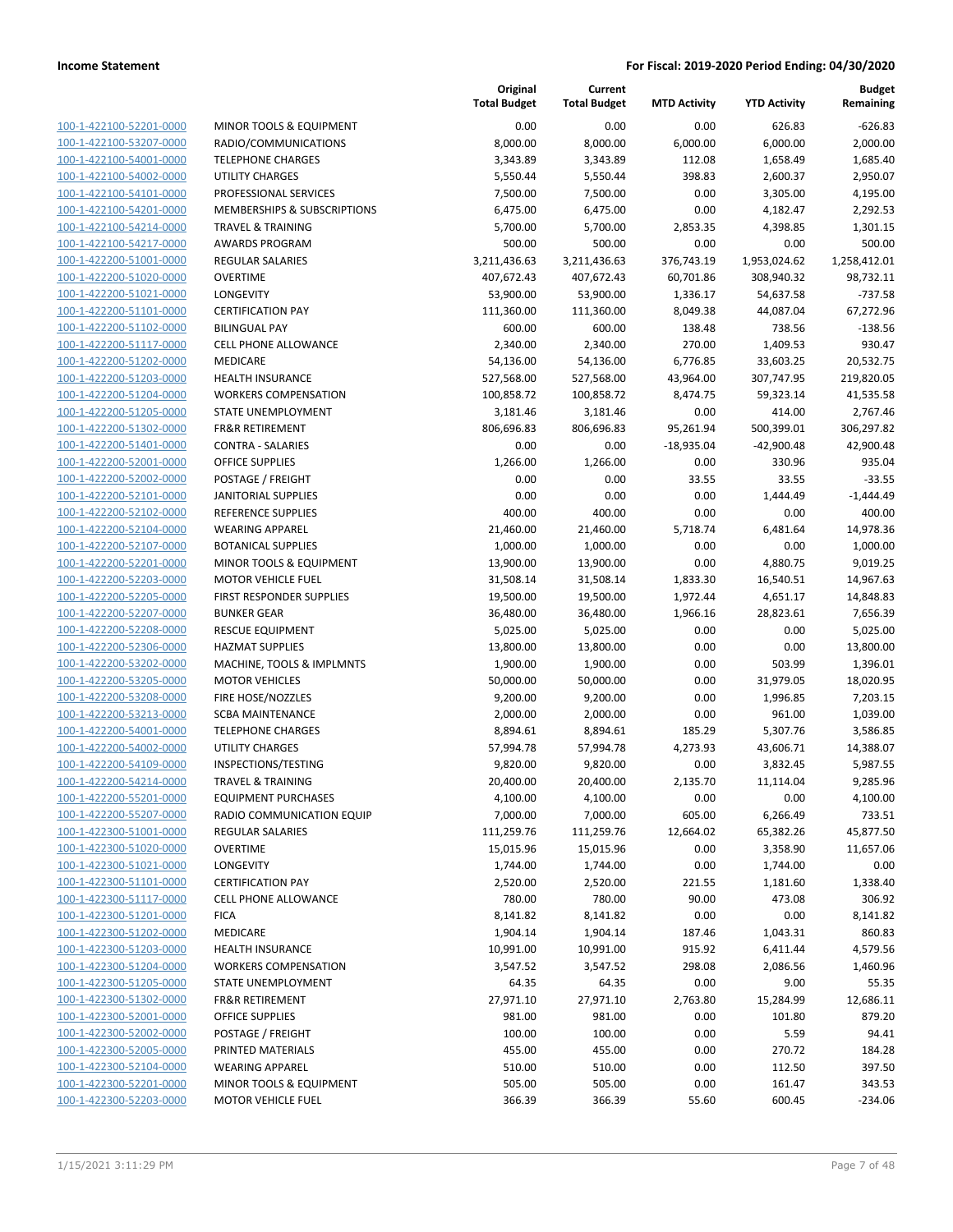| 100-1-422300-52304-0000                                   |
|-----------------------------------------------------------|
| 100-1-422300-53205-0000                                   |
| 100-1-422300-54001-0000                                   |
| 100-1-422300-54201-0000                                   |
| 100-1-422300-54208-0000                                   |
| 100-1-422300-54210-0000                                   |
| 100-1-422300-54214-0000                                   |
| 100-1-422300-54217-0000                                   |
| 100-1-422400-53204-0000                                   |
|                                                           |
| 100-1-422400-53209-0000                                   |
| 100-1-422400-54001-0000                                   |
| 100-1-422400-54201-0000                                   |
| 100-1-422400-54214-0000                                   |
| 100-1-431100-51001-0000                                   |
| 100-1-431100-51021-0000                                   |
| 100-1-431100-51116-0000                                   |
| 100-1-431100-51117-0000                                   |
| 100-1-431100-51201-0000                                   |
| 100-1-431100-51202-0000                                   |
| 100-1-431100-51203-0000                                   |
| 100-1-431100-51204-0000                                   |
| 100-1-431100-51205-0000                                   |
| 100-1-431100-51301-0000                                   |
| 100-1-431100-52001-0000                                   |
| 100-1-431100-52002-0000                                   |
| 100-1-431100-52103-0000                                   |
|                                                           |
| 100-1-431100-52203-0000                                   |
| 100-1-431100-53201-0000                                   |
| 100-1-431100-53205-0000                                   |
| 100-1-431100-53207-0000                                   |
| 100-1-431100-54001-0000                                   |
| 100-1-431100-54002-0000                                   |
| 100-1-431100-54101-0000                                   |
| 100-1-431100-54201-0000                                   |
| 100-1-431100-54214-0000                                   |
| 100-1-431200-51001-0000                                   |
| 100-1-431200-51020-0000                                   |
| 100-1-431200-51021-0000                                   |
| 100-1-431200-51117-0000                                   |
| 100-1-431200-51201-0000                                   |
|                                                           |
| 100-1-431200-51202-0000                                   |
| 100-1-431200-51203-0000                                   |
| <u>100-1-431200-51204-0000</u>                            |
| <u>100-1-431200-51205-0000</u>                            |
| 100-1-431200-51301-0000                                   |
| 100-1-431200-52001-0000                                   |
| 100-1-431200-52002-0000                                   |
| <u>100-1-431200-52103-0000</u>                            |
| <u>100-1-431200-52104-0000</u>                            |
| 100-1-431200-52106-0000                                   |
| 100-1-431200-52107-0000                                   |
| 100-1-431200-52201-0000                                   |
| 100-1-431200-52203-0000                                   |
| 100-1-431200-52302-0000                                   |
|                                                           |
| 100-1-431200-52303-0000                                   |
| <u>100-1-431200-53202-0000</u>                            |
| 100-1-431200-53205-0000                                   |
|                                                           |
| 100-1-431200-53207-0000<br><u>100-1-431200-53301-0000</u> |

|                         |                                        | Original<br><b>Total Budget</b> | Current<br><b>Total Budget</b> | <b>MTD Activity</b> | <b>YTD Activity</b> | <b>Budget</b><br>Remaining |
|-------------------------|----------------------------------------|---------------------------------|--------------------------------|---------------------|---------------------|----------------------------|
| 100-1-422300-52304-0000 | FIRE PREVENTION SUPPLIES               | 8,946.50                        | 8,946.50                       | 40.99               | 2,932.74            | 6,013.76                   |
| 100-1-422300-53205-0000 | <b>MOTOR VEHICLES</b>                  | 425.00                          | 425.00                         | 0.00                | 10.00               | 415.00                     |
| 100-1-422300-54001-0000 | <b>TELEPHONE CHARGES</b>               | 362.67                          | 362.67                         | 0.01                | 217.49              | 145.18                     |
| 100-1-422300-54201-0000 | <b>MEMBERSHIPS &amp; SUBSCRIPTIONS</b> | 1,902.00                        | 1,902.00                       | 0.00                | 0.00                | 1,902.00                   |
| 100-1-422300-54208-0000 | <b>LABORATORY WORK</b>                 | 660.00                          | 660.00                         | 0.00                | 220.00              | 440.00                     |
| 100-1-422300-54210-0000 | PHOTO PROCESSING                       | 50.00                           | 50.00                          | 0.00                | 0.00                | 50.00                      |
| 100-1-422300-54214-0000 | <b>TRAVEL &amp; TRAINING</b>           | 4,035.00                        | 4,035.00                       | 0.00                | 1,158.00            | 2,877.00                   |
| 100-1-422300-54217-0000 | <b>AWARDS PROGRAM</b>                  | 625.00                          | 625.00                         | 0.00                | 0.00                | 625.00                     |
| 100-1-422400-53204-0000 | <b>SIREN MAINTENANCE</b>               | 1,000.00                        | 1,000.00                       | 0.00                | 222.00              | 778.00                     |
| 100-1-422400-53209-0000 | HARDWARE/SOFTWARE                      | 12,500.00                       | 12,500.00                      | 0.00                | 10,000.00           | 2,500.00                   |
| 100-1-422400-54001-0000 | <b>TELEPHONE CHARGES</b>               | 3,652.60                        | 3,652.60                       | 19.05               | 737.46              | 2,915.14                   |
| 100-1-422400-54201-0000 | MEMBERSHIPS & SUBSCRIPTIONS            | 3,150.00                        | 3,150.00                       | 0.00                | 0.00                | 3,150.00                   |
| 100-1-422400-54214-0000 | <b>TRAVEL &amp; TRAINING</b>           | 1,500.00                        | 1,500.00                       | 0.00                | 0.00                | 1,500.00                   |
| 100-1-431100-51001-0000 | <b>REGULAR SALARIES</b>                | 134,781.00                      | 134,781.00                     | 15,986.40           | 61,665.62           | 73,115.38                  |
| 100-1-431100-51021-0000 | LONGEVITY                              | 630.00                          | 630.00                         | 0.00                | 234.00              | 396.00                     |
| 100-1-431100-51116-0000 | CAR ALLOWANCE                          | 4,200.00                        | 4,200.00                       | 484.62              | 1,453.86            | 2,746.14                   |
| 100-1-431100-51117-0000 | <b>CELL PHONE ALLOWANCE</b>            | 780.00                          | 780.00                         | 225.00              | 871.15              | $-91.15$                   |
| 100-1-431100-51201-0000 | <b>FICA</b>                            | 8,919.32                        | 8,919.32                       | 1,012.74            | 3,418.68            | 5,500.64                   |
| 100-1-431100-51202-0000 | MEDICARE                               | 2,035.67                        | 2,035.67                       | 236.85              | 799.51              | 1,236.16                   |
| 100-1-431100-51203-0000 | HEALTH INSURANCE                       | 21,982.00                       | 21,982.00                      | 1,831.83            | 12,822.81           | 9,159.19                   |
| 100-1-431100-51204-0000 | <b>WORKERS COMPENSATION</b>            | 363.89                          | 363.89                         | 30.61               | 214.27              | 149.62                     |
| 100-1-431100-51205-0000 | STATE UNEMPLOYMENT                     | 128.70                          | 128.70                         | 8.03                | 46.78               | 81.92                      |
| 100-1-431100-51301-0000 | <b>TMRS</b>                            | 15,727.30                       | 15,727.30                      | 1,878.33            | 6,531.11            | 9,196.19                   |
| 100-1-431100-52001-0000 | <b>OFFICE SUPPLIES</b>                 | 600.00                          | 600.00                         | 0.00                | 48.22               | 551.78                     |
| 100-1-431100-52002-0000 | POSTAGE / FREIGHT                      | 100.00                          | 100.00                         | 1.40                | 1.40                | 98.60                      |
| 100-1-431100-52103-0000 | <b>MEETING SUPPLIES</b>                | 50.00                           | 50.00                          | 0.00                | 20.27               | 29.73                      |
| 100-1-431100-52203-0000 | <b>MOTOR VEHICLE FUEL</b>              | 26.29                           | 26.29                          | 0.00                | 0.00                | 26.29                      |
| 100-1-431100-53201-0000 | FURNITURE & OFFICE EQUIPMENT           | 100.00                          | 2,100.00                       | 0.00                | 1,807.49            | 292.51                     |
| 100-1-431100-53205-0000 | <b>MOTOR VEHICLES</b>                  | 200.00                          | 200.00                         | 0.00                | 0.00                | 200.00                     |
| 100-1-431100-53207-0000 | RADIO/COMMUNICATIONS                   | 200.00                          | 200.00                         | 0.00                | 0.00                | 200.00                     |
| 100-1-431100-54001-0000 | <b>TELEPHONE CHARGES</b>               | 3,230.46                        | 3,230.46                       | 0.10                | 1,691.33            | 1,539.13                   |
| 100-1-431100-54002-0000 | <b>UTILITY CHARGES</b>                 | 843.14                          | 843.14                         | 130.88              | 552.70              | 290.44                     |
| 100-1-431100-54101-0000 | PROFESSIONAL SERVICES                  | 500.00                          | 500.00                         | 47.00               | 47.00               | 453.00                     |
| 100-1-431100-54201-0000 | MEMBERSHIPS & SUBSCRIPTIONS            | 600.00                          | 600.00                         | 0.00                | 194.29              | 405.71                     |
| 100-1-431100-54214-0000 | <b>TRAVEL &amp; TRAINING</b>           | 2,000.00                        | 0.00                           | 0.00                | 0.00                | 0.00                       |
| 100-1-431200-51001-0000 | <b>REGULAR SALARIES</b>                | 402,927.91                      | 402,927.91                     | 43,462.45           | 239,046.36          | 163,881.55                 |
| 100-1-431200-51020-0000 | <b>OVERTIME</b>                        | 15,964.43                       | 15,964.43                      | 1,360.12            | 7,653.12            | 8,311.31                   |
| 100-1-431200-51021-0000 | <b>LONGEVITY</b>                       | 7,634.00                        | 7,634.00                       | 0.00                | 7,592.00            | 42.00                      |
| 100-1-431200-51117-0000 | <b>CELL PHONE ALLOWANCE</b>            | 1,560.00                        | 1,560.00                       | 180.00              | 932.76              | 627.24                     |
| 100-1-431200-51201-0000 | <b>FICA</b>                            | 26,541.35                       | 26,541.35                      | 2,606.51            | 14,636.12           | 11,905.23                  |
| 100-1-431200-51202-0000 | MEDICARE                               | 6,207.25                        | 6,207.25                       | 609.59              | 3,422.97            | 2,784.28                   |
| 100-1-431200-51203-0000 | <b>HEALTH INSURANCE</b>                | 120,901.00                      | 120,901.00                     | 10,075.08           | 70,525.56           | 50,375.44                  |
| 100-1-431200-51204-0000 | <b>WORKERS COMPENSATION</b>            | 22,093.36                       | 22,093.36                      | 1,858.10            | 13,006.69           | 9,086.67                   |
| 100-1-431200-51205-0000 | STATE UNEMPLOYMENT                     | 707.85                          | 707.85                         | 103.76              | 354.47              | 353.38                     |
| 100-1-431200-51301-0000 | <b>TMRS</b>                            | 47,956.37                       | 47,956.37                      | 5,062.77            | 28,545.45           | 19,410.92                  |
| 100-1-431200-52001-0000 | OFFICE SUPPLIES                        | 382.50                          | 382.50                         | 0.00                | 0.00                | 382.50                     |
| 100-1-431200-52002-0000 | POSTAGE / FREIGHT                      | 20.00                           | 20.00                          | 7.69                | 7.69                | 12.31                      |
| 100-1-431200-52103-0000 | <b>MEETING SUPPLIES</b>                | 715.52                          | 715.52                         | 0.00                | 0.00                | 715.52                     |
| 100-1-431200-52104-0000 | <b>WEARING APPAREL</b>                 | 8,160.00                        | 8,160.00                       | 510.14              | 6,024.24            | 2,135.76                   |
| 100-1-431200-52106-0000 | <b>CHEMICAL SUPPLIES</b>               | 2,018.02                        | 2,018.02                       | 0.00                | 0.00                | 2,018.02                   |
| 100-1-431200-52107-0000 | <b>BOTANICAL SUPPLIES</b>              | 449.99                          | 449.99                         | 0.00                | 0.00                | 449.99                     |
| 100-1-431200-52201-0000 | MINOR TOOLS & EQUIPMENT                | 7,959.76                        | 7,959.76                       | 340.52              | 1,278.73            | 6,681.03                   |
| 100-1-431200-52203-0000 | <b>MOTOR VEHICLE FUEL</b>              | 38,815.82                       | 38,815.82                      | 1,369.10            | 17,447.47           | 21,368.35                  |
| 100-1-431200-52302-0000 | <b>MEDICAL SUPPLIES</b>                | 150.00                          | 150.00                         | 0.00                | 0.00                | 150.00                     |
| 100-1-431200-52303-0000 | <b>TRAINING SUPPLIES</b>               | 212.99                          | 212.99                         | 0.00                | 84.00               | 128.99                     |
| 100-1-431200-53202-0000 | MACHINE, TOOLS & IMPLMNTS              | 3,833.00                        | 3,833.00                       | 733.29              | 1,971.66            | 1,861.34                   |
| 100-1-431200-53205-0000 | <b>MOTOR VEHICLES</b>                  | 26,900.00                       | 26,900.00                      | 0.00                | 16,257.66           | 10,642.34                  |
| 100-1-431200-53207-0000 | RADIO/COMMUNICATIONS                   | 5,099.00                        | 5,099.00                       | 0.00                | 0.00                | 5,099.00                   |
| 100-1-431200-53301-0000 | SIDEWALKS, CURBS, & GUTTERS            | 20,014.80                       | 20,014.80                      | $-3,000.00$         | $-2,568.00$         | 22,582.80                  |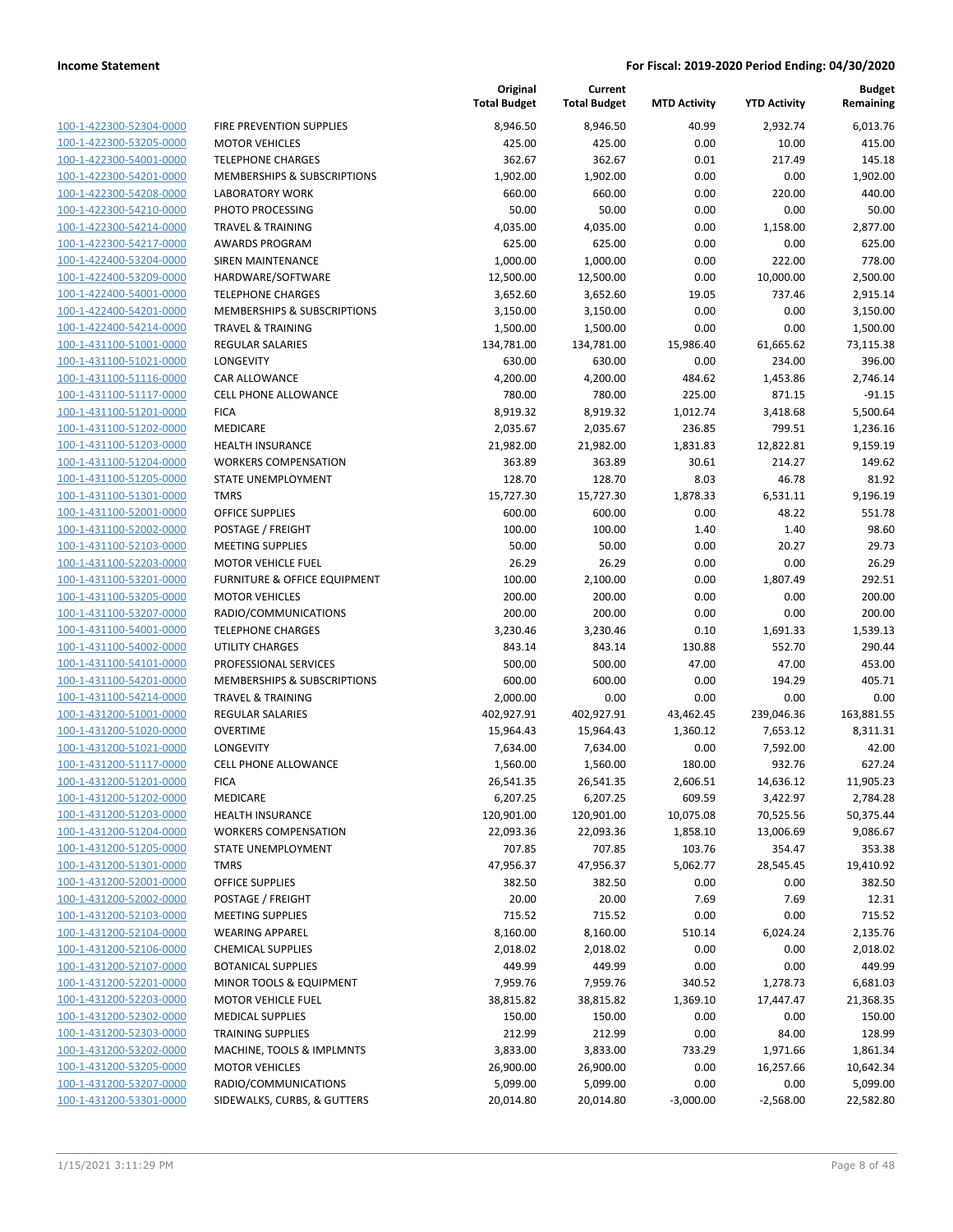| 100-1-431200-53303-0000        |
|--------------------------------|
| 100-1-431200-53305-0000        |
| 100-1-431200-53308-0000        |
| 100-1-431200-54001-0000        |
| 100-1-431200-54002-0000        |
|                                |
| 100-1-431200-54201-0000        |
| 100-1-431200-54214-0000        |
| 100-1-431600-51001-0000        |
| 100-1-431600-51020-0000        |
| 100-1-431600-51021-0000        |
| 100-1-431600-51101-0000        |
| 100-1-431600-51201-0000        |
|                                |
| <u>100-1-431600-51202-0000</u> |
| 100-1-431600-51203-0000        |
| 100-1-431600-51204-0000        |
| 100-1-431600-51205-0000        |
| 100-1-431600-51301-0000        |
| 100-1-431600-52001-0000        |
| 100-1-431600-52104-0000        |
| 100-1-431600-52106-0000        |
| 100-1-431600-52201-0000        |
|                                |
| 100-1-431600-52203-0000        |
| 100-1-431600-53202-0000        |
| 100-1-431600-53205-0000        |
| 100-1-431600-53207-0000        |
| 100-1-431600-53303-0000        |
| 100-1-431600-54001-0000        |
| 100-1-431600-54002-0000        |
|                                |
| 100-1-431600-54214-0000        |
| 100-1-431700-51001-0000        |
| 100-1-431700-51020-0000        |
| 100-1-431700-51021-0000        |
| <u>100-1-431700-51117-0000</u> |
| 100-1-431700-51201-0000        |
| 100-1-431700-51202-0000        |
| 100-1-431700-51203-0000        |
|                                |
| 100-1-431700-51204-0000        |
| 100-1-431700-51205-0000        |
| 100-1-431700-51301-0000        |
| 100-1-431700-52001-0000        |
| 100-1-431700-52002-0000        |
| 100-1-431700-52104-0000        |
| <u>100-1-431700-52201-0000</u> |
| <u>100-1-431700-52203-0000</u> |
| <u>100-1-431700-52303-0000</u> |
|                                |
| 100-1-431700-53201-0000        |
| <u>100-1-431700-53205-0000</u> |
| <u>100-1-431700-53207-0000</u> |
| <u>100-1-431700-54001-0000</u> |
| <u>100-1-431700-54002-0000</u> |
| 100-1-431700-54201-0000        |
| 100-1-431700-54212-0000        |
|                                |
| 100-1-431700-54214-0000        |
| <u>100-1-431700-54410-0000</u> |
| 100-1-441100-51001-0000        |
| <u>100-1-441100-51020-0000</u> |
| <u>100-1-441100-51021-0000</u> |
| <u>100-1-441100-51102-0000</u> |
|                                |
| 100-1-441100-51117-0000        |

|                                                    |                                                 | Original<br><b>Total Budget</b> | Current<br><b>Total Budget</b> | <b>MTD Activity</b> | <b>YTD Activity</b> | <b>Budget</b><br>Remaining |
|----------------------------------------------------|-------------------------------------------------|---------------------------------|--------------------------------|---------------------|---------------------|----------------------------|
| 100-1-431200-53303-0000                            | MAINT - STREET /ALLEY/APRN/RNWY                 | 52,514.00                       | 52,514.00                      | 12,023.34           | 39,278.68           | 13,235.32                  |
| 100-1-431200-53305-0000                            | <b>BRIDGES &amp; CULVERTS</b>                   | 7,777.00                        | 7,777.00                       | 0.00                | 4,502.39            | 3,274.61                   |
| 100-1-431200-53308-0000                            | <b>STORM SEWERS</b>                             | 5,070.00                        | 5,070.00                       | 0.00                | 0.00                | 5,070.00                   |
| 100-1-431200-54001-0000                            | <b>TELEPHONE CHARGES</b>                        | 1,824.07                        | 1,824.07                       | 0.03                | 577.60              | 1,246.47                   |
| 100-1-431200-54002-0000                            | UTILITY CHARGES                                 | 7,622.48                        | 7,622.48                       | 460.10              | 4,192.27            | 3,430.21                   |
| 100-1-431200-54201-0000                            | MEMBERSHIPS & SUBSCRIPTIONS                     | 353.00                          | 353.00                         | 0.00                | 255.88              | 97.12                      |
| 100-1-431200-54214-0000                            | <b>TRAVEL &amp; TRAINING</b>                    | 1,827.00                        | 1,827.00                       | 0.00                | 0.00                | 1,827.00                   |
| 100-1-431600-51001-0000                            | <b>REGULAR SALARIES</b>                         | 71,468.22                       | 71,468.22                      | 5,351.22            | 41,534.09           | 29,934.13                  |
| 100-1-431600-51020-0000                            | <b>OVERTIME</b>                                 | 8,084.64                        | 8,084.64                       | 102.22              | 3,923.16            | 4,161.48                   |
| 100-1-431600-51021-0000                            | <b>LONGEVITY</b>                                | 2,436.00                        | 2,436.00                       | 0.00                | 2,520.00            | $-84.00$                   |
| 100-1-431600-51101-0000                            | <b>CERTIFICATION PAY</b>                        | 600.00                          | 600.00                         | 69.24               | 369.28              | 230.72                     |
| 100-1-431600-51201-0000                            | <b>FICA</b>                                     | 5,120.51                        | 5,120.51                       | 325.17              | 2,887.54            | 2,232.97                   |
| 100-1-431600-51202-0000                            | MEDICARE                                        | 1,197.54                        | 1,197.54                       | 76.05               | 675.32              | 522.22                     |
| 100-1-431600-51203-0000                            | HEALTH INSURANCE                                | 21,982.00                       | 21,982.00                      | 1,831.83            | 12,822.81           | 9,159.19                   |
| 100-1-431600-51204-0000                            | <b>WORKERS COMPENSATION</b>                     | 4,262.38                        | 4,262.38                       | 358.21              | 2,507.47            | 1,754.91                   |
| 100-1-431600-51205-0000                            | STATE UNEMPLOYMENT                              | 128.70                          | 128.70                         | 0.00                | 13.79               | 114.91                     |
| 100-1-431600-51301-0000                            | <b>TMRS</b>                                     | 9,252.02                        | 9,252.02                       | 621.30              | 5,388.50            | 3,863.52                   |
| 100-1-431600-52001-0000                            | <b>OFFICE SUPPLIES</b>                          | 315.40                          | 315.40                         | 0.00                | 0.00                | 315.40                     |
| 100-1-431600-52104-0000                            | <b>WEARING APPAREL</b>                          | 3,270.40                        | 3,270.40                       | 483.04              | 2,632.47            | 637.93                     |
| 100-1-431600-52106-0000                            | <b>CHEMICAL SUPPLIES</b>                        | 402.66                          | 402.66                         | 0.00                | 0.00                | 402.66                     |
| 100-1-431600-52201-0000                            | MINOR TOOLS & EQUIPMENT                         | 4,038.79                        | 4,038.79                       | 192.39              | 651.02              | 3,387.77                   |
| 100-1-431600-52203-0000                            | <b>MOTOR VEHICLE FUEL</b>                       | 4,028.02                        | 4,028.02                       | 182.01              | 1,989.64            | 2,038.38                   |
| 100-1-431600-53202-0000                            | MACHINE, TOOLS & IMPLMNTS                       | 4,445.00                        | 4,445.00                       | 1,129.92            | 1,305.92            | 3,139.08                   |
| 100-1-431600-53205-0000                            | <b>MOTOR VEHICLES</b>                           | 4,689.00                        | 4,689.00                       | 0.00                | 104.96              | 4,584.04                   |
| 100-1-431600-53207-0000                            | RADIO/COMMUNICATIONS                            | 1,190.00                        | 1,190.00                       | 0.00                | 0.00                | 1,190.00                   |
| 100-1-431600-53303-0000                            | MAINT - STREET /ALLEY/APRN/RNWY                 | 20,447.77                       | 20,447.77                      | 0.00                | 5,912.62            | 14,535.15                  |
| 100-1-431600-54001-0000                            | <b>TELEPHONE CHARGES</b>                        | 1,142.02                        | 1,142.02                       | 0.04                | 627.14              | 514.88                     |
| 100-1-431600-54002-0000                            | UTILITY CHARGES                                 | 324,545.21                      | 324,545.21                     | 27,339.79           | 188,046.87          | 136,498.34                 |
| 100-1-431600-54214-0000                            | <b>TRAVEL &amp; TRAINING</b>                    | 395.00                          | 395.00                         | 0.00                | 0.00                | 395.00                     |
| 100-1-431700-51001-0000<br>100-1-431700-51020-0000 | <b>REGULAR SALARIES</b>                         | 116,997.75                      | 116,997.75                     | 13,503.84           | 76,825.50           | 40,172.25                  |
|                                                    | <b>OVERTIME</b>                                 | 356.09                          | 356.09                         | 0.00                | 0.00                | 356.09<br>0.00             |
| 100-1-431700-51021-0000                            | <b>LONGEVITY</b><br><b>CELL PHONE ALLOWANCE</b> | 2,058.00                        | 2,058.00                       | 0.00                | 2,058.00            |                            |
| 100-1-431700-51117-0000<br>100-1-431700-51201-0000 | <b>FICA</b>                                     | 780.00<br>7,451.89              | 780.00<br>7,451.89             | 90.00<br>791.13     | 466.15<br>4,609.48  | 313.85<br>2,842.41         |
| 100-1-431700-51202-0000                            | MEDICARE                                        | 1,742.78                        | 1,742.78                       | 185.01              | 1,077.98            | 664.80                     |
| 100-1-431700-51203-0000                            | HEALTH INSURANCE                                | 21,982.00                       | 21,982.00                      | 1,831.83            | 12,822.81           | 9,159.19                   |
| 100-1-431700-51204-0000                            | <b>WORKERS COMPENSATION</b>                     | 706.15                          | 706.15                         | 59.41               | 415.87              | 290.28                     |
| 100-1-431700-51205-0000                            | STATE UNEMPLOYMENT                              | 128.70                          | 128.70                         | 0.00                | 21.56               | 107.14                     |
| 100-1-431700-51301-0000                            | <b>TMRS</b>                                     | 13,464.49                       | 13,464.49                      | 1,529.31            | 8,461.89            | 5,002.60                   |
| 100-1-431700-52001-0000                            | OFFICE SUPPLIES                                 | 1,900.00                        | 1,900.00                       | 0.00                | 21.96               | 1,878.04                   |
| 100-1-431700-52002-0000                            | POSTAGE / FREIGHT                               | 100.00                          | 100.00                         | 2.10                | 2.10                | 97.90                      |
| 100-1-431700-52104-0000                            | <b>WEARING APPAREL</b>                          | 1,000.00                        | 1,000.00                       | 0.00                | 169.99              | 830.01                     |
| 100-1-431700-52201-0000                            | MINOR TOOLS & EQUIPMENT                         | 800.00                          | 800.00                         | 0.00                | 0.00                | 800.00                     |
| 100-1-431700-52203-0000                            | <b>MOTOR VEHICLE FUEL</b>                       | 5,079.41                        | 5,079.41                       | 122.10              | 2,020.22            | 3,059.19                   |
| 100-1-431700-52303-0000                            | <b>TRAINING SUPPLIES</b>                        | 350.00                          | 350.00                         | 0.00                | 97.93               | 252.07                     |
| 100-1-431700-53201-0000                            | <b>FURNITURE &amp; OFFICE EQUIPMENT</b>         | 1,100.00                        | 1,100.00                       | 0.00                | 0.00                | 1,100.00                   |
| 100-1-431700-53205-0000                            | <b>MOTOR VEHICLES</b>                           | 1,100.00                        | 1,100.00                       | 459.98              | 894.93              | 205.07                     |
| 100-1-431700-53207-0000                            | RADIO/COMMUNICATIONS                            | 200.00                          | 200.00                         | 0.00                | 0.00                | 200.00                     |
| 100-1-431700-54001-0000                            | <b>TELEPHONE CHARGES</b>                        | 1,811.88                        | 1,811.88                       | 0.09                | 1,561.99            | 249.89                     |
| 100-1-431700-54002-0000                            | UTILITY CHARGES                                 | 843.12                          | 843.12                         | 130.88              | 552.70              | 290.42                     |
| 100-1-431700-54201-0000                            | MEMBERSHIPS & SUBSCRIPTIONS                     | 700.00                          | 700.00                         | 0.00                | 0.00                | 700.00                     |
| 100-1-431700-54212-0000                            | PRINTING                                        | 200.00                          | 200.00                         | 0.00                | 0.00                | 200.00                     |
| 100-1-431700-54214-0000                            | <b>TRAVEL &amp; TRAINING</b>                    | 1,500.00                        | 1,500.00                       | 0.00                | 126.56              | 1,373.44                   |
| 100-1-431700-54410-0000                            | PERMITS/FEES                                    | 200.00                          | 200.00                         | 0.00                | 0.00                | 200.00                     |
| 100-1-441100-51001-0000                            | <b>REGULAR SALARIES</b>                         | 138,324.08                      | 138,324.08                     | 16,331.52           | 86,873.43           | 51,450.65                  |
| 100-1-441100-51020-0000                            | <b>OVERTIME</b>                                 | 1,135.58                        | 1,135.58                       | 0.00                | 102.68              | 1,032.90                   |
| 100-1-441100-51021-0000                            | <b>LONGEVITY</b>                                | 966.00                          | 966.00                         | 0.00                | 906.00              | 60.00                      |
| 100-1-441100-51102-0000                            | <b>BILINGUAL PAY</b>                            | 1,200.00                        | 1,200.00                       | 138.48              | 738.56              | 461.44                     |
| 100-1-441100-51117-0000                            | <b>CELL PHONE ALLOWANCE</b>                     | 960.00                          | 960.00                         | 110.76              | 590.72              | 369.28                     |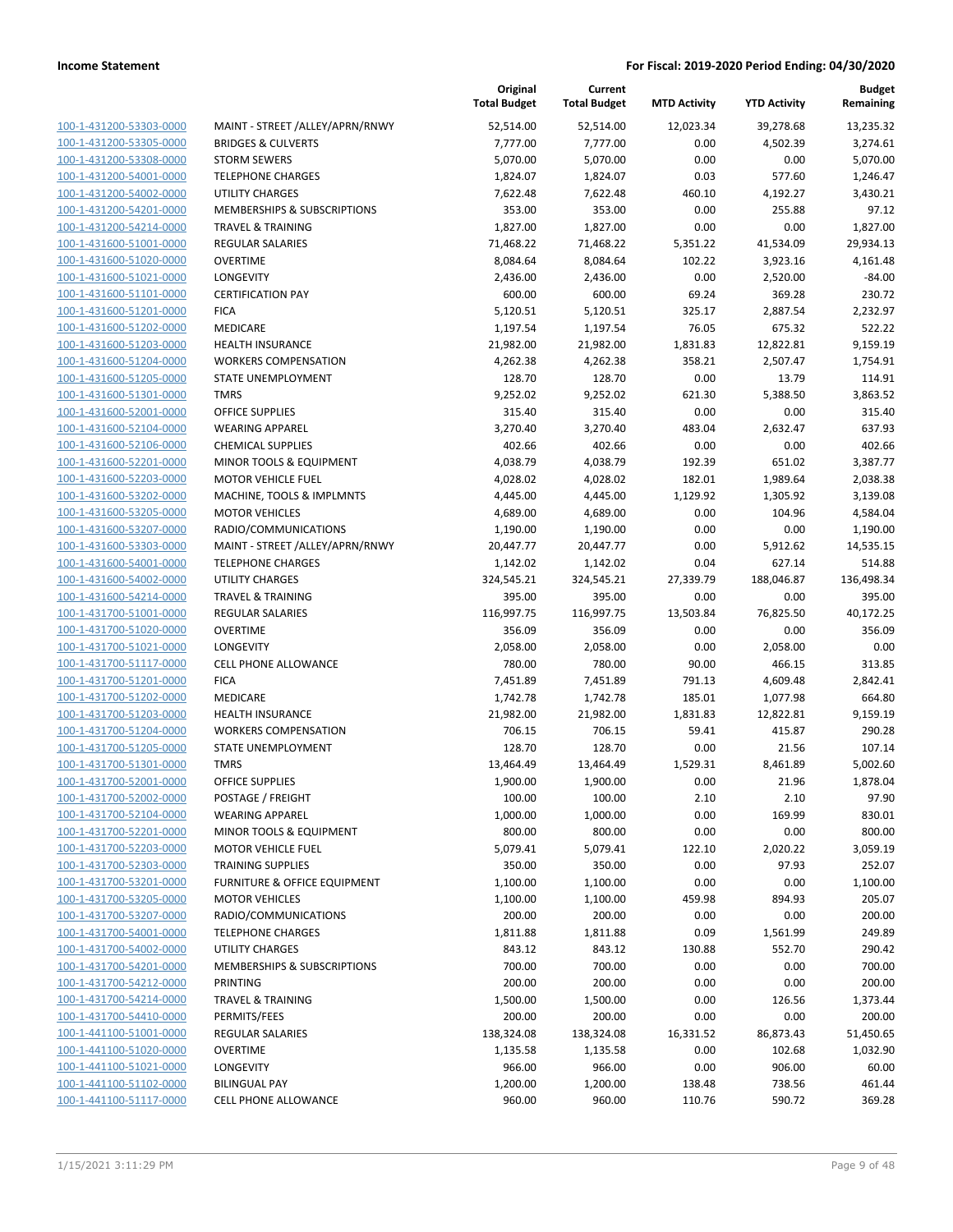| <u>100-1-441100-51201-0000</u>                     |
|----------------------------------------------------|
| 100-1-441100-51202-0000                            |
| 100-1-441100-51203-0000                            |
| 100-1-441100-51204-0000                            |
| 100-1-441100-51205-0000                            |
| <u>100-1-441100-51301-0000</u>                     |
| 100-1-441100-52001-0000                            |
| 100-1-441100-52002-0000                            |
| 100-1-441100-52005-0000                            |
| 100-1-441100-54001-0000                            |
| <u>100-1-441100-54002-0000</u>                     |
| 100-1-441100-54214-0000                            |
| 100-1-441200-51001-0000                            |
| 100-1-441200-51021-0000                            |
|                                                    |
| <u>100-1-441200-51101-0000</u>                     |
| 100-1-441200-51117-0000                            |
| <u>100-1-441200-51201-0000</u>                     |
| 100-1-441200-51202-0000                            |
| 100-1-441200-51203-0000                            |
| 100-1-441200-51204-0000                            |
| <u>100-1-441200-51205-0000</u>                     |
| 100-1-441200-51301-0000                            |
| -441200-52102-0000<br>$100 - 1$                    |
| 100-1-441200-52104-0000                            |
| 100-1-441200-54201-0000                            |
| <u>100-1-441200-54214-0000</u>                     |
| 100-1-441300-51001-0000                            |
| 100-1-441300-51021-0000                            |
| 100-1-441300-51101-0000                            |
| <u>100-1-441300-51117-0000</u>                     |
| <u>100-1-441300-51201-0000</u>                     |
| 100-1-441300-51202-0000                            |
| 441300-51203-0000<br>$100 - 1$                     |
| 100-1-441300-51204-0000                            |
| <u>100-1-441300-51205-0000</u>                     |
| <u>100-1-441300-51301-0000</u>                     |
| 100-1-441300-52002-0000                            |
|                                                    |
| 100-1-441300-52005-0000                            |
| 100-1-441300-52102-0000                            |
| 100-1-441300-52104-0000                            |
| 100-1-441300-52201-0000                            |
| 100-1-441300-52203-0000                            |
| 100-1-441300-53205-0000                            |
| 100-1-441300-54001-0000                            |
| 100-1-441300-54002-0000                            |
| 100-1-441300-54201-0000                            |
| <u>100-1-441300-54212-0000</u>                     |
| 100-1-441300-54214-0000                            |
| 100-1-441300-54410-0000                            |
| 100-1-442200-53205-0000                            |
| <u>100-1-443200-51001-0000</u>                     |
| 100-1-443200-51020-0000                            |
| 100-1-443200-51021-0000                            |
| 100-1-443200-51102-0000                            |
| <u>100-1-443200-51117-0000</u>                     |
| 100-1-443200-51201-0000                            |
| <u>100-1-443200-51202-0000</u>                     |
|                                                    |
|                                                    |
| 100-1-443200-51203-0000<br>100-1-443200-51204-0000 |

|                         |                              | Original<br><b>Total Budget</b> | Current<br><b>Total Budget</b> | <b>MTD Activity</b> | <b>YTD Activity</b> | <b>Budget</b><br>Remaining |
|-------------------------|------------------------------|---------------------------------|--------------------------------|---------------------|---------------------|----------------------------|
| 100-1-441100-51201-0000 | <b>FICA</b>                  | 8,840.31                        | 8,840.31                       | 986.59              | 5,257.19            | 3,583.12                   |
| 100-1-441100-51202-0000 | MEDICARE                     | 2,067.49                        | 2,067.49                       | 230.73              | 1,229.52            | 837.97                     |
| 100-1-441100-51203-0000 | HEALTH INSURANCE             | 32,973.00                       | 32,973.00                      | 2,747.75            | 19,234.25           | 13,738.75                  |
| 100-1-441100-51204-0000 | <b>WORKERS COMPENSATION</b>  | 686.61                          | 686.61                         | 57.77               | 404.39              | 282.22                     |
| 100-1-441100-51205-0000 | STATE UNEMPLOYMENT           | 193.05                          | 193.05                         | 32.48               | 97.39               | 95.66                      |
| 100-1-441100-51301-0000 | <b>TMRS</b>                  | 15,973.16                       | 15,973.16                      | 1,865.34            | 9,961.32            | 6,011.84                   |
| 100-1-441100-52001-0000 | <b>OFFICE SUPPLIES</b>       | 3,250.00                        | 3,250.00                       | 34.23               | 1,780.17            | 1,469.83                   |
| 100-1-441100-52002-0000 | POSTAGE / FREIGHT            | 1,000.00                        | 1,000.00                       | 53.82               | 224.65              | 775.35                     |
| 100-1-441100-52005-0000 | PRINTED MATERIALS            | 372.48                          | 372.48                         | 0.00                | 0.00                | 372.48                     |
| 100-1-441100-54001-0000 | <b>TELEPHONE CHARGES</b>     | 3,128.05                        | 3,128.05                       | 179.22              | 1,545.91            | 1,582.14                   |
| 100-1-441100-54002-0000 | <b>UTILITY CHARGES</b>       | 843.14                          | 843.14                         | 130.88              | 552.71              | 290.43                     |
| 100-1-441100-54214-0000 | <b>TRAVEL &amp; TRAINING</b> | 1,000.00                        | 1,000.00                       | 0.00                | 513.20              | 486.80                     |
| 100-1-441200-51001-0000 | <b>REGULAR SALARIES</b>      | 55,161.60                       | 55,161.60                      | 6,417.60            | 34,168.00           | 20,993.60                  |
| 100-1-441200-51021-0000 | <b>LONGEVITY</b>             | 366.00                          | 366.00                         | 0.00                | 366.00              | 0.00                       |
| 100-1-441200-51101-0000 | <b>CERTIFICATION PAY</b>     | 1,200.00                        | 1,200.00                       | 0.00                | 0.00                | 1,200.00                   |
| 100-1-441200-51117-0000 | <b>CELL PHONE ALLOWANCE</b>  | 432.00                          | 432.00                         | 0.00                | 0.00                | 432.00                     |
| 100-1-441200-51201-0000 | <b>FICA</b>                  | 3,543.90                        | 3,543.90                       | 366.11              | 1,926.42            | 1,617.48                   |
| 100-1-441200-51202-0000 | MEDICARE                     | 828.81                          | 828.81                         | 85.61               | 450.51              | 378.30                     |
| 100-1-441200-51203-0000 | <b>HEALTH INSURANCE</b>      | 10,991.00                       | 10,991.00                      | 915.92              | 6,411.44            | 4,579.56                   |
| 100-1-441200-51204-0000 | WORKERS COMPENSATION         | 335.82                          | 335.82                         | 28.25               | 197.75              | 138.07                     |
| 100-1-441200-51205-0000 | STATE UNEMPLOYMENT           | 64.35                           | 64.35                          | 0.00                | 9.00                | 55.35                      |
| 100-1-441200-51301-0000 | <b>TMRS</b>                  | 6,403.30                        | 6,403.30                       | 721.98              | 3,856.07            | 2,547.23                   |
| 100-1-441200-52102-0000 | <b>BOOKS / REF SUPPLIES</b>  | 750.00                          | 750.00                         | 0.00                | 0.00                | 750.00                     |
| 100-1-441200-52104-0000 | <b>WEARING APPAREL</b>       | 500.04                          | 500.04                         | 0.00                | 0.00                | 500.04                     |
| 100-1-441200-54201-0000 | MEMBERSHIPS & SUBSCRIPTIONS  | 250.00                          | 250.00                         | 0.00                | 0.00                | 250.00                     |
| 100-1-441200-54214-0000 | <b>TRAVEL &amp; TRAINING</b> | 1,000.00                        | 1,000.00                       | 0.00                | 580.00              | 420.00                     |
| 100-1-441300-51001-0000 | <b>REGULAR SALARIES</b>      | 316,636.61                      | 316,636.61                     | 37,302.00           | 179,683.66          | 136,952.95                 |
| 100-1-441300-51021-0000 | LONGEVITY                    | 3,066.00                        | 3,066.00                       | 0.00                | 3,024.00            | 42.00                      |
| 100-1-441300-51101-0000 | <b>CERTIFICATION PAY</b>     | 2,400.00                        | 2,400.00                       | 276.93              | 1,476.96            | 923.04                     |
| 100-1-441300-51117-0000 | <b>CELL PHONE ALLOWANCE</b>  | 2,172.00                        | 2,172.00                       | 380.76              | 1,547.05            | 624.95                     |
| 100-1-441300-51201-0000 | <b>FICA</b>                  | 20,105.03                       | 20,105.03                      | 2,303.01            | 11,237.48           | 8,867.55                   |
| 100-1-441300-51202-0000 | MEDICARE                     | 4,701.98                        | 4,701.98                       | 538.61              | 2,628.14            | 2,073.84                   |
| 100-1-441300-51203-0000 | HEALTH INSURANCE             | 65,946.00                       | 65,946.00                      | 5,495.50            | 38,468.50           | 27,477.50                  |
| 100-1-441300-51204-0000 | <b>WORKERS COMPENSATION</b>  | 1,957.05                        | 1,957.05                       | 164.46              | 1,151.22            | 805.83                     |
| 100-1-441300-51205-0000 | STATE UNEMPLOYMENT           | 386.10                          | 386.10                         | 44.85               | 118.93              | 267.17                     |
| 100-1-441300-51301-0000 | <b>TMRS</b>                  | 36,326.86                       | 36,326.86                      | 4,270.47            | 20,746.14           | 15,580.72                  |
| 100-1-441300-52002-0000 | POSTAGE / FREIGHT            | 6,000.00                        | 6,000.00                       | 264.57              | 1,545.65            | 4,454.35                   |
| 100-1-441300-52005-0000 | PRINTED MATERIALS            | 1,490.40                        | 1,490.40                       | 304.05              | 304.05              | 1,186.35                   |
| 100-1-441300-52102-0000 | <b>BOOKS / REF SUPPLIES</b>  | 1,000.00                        | 1,000.00                       | 75.00               | 284.00              | 716.00                     |
| 100-1-441300-52104-0000 | <b>WEARING APPAREL</b>       | 2,800.00                        | 2,800.00                       | 0.00                | 189.20              | 2,610.80                   |
| 100-1-441300-52201-0000 | MINOR TOOLS & EQUIPMENT      | 500.00                          | 500.00                         | 0.00                | 0.00                | 500.00                     |
| 100-1-441300-52203-0000 | <b>MOTOR VEHICLE FUEL</b>    | 4,351.96                        | 4,351.96                       | 177.46              | 1,882.92            | 2,469.04                   |
| 100-1-441300-53205-0000 | <b>MOTOR VEHICLES</b>        | 1,000.00                        | 1,000.00                       | 459.98              | 1,199.03            | $-199.03$                  |
| 100-1-441300-54001-0000 | <b>TELEPHONE CHARGES</b>     | 4,916.82                        | 4,916.82                       | 86.07               | 2,453.44            | 2,463.38                   |
| 100-1-441300-54002-0000 | <b>UTILITY CHARGES</b>       | 94.26                           | 94.26                          | 130.88              | 552.70              | $-458.44$                  |
| 100-1-441300-54201-0000 | MEMBERSHIPS & SUBSCRIPTIONS  | 750.00                          | 750.00                         | 0.00                | 120.00              | 630.00                     |
| 100-1-441300-54212-0000 | PRINTING                     | 0.00                            | 0.00                           | 0.00                | 24.00               | $-24.00$                   |
| 100-1-441300-54214-0000 | <b>TRAVEL &amp; TRAINING</b> | 4,000.00                        | 4,000.00                       | 0.00                | 934.02              | 3,065.98                   |
| 100-1-441300-54410-0000 | PERMITS/FEES                 | 15,000.00                       | 15,000.00                      | 78.00               | 8,532.25            | 6,467.75                   |
| 100-1-442200-53205-0000 | <b>MOTOR VEHICLES</b>        | 0.00                            | 300.00                         | 0.00                | 193.18              | 106.82                     |
| 100-1-443200-51001-0000 | <b>REGULAR SALARIES</b>      | 211,315.60                      | 211,315.60                     | 25,677.33           | 132,528.08          | 78,787.52                  |
| 100-1-443200-51020-0000 | <b>OVERTIME</b>              | 7,974.17                        | 7,974.17                       | 1,263.75            | 8,373.03            | $-398.86$                  |
| 100-1-443200-51021-0000 | LONGEVITY                    | 7,296.00                        | 7,296.00                       | 0.00                | 7,296.00            | 0.00                       |
| 100-1-443200-51102-0000 | <b>BILINGUAL PAY</b>         | 600.00                          | 600.00                         | 87.23               | 387.27              | 212.73                     |
| 100-1-443200-51117-0000 | <b>CELL PHONE ALLOWANCE</b>  | 1,170.00                        | 1,170.00                       | 135.00              | 691.61              | 478.39                     |
| 100-1-443200-51201-0000 | <b>FICA</b>                  | 14,158.06                       | 14,158.06                      | 1,570.06            | 8,926.86            | 5,231.20                   |
| 100-1-443200-51202-0000 | MEDICARE                     | 3,311.16                        | 3,311.16                       | 367.20              | 2,087.76            | 1,223.40                   |
| 100-1-443200-51203-0000 | HEALTH INSURANCE             | 65,946.00                       | 65,946.00                      | 5,495.50            | 38,468.50           | 27,477.50                  |
| 100-1-443200-51204-0000 | <b>WORKERS COMPENSATION</b>  | 8,220.81                        | 8,220.81                       | 691.28              | 4,838.96            | 3,381.85                   |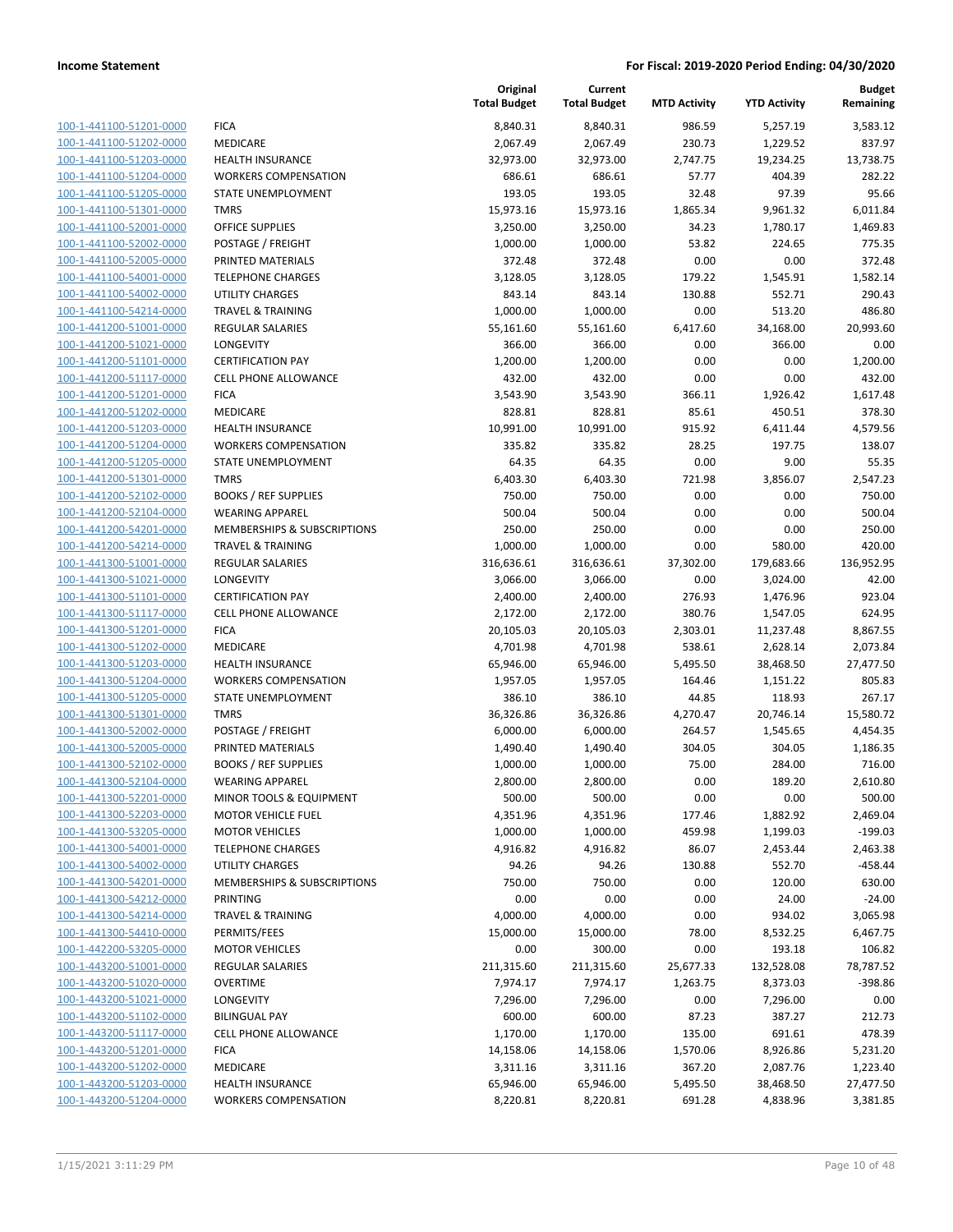|                         |                                         | Original<br><b>Total Budget</b> | Current<br><b>Total Budget</b> | <b>MTD Activity</b> | <b>YTD Activity</b> | <b>Budget</b><br>Remaining |
|-------------------------|-----------------------------------------|---------------------------------|--------------------------------|---------------------|---------------------|----------------------------|
| 100-1-443200-51205-0000 | STATE UNEMPLOYMENT                      | 386.10                          | 386.10                         | 106.01              | 220.71              | 165.39                     |
| 100-1-443200-51301-0000 | <b>TMRS</b>                             | 25,581.56                       | 25,581.56                      | 3,053.81            | 17,467.22           | 8,114.34                   |
| 100-1-443200-52001-0000 | <b>OFFICE SUPPLIES</b>                  | 1,200.00                        | 1,200.00                       | 430.48              | 1,038.68            | 161.32                     |
| 100-1-443200-52002-0000 | POSTAGE / FREIGHT                       | 40.00                           | 40.00                          | 4.19                | 7.79                | 32.21                      |
| 100-1-443200-52101-0000 | <b>JANITORIAL SUPPLIES</b>              | 2,000.00                        | 2,000.00                       | 69.79               | 659.55              | 1,340.45                   |
| 100-1-443200-52104-0000 | <b>WEARING APPAREL</b>                  | 1,800.00                        | 1,800.00                       | 0.00                | 568.25              | 1,231.75                   |
| 100-1-443200-52106-0000 | <b>CHEMICAL SUPPLIES</b>                | 13,000.00                       | 13,000.00                      | 979.47              | 6,367.57            | 6,632.43                   |
| 100-1-443200-52108-0000 | <b>MENAGERIE SUPPLIES</b>               | 7,500.00                        | 7,500.00                       | 488.98              | 5,096.92            | 2,403.08                   |
| 100-1-443200-52201-0000 | MINOR TOOLS & EQUIPMENT                 | 1,600.00                        | 1,600.00                       | 208.51              | 671.50              | 928.50                     |
| 100-1-443200-52203-0000 | <b>MOTOR VEHICLE FUEL</b>               | 5,151.65                        | 5,151.65                       | 190.79              | 2,522.22            | 2,629.43                   |
| 100-1-443200-53202-0000 | MACHINE, TOOLS & IMPLMNTS               | 2,500.00                        | 2,500.00                       | 0.00                | 0.00                | 2,500.00                   |
| 100-1-443200-53205-0000 | <b>MOTOR VEHICLES</b>                   | 1,500.00                        | 1,500.00                       | 0.00                | 568.66              | 931.34                     |
| 100-1-443200-53207-0000 | RADIO/COMMUNICATIONS                    | 2,500.00                        | 0.00                           | 0.00                | 0.00                | 0.00                       |
| 100-1-443200-54001-0000 | <b>TELEPHONE CHARGES</b>                | 1,927.48                        | 4,427.48                       | 0.06                | 961.47              | 3,466.01                   |
| 100-1-443200-54002-0000 | UTILITY CHARGES                         | 27,159.86                       | 27,159.86                      | 2,173.87            | 16,293.57           | 10,866.29                  |
| 100-1-443200-54107-0000 | MEDICAL                                 | 15,000.00                       | 15,000.00                      | 0.00                | 6,621.21            | 8,378.79                   |
| 100-1-443200-54108-0000 | <b>VETERINARY SERVICES</b>              | 10,000.00                       | 10,000.00                      | 1,160.00            | $-1,533.00$         | 11,533.00                  |
| 100-1-443200-54214-0000 | <b>TRAVEL &amp; TRAINING</b>            | 1,000.00                        | 1,000.00                       | 0.00                | 198.00              | 802.00                     |
| 100-1-451100-45310-0000 | <b>REECY DAVIS SUPPLIES</b>             | 18,388.96                       | 18,388.96                      | 2,083.59            | 15,797.43           | 2,591.53                   |
| 100-1-451100-51001-0000 | <b>REGULAR SALARIES</b>                 | 644,944.85                      | 644,944.85                     | 73,257.39           | 376,102.89          | 268,841.96                 |
| 100-1-451100-51020-0000 | <b>OVERTIME</b>                         | 23,292.08                       | 23,292.08                      | 175.48              | 6,335.99            | 16,956.09                  |
| 100-1-451100-51021-0000 | <b>LONGEVITY</b>                        | 4,530.00                        | 4,530.00                       | 0.00                | 3,149.00            | 1,381.00                   |
| 100-1-451100-51101-0000 | <b>CERTIFICATION PAY</b>                | 3,000.00                        | 3,000.00                       | 346.20              | 1,846.40            | 1,153.60                   |
| 100-1-451100-51102-0000 | <b>BILINGUAL PAY</b>                    | 600.00                          | 600.00                         | 69.24               | 369.28              | 230.72                     |
| 100-1-451100-51116-0000 | CAR ALLOWANCE                           | 2,400.00                        | 2,400.00                       | 276.93              | 1,476.96            | 923.04                     |
| 100-1-451100-51117-0000 | <b>CELL PHONE ALLOWANCE</b>             | 5,850.00                        | 5,850.00                       | 1,065.00            | 4,743.93            | 1,106.07                   |
| 100-1-451100-51201-0000 | <b>FICA</b>                             | 42,446.25                       | 42,446.25                      | 4,592.64            | 23,827.30           | 18,618.95                  |
| 100-1-451100-51202-0000 | MEDICARE                                | 9,926.95                        | 9,926.95                       | 1,074.09            | 5,572.52            | 4,354.43                   |
| 100-1-451100-51203-0000 | <b>HEALTH INSURANCE</b>                 | 164,865.00                      | 164,865.00                     | 14,654.67           | 102,582.69          | 62,282.31                  |
| 100-1-451100-51204-0000 | <b>WORKERS COMPENSATION</b>             | 11,645.20                       | 11,645.20                      | 1,108.30            | 7,758.10            | 3,887.10                   |
| 100-1-451100-51205-0000 | STATE UNEMPLOYMENT                      | 1,190.48                        | 1,190.48                       | 323.93              | 737.96              | 452.52                     |
| 100-1-451100-51301-0000 | <b>TMRS</b>                             | 75,550.08                       | 75,550.08                      | 8,570.04            | 44,637.83           | 30,912.25                  |
| 100-1-451100-51401-0000 | <b>CONTRA - SALARIES</b>                | 0.00                            | 0.00                           | 0.00                | $-20.37$            | 20.37                      |
| 100-1-451100-52001-0000 | <b>OFFICE SUPPLIES</b>                  | 750.00                          | 750.00                         | 24.97               | 468.01              | 281.99                     |
| 100-1-451100-52002-0000 | POSTAGE / FREIGHT                       | 500.00                          | 500.00                         | 18.17               | 69.32               | 430.68                     |
| 100-1-451100-52101-0000 | <b>JANITORIAL SUPPLIES</b>              | 7,500.00                        | 7,500.00                       | 1,042.99            | 2,341.42            | 5,158.58                   |
| 100-1-451100-52104-0000 | <b>WEARING APPAREL</b>                  | 12,335.00                       | 12,335.00                      | 1,551.70            | 8,692.58            | 3,642.42                   |
| 100-1-451100-52106-0000 | SPLASH PAD SUPPLIES                     | 7,670.00                        | 7,670.00                       | 0.00                | 280.00              | 7,390.00                   |
| 100-1-451100-52107-0000 | <b>BOTANICAL SUPPLIES</b>               | 11,250.00                       | 12,750.00                      | 1,191.26            | 4,577.80            | 8,172.20                   |
| 100-1-451100-52201-0000 | <b>REPAIR &amp; MAINTENANCE</b>         | 12,800.00                       | 17,000.00                      | 2,964.73            | 12,554.46           | 4,445.54                   |
| 100-1-451100-52203-0000 | <b>MOTOR VEHICLE FUEL</b>               | 25,570.39                       | 25,570.39                      | 867.63              | 6,744.97            | 18,825.42                  |
| 100-1-451100-52401-0000 | RECREATIONAL SUPPLIES                   | 500.00                          | 500.00                         | 0.00                | 53.08               | 446.92                     |
| 100-1-451100-53201-0000 | <b>FURNITURE &amp; OFFICE EQUIPMENT</b> | 1,840.00                        | 1,840.00                       | 0.00                | 1,304.99            | 535.01                     |
| 100-1-451100-53202-0000 | MACHINE, TOOLS & IMPLMNTS               | 3,801.00                        | 3,801.00                       | 133.97              | 3,786.00            | 15.00                      |
| 100-1-451100-53205-0000 | <b>MOTOR VEHICLES</b>                   | 8,000.00                        | 8,000.00                       | 1,149.95            | 4,276.08            | 3,723.92                   |
| 100-1-451100-53207-0000 | RADIO/COMMUNICATIONS                    | 1,380.00                        | 1,140.00                       | 0.00                | 0.00                | 1,140.00                   |
| 100-1-451100-53402-0000 | <b>BUILDING MAINTENANCE</b>             | 900.00                          | 900.00                         | 0.00                | 1,427.09            | $-527.09$                  |
| 100-1-451100-53707-0000 | <b>MAINT - GROUNDS</b>                  | 16,150.00                       | 16,150.00                      | 275.00              | 11,724.41           | 4,425.59                   |
| 100-1-451100-53708-0000 | <b>ATHLETIC FIELDS</b>                  | 15,400.00                       | 14,200.00                      | 0.00                | 7,205.08            | 6,994.92                   |
| 100-1-451100-53710-0000 | PARK IMPROVEMENTS                       | 9,000.00                        | 7,500.00                       | 0.00                | 6,856.20            | 643.80                     |
| 100-1-451100-54001-0000 | <b>TELEPHONE CHARGES</b>                | 8,169.68                        |                                | 361.01              |                     | 3,904.07                   |
|                         |                                         |                                 | 8,169.68                       |                     | 4,265.61            |                            |
| 100-1-451100-54002-0000 | <b>UTILITY CHARGES</b>                  | 154,391.56                      | 154,391.56                     | 8,683.37            | 71,328.20           | 83,063.36                  |
| 100-1-451100-54101-0000 | PROFESSIONAL SERVICES                   | 10,000.00                       | 7,000.00                       | 1,000.00            | 2,904.58            | 4,095.42                   |
| 100-1-451100-54201-0000 | MEMBERSHIPS & SUBSCRIPTIONS             | 1,510.00                        | 1,810.00                       | 0.00                | 1,488.71            | 321.29                     |
| 100-1-451100-54211-0000 | ADVERTISING                             | 8,000.00                        | 8,000.00                       | 97.89               | 1,338.51            | 6,661.49                   |
| 100-1-451100-54212-0000 | PRINTING                                | 0.00                            | 144.00                         | 0.00                | 144.00              | 0.00                       |
| 100-1-451100-54214-0000 | <b>TRAVEL &amp; TRAINING</b>            | 3,600.00                        | 2,856.00                       | 0.00                | 661.98              | 2,194.02                   |
| 100-1-451100-54301-0000 | <b>SPECIAL EVENTS</b>                   | 57,750.00                       | 57,750.00                      | 2,500.00            | 16,905.78           | 40,844.22                  |
| 100-1-451100-54409-0000 | <b>CEMETERY MAINTENANCE</b>             | 80,700.00                       | 80,700.00                      | 6,725.00            | 53,800.00           | 26,900.00                  |

**Original**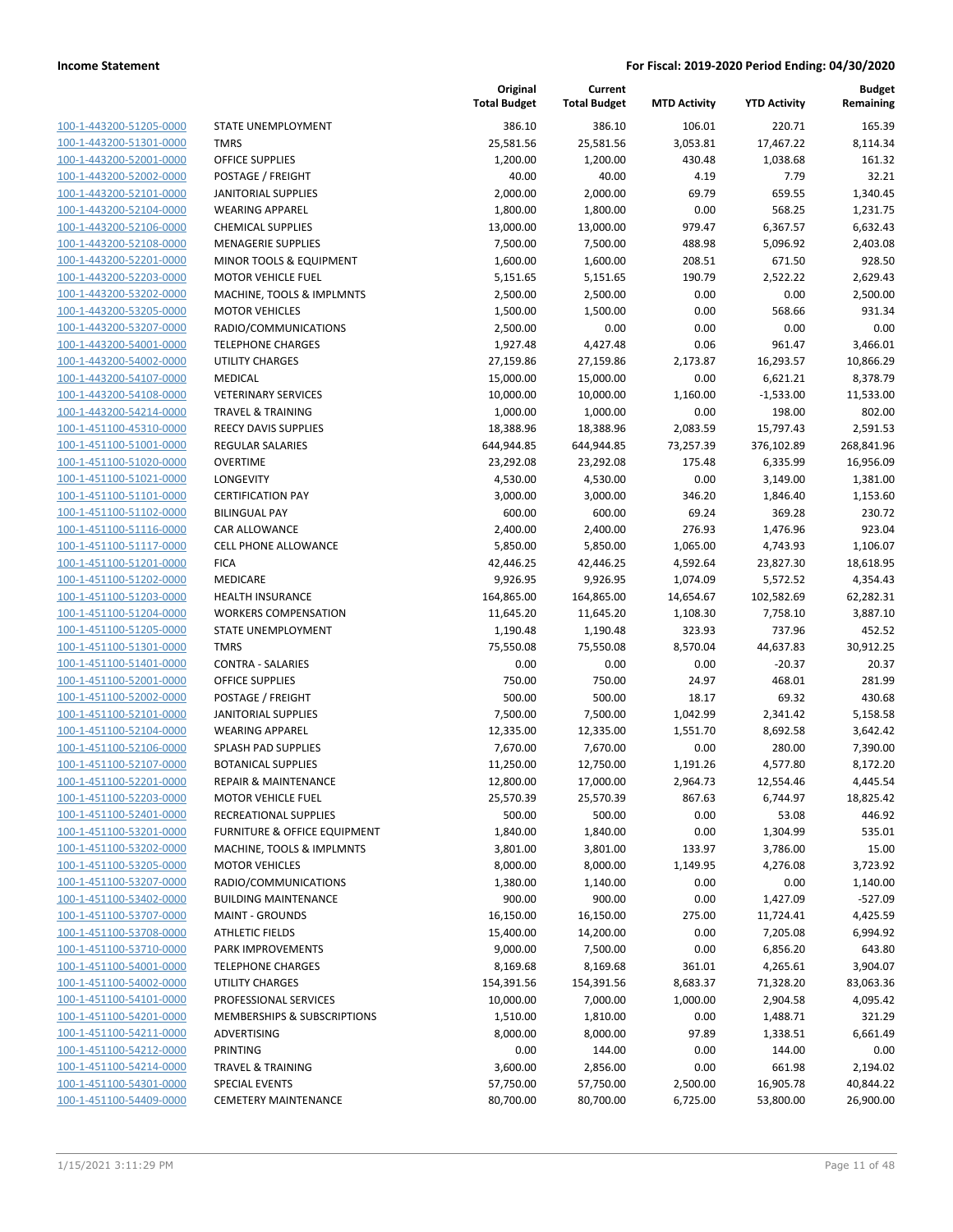| 100-1-455100-51001-0000        |
|--------------------------------|
| 100-1-455100-51021-0000        |
| 100-1-455100-51102-0000        |
| <u>100-1-455100-51116-0000</u> |
| 100-1-455100-51117-0000        |
| 100-1-455100-51201-0000        |
| 100-1-455100-51202-0000        |
| 100-1-455100-51203-0000        |
| 100-1-455100-51204-0000        |
| 100-1-455100-51205-0000        |
| 100-1-455100-51301-0000        |
| 100-1-455100-52001-0000        |
| 100-1-455100-52002-0000        |
| <u>100-1-455100-52004-0000</u> |
| 100-1-455100-52005-0000        |
| 100-1-455100-52115-0000        |
| 100-1-455100-52201-0000        |
| 100-1-455100-52402-0000        |
|                                |
| 100-1-455100-53201-0000        |
| 100-1-455100-54001-0000        |
| 100-1-455100-54002-0000        |
| 100-1-455100-54201-0000        |
| 100-1-455100-54202-0000        |
| 100-1-455100-54211-0000        |
| 100-1-455100-54214-0000        |
| 100-1-455100-55203-0000        |
| 100-1-455100-55211-0000        |
| 100-1-456100-51001-0000        |
| 100-1-456100-51021-0000        |
| 100-1-456100-51116-0000        |
| 100-1-456100-51117-0000        |
| 100-1-456100-51201-0000        |
| 100-1-456100-51202-0000        |
| <u>100-1-456100-51203-0000</u> |
| 100-1-456100-51204-0000        |
| 100-1-456100-51205-0000        |
| 100-1-456100-51301-0000        |
| 100-1-456100-52001-0000        |
| <u>100-1-456100-52002-0000</u> |
| 100-1-456100-52103-0000        |
| 100-1-456100-54001-0000        |
| <u>100-1-456100-54201-0000</u> |
| 100-1-456100-54205-0000        |
| <u>100-1-456100-54214-0000</u> |
| <u>100-1-456100-54301-0000</u> |
| 100-1-456100-54523-0000        |
| 100-1-480000-52003-0000        |
|                                |
| <u>100-1-480000-52006-0000</u> |
| <u>100-1-480000-54002-0000</u> |
| <u>100-1-480000-54105-0000</u> |
| <u>100-1-480000-54201-0000</u> |
| 100-1-480000-54904-0000        |
| <u>100-1-480000-56309-0000</u> |
| <u>100-1-480000-56309-0001</u> |
| <u>100-1-480000-57005-0000</u> |
| <u>100-1-480000-57007-0000</u> |
| 100-1-480000-57008-0000        |
| <u>100-1-480000-57015-0000</u> |
| <u>100-1-491000-58040-0000</u> |
|                                |

|                                                        | Total Bu       |
|--------------------------------------------------------|----------------|
| REGULAR SALARIES                                       | 323,05         |
| LONGEVITY                                              | 4,16           |
| <b>BILINGUAL PAY</b>                                   | 60             |
| CAR ALLOWANCE                                          | 4,20           |
| <b>CELL PHONE ALLOWANCE</b>                            | 1,17           |
| <b>FICA</b>                                            | 20,65          |
| MEDICARE                                               | 4,83           |
| <b>HEALTH INSURANCE</b><br><b>WORKERS COMPENSATION</b> | 43,96<br>1,05  |
| <b>STATE UNEMPLOYMENT</b>                              | 77             |
| <b>TMRS</b>                                            | 27,60          |
| <b>OFFICE SUPPLIES</b>                                 | 2,59           |
| POSTAGE / FREIGHT                                      | 6              |
| <b>COMPUTER SUPPLIES</b>                               | 7              |
| PRINTED MATERIALS                                      | 7              |
| <b>CATALOGING SUPPLIES</b>                             | 1,20           |
| MINOR TOOLS & EQUIPMENT                                | 7              |
| <b>BASIC PROGRAM EXPENSE</b>                           | 4,10           |
| <b>FURNITURE &amp; OFFICE EQUIPMENT</b>                | 66             |
| <b>TELEPHONE CHARGES</b>                               | 5,68           |
| <b>UTILITY CHARGES</b>                                 | 37,83          |
| <b>MEMBERSHIPS &amp; SUBSCRIPTIONS</b>                 | 12,92          |
| <b>LIBRARY PERIODICALS</b>                             | 2,57           |
| ADVERTISING                                            | 1,50           |
| TRAVEL & TRAINING                                      | 2,96           |
| <b>FURNITURE/OFFICE EQUIP</b>                          | 60             |
| <b>BOOKS</b><br><b>REGULAR SALARIES</b>                | 43,80<br>66,96 |
| <b>LONGEVITY</b>                                       | 1,68           |
| CAR ALLOWANCE                                          | 3,60           |
| <b>CELL PHONE ALLOWANCE</b>                            | 1,17           |
| <b>FICA</b>                                            | 4,55           |
| <b>MEDICARE</b>                                        | 1,06           |
| <b>HEALTH INSURANCE</b>                                | 10,99          |
| <b>WORKERS COMPENSATION</b>                            | 19             |
| STATE UNEMPLOYMENT                                     | 6              |
| <b>TMRS</b>                                            | 8,22           |
| <b>OFFICE SUPPLIES</b>                                 | 5              |
| POSTAGE / FREIGHT                                      | 7              |
| <b>MEETING SUPPLIES</b>                                | 5              |
| <b>TELEPHONE CHARGES</b>                               | 41             |
| MEMBERSHIPS & SUBSCRIPTIONS                            | 1,25           |
| <b>BUSINESS MEALS</b>                                  | 5              |
| <b>TRAVEL &amp; TRAINING</b>                           | 1,00           |
| <b>SPECIAL EVENTS</b><br>PROPOSED EVENTS               | 9,80           |
| <b>COPIER CHARGES</b>                                  | 75,00<br>60,00 |
| <b>COPIER PAPER</b>                                    | 4,50           |
| <b>UTILITY CHARGES</b>                                 | 58             |
| MARKETING                                              | 6,00           |
| MEMBERSHIPS & SUBSCRIPTIONS                            | 8,60           |
| POSTAGE METER RENTAL                                   |                |
| PAYOUT ARRANGEMENT LOCAL SALES TAX                     | 187,09         |
| PAYOUT ARRANGEMENT - 380 AGREEMENT                     | 126,00         |
| <b>ACCRUED VAC &amp; SICK PAY</b>                      | 160,00         |
| <b>COMMUNITY SERVICES</b>                              | 25,00          |
| <b>BANK CHARGES</b>                                    | 12,00          |
| <b>CONTINGENCY EXPENSE</b>                             | 90,00          |
| <b>XFR - GENERAL CIP</b>                               | 2,139,68       |

|                                                    |                                             | Original<br><b>Total Budget</b> | Current<br><b>Total Budget</b> | <b>MTD Activity</b> | <b>YTD Activity</b> | <b>Budget</b><br>Remaining |
|----------------------------------------------------|---------------------------------------------|---------------------------------|--------------------------------|---------------------|---------------------|----------------------------|
| 100-1-455100-51001-0000                            | <b>REGULAR SALARIES</b>                     | 323,051.02                      | 323,051.02                     | 38,079.87           | 192,278.25          | 130,772.77                 |
| 100-1-455100-51021-0000                            | LONGEVITY                                   | 4,164.00                        | 4,164.00                       | 0.00                | 4,116.00            | 48.00                      |
| 100-1-455100-51102-0000                            | <b>BILINGUAL PAY</b>                        | 600.00                          | 600.00                         | 69.24               | 369.28              | 230.72                     |
| 100-1-455100-51116-0000                            | CAR ALLOWANCE                               | 4,200.00                        | 4,200.00                       | 0.00                | 0.00                | 4,200.00                   |
| 100-1-455100-51117-0000                            | <b>CELL PHONE ALLOWANCE</b>                 | 1,170.00                        | 1,170.00                       | 135.00              | 691.15              | 478.85                     |
| 100-1-455100-51201-0000                            | <b>FICA</b>                                 | 20,657.47                       | 20,657.47                      | 2,316.24            | 11,909.62           | 8,747.85                   |
| 100-1-455100-51202-0000                            | MEDICARE                                    | 4,831.18                        | 4,831.18                       | 541.69              | 2,785.31            | 2,045.87                   |
| 100-1-455100-51203-0000                            | HEALTH INSURANCE                            | 43,964.00                       | 43,964.00                      | 3,663.67            | 25,645.69           | 18,318.31                  |
| 100-1-455100-51204-0000                            | <b>WORKERS COMPENSATION</b>                 | 1,055.53                        | 1,055.53                       | 88.80               | 621.60              | 433.93                     |
| 100-1-455100-51205-0000                            | STATE UNEMPLOYMENT                          | 777.21                          | 777.21                         | 233.19              | 405.41              | 371.80                     |
| 100-1-455100-51301-0000                            | <b>TMRS</b>                                 | 27,608.40                       | 27,608.40                      | 3,592.58            | 18,354.65           | 9,253.75                   |
| 100-1-455100-52001-0000                            | <b>OFFICE SUPPLIES</b>                      | 2,590.00                        | 2,590.00                       | 46.21               | 341.58              | 2,248.42                   |
| 100-1-455100-52002-0000                            | POSTAGE / FREIGHT                           | 60.00                           | 60.00                          | 8.39                | 8.39                | 51.61                      |
| 100-1-455100-52004-0000                            | <b>COMPUTER SUPPLIES</b>                    | 75.00                           | 75.00                          | 72.07               | 72.07               | 2.93                       |
| 100-1-455100-52005-0000                            | PRINTED MATERIALS                           | 72.00                           | 72.00                          | 0.00                | 24.00               | 48.00                      |
| 100-1-455100-52115-0000                            | <b>CATALOGING SUPPLIES</b>                  | 1,200.00                        | 1,200.00                       | 8.76                | 925.67              | 274.33                     |
| 100-1-455100-52201-0000                            | MINOR TOOLS & EQUIPMENT                     | 75.00                           | 75.00                          | 74.83               | 74.83               | 0.17                       |
| 100-1-455100-52402-0000                            | <b>BASIC PROGRAM EXPENSE</b>                | 4,100.00                        | 4,646.00                       | 363.22              | 1,698.33            | 2,947.67                   |
| 100-1-455100-53201-0000                            | FURNITURE & OFFICE EQUIPMENT                | 669.00                          | 669.00                         | 0.00                | 0.00                | 669.00                     |
| 100-1-455100-54001-0000                            | <b>TELEPHONE CHARGES</b>                    | 5,686.82                        | 5,686.82                       | 0.13                | 2,353.94            | 3,332.88                   |
| 100-1-455100-54002-0000                            | <b>UTILITY CHARGES</b>                      | 37,830.50                       | 37,830.50                      | 1,852.08            | 18,384.27           | 19,446.23                  |
| 100-1-455100-54201-0000                            | MEMBERSHIPS & SUBSCRIPTIONS                 | 12,923.00                       | 12,923.00                      | 0.00                | 10,209.01           | 2,713.99                   |
| 100-1-455100-54202-0000<br>100-1-455100-54211-0000 | <b>LIBRARY PERIODICALS</b>                  | 2,570.00                        | 2,570.00                       | 0.00                | 2,549.97            | 20.03                      |
| 100-1-455100-54214-0000                            | ADVERTISING<br><b>TRAVEL &amp; TRAINING</b> | 1,500.00<br>2,960.00            | 1,500.00<br>2,414.00           | 0.00<br>10.00       | 1,381.34<br>934.00  | 118.66<br>1,480.00         |
| 100-1-455100-55203-0000                            | <b>FURNITURE/OFFICE EQUIP</b>               | 600.00                          | 600.00                         | 0.00                | 558.46              | 41.54                      |
| 100-1-455100-55211-0000                            | <b>BOOKS</b>                                | 43,800.00                       | 43,800.00                      | 920.28              | 10,083.74           | 33,716.26                  |
| 100-1-456100-51001-0000                            | <b>REGULAR SALARIES</b>                     | 66,968.30                       | 66,968.30                      | 7,726.80            | 40,835.52           | 26,132.78                  |
| 100-1-456100-51021-0000                            | LONGEVITY                                   | 1,680.00                        | 1,680.00                       | 0.00                | 1,680.00            | 0.00                       |
| 100-1-456100-51116-0000                            | CAR ALLOWANCE                               | 3,600.00                        | 3,600.00                       | 415.38              | 2,215.36            | 1,384.64                   |
| 100-1-456100-51117-0000                            | <b>CELL PHONE ALLOWANCE</b>                 | 1,170.00                        | 1,170.00                       | 135.00              | 691.61              | 478.39                     |
| 100-1-456100-51201-0000                            | <b>FICA</b>                                 | 4,551.93                        | 4,551.93                       | 476.18              | 2,570.86            | 1,981.07                   |
| 100-1-456100-51202-0000                            | MEDICARE                                    | 1,064.57                        | 1,064.57                       | 111.36              | 601.26              | 463.31                     |
| 100-1-456100-51203-0000                            | <b>HEALTH INSURANCE</b>                     | 10,991.00                       | 10,991.00                      | 915.92              | 6,411.44            | 4,579.56                   |
| 100-1-456100-51204-0000                            | <b>WORKERS COMPENSATION</b>                 | 190.30                          | 190.30                         | 14.13               | 98.91               | 91.39                      |
| 100-1-456100-51205-0000                            | STATE UNEMPLOYMENT                          | 64.35                           | 64.35                          | 0.00                | 9.00                | 55.35                      |
| 100-1-456100-51301-0000                            | <b>TMRS</b>                                 | 8,224.69                        | 8,224.69                       | 931.17              | 5,070.86            | 3,153.83                   |
| 100-1-456100-52001-0000                            | <b>OFFICE SUPPLIES</b>                      | 50.00                           | 50.00                          | 0.00                | 20.63               | 29.37                      |
| 100-1-456100-52002-0000                            | POSTAGE / FREIGHT                           | 75.00                           | 75.00                          | 0.70                | 0.70                | 74.30                      |
| 100-1-456100-52103-0000                            | <b>MEETING SUPPLIES</b>                     | 50.00                           | 50.00                          | 0.00                | 0.00                | 50.00                      |
| 100-1-456100-54001-0000                            | <b>TELEPHONE CHARGES</b>                    | 413.36                          | 413.36                         | 0.01                | 241.51              | 171.85                     |
| 100-1-456100-54201-0000                            | MEMBERSHIPS & SUBSCRIPTIONS                 | 1,255.00                        | 1,255.00                       | 0.00                | 880.00              | 375.00                     |
| 100-1-456100-54205-0000                            | <b>BUSINESS MEALS</b>                       | 50.00                           | 50.00                          | 0.00                | 0.00                | 50.00                      |
| 100-1-456100-54214-0000                            | <b>TRAVEL &amp; TRAINING</b>                | 1,000.00                        | 1,000.00                       | 0.00                | 0.00                | 1,000.00                   |
| 100-1-456100-54301-0000                            | <b>SPECIAL EVENTS</b>                       | 9,800.00                        | 9,800.00                       | 0.00                | 5,142.02            | 4,657.98                   |
| 100-1-456100-54523-0000                            | <b>PROPOSED EVENTS</b>                      | 75,000.00                       | 75,000.00                      | 0.00                | 58,633.50           | 16,366.50                  |
| 100-1-480000-52003-0000                            | <b>COPIER CHARGES</b>                       | 60,000.00                       | 60,000.00                      | 5,064.84            | 33,054.71           | 26,945.29                  |
| 100-1-480000-52006-0000                            | <b>COPIER PAPER</b>                         | 4,500.00                        | 4,500.00                       | 0.00                | 1,467.78            | 3,032.22                   |
| 100-1-480000-54002-0000                            | <b>UTILITY CHARGES</b>                      | 585.55                          | 585.55                         | 48.01               | 335.96              | 249.59                     |
| 100-1-480000-54105-0000                            | <b>MARKETING</b>                            | 6,000.00                        | 6,000.00                       | 0.00                | 3,500.00            | 2,500.00                   |
| 100-1-480000-54201-0000                            | MEMBERSHIPS & SUBSCRIPTIONS                 | 8,601.00                        | 8,601.00                       | 1,759.83            | 3,483.09            | 5,117.91                   |
| 100-1-480000-54904-0000                            | POSTAGE METER RENTAL                        | 0.00                            | 0.00                           | $-177.85$           | $-1,244.95$         | 1,244.95                   |
| 100-1-480000-56309-0000                            | PAYOUT ARRANGEMENT LOCAL SALES TAX          | 187,096.00                      | 187,096.00                     | 14,841.30           | 116,732.43          | 70,363.57                  |
| 100-1-480000-56309-0001                            | PAYOUT ARRANGEMENT - 380 AGREEMENT          | 126,000.00                      | 126,000.00                     | 0.00                | 0.00                | 126,000.00                 |
| 100-1-480000-57005-0000                            | ACCRUED VAC & SICK PAY                      | 160,000.00                      | 160,000.00                     | 39,724.31           | 194,374.46          | $-34,374.46$               |
| 100-1-480000-57007-0000                            | <b>COMMUNITY SERVICES</b>                   | 25,000.00                       | 25,000.00                      | 0.00                | 3,500.00            | 21,500.00                  |
| 100-1-480000-57008-0000                            | <b>BANK CHARGES</b>                         | 12,000.00                       | 12,000.00                      | 955.49              | 6,004.10            | 5,995.90                   |
| 100-1-480000-57015-0000                            | <b>CONTINGENCY EXPENSE</b>                  | 90,000.00                       | 90,000.00                      | 0.00                | 0.00                | 90,000.00                  |
| 100-1-491000-58040-0000                            | <b>XFR - GENERAL CIP</b>                    | 2,139,686.00                    | 2,139,686.00                   | 178,307.17          | 1,248,150.19        | 891,535.81                 |
|                                                    |                                             |                                 |                                |                     |                     |                            |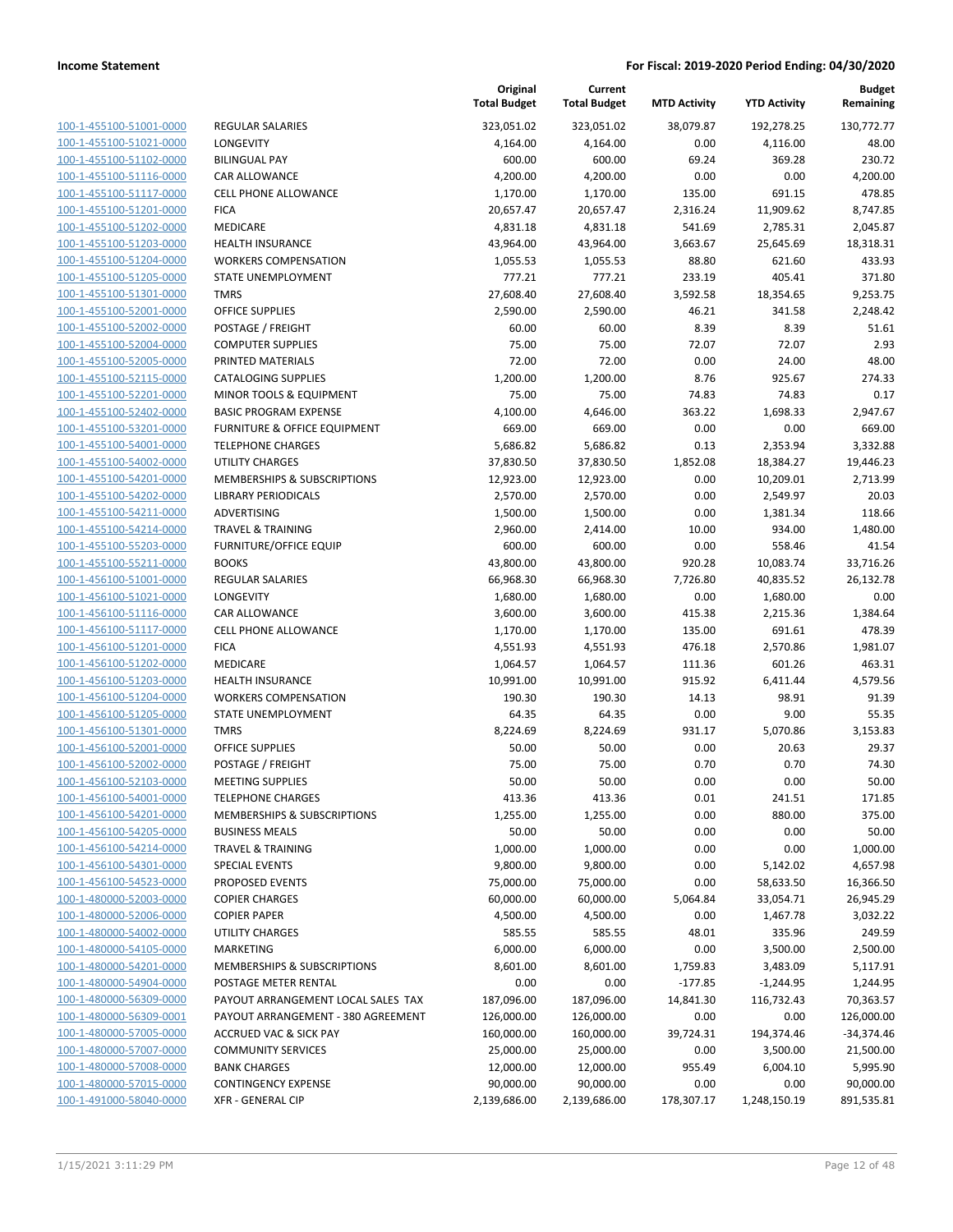|                                                    |                                                                       | Original<br><b>Total Budget</b> | Current<br><b>Total Budget</b> | <b>MTD Activity</b> | <b>YTD Activity</b> | <b>Budget</b><br>Remaining |
|----------------------------------------------------|-----------------------------------------------------------------------|---------------------------------|--------------------------------|---------------------|---------------------|----------------------------|
| 100-1-491000-58204-0000                            | XFR - VEHICLE/EQUIP RPLCMNT                                           | 460,000.00                      | 460,000.00                     | 38,333.33           | 268,333.31          | 191,666.69                 |
| 100-1-495000-58702-0000                            | CA - GEN GOV TO CENTRAL SERVICE FUND                                  | 2,967.00                        | 2,967.00                       | 247.25              | 1,730.75            | 1,236.25                   |
| 100-1-495000-58703-0000                            | CA - PUBLIC WORKS TO CENTRAL SERVICE FU                               | 88,468.00                       | 88,468.00                      | 7,372.33            | 51,606.31           | 36,861.69                  |
| 100-1-495000-58704-0000                            | CA - PUBLIC SAFETY TO CENTRAL SERVICE FU                              | 245,537.00                      | 245,537.00                     | 20,461.42           | 143,229.97          | 102,307.03                 |
| 100-1-495000-58705-0000                            | CA - COM DEV TO CENTRAL SERVICE FUND                                  | 55,699.00                       | 55,699.00                      | 4,641.58            | 32,491.09           | 23,207.91                  |
| 100-1-495000-58706-0000                            | CA - PARKS & REC TO CENTRAL SERVICE FUND                              | 200,188.00                      | 200,188.00                     | 16,682.33           | 116,776.31          | 83,411.69                  |
| 100-1-495000-58712-0000                            | CA - GEN GOV TO INSURANCE FUND                                        | 1,939.00                        | 1,939.00                       | 161.58              | 1,131.06            | 807.94                     |
| 100-1-495000-58713-0000                            | CA - PUBLIC WORKS TO INSURANCE FUND                                   | 29,986.00                       | 29,986.00                      | 2,498.83            | 17,491.81           | 12,494.19                  |
| 100-1-495000-58714-0000                            | CA - PUBLIC SAFETY TO INSURANCE FUND                                  | 109,404.00                      | 109,404.00                     | 9,117.00            | 63,819.02           | 45,584.98                  |
| 100-1-495000-58715-0000                            | CA - COM DEV TO INSURANCE FUND                                        | 15,776.00                       | 15,776.00                      | 1,314.68            | 9,202.73            | 6,573.27                   |
| 100-1-495000-58716-0000                            | CA - PARKS & REC TO INSURANCE FUND                                    | 42,364.00                       | 42,364.00                      | 3,530.33            | 24,712.31           | 17,651.69                  |
| 100-1-495000-58722-0000                            | CA - GEN GOVERNMENT TO MIS FUND                                       | 16,011.00                       | 16,011.00                      | 1,334.25            | 9,339.75            | 6,671.25                   |
| 100-1-495000-58723-0000                            | CA - PUBLIC WORKS TO MIS FUND                                         | 11,166.00                       | 11,166.00                      | 930.49              | 6,513.44            | 4,652.56                   |
| 100-1-495000-58724-0000                            | CA - PUBLIC SAFETY TO MIS FUND                                        | 95,412.00                       | 95,412.00                      | 7,951.00            | 55,657.00           | 39,755.00                  |
| 100-1-495000-58725-0000                            | CA - COM DEV TO MIS FUND                                              | 47,411.00                       | 47,411.00                      | 3,950.92            | 27,656.44           | 19,754.56                  |
| 100-1-495000-58726-0000                            | CA - PARKS & REC TO MIS FUND                                          | 70,640.00                       | 70,640.00                      | 5,886.67            | 41,206.69           | 29,433.31                  |
|                                                    | <b>Expense Total:</b>                                                 | 26,072,457.79                   | 26,076,217.79                  | 2,527,909.61        | 15,395,509.67       | 10,680,708.12              |
|                                                    | Fund: 100 - GENERAL FUND Surplus (Deficit):                           | -670,510.62                     | -674,270.62                    | 521,910.64          | 2,821,863.55        |                            |
| Fund: 101 - MUNICIPAL COURT BUILDING SECURITY FEES |                                                                       |                                 |                                |                     |                     |                            |
| Revenue                                            |                                                                       |                                 |                                |                     |                     |                            |
| 101-1-318001-44101-0000                            | MUNICIPAL COURT COST/FEES                                             | 0.00                            | 0.00                           | 27.18               | 1,771.25            | $-1,771.25$                |
| 101-1-318001-44101-0001                            | LOCAL MUNICIPAL COURT COST/FEES                                       | 0.00                            | 0.00                           | 83.24               | 1,048.89            | $-1,048.89$                |
| 101-1-319001-45401-0000                            | <b>INTEREST REVENUES</b><br><b>Revenue Total:</b>                     | 0.00<br>0.00                    | 0.00<br>0.00                   | 234.64<br>345.06    | 679.64<br>3,499.78  | $-679.64$<br>$-3.499.78$   |
|                                                    |                                                                       |                                 |                                |                     |                     |                            |
| <b>Expense</b>                                     |                                                                       |                                 |                                |                     |                     |                            |
| 101-1-412100-54214-0000                            | TRAVEL & TRAINING                                                     | 0.00                            | 0.00                           | 0.00                | $-15.00$            | 15.00                      |
| 101-1-480000-57008-0000                            | <b>BANK CHARGES</b><br><b>Expense Total:</b>                          | 0.00<br>0.00                    | 0.00<br>0.00                   | 3.32<br>3.32        | 12.79<br>$-2.21$    | $-12.79$<br>2.21           |
|                                                    |                                                                       |                                 |                                |                     |                     |                            |
|                                                    | Fund: 101 - MUNICIPAL COURT BUILDING SECURITY FEES Surplus (Deficit): | 0.00                            | 0.00                           | 341.74              | 3,501.99            |                            |
| Fund: 102 - MUNICIPAL COURT TECH FUND              |                                                                       |                                 |                                |                     |                     |                            |
| Revenue                                            |                                                                       |                                 |                                |                     |                     |                            |
| 102-1-318001-44101-0000                            | MUNICIPAL COURT COST/FEES                                             | 0.00                            | 0.00                           | 36.24               | 2,335.47            | $-2,335.47$                |
| 102-1-318001-44101-0001                            | LOCAL MUNICIPAL COURT COST/FEES                                       | 0.00                            | 0.00                           | 97.94               | 1,001.82            | $-1,001.82$                |
| 102-1-319001-45401-0000                            | <b>INTEREST REVENUES</b><br><b>Revenue Total:</b>                     | 0.00<br>0.00                    | 0.00<br>0.00                   | 161.79<br>295.97    | 465.77<br>3,803.06  | $-465.77$<br>$-3,803.06$   |
|                                                    |                                                                       |                                 |                                |                     |                     |                            |
| <b>Expense</b>                                     |                                                                       |                                 |                                |                     |                     |                            |
| 102-1-480000-57008-0000                            | <b>BANK CHARGES</b><br><b>Expense Total:</b>                          | 0.00<br>0.00                    | 0.00<br>0.00                   | 2.28<br>2.28        | 8.72<br>8.72        | $-8.72$<br>$-8.72$         |
|                                                    |                                                                       |                                 |                                |                     |                     |                            |
|                                                    | Fund: 102 - MUNICIPAL COURT TECH FUND Surplus (Deficit):              | 0.00                            | 0.00                           | 293.69              | 3,794.34            |                            |
| Fund: 103 - MUNICIPAL COURT CHILD SAFETY FUND      |                                                                       |                                 |                                |                     |                     |                            |
| Revenue                                            |                                                                       |                                 |                                |                     |                     |                            |
| 103-1-318001-44101-0000                            | MUNICIPAL COURT COST/FEES                                             | 100.00                          | 100.00                         | 0.00                | 106.95              | $-6.95$                    |
| 103-1-318001-44110-0000                            | OPTIONAL COUNTY FEE - CHILD SAFETY                                    | 27,000.00                       | 27,000.00                      | 0.00                | 6,099.49            | 20,900.51                  |
| 103-1-319001-45401-0000                            | <b>INTEREST REVENUES</b><br><b>Revenue Total:</b>                     | 150.00<br>27,250.00             | 150.00<br>27,250.00            | 59.80<br>59.80      | 973.99<br>7,180.43  | $-823.99$<br>20,069.57     |
|                                                    |                                                                       |                                 |                                |                     |                     |                            |
| <b>Expense</b>                                     |                                                                       |                                 |                                |                     |                     |                            |
| 103-1-480000-57007-0000                            | <b>COMMUNITY SERVICES</b>                                             | 25,000.00                       | 25,000.00                      | 0.00                | 13,479.25           | 11,520.75                  |
| 103-1-480000-57008-0000                            | <b>BANK CHARGES</b><br><b>Expense Total:</b>                          | 0.00<br>25,000.00               | 0.00<br>25,000.00              | 0.77<br>0.77        | 46.24<br>13,525.49  | $-46.24$<br>11,474.51      |
|                                                    |                                                                       |                                 |                                |                     |                     |                            |
|                                                    | Fund: 103 - MUNICIPAL COURT CHILD SAFETY FUND Surplus (Deficit):      | 2,250.00                        | 2,250.00                       | 59.03               | $-6,345.06$         |                            |
| Fund: 110 - EXCHANGE BUILDING FUND                 |                                                                       |                                 |                                |                     |                     |                            |
| Expense<br>110-1-463100-54001-0000                 | <b>TELEPHONE CHARGES</b>                                              | 30.37                           | 30.37                          | 0.00                | 0.00                | 30.37                      |
|                                                    | <b>Expense Total:</b>                                                 | 30.37                           | 30.37                          | 0.00                | 0.00                | 30.37                      |
|                                                    | Fund: 110 - EXCHANGE BUILDING FUND Total:                             | 30.37                           | 30.37                          | 0.00                | 0.00                |                            |
|                                                    |                                                                       |                                 |                                |                     |                     |                            |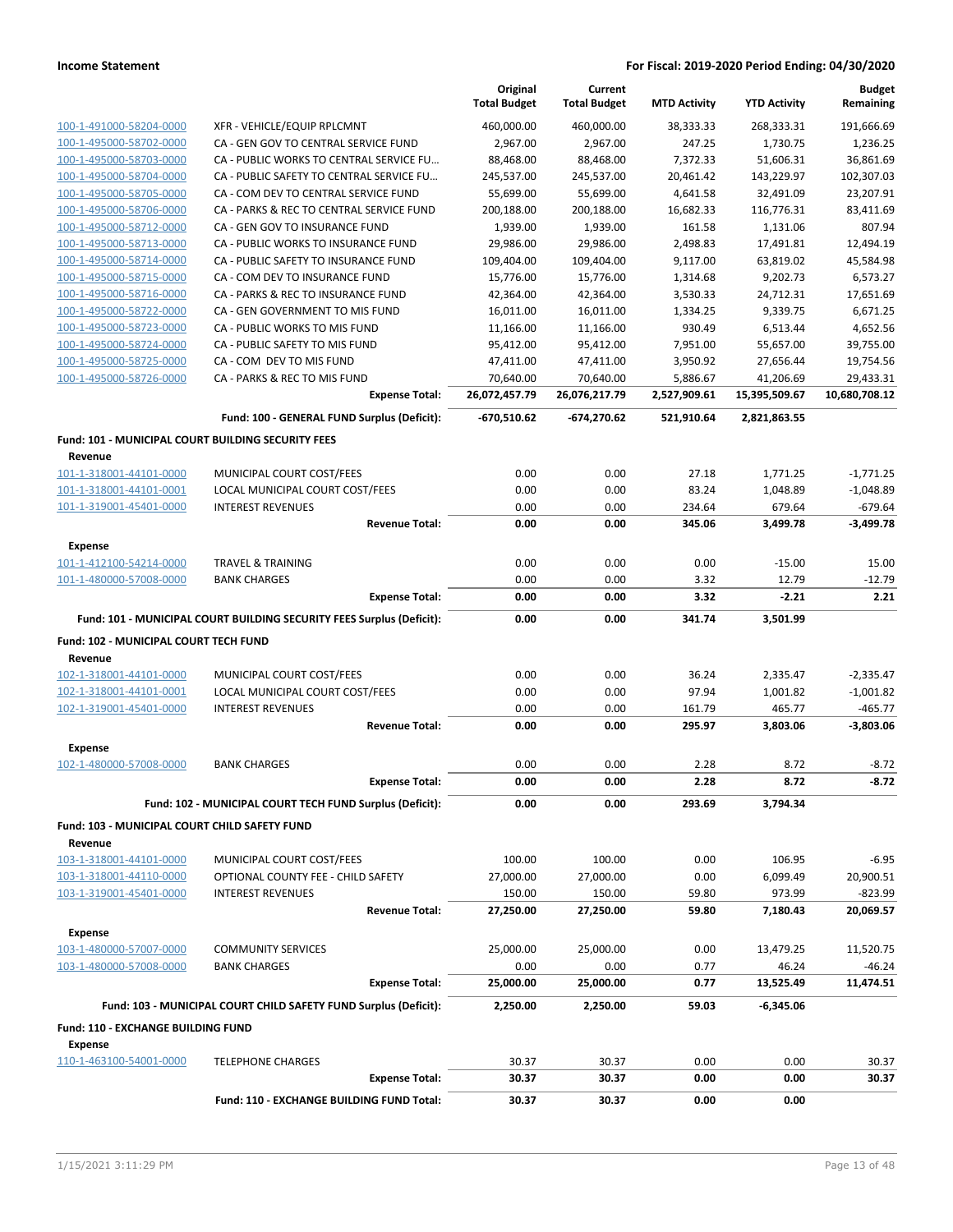|                                                    |                                                           | Original<br><b>Total Budget</b> | Current<br><b>Total Budget</b> | <b>MTD Activity</b>   | <b>YTD Activity</b>  | <b>Budget</b><br>Remaining |
|----------------------------------------------------|-----------------------------------------------------------|---------------------------------|--------------------------------|-----------------------|----------------------|----------------------------|
| <b>Fund: 111 - RECREATION ACTIVITIES FUND</b>      |                                                           |                                 |                                |                       |                      |                            |
| Revenue                                            |                                                           |                                 |                                |                       |                      |                            |
| 111-1-319001-45401-0000                            | <b>INTEREST REVENUES</b>                                  | 40.00                           | 40.00                          | 0.00                  | 0.00                 | 40.00                      |
| 111-1-319010-45306-0000                            | <b>PARK CONCESSIONS</b>                                   | 22,450.00                       | 22,450.00                      | 24.87                 | 3,526.45             | 18,923.55                  |
| 111-1-319011-44507-0000                            | <b>ADULT RECREATION FEES</b>                              | 24,400.00                       | 24,400.00                      | $-1,019.00$           | 3,624.50             | 20,775.50                  |
| 111-1-319011-44508-0000                            | YOUTH RECREATION FEES                                     | 93,450.00                       | 93,450.00                      | $-1,631.25$           | 51,503.16            | 41,946.84                  |
| 111-1-319011-44511-0000                            | REECY DAVIS MEMBERSHIPS                                   | 42,450.00                       | 42,450.00                      | 135.79                | 572.79               | 41,877.21                  |
| 111-1-319012-44509-0000                            | SPECIAL EVENT FUNDING                                     | 45,703.00                       | 45,703.00                      | 0.00                  | 6,370.00             | 39,333.00                  |
| 111-1-319012-45504-0000                            | <b>RECREATION FACILTY RENTAL</b><br><b>Revenue Total:</b> | 39,942.50<br>268,435.50         | 39,942.50<br>268,435.50        | 120.00<br>$-2,369.59$ | 240.00<br>65,836.90  | 39,702.50<br>202,598.60    |
|                                                    |                                                           |                                 |                                |                       |                      |                            |
| Expense                                            |                                                           |                                 |                                |                       |                      |                            |
| 111-1-451200-51001-0000                            | REGULAR SALARIES / PART TIME TEMPORARY                    | 69,864.00                       | 69,864.00                      | 5,823.00              | 14,786.50            | 55,077.50                  |
| 111-1-451200-51201-0000                            | <b>FICA</b>                                               | 4,331.57                        | 4,331.57                       | 361.02                | 958.03               | 3,373.54                   |
| 111-1-451200-51202-0000                            | MEDICARE                                                  | 1,013.03                        | 1,013.03                       | 84.43                 | 224.06               | 788.97                     |
| 111-1-451200-51204-0000                            | <b>WORKERS COMPENSATION</b>                               | 534.43                          | 534.43                         | 44.99                 | 314.93               | 219.50                     |
| 111-1-451200-51205-0000                            | <b>STATE UNEMPLOYMENT</b>                                 | 319.18                          | 319.18                         | 93.16                 | 127.49               | 191.69                     |
| 111-1-451200-51301-0000<br>111-1-451200-52001-0000 | <b>TMRS</b>                                               | 5,890.72                        | 5,890.72                       | 0.00                  | 0.00                 | 5,890.72                   |
|                                                    | <b>OFFICE SUPPLIES</b>                                    | 500.00                          | 500.00<br>750.00               | 0.00                  | 272.89               | 227.11                     |
| 111-1-451200-52101-0000                            | <b>JANITORIAL SUPPLIES</b>                                | 750.00                          |                                | 0.00                  | 0.00                 | 750.00                     |
| 111-1-451200-52401-0000                            | YOUTH SPORT SUPPLIES                                      | 53,700.00                       | 53,700.00                      | 0.00                  | 38,923.30            | 14,776.70                  |
| 111-1-451200-52403-0000                            | <b>RESALE ITEMS</b>                                       | 22,812.00                       | 22,812.00                      | 565.84                | 1,882.40             | 20,929.60                  |
| 111-1-451200-52412-0000                            | <b>ADULT SPORT SUPPLIES</b>                               | 11,450.00                       | 11,450.00                      | 255.95                | 2,616.90             | 8,833.10                   |
| 111-1-451200-54301-0000                            | <b>SPECIAL EVENTS</b>                                     | 37,250.00                       | 34,723.12                      | 687.50                | 18,870.52            | 15,852.60                  |
| 111-1-451200-54303-0000                            | ADULT OFFICIALS / INSTRUCTORS                             | 13,466.00                       | 13,466.00                      | 0.00                  | 9,880.00             | 3,586.00                   |
| 111-1-451200-54305-0000                            | YOUTH OFFICALS/INSTRUCTORS                                | 26,166.00                       | 26,166.00                      | 0.00                  | 12,229.00            | 13,937.00                  |
| 111-1-480000-52003-0000                            | <b>COPIER CHARGES</b>                                     | 2,050.00                        | 3,700.00                       | 201.82                | 1,558.98             | 2,141.02                   |
| 111-1-480000-57005-0000                            | <b>ACCRUED VACATION SICK</b>                              | 0.00                            | 0.00                           | 0.00                  | 666.00               | $-666.00$                  |
| 111-1-480000-57008-0000                            | <b>BANK CHARGES</b>                                       | 2,200.00                        | 3,076.88                       | 122.21                | 2,413.51             | 663.37                     |
| 111-1-495000-58501-0000                            | CA - GENERAL FUND                                         | 9,613.00                        | 9,613.00                       | 801.08                | 5,607.56             | 4,005.44                   |
| 111-1-495000-58701-0000                            | CA - CENTRAL SERVICE FUND                                 | 562.00                          | 562.00                         | 46.83                 | 327.81               | 234.19                     |
| 111-1-495000-58710-0000                            | <b>CA - INSURANCE FUND</b>                                | 124.00                          | 124.00                         | 10.33                 | 72.31                | 51.69                      |
| 111-1-495000-58720-0000                            | CA - MIS FUN<br><b>Expense Total:</b>                     | 501.00<br>263,096.93            | 501.00<br>263,096.93           | 41.75<br>9,139.91     | 292.25<br>112,024.44 | 208.75<br>151,072.49       |
|                                                    |                                                           |                                 |                                |                       |                      |                            |
|                                                    | Fund: 111 - RECREATION ACTIVITIES FUND Surplus (Deficit): | 5,338.57                        | 5,338.57                       | -11,509.50            | -46,187.54           |                            |
| <b>Fund: 112 - GUN RANGE FUND</b>                  |                                                           |                                 |                                |                       |                      |                            |
| Revenue                                            |                                                           |                                 |                                |                       |                      |                            |
| 112-1-319001-45401-0000                            | <b>INTEREST REVENUES</b>                                  | 0.00                            | 0.00                           | 4.27                  | 12.22                | $-12.22$                   |
| 112-1-319001-45601-0000                            | <b>MISCELLANEOUS REVENUES</b>                             | 1,500.00                        | 1,500.00                       | 0.00                  | 730.00               | 770.00                     |
|                                                    | <b>Revenue Total:</b>                                     | 1,500.00                        | 1,500.00                       | 4.27                  | 742.22               | 757.78                     |
| <b>Expense</b>                                     |                                                           |                                 |                                |                       |                      |                            |
| 112-1-421700-54501-0000                            | SPECIAL SERVICES                                          | 1,000.00                        | 1,000.00                       | 0.00                  | 433.00               | 567.00                     |
| 112-1-480000-57008-0000                            | <b>BANK CHARGES</b>                                       | 0.00                            | 0.00                           | 0.06                  | 0.23                 | $-0.23$                    |
|                                                    | <b>Expense Total:</b>                                     | 1,000.00                        | 1,000.00                       | 0.06                  | 433.23               | 566.77                     |
|                                                    | Fund: 112 - GUN RANGE FUND Surplus (Deficit):             | 500.00                          | 500.00                         | 4.21                  | 308.99               |                            |
| Fund: 113 - HOTEL / MOTEL OCCUPANCY TAX FUND       |                                                           |                                 |                                |                       |                      |                            |
| Revenue                                            |                                                           |                                 |                                |                       |                      |                            |
| 113-1-313005-41402-0000                            | HOTEL/MOTEL OCCUPANCY TAX                                 | 573,097.00                      | 573,097.00                     | 37,894.82             | 305,030.19           | 268,066.81                 |
| 113-1-319001-45401-0000                            | <b>INTEREST REVENUES</b>                                  | 5,000.00                        | 5,000.00                       | 1,510.58              | 4,476.94             | 523.06                     |
|                                                    | <b>Revenue Total:</b>                                     | 578,097.00                      | 578,097.00                     | 39,405.40             | 309,507.13           | 268,589.87                 |
| <b>Expense</b>                                     |                                                           |                                 |                                |                       |                      |                            |
| 113-1-457100-54205-0000                            | <b>BUSINESS MEALS</b>                                     | 500.00                          | 500.00                         | 30.00                 | 50.00                | 450.00                     |
| 113-1-458100-51001-0000                            | REGULAR                                                   | 42,074.39                       | 42,074.39                      | 3,054.84              | 21,293.89            | 20,780.50                  |
| 113-1-458100-51020-0000                            | <b>OVERTIME</b>                                           | 22.50                           | 22.50                          | 0.00                  | 384.61               | $-362.11$                  |
| 113-1-458100-51021-0000                            | LONGEVITY                                                 | 360.00                          | 360.00                         | 0.00                  | 246.00               | 114.00                     |
| 113-1-458100-51116-0000                            | CAR ALLOWANCE                                             | 1,200.00                        | 1,200.00                       | 138.45                | 738.40               | 461.60                     |
| 113-1-458100-51117-0000                            | CELL PHONE ALLOWANCE                                      | 585.00                          | 585.00                         | 67.50                 | 345.57               | 239.43                     |
| 113-1-458100-51201-0000                            | <b>FICA</b>                                               | 2,743.00                        | 2,743.00                       | 193.59                | 1,380.75             | 1,362.25                   |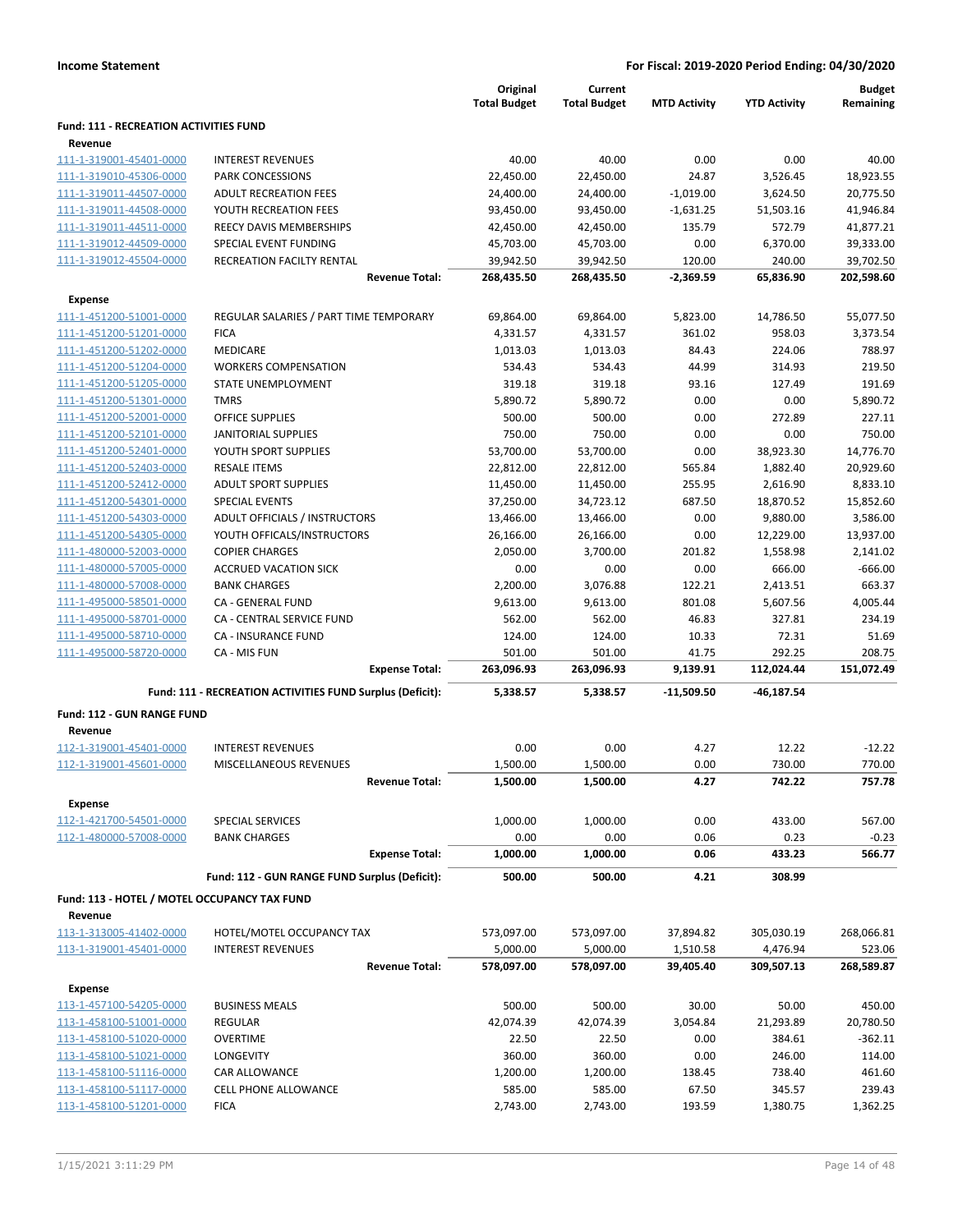|                                   |                                                                 | Original<br><b>Total Budget</b> | Current<br><b>Total Budget</b> | <b>MTD Activity</b> | <b>YTD Activity</b> | <b>Budget</b><br>Remaining |
|-----------------------------------|-----------------------------------------------------------------|---------------------------------|--------------------------------|---------------------|---------------------|----------------------------|
| 113-1-458100-51202-0000           | MEDICARE                                                        | 641.51                          | 641.51                         | 45.27               | 322.91              | 318.60                     |
| 113-1-458100-51203-0000           | <b>HEALTH INSURANCE</b>                                         | 10,991.00                       | 10,991.00                      | 915.92              | 6,411.44            | 4,579.56                   |
| 113-1-458100-51204-0000           | <b>WORKERS COMPENSATION</b>                                     | 699.03                          | 699.03                         | 58.85               | 411.95              | 287.08                     |
| 113-1-458100-51205-0000           | <b>UNEMPLOYMENT</b>                                             | 64.35                           | 64.35                          | 0.00                | 5.70                | 58.65                      |
| 113-1-458100-51301-0000           | <b>TMRS</b>                                                     | 4,956.20                        | 4,956.20                       | 351.27              | 2,483.81            | 2,472.39                   |
| 113-1-458100-52001-0000           | <b>OFFICE SUPPLIES</b>                                          | 400.00                          | 400.00                         | 0.00                | 443.11              | $-43.11$                   |
| 113-1-458100-52002-0000           | POSTAGE / FREIGHT                                               | 1,000.00                        | 1,000.00                       | 48.93               | 182.62              | 817.38                     |
| 113-1-458100-54101-0000           | PROFESSIONAL SERVICES                                           | 20,000.00                       | 20,000.00                      | 200.00              | 7,300.00            | 12.700.00                  |
| 113-1-458100-54105-0000           | <b>MARKETING</b>                                                | 10,000.00                       | 10,000.00                      | 0.00                | 170.25              | 9,829.75                   |
| 113-1-458100-54201-0000           | MEMBERSHIPS & SUBSCRIPTIONS                                     | 1,500.00                        | 1,500.00                       | 0.00                | 540.00              | 960.00                     |
| 113-1-458100-54211-0000           | ADVERTISING                                                     | 55,000.00                       | 55,000.00                      | $-231.13$           | 27,296.00           | 27,704.00                  |
| 113-1-458100-54212-0000           | <b>PRINTING</b>                                                 | 5,000.00                        | 5,000.00                       | 0.00                | 0.00                | 5,000.00                   |
| 113-1-458100-54214-0000           | TRAVEL/TRAINING EXPENSE                                         | 2,500.00                        | 2,500.00                       | 0.00                | 0.00                | 2,500.00                   |
| 113-1-458100-54301-0000           | <b>SPECIAL EVENTS</b>                                           | 15,000.00                       | 15,000.00                      | 460.00              | 9,469.00            | 5,531.00                   |
| 113-1-458100-55203-0000           | <b>FURNITURE/OFFICE EQUIP</b>                                   | 600.00                          | 600.00                         | 0.00                | 0.00                | 600.00                     |
| 113-1-480000-57008-0000           | <b>BANK CHARGES</b>                                             | 0.00                            | 0.00                           | 21.71               | 85.03               | $-85.03$                   |
| 113-1-491000-58001-0000           | <b>XFR - GENERAL FUND</b>                                       | 145,000.00                      | 145,000.00                     | 12,083.33           | 84,583.31           | 60,416.69                  |
| 113-1-491000-58014-0000           | <b>XFR - VENUE MGMT FUND</b>                                    | 160,000.00                      | 160,000.00                     | 13,333.33           | 93,333.31           | 66,666.69                  |
| 113-1-491000-58040-0000           | <b>XFR - GENERAL CIP FUND</b>                                   | 47,747.00                       | 47,747.00                      | 3,978.92            | 27,852.44           | 19,894.56                  |
| 113-1-491000-58101-0000           | <b>XFR - UTILITY FUND</b>                                       | 45,000.00                       | 45,000.00                      | 3,750.00            | 26,250.00           | 18,750.00                  |
|                                   | <b>Expense Total:</b>                                           | 573,583.98                      | 573,583.98                     | 38,500.78           | 311,580.10          | 262,003.88                 |
|                                   | Fund: 113 - HOTEL / MOTEL OCCUPANCY TAX FUND Surplus (Deficit): | 4,513.02                        | 4,513.02                       | 904.62              | $-2,072.97$         |                            |
| Fund: 114 - VENUE MANAGEMENT FUND |                                                                 |                                 |                                |                     |                     |                            |
| Revenue                           |                                                                 |                                 |                                |                     |                     |                            |
| 114-1-319010-45306-0000           | <b>CONCESSIONS</b>                                              | 1,008.00                        | 1,008.00                       | 0.00                | 178.55              | 829.45                     |
| 114-1-319030-45506-0000           | <b>AUDITORIUM RENTALS</b>                                       | 32,035.00                       | 32,035.00                      | 0.00                | 9,012.50            | 23,022.50                  |
| 114-1-319031-45505-0000           | <b>CIVIC CENTER RENTALS</b>                                     | 48,696.00                       | 48,696.00                      | $-555.00$           | 15,043.00           | 33,653.00                  |
| 114-1-319032-44509-0000           | SPECIAL EVENTS/SPONSORS                                         | 4,981.00                        | 4,981.00                       | 0.00                | 2,500.00            | 2,481.00                   |
| 114-1-319033-45307-0000           | <b>TICKET SALES</b>                                             | 95,000.00                       | 95,000.00                      | 0.00                | 0.00                | 95,000.00                  |
| 114-1-323001-46008-0000           | <b>XFR - TOURISM FUND</b>                                       | 160,000.00                      | 160,000.00                     | 13,333.33           | 93,333.31           | 66,666.69                  |
|                                   | <b>Revenue Total:</b>                                           | 341,720.00                      | 341,720.00                     | 12,778.33           | 120,067.36          | 221,652.64                 |
| <b>Expense</b>                    |                                                                 |                                 |                                |                     |                     |                            |
| 114-1-457100-51001-0000           | REGULAR SALARIES                                                | 26,474.39                       | 26,474.39                      | 5,106.84            | 20,605.63           | 5,868.76                   |
| 114-1-457100-51020-0000           | <b>OVERTIME</b>                                                 | 11,000.00                       | 11,000.00                      | 0.00                | 161.89              | 10,838.11                  |
| 114-1-457100-51021-0000           | LONGEVITY                                                       | 318.00                          | 318.00                         | 0.00                | 159.00              | 159.00                     |
| 114-1-457100-51116-0000           | CAR ALLOWANCE                                                   | 1,200.00                        | 1,200.00                       | 138.48              | 738.56              | 461.44                     |
| 114-1-457100-51117-0000           | <b>CELL PHONE ALLOWANCE</b>                                     | 585.00                          | 585.00                         | 67.50               | 345.58              | 239.42                     |
| 114-1-457100-51201-0000           | <b>FICA</b>                                                     | 1,771.80                        | 1,771.80                       | 334.60              | 1,377.49            | 394.31                     |
| 114-1-457100-51202-0000           | MEDICARE                                                        | 414.37                          | 414.37                         | 78.26               | 322.20              | 92.17                      |
| 114-1-457100-51203-0000           | <b>HEALTH INSURANCE</b>                                         | 5,495.50                        | 5,495.50                       | 458.00              | 3,206.00            | 2,289.50                   |
| 114-1-457100-51204-0000           | <b>WORKERS COMPENSATION</b>                                     | 658.42                          | 658.42                         | 55.37               | 387.59              | 270.83                     |
| 114-1-457100-51205-0000           | STATE UNEMPLOYMENT                                              | 32.18                           | 32.18                          | 32.82               | 50.05               | $-17.87$                   |
| 114-1-457100-51301-0000           | <b>TMRS</b>                                                     | 3,201.38                        | 3,201.38                       | 613.26              | 2,543.37            | 658.01                     |
| 114-1-457100-52001-0000           | <b>OFFICE SUPPLIES</b>                                          | 250.00                          | 250.00                         | 0.00                | 323.51              | $-73.51$                   |
| 114-1-457100-52002-0000           | POSTAGE / FREIGHT                                               | 200.00                          | 200.00                         | 0.00                | 12.12               | 187.88                     |
| 114-1-457100-52201-0000           | <b>MINOR TOOLS &amp; EQUIPMENT</b>                              | 2,500.00                        | 2,500.00                       | 0.00                | 332.16              | 2,167.84                   |
| 114-1-457100-52403-0000           | <b>RESALE ITEMS</b>                                             | 1,500.00                        | 1,500.00                       | 0.00                | 0.00                | 1,500.00                   |
| 114-1-457100-53702-0000           | <b>AUDTIORIUM MAINTENANCE</b>                                   | 10,000.00                       | 10,000.00                      | 265.56              | 337.45              | 9,662.55                   |
| 114-1-457100-53704-0000           | <b>CIVIC CENTER</b>                                             | 6,000.00                        | 6,000.00                       | 249.94              | 1,406.31            | 4,593.69                   |
| 114-1-457100-54001-0000           | <b>TELEPHONE CHARGES</b>                                        | 450.00                          | 450.00                         | 0.00                | 0.00                | 450.00                     |
| 114-1-457100-54005-0000           | <b>CIVIC CENTER UTILITY CHARGES</b>                             | 0.00                            | 0.00                           | 1,087.90            | 12,669.91           | $-12,669.91$               |
| 114-1-457100-54105-0000           | <b>MARKETING</b>                                                | 4,500.00                        | 4,500.00                       | 0.00                | 753.87              | 3,746.13                   |
| 114-1-457100-54201-0000           | MEMBERSHIPS & SUBSCRIPTIONS                                     | 2,000.00                        | 2,000.00                       | 0.00                | 1,283.00            | 717.00                     |
| 114-1-457100-54205-0000           | <b>BUSINESS MEALS</b>                                           | 250.00                          | 250.00                         | 0.00                | 0.00                | 250.00                     |
| 114-1-457100-54211-0000           | ADVERTISING                                                     | 30,000.00                       | 30,000.00                      | 1,889.10            | 21,828.88           | 8,171.12                   |
| 114-1-457100-54214-0000           | <b>TRAVEL &amp; TRAINING</b>                                    | 500.00                          | 500.00                         | 0.00                | 0.00                | 500.00                     |
| 114-1-457100-54301-0000           | <b>SPECIAL EVENTS</b>                                           | 78,500.00                       | 78,500.00                      | 0.00                | 49,906.45           | 28,593.55                  |
| 114-1-480000-52003-0000           | <b>COPIER CHARGES</b>                                           | 0.00                            | 0.00                           | 100.91              | 1,155.35            | $-1,155.35$                |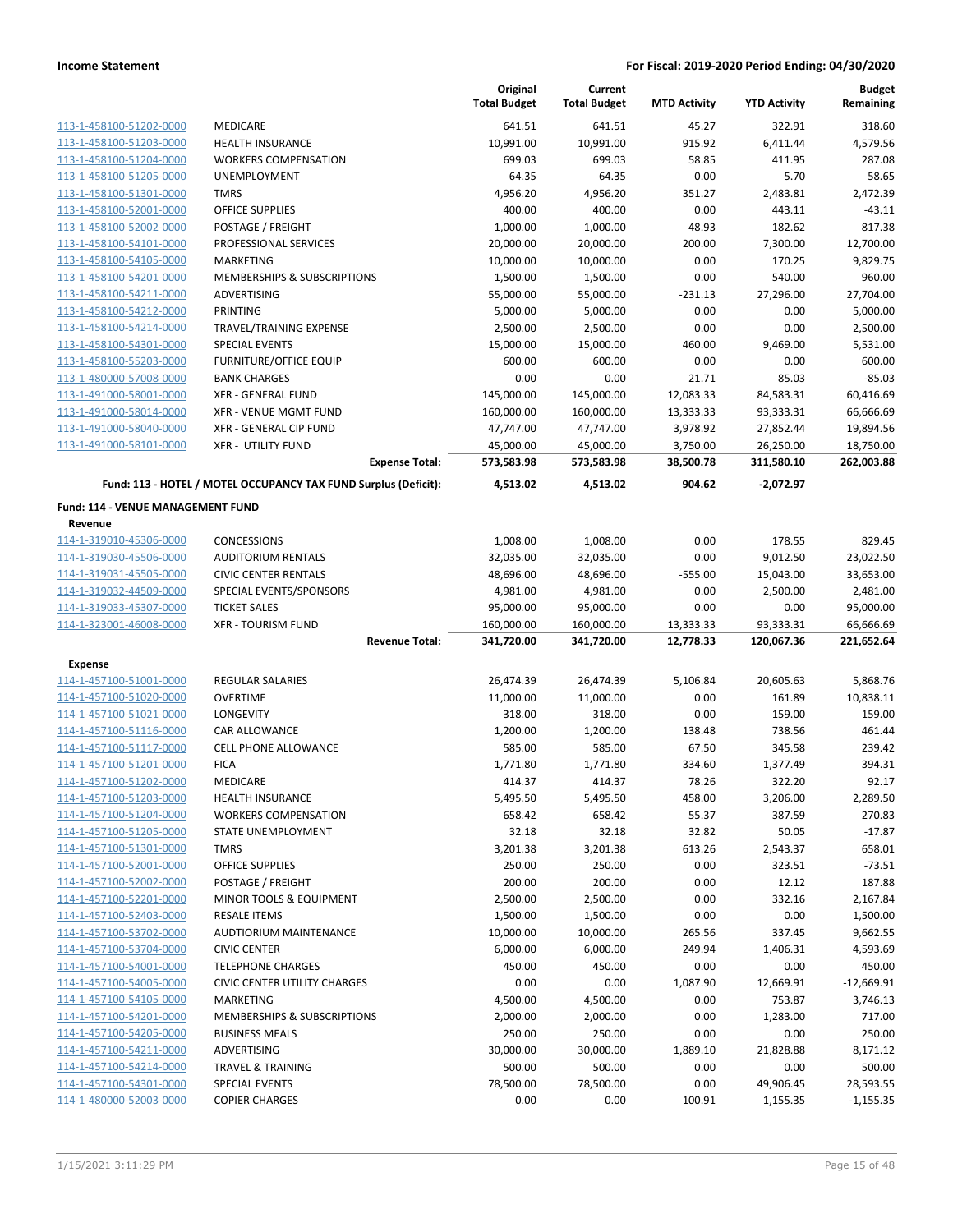|                               |                                                                               |                       | Original<br><b>Total Budget</b> | Current<br><b>Total Budget</b> | <b>MTD Activity</b> | <b>YTD Activity</b> | <b>Budget</b><br>Remaining |
|-------------------------------|-------------------------------------------------------------------------------|-----------------------|---------------------------------|--------------------------------|---------------------|---------------------|----------------------------|
| 114-1-480000-57008-0000       | <b>BANK CHARGES</b>                                                           |                       | 0.00                            | 0.00                           | 268.83              | 2,755.40            | $-2,755.40$                |
| 114-1-495000-58501-0000       | CA - GENERAL FUND                                                             |                       | 3,004.00                        | 3,004.00                       | 250.33              | 1,752.31            | 1,251.69                   |
| 114-1-495000-58701-0000       | CA - CENTRAL SERVICE FUND                                                     |                       | 258.00                          | 258.00                         | 21.50               | 150.50              | 107.50                     |
| 114-1-495000-58710-0000       | CA - INSURANCE FUND                                                           |                       | 253.00                          | 253.00                         | 21.08               | 147.56              | 105.44                     |
| 114-1-495000-58720-0000       | CA - MIS FUN                                                                  |                       | 1,385.00                        | 1,385.00                       | 115.42              | 807.94              | 577.06                     |
|                               |                                                                               | <b>Expense Total:</b> | 192,701.04                      | 192,701.04                     | 11,155.70           | 125,520.08          | 67,180.96                  |
|                               | Fund: 114 - VENUE MANAGEMENT FUND Surplus (Deficit):                          |                       | 149,018.96                      | 149,018.96                     | 1,622.63            | $-5,452.72$         |                            |
|                               | <b>Fund: 123 - PTRAIN - POLICE REIMBURSEMENT GRANTS &amp; CONT EDUCAT</b>     |                       |                                 |                                |                     |                     |                            |
| Revenue                       |                                                                               |                       |                                 |                                |                     |                     |                            |
| 123-1-310001-43104-0000       | <b>GRANTS / LEOSE</b>                                                         |                       | 0.00                            | 0.00                           | 0.00                | 3,681.16            | $-3,681.16$                |
| 123-1-319001-45401-0000       | <b>INTEREST REVENUES</b>                                                      |                       | 0.00                            | 0.00                           | 25.02               | 68.07               | $-68.07$                   |
|                               |                                                                               | <b>Revenue Total:</b> | 0.00                            | 0.00                           | 25.02               | 3,749.23            | $-3,749.23$                |
| <b>Expense</b>                |                                                                               |                       |                                 |                                |                     |                     |                            |
| 123-1-421100-54214-0000       | <b>TRAVEL &amp; TRAINING</b>                                                  |                       | 0.00                            | 0.00                           | 0.00                | 60.00               | $-60.00$                   |
| 123-1-421210-54214-0000       | <b>TRAVEL &amp; TRAINING</b>                                                  |                       | 0.00                            | 0.00                           | 0.00                | 180.00              | $-180.00$                  |
| 123-1-421230-54214-0000       | <b>TRAVEL &amp; TRAINING</b>                                                  |                       | 0.00                            | 0.00                           | 0.00                | 1,203.38            | $-1,203.38$                |
| 123-1-421240-54214-0000       | <b>TRAVEL &amp; TRAINING</b>                                                  |                       | 0.00                            | 0.00                           | 200.00              | 245.00              | $-245.00$                  |
| 123-1-480000-57008-0000       | <b>BANK CHARGES</b>                                                           |                       | 0.00                            | 0.00                           | 0.37                | 1.06                | $-1.06$                    |
|                               |                                                                               | <b>Expense Total:</b> | 0.00                            | 0.00                           | 200.37              | 1,689.44            | $-1,689.44$                |
|                               | <b>Fund: 123 - PTRAIN - POLICE REIMBURSEMENT GRANTS &amp; CONT EDUCAT Sur</b> |                       | 0.00                            | 0.00                           | -175.35             | 2,059.79            |                            |
| Fund: 124 - FIRE HAZMAT GRANT |                                                                               |                       |                                 |                                |                     |                     |                            |
| <b>Expense</b>                |                                                                               |                       |                                 |                                |                     |                     |                            |
| 124-1-480000-57008-0000       | <b>BANK CHARGES</b>                                                           |                       | 0.00                            | 0.00                           | 0.05                | 0.16                | $-0.16$                    |
|                               |                                                                               | <b>Expense Total:</b> | 0.00                            | 0.00                           | 0.05                | 0.16                | $-0.16$                    |
|                               | Fund: 124 - FIRE HAZMAT GRANT Total:                                          |                       | 0.00                            | 0.00                           | 0.05                | 0.16                |                            |
| Fund: 140 - DEBT SERVICE FUND |                                                                               |                       |                                 |                                |                     |                     |                            |
| Revenue                       |                                                                               |                       |                                 |                                |                     |                     |                            |
| 140-1-311001-41101-0000       | <b>REAL PROPERTY TAXES</b>                                                    |                       | 5,148,330.00                    | 5,148,330.00                   | 19,781.10           | 5,047,409.42        | 100,920.58                 |
| 140-1-311002-41102-0000       | <b>DELINQUENT TAXES</b>                                                       |                       | 60,313.00                       | 60,313.00                      | 2,416.53            | 35,697.90           | 24,615.10                  |
| 140-1-319001-45401-0000       | <b>INTEREST REVENUES</b>                                                      |                       | 20,084.00                       | 20,084.00                      | 2,108.81            | 9,844.10            | 10,239.90                  |
| 140-1-323001-46100-0000       | <b>XFR - UTILITY FUND</b>                                                     |                       | 1,597,520.00                    | 1,597,520.00                   | 133,126.67          | 931,886.69          | 665,633.31                 |
|                               |                                                                               | <b>Revenue Total:</b> | 6,826,247.00                    | 6,826,247.00                   | 157,433.11          | 6,024,838.11        | 801,408.89                 |
| <b>Expense</b>                |                                                                               |                       |                                 |                                |                     |                     |                            |
| 140-1-471100-56105-0000       | 2010 CO - PRINCIPAL                                                           |                       | 310,000.00                      | 310,000.00                     | 0.00                | 310,000.00          | 0.00                       |
| 140-1-471100-56106-0000       | 2013 CO PRINCIPAL                                                             |                       | 265,000.00                      | 265,000.00                     | 0.00                | 265,000.00          | 0.00                       |
| 140-1-471100-56306-0000       | 2010 GO REFUND PRINCIPAL                                                      |                       | 715,000.00                      | 715,000.00                     | 0.00                | 715,000.00          | 0.00                       |
| 140-1-471100-56308-0000       | 2011 GO REFUND PRINCIPAL                                                      |                       | 1,125,000.00                    | 1,125,000.00                   | 0.00                | 1,125,000.00        | 0.00                       |
| 140-1-471100-56310-0000       | 2014 GO REFUND PRINCIPAL                                                      |                       | 186,000.00                      | 186,000.00                     | 0.00                | 209,360.00          | $-23,360.00$               |
| 140-1-471100-56311-0000       | 2014 GENERAL OBLIGATIONS PRINCIPAL                                            |                       | 310,000.00                      | 310,000.00                     | 0.00                | 310,000.00          | 0.00                       |
| 140-1-471100-56312-0000       | 2015 GENERAL OBLIGATIONS PRINCIPAL                                            |                       | 470,000.00                      | 470,000.00                     | 0.00                | 470,000.00          | 0.00                       |
| 140-1-471100-56313-0000       | 2017 GO REFUND PRINCIPAL                                                      |                       | 1,775,000.00                    | 1,775,000.00                   | 0.00                | 1,775,000.00        | 0.00                       |
| 140-1-471200-56205-0000       | 2010 CO - INTEREST                                                            |                       | 167,737.50                      | 167,737.50                     | 0.00                | 6,200.00            | 161,537.50                 |
| 140-1-471200-56206-0000       | 2013 CO INTEREST                                                              |                       | 17,043.50                       | 17,043.50                      | 0.00                | 9,701.00            | 7,342.50                   |
| 140-1-471200-56406-0000       | 2010 GO REFUND INTEREST                                                       |                       | 271,048.00                      | 271,048.00                     | 0.00                | 14,300.00           | 256,748.00                 |
| 140-1-471200-56408-0000       | 2011 GO REFUND INTEREST                                                       |                       | 80,145.00                       | 80,145.00                      | 0.00                | 45,697.50           | 34,447.50                  |
| 140-1-471200-56409-0000       | 2014 GENERAL OBLIGATIONS - INTEREST                                           |                       | 94,622.00                       | 94,622.00                      | 0.00                | 49,271.75           | 45,350.25                  |
| 140-1-471200-56410-0000       | 2015 GO - INTEREST                                                            |                       | 132,136.40                      | 132,136.40                     | 0.00                | 68,841.20           | 63,295.20                  |
| 140-1-471200-56411-0000       | 2014 GO REFUND INTEREST                                                       |                       | 21,500.00                       | 21,500.00                      | 0.00                | $-11,680.00$        | 33,180.00                  |
| 140-1-471200-56413-0000       | 2017 GO REFUND INTEREST                                                       |                       | 236,875.00                      | 236,875.00                     | 0.00                | 140,625.00          | 96,250.00                  |
| 140-1-471200-56414-0000       | 2019 GO AND REFUNDING INTEREST                                                |                       | 568,743.00                      | 568,743.00                     | 0.00                | 568,460.13          | 282.87                     |
| 140-1-475100-56002-0000       | <b>AGENT FEE</b>                                                              |                       | 1,500.00                        | 1,500.00                       | 0.00                | 1,000.00            | 500.00                     |
| 140-1-475100-56003-0000       | <b>ISSUANCE COSTS</b>                                                         |                       | 0.00                            | 0.00                           | 0.00                | $-2,659.93$         | 2,659.93                   |
| 140-1-475100-56005-0000       | ARBITRAGE                                                                     |                       | 6,100.00                        | 6,100.00                       | 1,000.00            | 4,800.00            | 1,300.00                   |
|                               |                                                                               |                       |                                 |                                |                     |                     |                            |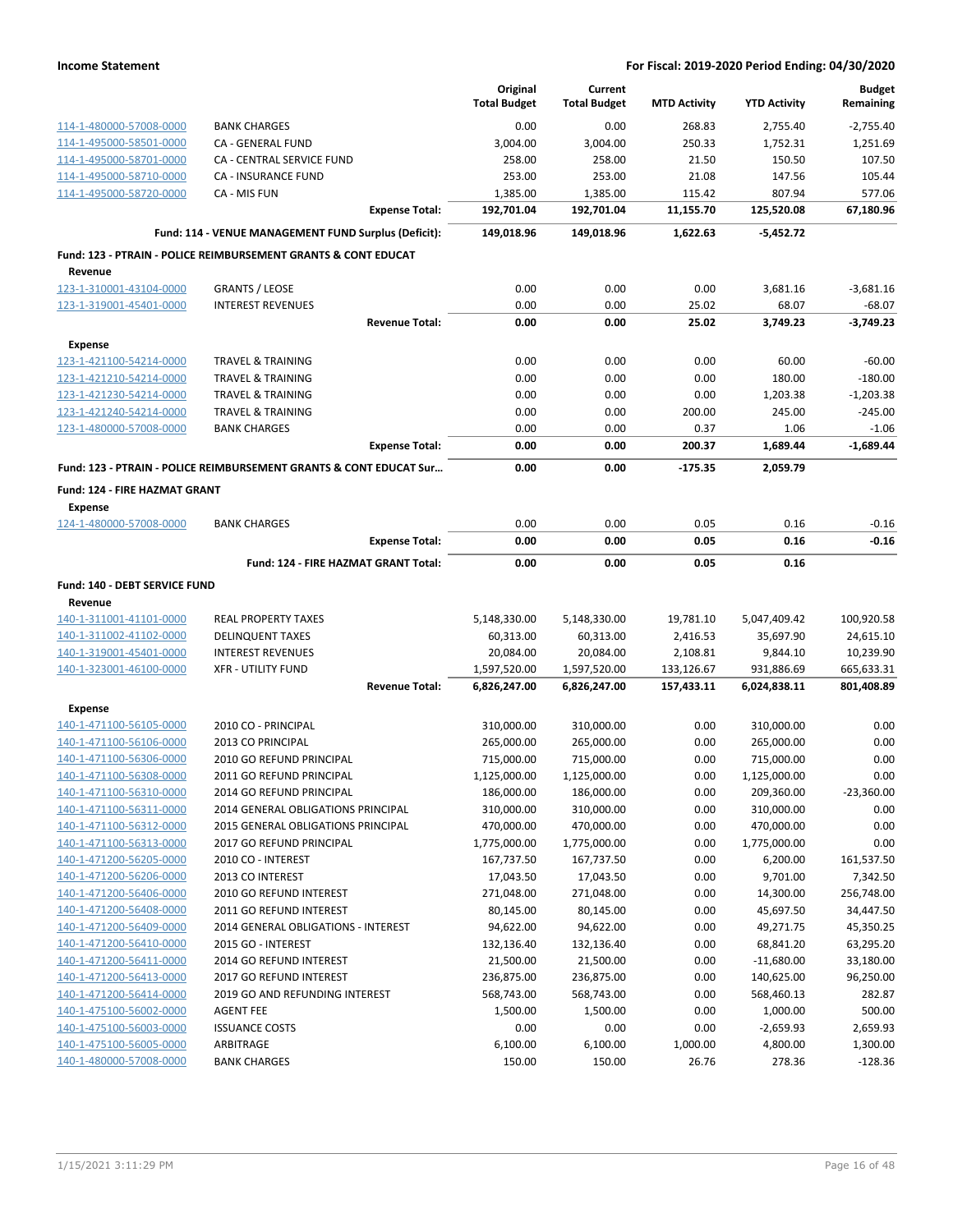|                                                    |                                                                 |                       | Original<br><b>Total Budget</b> | Current<br><b>Total Budget</b> | <b>MTD Activity</b> | <b>YTD Activity</b> | <b>Budget</b><br>Remaining |
|----------------------------------------------------|-----------------------------------------------------------------|-----------------------|---------------------------------|--------------------------------|---------------------|---------------------|----------------------------|
| 140-1-491000-58001-0000                            | <b>XFR - GENERAL FUND</b>                                       |                       | 464,592.00                      | 464,592.00                     | 38,716.00           | 271,012.00          | 193,580.00                 |
|                                                    |                                                                 | <b>Expense Total:</b> | 7,218,192.40                    | 7,218,192.40                   | 39,742.76           | 6,345,207.01        | 872,985.39                 |
|                                                    | Fund: 140 - DEBT SERVICE FUND Surplus (Deficit):                |                       | -391,945.40                     | $-391,945.40$                  | 117,690.35          | -320,368.90         |                            |
| Fund: 160 - GENERAL CAPITAL IMPROVEMENT FUND       |                                                                 |                       |                                 |                                |                     |                     |                            |
| Revenue                                            |                                                                 |                       |                                 |                                |                     |                     |                            |
| 160-1-310002-45611-0000                            | <b>DONATIONS FOR PROJECTS</b>                                   |                       | 0.00                            | 0.00                           | 0.00                | 10,000.00           | $-10,000.00$               |
| 160-1-314004-41808-0000                            | FRANCHISE FEES/CABLE-SICFA                                      |                       | 52,350.00                       | 52,350.00                      | 0.00                | 7,899.50            | 44,450.50                  |
| 160-1-319001-45401-0000                            | <b>INTEREST REVENUES</b>                                        |                       | 30,368.00                       | 30,368.00                      | 12,619.47           | 51,355.64           | $-20,987.64$               |
| 160-1-319001-47201-0000                            | <b>GO BOND PROCEEDS</b>                                         |                       | 15,000,000.00                   | 15,000,000.00                  | 26,845.68           | 14,934,637.56       | 65,362.44                  |
| 160-1-323001-46001-0000                            | XFR - GENERAL FUND                                              |                       | 2,139,686.00                    | 2,139,686.00                   | 178,307.17          | 1,248,150.19        | 891,535.81                 |
| 160-1-323001-46008-0000                            | <b>XFR - TOURISM FUND</b>                                       |                       | 47,747.00                       | 47,747.00                      | 3,978.92            | 27,852.44           | 19,894.56                  |
|                                                    |                                                                 | <b>Revenue Total:</b> | 17,270,151.00                   | 17,270,151.00                  | 221,751.24          | 16,279,895.33       | 990,255.67                 |
| <b>Expense</b>                                     |                                                                 |                       |                                 |                                |                     |                     |                            |
| 160-1-000000-55098-0000                            | GBOD INDUSTRIAL PROJECT - TRACKING ONLY                         |                       | 0.00                            | 0.00                           | 12,500.00           | 94,876.00           | $-94,876.00$               |
| 160-1-421210-55201-0000                            | <b>EQUIPMENT PURCHASES</b>                                      |                       | 0.00                            | 0.00                           | 354.00              | 354.00              | $-354.00$                  |
| 160-1-421240-55207-0000                            | RADIO COMMUNICATION EQUIP                                       |                       | 0.00                            | 0.00                           | 0.00                | 5,087.26            | $-5,087.26$                |
| 160-1-431200-53304-0000                            | STREET IMPROV PROGRAM                                           |                       | 2,000,000.00                    | 2,000,000.00                   | 4,410.00            | 282,751.66          | 1,717,248.34               |
| 160-1-431600-55102-0000                            | <b>STREETS</b>                                                  |                       | 15,000,000.00                   | 15,000,000.00                  | 101,375.00          | 208,935.00          | 14,791,065.00              |
| 160-1-451100-55201-0000                            | <b>EQUIPMENT PURCHASES</b>                                      |                       | 9,589.00                        | 9,589.00                       | 0.00                | 9,588.99            | 0.01                       |
| 160-1-455100-55003-0000                            | <b>BUILDING IMPROVEMENTS</b>                                    |                       | 10,737.00                       | 10,737.00                      | 0.00                | 10,737.00           | 0.00                       |
| 160-1-456100-55204-0000                            | <b>OLD TOWN GREENVILLE</b>                                      |                       | 7,500.00                        | 7,500.00                       | 0.00                | 0.00                | 7,500.00                   |
| 160-1-457100-55203-0000                            | <b>FURNITURE/OFFICE EQUIP</b>                                   |                       | 0.00                            | 0.00                           | 0.00                | 10,000.00           | $-10,000.00$               |
| 160-1-458100-55002-0000                            | <b>EQUIPMENT PURCHASES</b>                                      |                       | 12,747.00                       | 12,747.00                      | 0.00                | 4,090.00            | 8,657.00                   |
| 160-1-480000-54101-0000                            | PROFESSIONAL SERVICES                                           |                       | 0.00                            | 33,232.00                      | 7,392.85            | 79,635.69           | $-46,403.69$               |
| 160-1-480000-55002-0000                            | <b>IMPROVEMENTS</b>                                             |                       | 125,762.00                      | 125,762.00                     | 0.00                | 135,445.66          | $-9,683.66$                |
| 160-1-480000-55201-0000                            | <b>EQUIPMENT PURCHASES</b>                                      |                       | 11,000.00                       | 11,000.00                      | 0.00                | 0.00                | 11,000.00                  |
| 160-1-480000-55203-0000                            | <b>FURNITURE/OFFICE EQUIP</b>                                   |                       | 10,098.00                       | 10,098.00                      | 0.00                | 10,843.43           | $-745.43$                  |
| 160-1-480000-57008-0000                            | <b>BANK CHARGES</b>                                             |                       | 1,000.00                        | 1,000.00                       | 149.64              | 648.88              | 351.12                     |
|                                                    |                                                                 | <b>Expense Total:</b> | 17,188,433.00                   | 17,221,665.00                  | 126,181.49          | 852,993.57          | 16,368,671.43              |
|                                                    | Fund: 160 - GENERAL CAPITAL IMPROVEMENT FUND Surplus (Deficit): |                       | 81,718.00                       | 48,486.00                      | 95,569.75           | 15,426,901.76       |                            |
| Fund: 161 - STREET CONSTRUCTION FUND               |                                                                 |                       |                                 |                                |                     |                     |                            |
| Revenue                                            |                                                                 |                       |                                 |                                |                     |                     |                            |
| 161-1-319001-45401-0000                            | <b>INTEREST REVENUES</b>                                        |                       | 14,250.00                       | 14,250.00                      | 3,019.10            | 8,873.26            | 5,376.74                   |
|                                                    |                                                                 |                       |                                 |                                |                     |                     |                            |
|                                                    |                                                                 | <b>Revenue Total:</b> | 14,250.00                       | 14,250.00                      | 3,019.10            | 8,873.26            | 5,376.74                   |
| <b>Expense</b>                                     |                                                                 |                       |                                 |                                |                     |                     |                            |
| 161-1-431200-55007-0000                            | ENG/ARCHITECTS/MGMT                                             |                       | 0.00                            | 50,000.00                      | 13,300.00           | 13,300.00           | 36,700.00                  |
| 161-1-480000-57008-0000                            | <b>BANK CHARGES</b>                                             |                       | 400.00                          | 400.00                         | 42.94               | 168.94              | 231.06                     |
|                                                    |                                                                 | <b>Expense Total:</b> | 400.00                          | 50,400.00                      | 13,342.94           | 13,468.94           | 36,931.06                  |
|                                                    | Fund: 161 - STREET CONSTRUCTION FUND Surplus (Deficit):         |                       | 13,850.00                       | $-36,150.00$                   | -10,323.84          | -4,595.68           |                            |
|                                                    |                                                                 |                       |                                 |                                |                     |                     |                            |
| Fund: 164 - 2013 CO CAPITAL FUND                   |                                                                 |                       |                                 |                                |                     |                     |                            |
| Revenue                                            |                                                                 |                       |                                 |                                |                     |                     |                            |
| 164-1-319001-45401-0000                            | <b>INTEREST REVENUES</b>                                        |                       | 450.00                          | 450.00                         | 115.10              | 351.02              | 98.98                      |
|                                                    |                                                                 | <b>Revenue Total:</b> | 450.00                          | 450.00                         | 115.10              | 351.02              | 98.98                      |
| Expense                                            |                                                                 |                       |                                 |                                |                     |                     |                            |
| 164-1-480000-57008-0000                            | <b>BANK CHARGES</b>                                             |                       | 15.00                           | 15.00                          | 1.61                | 6.33                | 8.67                       |
|                                                    |                                                                 | <b>Expense Total:</b> | 15.00                           | 15.00                          | 1.61                | 6.33                | 8.67                       |
|                                                    | Fund: 164 - 2013 CO CAPITAL FUND Surplus (Deficit):             |                       | 435.00                          | 435.00                         | 113.49              | 344.69              |                            |
| Fund: 165 - 2014 GO FUND<br>Revenue                |                                                                 |                       |                                 |                                |                     |                     |                            |
| 165-1-319001-45401-0000                            | <b>INTEREST REVENUES</b>                                        |                       | 15,000.00                       | 15,000.00                      | 541.88              | 7,037.11            | 7,962.89                   |
|                                                    |                                                                 | <b>Revenue Total:</b> | 15,000.00                       | 15,000.00                      | 541.88              | 7,037.11            | 7,962.89                   |
|                                                    |                                                                 |                       |                                 |                                |                     |                     |                            |
|                                                    | Fund: 165 - 2014 GO FUND Total:                                 |                       | 15,000.00                       | 15,000.00                      | 541.88              | 7,037.11            |                            |
| Fund: 171 - MAIN STREET SPECIAL REVENUE<br>Revenue |                                                                 |                       | 0.00                            | 0.00                           | 0.00                |                     |                            |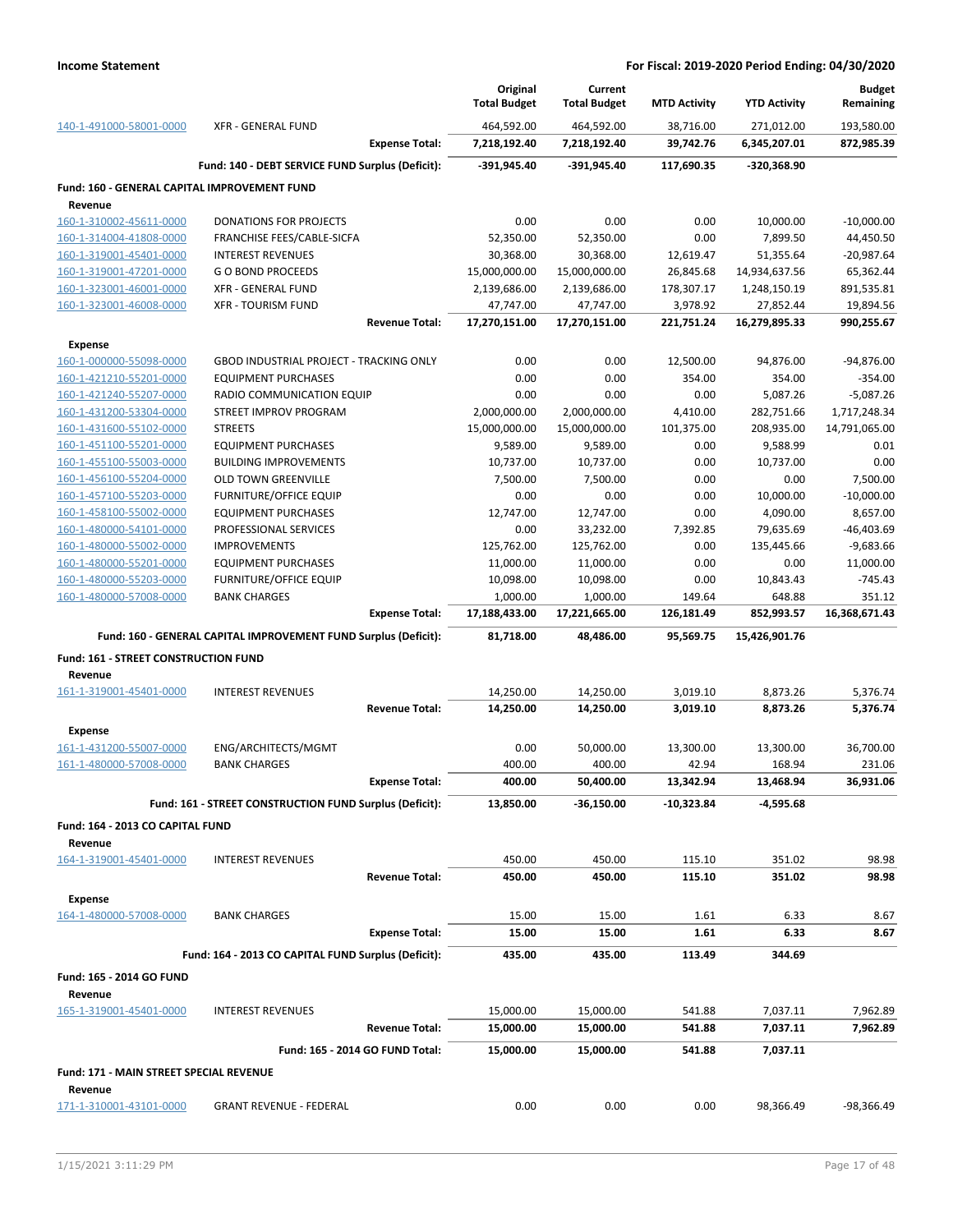|                                                       |                                                            | Original<br><b>Total Budget</b> | Current<br><b>Total Budget</b> | <b>MTD Activity</b> | <b>YTD Activity</b>  | <b>Budget</b><br>Remaining |
|-------------------------------------------------------|------------------------------------------------------------|---------------------------------|--------------------------------|---------------------|----------------------|----------------------------|
| 171-1-310001-43104-0000                               | <b>GRANT REVENUE - OTHER</b>                               | 0.00                            | 0.00                           | 0.00                | 25,000.00            | $-25,000.00$               |
|                                                       | <b>Revenue Total:</b>                                      | 0.00                            | 0.00                           | 0.00                | 123,366.49           | $-123,366.49$              |
| <b>Expense</b>                                        |                                                            |                                 |                                |                     |                      |                            |
| 171-1-456100-54111-0000                               | <b>GRANT MANAGEMENT</b>                                    | 0.00                            | 0.00                           | 0.00                | 4,000.00             | $-4,000.00$                |
| 171-1-456100-55012-0000                               | <b>CONSTRUCTION</b>                                        | 0.00                            | 0.00                           | 0.00                | 114,577.39           | $-114,577.39$              |
|                                                       | <b>Expense Total:</b>                                      | 0.00                            | 0.00                           | 0.00                | 118,577.39           | $-118,577.39$              |
|                                                       | Fund: 171 - MAIN STREET SPECIAL REVENUE Surplus (Deficit): | 0.00                            | 0.00                           | 0.00                | 4,789.10             |                            |
| <b>Fund: 172 - MINOR GRANTS FUND</b>                  |                                                            |                                 |                                |                     |                      |                            |
| Revenue                                               |                                                            |                                 |                                |                     |                      |                            |
| 172-1-310001-43108-0000                               | <b>GRANTS / LIBRARY GRANT</b><br><b>Revenue Total:</b>     | 0.00<br>0.00                    | 0.00<br>0.00                   | 0.00<br>0.00        | 3,660.00<br>3,660.00 | $-3,660.00$<br>$-3,660.00$ |
| <b>Expense</b>                                        |                                                            |                                 |                                |                     |                      |                            |
| 172-1-455100-52402-0000                               | <b>BASIC PROGRAM EXPENSE</b>                               | 0.00                            | 0.00                           | 0.00                | 1,413.87             | $-1,413.87$                |
|                                                       | <b>Expense Total:</b>                                      | 0.00                            | 0.00                           | 0.00                | 1,413.87             | $-1,413.87$                |
|                                                       | Fund: 172 - MINOR GRANTS FUND Surplus (Deficit):           | 0.00                            | 0.00                           | 0.00                | 2,246.13             |                            |
| Fund: 175 - JUSTICE ASSISTANCE GRANT - JAG<br>Revenue |                                                            |                                 |                                |                     |                      |                            |
| 175-1-310001-43102-0000                               | <b>GRANTS / GRANT REVENUE</b>                              | 0.00                            | 0.00                           | 0.00                | 11,553.00            | $-11,553.00$               |
|                                                       | <b>Revenue Total:</b>                                      | 0.00                            | 0.00                           | 0.00                | 11,553.00            | $-11,553.00$               |
|                                                       | Fund: 175 - JUSTICE ASSISTANCE GRANT - JAG Total:          | 0.00                            | 0.00                           | 0.00                | 11,553.00            |                            |
| Fund: 200 - WATER / WASTEWATER FUND                   |                                                            |                                 |                                |                     |                      |                            |
| Revenue                                               |                                                            |                                 |                                |                     |                      |                            |
| 200-2-318003-42304-0000                               | <b>BACKFLOW INSPECTION FEES</b>                            | 6,674.00                        | 6,674.00                       | 1,566.50            | 3,096.85             | 3,577.15                   |
| 200-2-318003-44302-0000                               | WATER REVENUES / SERVICE CHARGES                           | 105,000.00                      | 105,000.00                     | 6,705.44            | 93,073.77            | 11,926.23                  |
| 200-2-318003-44303-0000                               | <b>METER TESTING CHARGES</b>                               | 0.00                            | 0.00                           | 0.00                | 300.00               | $-300.00$                  |
| 200-2-318003-44305-0000                               | LATE CHARGES - WATER                                       | 42,000.00                       | 42,000.00                      | 0.00                | 22,941.97            | 19,058.03                  |
| 200-2-318003-44312-0000                               | <b>METER TAMPERING</b>                                     | 3,075.00                        | 3,075.00                       | 250.00              | 750.00               | 2,325.00                   |
| 200-2-318003-45103-0000                               | <b>GEUS RAW WATER CONSUMPTN</b>                            | 88,000.00                       | 88,000.00                      | 0.00                | 0.00                 | 88,000.00                  |
| 200-2-318004-42303-0000                               | <b>WASTE HAULER PERMITS</b>                                | 4,523.00                        | 4,523.00                       | 0.00                | 1,350.00             | 3,173.00                   |
| 200-2-318004-44307-0000                               | <b>NEW SERVICES - SEWER</b>                                | 5,769.00                        | 5,769.00                       | 0.00                | 0.00                 | 5,769.00                   |
| 200-2-318004-44309-0000                               | SEWER REVENUES / SERVICE CHARGES                           | 44,446.00                       | 44,446.00                      | 1,543.28            | 24,887.02            | 19,558.98                  |
| 200-2-318004-44310-0000                               | LATE CHARGES - SEWER                                       | 39,760.00                       | 39,760.00                      | 0.00                | 22,591.22            | 17,168.78                  |
| 200-2-318004-44318-0000                               | LATE CHARGES - WASTEHAULERS                                | 4,185.00                        | 4,185.00                       | 0.00                | 2,022.30             | 2,162.70                   |
| 200-2-318004-45106-0000                               | L-3 COMM COD DISCHARGE                                     | 126,360.00                      | 126,360.00                     | 10,530.00           | 73,710.00            | 52,650.00                  |
| 200-2-318004-45201-0000                               | SEWER REV/ SEWER HAULER FEES                               | 416,486.00                      | 416,486.00                     | 0.00                | 0.00                 | 416,486.00                 |
| 200-2-319003-45101-0000                               | WATER REVENUES / METERED SALES                             | 7,035,000.00                    | 7,035,000.00                   | 488,550.80          | 3,786,776.68         | 3,248,223.32               |
| 200-2-319004-45104-0000                               | SEWER COLLECTION FEES                                      | 6,314,917.00                    | 6,314,917.00                   | 458,425.69          | 3,541,894.79         | 2,773,022.21               |
| 200-2-319004-45105-0000                               | SEWER REVENUES / EPA REVENUE                               | 0.00                            | 0.00                           | 0.00                | 111.79               | $-111.79$                  |
| 200-2-320003-45305-0000                               | <b>AUCTION PROCEEDS</b>                                    | 5,000.00                        | 5,000.00                       | 0.00                | 0.00                 | 5,000.00                   |
| 200-2-320003-45401-0000                               | <b>INTEREST REVENUES</b>                                   | 85,915.00                       | 85,915.00                      | 11,045.26           | 43,751.77            | 42,163.23                  |
| 200-2-320003-45601-0000                               | MISCELLANEOUS REVENUES                                     | 1,000.00                        | 1,000.00                       | 0.00                | 0.00                 | 1,000.00                   |
| 200-2-323001-58013-0000                               | <b>XFR - TOURISM FUND</b>                                  | 45,000.00                       | 45,000.00                      | 3,750.00            | 26,250.00            | 18,750.00                  |
|                                                       | <b>Revenue Total:</b>                                      | 14,373,110.00                   | 14,373,110.00                  | 982,366.97          | 7,643,508.16         | 6,729,601.84               |
| Expense                                               |                                                            |                                 |                                |                     |                      |                            |
| 200-2-436100-51001-0000                               | REGULAR SALARIES                                           | 75,085.13                       | 75,085.13                      | 8,758.80            | 46,820.82            | 28,264.31                  |
| 200-2-436100-51020-0000                               | <b>OVERTIME</b>                                            | 301.56                          | 301.56                         | 0.00                | 999.13               | $-697.57$                  |
| 200-2-436100-51021-0000                               | LONGEVITY                                                  | 2,248.00                        | 2,248.00                       | 0.00                | 1,164.00             | 1,084.00                   |
| 200-2-436100-51101-0000                               | <b>CERTIFICATION PAY</b>                                   | 600.00                          | 600.00                         | 138.48              | 738.56               | $-138.56$                  |
| 200-2-436100-51117-0000                               | <b>CELL PHONE ALLOWANCE</b>                                | 780.00                          | 780.00                         | 90.00               | 466.61               | 313.39                     |
| 200-2-436100-51201-0000                               | <b>FICA</b>                                                | 4,898.91                        | 4,898.91                       | 553.93              | 3,085.32             | 1,813.59                   |
| 200-2-436100-51202-0000                               | MEDICARE                                                   | 1,145.71                        | 1,145.71                       | 129.56              | 721.61               | 424.10                     |
| 200-2-436100-51203-0000                               | <b>HEALTH INSURANCE</b>                                    | 21,982.00                       | 21,982.00                      | 1,831.83            | 12,822.81            | 9,159.19                   |
| 200-2-436100-51204-0000                               | <b>WORKERS COMPENSATION</b>                                | 1,059.93                        | 1,059.93                       | 88.40               | 618.80               | 441.13                     |
| 200-2-436100-51205-0000                               | STATE UNEMPLOYMENT                                         | 128.70                          | 128.70                         | 21.19               | 57.81                | 70.89                      |
| 200-2-436100-51301-0000                               | <b>TMRS</b>                                                | 8,989.63                        | 8,989.63                       | 1,011.06            | 5,602.82             | 3,386.81                   |
| 200-2-436100-52001-0000                               | <b>OFFICE SUPPLIES</b>                                     | 750.00                          | 750.00                         | 0.00                | 388.13               | 361.87                     |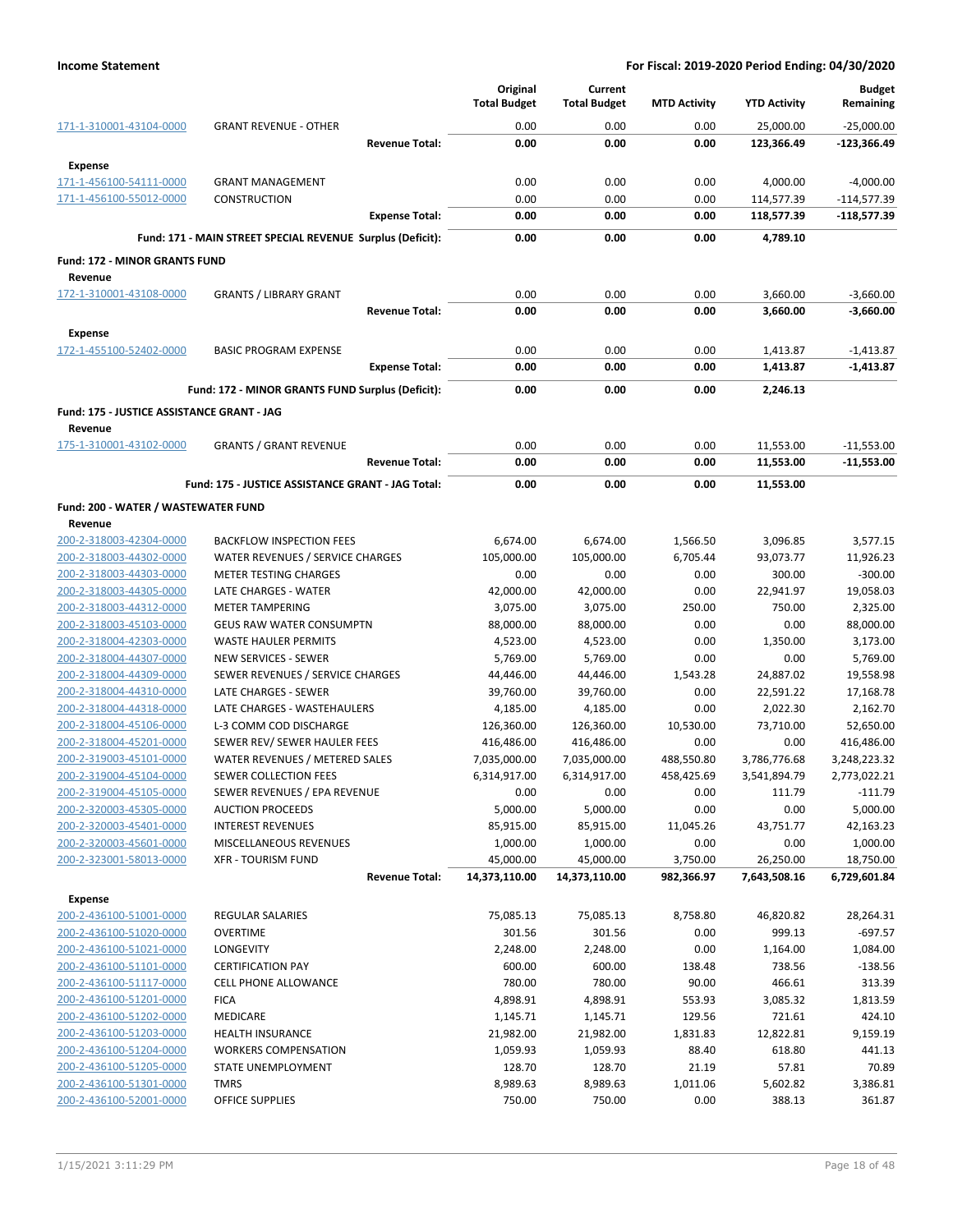| 200-2-436100-52002-0000        |
|--------------------------------|
| 200-2-436100-52201-0000        |
| 200-2-436100-52305-0000        |
| 200-2-436100-53402-0000        |
| 200-2-436100-54001-0000        |
|                                |
| 200-2-436100-54002-0000        |
| 200-2-436100-54101-0000        |
| 200-2-436100-54201-0000        |
| 200-2-436200-51001-0000        |
| 200-2-436200-51020-0000        |
| 200-2-436200-51021-0000        |
| 200-2-436200-51101-0000        |
| 200-2-436200-51115-0000        |
| 200-2-436200-51117-0000        |
|                                |
| 200-2-436200-51201-0000        |
| 200-2-436200-51202-0000        |
| 200-2-436200-51203-0000        |
| 200-2-436200-51204-0000        |
| 200-2-436200-51205-0000        |
| 200-2-436200-51301-0000        |
| 200-2-436200-52001-0000        |
| 200-2-436200-52002-0000        |
| 200-2-436200-52101-0000        |
|                                |
| 200-2-436200-52104-0000        |
| 200-2-436200-52105-0000        |
| 200-2-436200-52106-0000        |
| 200-2-436200-52201-0000        |
| 200-2-436200-52202-0000        |
| 200-2-436200-52203-0000        |
| 200-2-436200-52301-0000        |
| 200-2-436200-53201-0000        |
| 200-2-436200-53202-0000        |
| 200-2-436200-53203-0000        |
|                                |
| 200-2-436200-53205-0000        |
| 200-2-436200-53310-0000        |
| 200-2-436200-53402-0000        |
| 200-2-436200-53403-0000        |
| 200-2-436200-53404-0000        |
| 200-2-436200-53605-0000        |
| 200-2-436200-53606-0000        |
| 200-2-436200-54001-0000        |
| <u>200-2-436200-54002-0000</u> |
| <u>200-2-436200-54201-0000</u> |
|                                |
| <u>200-2-436200-54208-0000</u> |
| 200-2-436200-54212-0000        |
| 200-2-436200-54214-0000        |
| 200-2-436200-54219-0000        |
| 200-2-436200-54410-0000        |
| <u>200-2-436300-51001-0000</u> |
| <u>200-2-436300-51020-0000</u> |
| 200-2-436300-51021-0000        |
| 200-2-436300-51101-0000        |
|                                |
| <u>200-2-436300-51117-0000</u> |
| <u>200-2-436300-51201-0000</u> |
| <u>200-2-436300-51202-0000</u> |
| 200-2-436300-51203-0000        |
| 200-2-436300-51204-0000        |
| <u>200-2-436300-51205-0000</u> |
| <u>200-2-436300-51301-0000</u> |
|                                |

|                         |                                      | Original<br><b>Total Budget</b> | Current<br><b>Total Budget</b> | <b>MTD Activity</b> | <b>YTD Activity</b> | <b>Budget</b><br>Remaining |
|-------------------------|--------------------------------------|---------------------------------|--------------------------------|---------------------|---------------------|----------------------------|
| 200-2-436100-52002-0000 | POSTAGE / FREIGHT                    | 7,500.00                        | 7,500.00                       | 0.00                | 0.00                | 7,500.00                   |
| 200-2-436100-52201-0000 | MINOR TOOLS & EQUIPMENT              | 750.00                          | 750.00                         | 278.90              | 503.06              | 246.94                     |
| 200-2-436100-52305-0000 | PUBLIC EDUCATION                     | 3,600.00                        | 3,600.00                       | 0.00                | 0.00                | 3,600.00                   |
| 200-2-436100-53402-0000 | <b>BUILDING MAINTENANCE</b>          | 1,000.00                        | 1,000.00                       | 0.00                | 1,032.04            | $-32.04$                   |
| 200-2-436100-54001-0000 | <b>TELEPHONE CHARGES</b>             | 915.47                          | 915.47                         | 0.03                | 481.27              | 434.20                     |
| 200-2-436100-54002-0000 | UTILITY CHARGES                      | 33,990.56                       | 33,990.56                      | 2,872.91            | 21,481.10           | 12,509.46                  |
| 200-2-436100-54101-0000 | PROFESSIONAL SERVICES                | 2,000.00                        | 2,000.00                       | 0.00                | 0.00                | 2,000.00                   |
| 200-2-436100-54201-0000 | MEMBERSHIPS & SUBSCRIPTIONS          | 350.00                          | 350.00                         | 0.00                | 0.00                | 350.00                     |
| 200-2-436200-51001-0000 | <b>REGULAR SALARIES</b>              | 390,920.55                      | 390,920.55                     | 41,434.72           | 235,124.50          | 155,796.05                 |
| 200-2-436200-51020-0000 | <b>OVERTIME</b>                      | 17,493.00                       | 17,493.00                      | 2,194.77            | 16,228.11           | 1,264.89                   |
| 200-2-436200-51021-0000 | LONGEVITY                            | 4,398.00                        | 4,398.00                       | 0.00                | 4,143.00            | 255.00                     |
| 200-2-436200-51101-0000 | <b>CERTIFICATION PAY</b>             | 3,000.00                        | 3,000.00                       | 346.17              | 1,846.24            | 1,153.76                   |
| 200-2-436200-51115-0000 | <b>CLOTHING ALLOWANCE</b>            | 0.00                            | 0.00                           | 0.00                | 733.94              | $-733.94$                  |
| 200-2-436200-51117-0000 | <b>CELL PHONE ALLOWANCE</b>          | 780.00                          | 780.00                         | 90.00               | 466.61              | 313.39                     |
| 200-2-436200-51201-0000 | <b>FICA</b>                          | 25,828.68                       | 25,828.68                      | 2,610.44            | 16,331.48           | 9,497.20                   |
| 200-2-436200-51202-0000 | MEDICARE                             | 6,040.58                        | 6,040.58                       | 610.51              | 3,819.49            | 2,221.09                   |
| 200-2-436200-51203-0000 | <b>HEALTH INSURANCE</b>              | 98,919.00                       | 98,919.00                      | 8,243.25            | 57,702.75           | 41,216.25                  |
| 200-2-436200-51204-0000 | <b>WORKERS COMPENSATION</b>          | 12,285.78                       | 12,285.78                      | 998.35              | 6,988.45            | 5,297.33                   |
| 200-2-436200-51205-0000 | <b>STATE UNEMPLOYMENT</b>            | 643.50                          | 643.50                         | 65.84               | 226.14              | 417.36                     |
| 200-2-436200-51301-0000 | <b>TMRS</b>                          | 45,535.76                       | 45,535.76                      | 4,775.09            | 30,779.13           | 14,756.63                  |
| 200-2-436200-52001-0000 | <b>OFFICE SUPPLIES</b>               | 541.00                          | 541.00                         | 0.00                | 526.56              | 14.44                      |
| 200-2-436200-52002-0000 | POSTAGE / FREIGHT                    | 800.00                          | 800.00                         | 33.69               | 62.64               | 737.36                     |
| 200-2-436200-52101-0000 | <b>JANITORIAL SUPPLIES</b>           | 956.00                          | 956.00                         | 209.28              | 368.42              | 587.58                     |
| 200-2-436200-52104-0000 | <b>WEARING APPAREL</b>               | 6,500.00                        | 6,500.00                       | 530.96              | 4,026.37            | 2,473.63                   |
| 200-2-436200-52105-0000 | <b>LABORATORY</b>                    | 14,405.00                       | 14,405.00                      | 0.00                | 4,113.37            | 10,291.63                  |
| 200-2-436200-52106-0000 | <b>CHEMICAL SUPPLIES</b>             | 320,950.00                      | 320,950.00                     | 18,777.13           | 123,724.43          | 197,225.57                 |
| 200-2-436200-52201-0000 | MINOR TOOLS & EQUIPMENT              | 1,490.00                        | 8,312.43                       | 0.00                | 5,176.36            | 3,136.07                   |
| 200-2-436200-52202-0000 | <b>MECHANICAL SUPPLIES</b>           | 1,552.00                        | 1,552.00                       | 94.84               | 151.89              | 1,400.11                   |
| 200-2-436200-52203-0000 | <b>MOTOR VEHICLE FUEL</b>            | 4,965.15                        | 4,965.15                       | 200.45              | 2,208.00            | 2,757.15                   |
| 200-2-436200-52301-0000 | <b>SAFETY SUPPLIES</b>               | 0.00                            | 0.00                           | 104.25              | 24,599.02           | $-24,599.02$               |
| 200-2-436200-53201-0000 | FURNITURE & OFFICE EQUIPMENT         | 500.00                          | 500.00                         | 0.00                | 0.00                | 500.00                     |
| 200-2-436200-53202-0000 | MACHINE, TOOLS & IMPLMNTS            | 5,236.00                        | 5,236.00                       | 0.00                | 470.54              | 4,765.46                   |
| 200-2-436200-53203-0000 | <b>INSTRUMENTS &amp; APPARATUS</b>   | 6,553.00                        | 6,553.00                       | 0.00                | 0.00                | 6,553.00                   |
| 200-2-436200-53205-0000 | <b>MOTOR VEHICLES</b>                | 1,580.00                        | 1,580.00                       | 0.00                | 32.34               | 1,547.66                   |
| 200-2-436200-53310-0000 | RESVRS/STRG TANKS/ST PIPE            | 20,020.00                       | 13,197.57                      | 0.00                | 748.91              | 12,448.66                  |
| 200-2-436200-53402-0000 | <b>BUILDING MAINTENANCE</b>          | 1,910.00                        | 1,910.00                       | 328.91              | 696.65              | 1,213.35                   |
| 200-2-436200-53403-0000 | <b>HEATING &amp; COOLING SYSTEMS</b> | 3,381.00                        | 3,381.00                       | 0.00                | 39.98               | 3,341.02                   |
| 200-2-436200-53404-0000 | STRUCTURES / EXTERIOR STRUCTURES     | 500.00                          | 500.00                         | 139.50              | 250.31              | 249.69                     |
| 200-2-436200-53605-0000 | STRUCTURES / FILTRATION PLANT        | 37,075.00                       | 37,075.00                      | 617.50              | 22,295.07           | 14,779.93                  |
| 200-2-436200-53606-0000 | <b>MAINT - GROUNDS</b>               | 340.00                          | 340.00                         | 0.00                | 0.00                | 340.00                     |
| 200-2-436200-54001-0000 | <b>TELEPHONE CHARGES</b>             | 15,783.78                       | 15,783.78                      | 0.27                | 4,768.73            | 11,015.05                  |
| 200-2-436200-54002-0000 | <b>UTILITY CHARGES</b>               | 459,761.22                      | 459,761.22                     | 19,669.32           | 231,479.46          | 228,281.76                 |
| 200-2-436200-54201-0000 | MEMBERSHIPS & SUBSCRIPTIONS          | 1,201.00                        | 1,201.00                       | 0.00                | 636.00              | 565.00                     |
| 200-2-436200-54208-0000 | <b>LABORATORY WORK</b>               | 56,875.00                       | 56,875.00                      | 1,241.09            | 13,225.74           | 43,649.26                  |
| 200-2-436200-54212-0000 | PRINTING                             | 850.00                          | 850.00                         | 0.00                | 0.00                | 850.00                     |
| 200-2-436200-54214-0000 | <b>TRAVEL &amp; TRAINING</b>         | 5,602.00                        | 5,602.00                       | 50.00               | 1,189.00            | 4,413.00                   |
| 200-2-436200-54219-0000 | SABINE RIVER AUTHORITY               | 1,049,386.00                    | 1,049,386.00                   | 145,637.00          | 561,653.74          | 487,732.26                 |
| 200-2-436200-54410-0000 | PERMITS/FEES                         | 26,000.00                       | 26,000.00                      | 0.00                | 25,843.60           | 156.40                     |
| 200-2-436300-51001-0000 | <b>REGULAR SALARIES</b>              | 560,867.24                      | 560,867.24                     | 73,831.02           | 366,564.00          | 194,303.24                 |
| 200-2-436300-51020-0000 | <b>OVERTIME</b>                      | 56,500.47                       | 56,500.47                      | 13,894.22           | 83,005.18           | $-26,504.71$               |
| 200-2-436300-51021-0000 | <b>LONGEVITY</b>                     | 5,360.00                        | 5,360.00                       | 0.00                | 4,346.00            | 1,014.00                   |
| 200-2-436300-51101-0000 | <b>CERTIFICATION PAY</b>             | 600.00                          | 600.00                         | 69.24               | 369.28              | 230.72                     |
| 200-2-436300-51117-0000 | CELL PHONE ALLOWANCE                 | 2,520.00                        | 2,520.00                       | 135.00              | 699.46              | 1,820.54                   |
| 200-2-436300-51201-0000 | <b>FICA</b>                          | 38,802.74                       | 38,802.74                      | 5,177.75            | 26,738.92           | 12,063.82                  |
| 200-2-436300-51202-0000 | MEDICARE                             | 9,074.84                        | 9,074.84                       | 1,210.92            | 6,253.43            | 2,821.41                   |
| 200-2-436300-51203-0000 | <b>HEALTH INSURANCE</b>              | 186,847.00                      | 186,847.00                     | 15,570.58           | 108,994.06          | 77,852.94                  |
| 200-2-436300-51204-0000 | <b>WORKERS COMPENSATION</b>          | 18,119.21                       | 18,119.21                      | 1,523.17            | 10,662.19           | 7,457.02                   |
| 200-2-436300-51205-0000 | <b>STATE UNEMPLOYMENT</b>            | 1,126.13                        | 1,126.13                       | 309.88              | 681.39              | 444.74                     |
| 200-2-436300-51301-0000 | <b>TMRS</b>                          | 70,110.93                       | 70,110.93                      | 9,892.05            | 50,786.62           | 19,324.31                  |
|                         |                                      |                                 |                                |                     |                     |                            |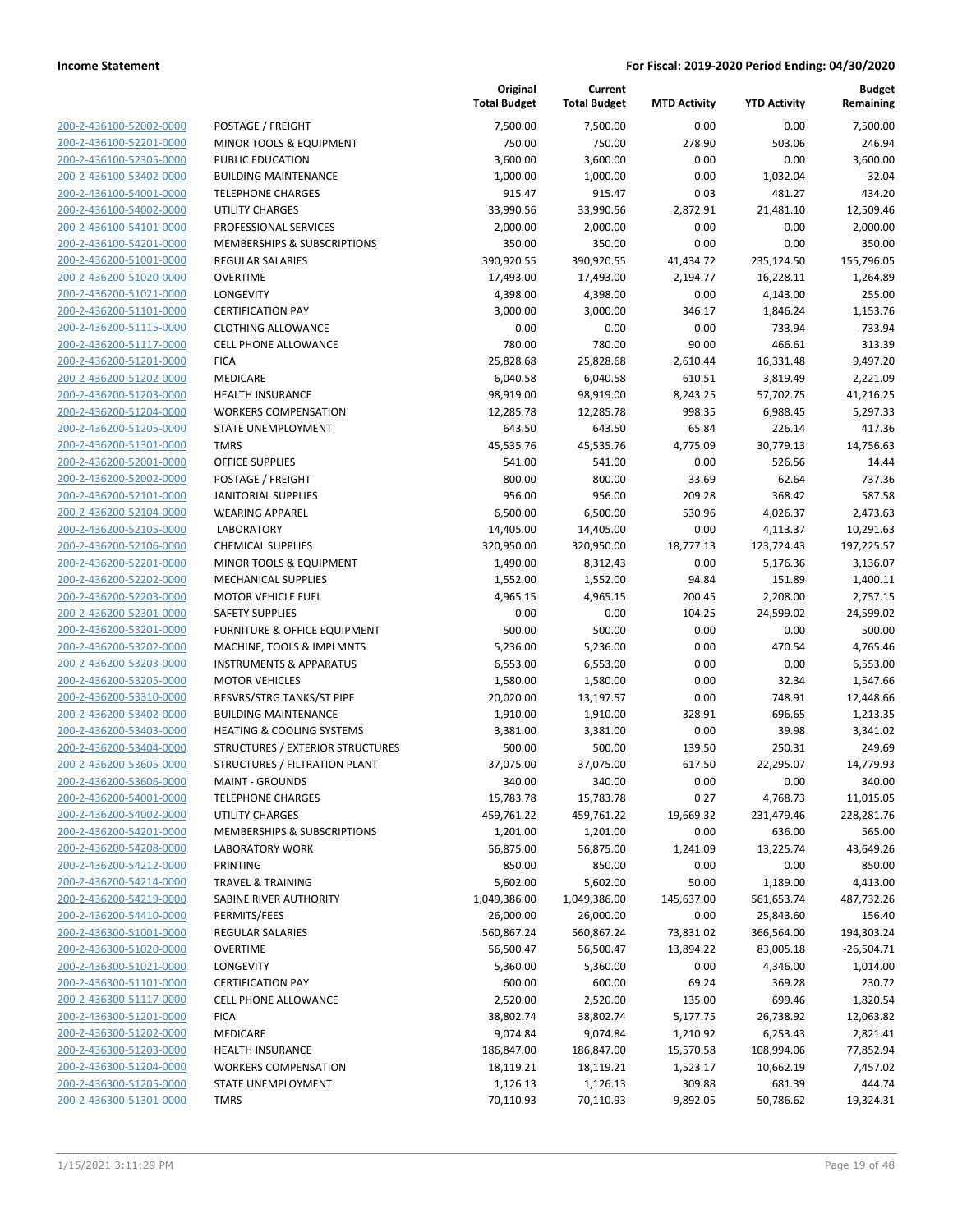| 200-2-436300-51401-0000        |
|--------------------------------|
| 200-2-436300-52001-0000        |
| 200-2-436300-52002-0000        |
| 200-2-436300-52005-0000        |
| 200-2-436300-52103-0000        |
| 200-2-436300-52104-0000        |
|                                |
| 200-2-436300-52106-0000        |
| 200-2-436300-52201-0000        |
| 200-2-436300-52203-0000        |
| 200-2-436300-52303-0000        |
| 200-2-436300-53201-0000        |
| 200-2-436300-53202-0000        |
| <u>200-2-436300-53205-0000</u> |
| 200-2-436300-53207-0000        |
| 200-2-436300-53210-0000        |
|                                |
| 200-2-436300-53211-0000        |
| 200-2-436300-53306-0000        |
| 200-2-436300-54001-0000        |
| 200-2-436300-54214-0000        |
| 200-2-437200-51001-0000        |
| 200-2-437200-51020-0000        |
| 200-2-437200-51021-0000        |
| <u>200-2-437200-51101-0000</u> |
| 200-2-437200-51117-0000        |
|                                |
| 200-2-437200-51201-0000        |
| 200-2-437200-51202-0000        |
| 200-2-437200-51203-0000        |
| 200-2-437200-51204-0000        |
| 200-2-437200-51205-0000        |
| 200-2-437200-51301-0000        |
| 200-2-437200-52001-0000        |
| 200-2-437200-52103-0000        |
| <u>200-2-437200-52104-0000</u> |
|                                |
| 200-2-437200-52106-0000        |
| 200-2-437200-52107-0000        |
| 200-2-437200-52201-0000        |
| 200-2-437200-52203-0000        |
| 200-2-437200-52303-0000        |
| 200-2-437200-53202-0000        |
| 200-2-437200-53205-0000        |
| 200-2-437200-53207-0000        |
| 200-2-437200-53309-0000        |
|                                |
| <u>200-2-437200-53311-0000</u> |
| <u>200-2-437200-54001-0000</u> |
| 200-2-437200-54002-0000        |
| 200-2-437200-54214-0000        |
| 200-2-437300-51001-0000        |
| 200-2-437300-51020-0000        |
| <u>200-2-437300-51021-0000</u> |
| 200-2-437300-51101-0000        |
| 200-2-437300-51117-0000        |
|                                |
| 200-2-437300-51201-0000        |
| <u>200-2-437300-51202-0000</u> |
| 200-2-437300-51203-0000        |
| 200-2-437300-51204-0000        |
| 200-2-437300-51205-0000        |
| 200-2-437300-51301-0000        |
| 200-2-437300-51401-0000        |
| <u>200-2-437300-52001-0000</u> |
|                                |

|                         |                              | Original<br><b>Total Budget</b> | Current<br><b>Total Budget</b> | <b>MTD Activity</b> | <b>YTD Activity</b> | <b>Budget</b><br>Remaining |
|-------------------------|------------------------------|---------------------------------|--------------------------------|---------------------|---------------------|----------------------------|
| 200-2-436300-51401-0000 | <b>CONTRA - SALARIES</b>     | 0.00                            | 0.00                           | 0.00                | 803.67              | $-803.67$                  |
| 200-2-436300-52001-0000 | <b>OFFICE SUPPLIES</b>       | 300.00                          | 300.00                         | 0.00                | 166.71              | 133.29                     |
| 200-2-436300-52002-0000 | POSTAGE / FREIGHT            | 50.00                           | 50.00                          | 14.68               | 29.00               | 21.00                      |
| 200-2-436300-52005-0000 | PRINTED MATERIALS            | 100.00                          | 100.00                         | 0.00                | 15.84               | 84.16                      |
| 200-2-436300-52103-0000 | <b>MEETING SUPPLIES</b>      | 0.00                            | 0.00                           | 0.00                | 90.87               | $-90.87$                   |
| 200-2-436300-52104-0000 | <b>WEARING APPAREL</b>       | 15,000.00                       | 15,000.00                      | 691.11              | 10,705.47           | 4,294.53                   |
| 200-2-436300-52106-0000 | <b>CHEMICAL SUPPLIES</b>     | 500.00                          | 500.00                         | 0.00                | 0.00                | 500.00                     |
| 200-2-436300-52201-0000 | MINOR TOOLS & EQUIPMENT      | 11,926.00                       | 11,926.00                      | 402.28              | 7,844.36            | 4,081.64                   |
| 200-2-436300-52203-0000 | <b>MOTOR VEHICLE FUEL</b>    | 31,020.47                       | 31,020.47                      | 1,789.67            | 22,147.44           | 8,873.03                   |
| 200-2-436300-52303-0000 | <b>TRAINING SUPPLIES</b>     | 300.00                          | 300.00                         | 0.00                | 0.00                | 300.00                     |
| 200-2-436300-53201-0000 | FURNITURE & OFFICE EQUIPMENT | 96.00                           | 96.00                          | 0.00                | 0.00                | 96.00                      |
| 200-2-436300-53202-0000 | MACHINE, TOOLS & IMPLMNTS    | 4,998.00                        | 4,998.00                       | 0.00                | 4,386.22            | 611.78                     |
| 200-2-436300-53205-0000 | <b>MOTOR VEHICLES</b>        | 18,000.00                       | 18,000.00                      | 484.40              | 23,224.32           | $-5,224.32$                |
| 200-2-436300-53207-0000 | RADIO/COMMUNICATIONS         | 4,484.00                        | 4,484.00                       | 0.00                | 4,470.00            | 14.00                      |
| 200-2-436300-53210-0000 | <b>FIRE HYDRANTS</b>         | 8,000.00                        | 8,000.00                       | 0.00                | 2,149.56            | 5,850.44                   |
| 200-2-436300-53211-0000 | <b>METERS &amp; SETTINGS</b> | 70,000.00                       | 70,000.00                      | 6,234.29            | 70,365.84           | $-365.84$                  |
| 200-2-436300-53306-0000 | <b>WATER MAINS</b>           | 165,000.00                      | 165,000.00                     | 17,087.40           | 97,510.35           | 67,489.65                  |
| 200-2-436300-54001-0000 | <b>TELEPHONE CHARGES</b>     | 1,740.25                        | 1,740.25                       | 46.77               | 645.30              | 1,094.95                   |
| 200-2-436300-54214-0000 | <b>TRAVEL &amp; TRAINING</b> | 3,985.00                        | 3,985.00                       | 250.00              | 1,514.95            | 2,470.05                   |
| 200-2-437200-51001-0000 | <b>REGULAR SALARIES</b>      | 394,347.10                      | 394,347.10                     | 41,902.59           | 233,451.63          | 160,895.47                 |
| 200-2-437200-51020-0000 | <b>OVERTIME</b>              | 59,012.70                       | 59,012.70                      | 6,374.66            | 41,982.70           | 17,030.00                  |
| 200-2-437200-51021-0000 | LONGEVITY                    | 15,298.00                       | 15,298.00                      | 0.00                | 14,842.00           | 456.00                     |
| 200-2-437200-51101-0000 | <b>CERTIFICATION PAY</b>     | 1,200.00                        | 1,200.00                       | 138.45              | 738.40              | 461.60                     |
| 200-2-437200-51117-0000 | <b>CELL PHONE ALLOWANCE</b>  | 2,340.00                        | 2,340.00                       | 225.00              | 1,165.60            | 1,174.40                   |
| 200-2-437200-51201-0000 | <b>FICA</b>                  | 29,276.26                       | 29,276.26                      | 2,888.84            | 17,407.82           | 11,868.44                  |
| 200-2-437200-51202-0000 | MEDICARE                     | 6,846.87                        | 6,846.87                       | 675.62              | 4,071.20            | 2,775.67                   |
| 200-2-437200-51203-0000 | HEALTH INSURANCE             | 115,405.50                      | 115,405.50                     | 9,617.13            | 67,319.91           | 48,085.59                  |
| 200-2-437200-51204-0000 | <b>WORKERS COMPENSATION</b>  | 9,731.05                        | 9,731.05                       | 817.56              | 5,722.92            | 4,008.13                   |
| 200-2-437200-51205-0000 | STATE UNEMPLOYMENT           | 675.68                          | 675.68                         | 40.59               | 223.79              | 451.89                     |
| 200-2-437200-51301-0000 | <b>TMRS</b>                  | 52,897.96                       | 52,897.96                      | 5,472.09            | 32,570.10           | 20,327.86                  |
| 200-2-437200-52001-0000 | <b>OFFICE SUPPLIES</b>       | 0.00                            | 0.00                           | 19.82               | 195.97              | $-195.97$                  |
| 200-2-437200-52103-0000 | <b>MEETING SUPPLIES</b>      | 300.00                          | 300.00                         | 0.00                | 0.00                | 300.00                     |
| 200-2-437200-52104-0000 | <b>WEARING APPAREL</b>       | 15,000.00                       | 15,000.00                      | 2,505.46            | 10,984.06           | 4,015.94                   |
| 200-2-437200-52106-0000 | <b>CHEMICAL SUPPLIES</b>     | 2,400.00                        | 2,400.00                       | 0.00                | 0.00                | 2,400.00                   |
| 200-2-437200-52107-0000 | <b>BOTANICAL SUPPLIES</b>    | 390.00                          | 390.00                         | 0.00                | 0.00                | 390.00                     |
| 200-2-437200-52201-0000 | MINOR TOOLS & EQUIPMENT      | 10,995.00                       | 10,995.00                      | 120.73              | 1,165.69            | 9,829.31                   |
| 200-2-437200-52203-0000 | <b>MOTOR VEHICLE FUEL</b>    | 19,741.35                       | 19,741.35                      | 669.17              | 9,684.95            | 10,056.40                  |
| 200-2-437200-52303-0000 | <b>TRAINING SUPPLIES</b>     | 275.00                          | 275.00                         | 0.00                | 0.00                | 275.00                     |
| 200-2-437200-53202-0000 | MACHINE, TOOLS & IMPLMNTS    | 4,963.00                        | 4,963.00                       | 0.00                | 608.50              | 4,354.50                   |
| 200-2-437200-53205-0000 | <b>MOTOR VEHICLES</b>        | 13,000.00                       | 13,000.00                      | 1,778.63            | 11,004.68           | 1,995.32                   |
| 200-2-437200-53207-0000 | RADIO/COMMUNICATIONS         | 3,000.00                        | 3,000.00                       | 0.00                | 3,000.00            | 0.00                       |
| 200-2-437200-53309-0000 | SANITARY SEWER & TCEQ SSO    | 84,998.87                       | 84,998.87                      | 7,421.56            | 43,047.69           | 41,951.18                  |
| 200-2-437200-53311-0000 | <b>LIFT STATIONS</b>         | 22,490.00                       | 22,490.00                      | 53.09               | 1,025.53            | 21,464.47                  |
| 200-2-437200-54001-0000 | <b>TELEPHONE CHARGES</b>     | 5,000.00                        | 5,000.00                       | 0.15                | 2,660.94            | 2,339.06                   |
| 200-2-437200-54002-0000 | UTILITY CHARGES              | 29,706.99                       | 29,706.99                      | 3,179.60            | 20,896.43           | 8,810.56                   |
| 200-2-437200-54214-0000 | <b>TRAVEL &amp; TRAINING</b> | 2,800.00                        | 2,800.00                       | 0.00                | 0.00                | 2,800.00                   |
| 200-2-437300-51001-0000 | REGULAR SALARIES             | 517.77                          | 517,377.62                     | 62,759.25           | 327,982.49          | 189,395.13                 |
| 200-2-437300-51020-0000 | <b>OVERTIME</b>              | 41,777.41                       | 41,777.41                      | 4,085.10            | 22,910.58           | 18,866.83                  |
| 200-2-437300-51021-0000 | LONGEVITY                    | 12,838.00                       | 12,838.00                      | 0.00                | 12,790.00           | 48.00                      |
| 200-2-437300-51101-0000 | <b>CERTIFICATION PAY</b>     | 6,600.00                        | 6,600.00                       | 830.79              | 4,430.88            | 2,169.12                   |
| 200-2-437300-51117-0000 | <b>CELL PHONE ALLOWANCE</b>  | 1,644.00                        | 1,644.00                       | 90.00               | 466.61              | 1,177.39                   |
| 200-2-437300-51201-0000 | <b>FICA</b>                  | 35,974.70                       | 35,974.70                      | 4,039.08            | 21,758.01           | 14,216.69                  |
| 200-2-437300-51202-0000 | MEDICARE                     | 8,413.44                        | 8,413.44                       | 944.62              | 5,088.57            | 3,324.87                   |
| 200-2-437300-51203-0000 | <b>HEALTH INSURANCE</b>      | 131,892.00                      | 131,892.00                     | 10,991.00           | 76,937.00           | 54,955.00                  |
| 200-2-437300-51204-0000 | <b>WORKERS COMPENSATION</b>  | 11,898.11                       | 11,898.11                      | 1,068.69            | 7,480.83            | 4,417.28                   |
| 200-2-437300-51205-0000 | STATE UNEMPLOYMENT           | 772.20                          | 772.20                         | 11.55               | 179.66              | 592.54                     |
| 200-2-437300-51301-0000 | <b>TMRS</b>                  | 65,001.05                       | 65,001.05                      | 7,623.60            | 41,148.70           | 23,852.35                  |
| 200-2-437300-51401-0000 | <b>CONTRA - SALARIES</b>     | 0.00                            | 0.00                           | 0.00                | $-533.30$           | 533.30                     |
| 200-2-437300-52001-0000 | <b>OFFICE SUPPLIES</b>       | 600.00                          | 600.00                         | 0.00                | 497.80              | 102.20                     |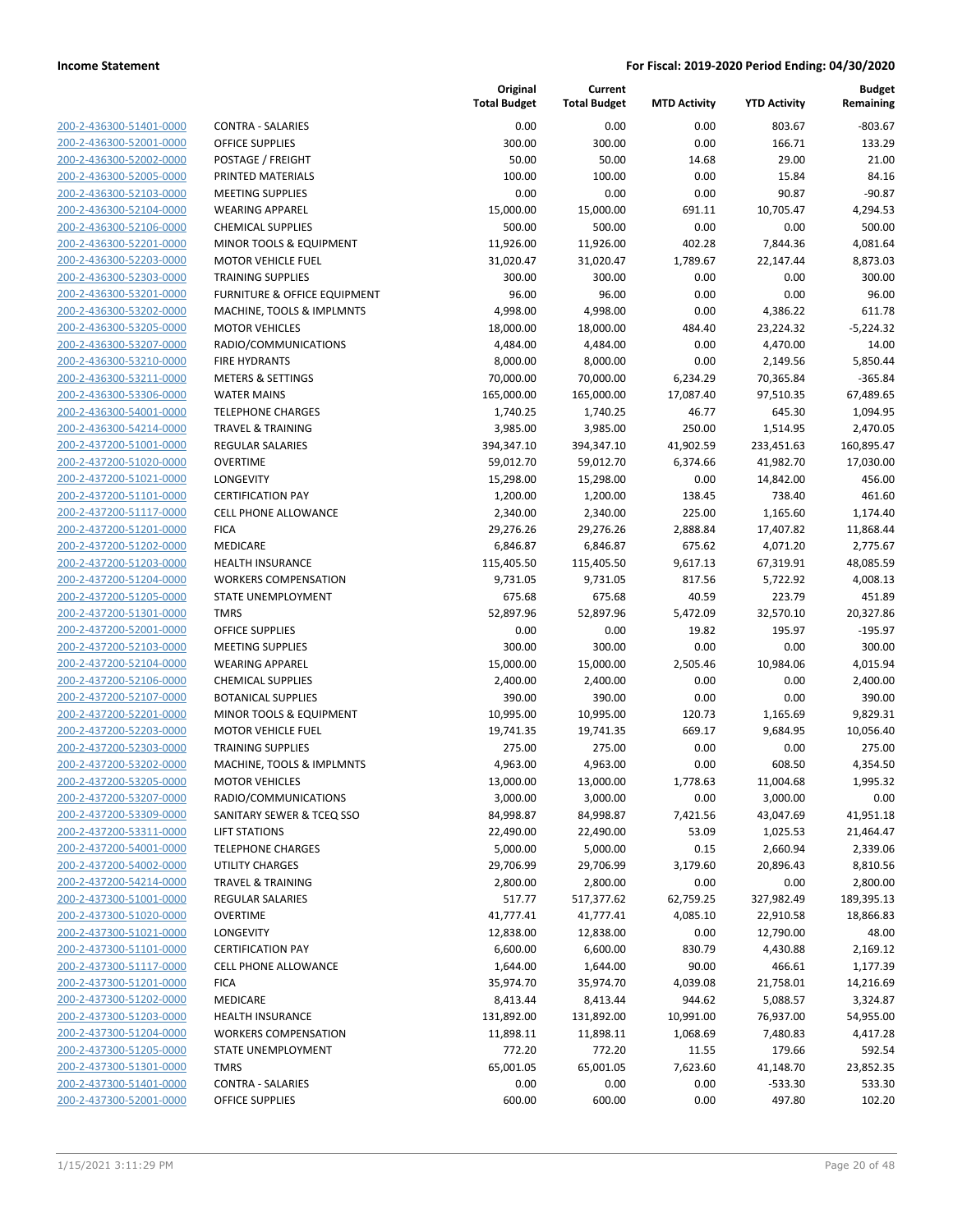**Current Total Budget**

**Original Total Budget** **Budget**

|                                                    |                                                                  | <b>Total Budget</b>    | <b>Total Budget</b>    | <b>MTD Activity</b> | <b>YTD Activity</b> | Remaining               |
|----------------------------------------------------|------------------------------------------------------------------|------------------------|------------------------|---------------------|---------------------|-------------------------|
| 200-2-437300-52002-0000                            | POSTAGE / FREIGHT                                                | 600.00                 | 600.00                 | 54.71               | 506.51              | 93.49                   |
| 200-2-437300-52005-0000                            | PRINTED MATERIALS                                                | 1,280.00               | 1,280.00               | 0.00                | 0.00                | 1,280.00                |
| 200-2-437300-52101-0000                            | <b>JANITORIAL SUPPLIES</b>                                       | 1,650.00               | 1,650.00               | 0.00                | 65.96               | 1,584.04                |
| 200-2-437300-52104-0000                            | <b>WEARING APPAREL</b>                                           | 11,000.00              | 11,000.00              | 403.60              | 2,757.87            | 8,242.13                |
| 200-2-437300-52105-0000                            | <b>LABORATORY</b>                                                | 15,000.00              | 15,000.00              | 730.63              | 6,559.10            | 8,440.90                |
| 200-2-437300-52106-0000                            | <b>CHEMICAL SUPPLIES</b>                                         | 54,660.00              | 54,660.00              | 4,644.00            | 23,253.66           | 31,406.34               |
| 200-2-437300-52107-0000                            | <b>BOTANICAL SUPPLIES</b>                                        | 900.00                 | 900.00                 | 0.00                | 0.00                | 900.00                  |
| 200-2-437300-52201-0000                            | MINOR TOOLS & EQUIPMENT                                          | 6,300.00               | 6,300.00               | 339.15              | 3,697.51            | 2,602.49                |
| 200-2-437300-52202-0000                            | <b>MECHANICAL SUPPLIES</b>                                       | 18,400.00              | 18,400.00              | 3,205.82            | 8,760.64            | 9,639.36                |
| 200-2-437300-52203-0000                            | <b>MOTOR VEHICLE FUEL</b>                                        | 5,875.01               | 5,875.01               | 104.39              | 1,651.01            | 4,224.00                |
| 200-2-437300-52301-0000                            | <b>SAFETY SUPPLIES</b>                                           | 2,300.00               | 2,300.00               | 0.00                | 69.96               | 2,230.04                |
| 200-2-437300-53202-0000                            | MACHINE, TOOLS & IMPLMNTS                                        | 70,000.00              | 70,000.00              | 1,981.25            | 16,834.14           | 53,165.86               |
| 200-2-437300-53203-0000                            | <b>INSTRUMENTS &amp; APPARATUS</b>                               | 6,000.00               | 6,000.00               | 0.00                | 4,763.11            | 1,236.89                |
| 200-2-437300-53205-0000                            | <b>MOTOR VEHICLES</b>                                            | 5,300.00               | 5,300.00               | 50.68               | 1,880.53            | 3,419.47                |
| 200-2-437300-53402-0000                            | <b>BUILDING MAINTENANCE</b>                                      | 6,500.00               | 6,500.00               | 49.50               | 816.31              | 5,683.69                |
| 200-2-437300-54001-0000                            | <b>TELEPHONE CHARGES</b>                                         | 5,237.33               | 5,237.33               | 76.12               | 2,591.39            | 2,645.94                |
| 200-2-437300-54002-0000                            | UTILITY CHARGES                                                  | 406,861.45             | 406,861.45             | 0.00                | 165,628.79          | 241,232.66              |
| 200-2-437300-54201-0000                            | MEMBERSHIPS & SUBSCRIPTIONS                                      | 12,500.00              | 12,500.00              | 0.00                | 5,175.74            | 7,324.26                |
| 200-2-437300-54208-0000                            | <b>LABORATORY WORK</b>                                           | 12,400.00              | 12,400.00              | 4,020.00            | 7,980.25            | 4,419.75                |
| 200-2-437300-54214-0000                            | <b>TRAVEL &amp; TRAINING</b>                                     | 4,500.00               | 4,500.00               | 375.00              | 592.59              | 3,907.41                |
| 200-2-437300-54410-0000                            | PERMITS/FEES                                                     | 74,000.00              | 74,000.00              | 0.00                | 37,514.32           | 36,485.68               |
| 200-2-471100-56507-0000                            | 08 REV BONDS - PRINCIPAL                                         | 970,000.00             | 970,000.00             | 0.00                | 969,500.03          | 499.97                  |
| 200-2-471100-56508-0000                            | 09 TWDP REV BOND - PRINC                                         | 15,000.00              | 15,000.00              | 0.00                | 15,000.00           | 0.00                    |
| 200-2-471100-56510-0000                            | 2019 REVENUE BONDS PRINCIPAL                                     | 110,000.00             | 110,000.00             | 0.00                | 110,000.00          | 0.00                    |
| 200-2-471200-56607-0000                            | 08 REV BONDS - INTEREST                                          | 284,448.00             | 284,448.00             | 0.00                | 147,558.75          | 136,889.25              |
| 200-2-471200-56611-0000                            | 2019 REVENUE BONDS INTEREST                                      | 988,336.25             | 988,336.25             | 0.00                | 622,154.98          | 366,181.27              |
| 200-2-475100-56002-0000                            | MISCELLANEOUS DEBT EXP / AGENT FEE                               | 750.00                 | 750.00                 | 0.00                | 750.00              | 0.00                    |
| 200-2-475100-56005-0000                            | ARBITRAGE                                                        | 1,750.00               | 1,750.00               | 0.00                | 0.00                | 1,750.00                |
| 200-2-480000-52003-0000<br>200-2-480000-52006-0000 | <b>COPIER CHARGES</b>                                            | 7,500.00<br>250.00     | 7,500.00<br>250.00     | 821.38<br>0.00      | 4,756.60<br>143.20  | 2,743.40<br>106.80      |
| 200-2-480000-54002-0000                            | <b>COPIER PAPER</b><br>UTILITY CHARGES                           |                        |                        | 1,093.96            | 7,668.89            |                         |
| 200-2-480000-54226-0000                            | <b>INSURANCE EXPENSE</b>                                         | 13,804.03<br>64,000.00 | 13,804.03<br>64,000.00 | 0.00                | 70,949.90           | 6,135.14<br>$-6,949.90$ |
| 200-2-480000-57002-0000                            | <b>BAD DEBT EXPENSE</b>                                          | 25,000.00              | 25,000.00              | 0.00                | 0.00                | 25,000.00               |
| 200-2-480000-57005-0000                            | <b>ACCRUED VAC &amp; SICK PAY</b>                                | 40,000.00              | 40,000.00              | 0.00                | 21,844.45           | 18,155.55               |
| 200-2-480000-57008-0000                            | <b>BANK CHARGES</b>                                              | 30,000.00              | 30,000.00              | 2,838.70            | 16,073.36           | 13,926.64               |
| 200-2-480000-57015-0000                            | <b>CONTINGENCY EXPENSE</b>                                       | 50,000.00              | 50,000.00              | 0.00                | 0.00                | 50,000.00               |
| 200-2-491000-58001-0000                            | <b>XFR - GENERAL FUND</b>                                        | 0.00                   | 627,424.00             | 98,943.81           | 734,103.19          | $-106,679.19$           |
| 200-2-491000-58037-0000                            | XFR - DEBT SERVICE FUND                                          | 1,597,520.00           | 1,597,520.00           | 133,126.67          | 931,886.69          | 665,633.31              |
| 200-2-491000-58120-0000                            | <b>XFR - UTILITY CIP FUND</b>                                    | 304,000.40             | 304,000.40             | 0.00                | 0.00                | 304,000.40              |
| 200-2-495000-58580-0000                            | CA - GENERAL FUND - GENERAL GOVERNMENT                           | 408,115.00             | 408,115.00             | 34,009.58           | 238,067.06          | 170,047.94              |
| 200-2-495000-58581-0000                            | CA - GENERAL FUND - PUBLIC WORKS                                 | 160,063.00             | 160,063.00             | 13,338.58           | 93,370.06           | 66,692.94               |
| 200-2-495000-58701-0000                            | CA - CENTRAL SERVICE FUND                                        | 206,641.00             | 206,641.00             | 17,220.08           | 120,540.56          | 86,100.44               |
| 200-2-495000-58710-0000                            | CA - INSURANCE FUND                                              | 87,018.00              | 87,018.00              | 7,251.50            | 50,760.50           | 36,257.50               |
| 200-2-495000-58720-0000                            | CA - MIS FUN                                                     | 73,708.00              | 73,708.00              | 6,142.33            | 42,996.31           | 30,711.69               |
| 200-2-495000-58900-0000                            | <b>CA - ELECTRIC FUND</b>                                        | 617,107.00             | 617,107.00             | 51,425.58           | 359,979.06          | 257,127.94              |
|                                                    | <b>Expense Total:</b>                                            | 12,100,356.36          | 13,244,640.21          | 971,984.29          | 8,298,942.61        | 4,945,697.60            |
|                                                    | Fund: 200 - WATER / WASTEWATER FUND Surplus (Deficit):           | 2,272,753.64           | 1,128,469.79           | 10,382.68           | -655,434.45         |                         |
|                                                    |                                                                  |                        |                        |                     |                     |                         |
|                                                    | Fund: 212 - TX COMMUNITY DEV SWR SYSTEM IMPROV PROG GRANT        |                        |                        |                     |                     |                         |
| Revenue                                            |                                                                  |                        |                        |                     |                     |                         |
| 212-2-310001-43105-0000                            | MISCELLANEOUS / GRANTS                                           | 0.00                   | 0.00                   | 0.00                | 168,130.00          | $-168,130.00$           |
|                                                    | <b>Revenue Total:</b>                                            | 0.00                   | 0.00                   | 0.00                | 168,130.00          | $-168,130.00$           |
| <b>Expense</b>                                     |                                                                  |                        |                        |                     |                     |                         |
| 212-2-436300-55007-0000                            | ENG/ARCHITECTS/MGMT                                              | 0.00                   | 0.00                   | 0.00                | 1,255.00            | $-1,255.00$             |
|                                                    | <b>Expense Total:</b>                                            | 0.00                   | 0.00                   | 0.00                | 1,255.00            | $-1,255.00$             |
|                                                    | Fund: 212 - TX COMMUNITY DEV SWR SYSTEM IMPROV PROG GRANT Surplu | 0.00                   | 0.00                   | 0.00                | 166,875.00          |                         |
| Fund: 216 - UTILIITY CIP FUND                      |                                                                  |                        |                        |                     |                     |                         |
| Revenue                                            |                                                                  |                        |                        |                     |                     |                         |
| 216-2-319001-45401-0000                            | <b>INTEREST REVENUES</b>                                         | 10,621.00              | 10,621.00              | 8,299.93            | 141,414.63          | $-130,793.63$           |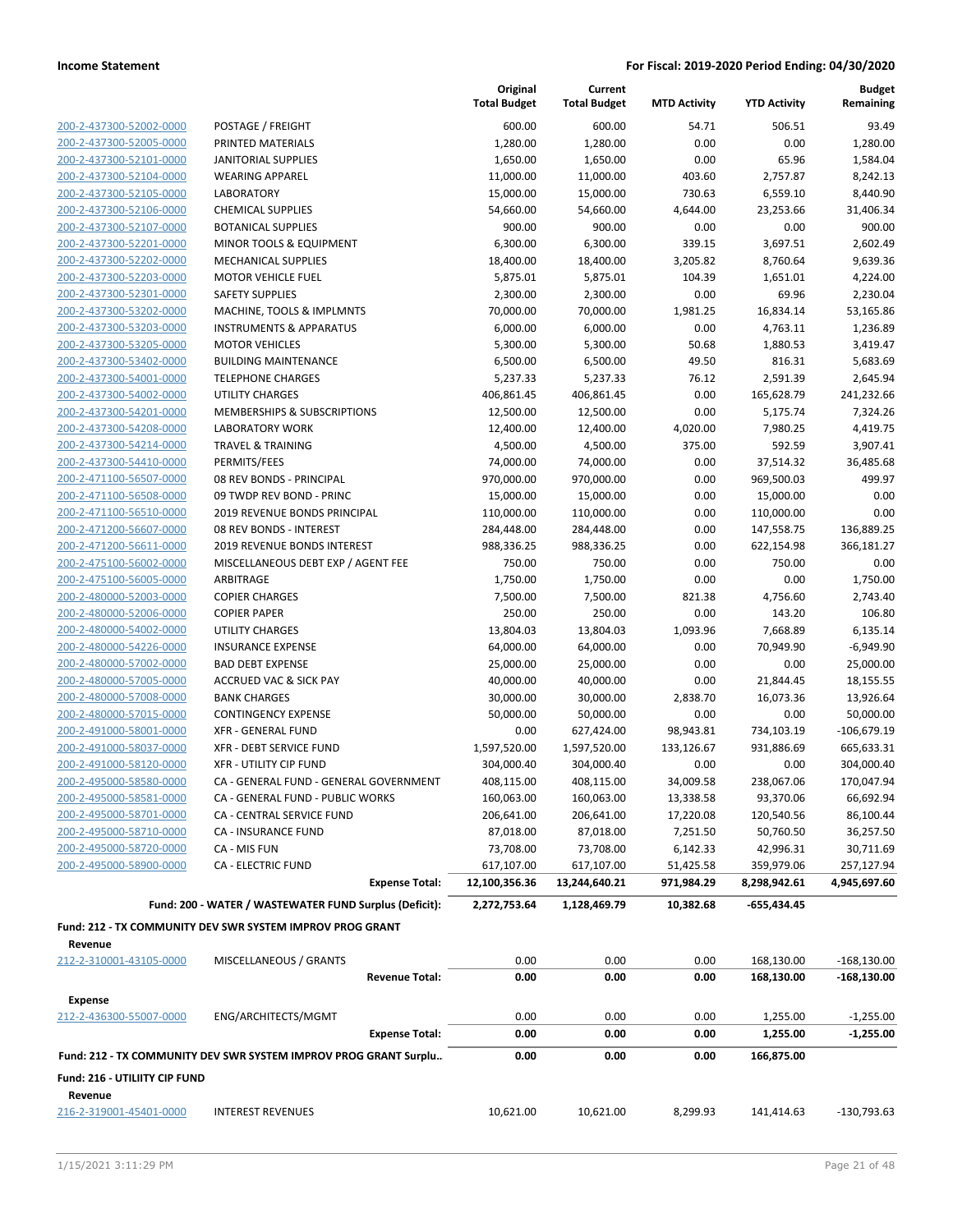|                                                    |                                                  | Original<br><b>Total Budget</b> | Current<br><b>Total Budget</b> | <b>MTD Activity</b> | <b>YTD Activity</b> | <b>Budget</b><br>Remaining |
|----------------------------------------------------|--------------------------------------------------|---------------------------------|--------------------------------|---------------------|---------------------|----------------------------|
| 216-2-320003-45305-0000                            | <b>AUCTION/OTHER PROCEEDS</b>                    | 0.00                            | 0.00                           | 0.00                | 13,500,000.00       | $-13,500,000.00$           |
| 216-2-323001-46100-0000                            | <b>XFR - UTILITY FUND</b>                        | 304,000.00                      | 304,000.00                     | 0.00                | 0.00                | 304,000.00                 |
|                                                    | <b>Revenue Total:</b>                            | 314,621.00                      | 314,621.00                     | 8,299.93            | 13,641,414.63       | $-13,326,793.63$           |
| <b>Expense</b>                                     |                                                  |                                 |                                |                     |                     |                            |
| 216-2-436200-53312-0000                            | WATER LINE EASEMENTS                             | 0.00                            | 0.00                           | 0.00                | 50,961.31           | $-50,961.31$               |
| 216-2-436200-55002-0000                            | <b>IMPROVEMENTS</b>                              | 254,000.00                      | 254,000.00                     | 62,299.41           | 362,003.51          | $-108,003.51$              |
| 216-2-436200-55201-0000                            | <b>EQUIPMENT PURCHASES</b>                       | 0.00                            | 0.00                           | 178.00              | 31,178.00           | $-31,178.00$               |
| 216-2-436300-55105-0000                            | <b>WATER MAINS</b>                               | 0.00                            | 200,000.00                     | 194,218.14          | 2,219,874.40        | $-2,019,874.40$            |
| 216-2-437200-55002-0000                            | <b>IMPROVEMENTS</b>                              | 0.00                            | 0.00                           | 7,366.00            | 13,732.00           | $-13,732.00$               |
| 216-2-437300-55110-0000                            | LIFT STATIONS                                    | 50,000.00                       | 50,000.00                      | 0.00                | $-218,054.44$       | 268,054.44                 |
| 216-2-480000-54101-0000                            | PROFESSIONAL SERVICES                            | 150,000.00                      | 150,000.00                     | 0.00                | 0.00                | 150,000.00                 |
|                                                    | <b>Expense Total:</b>                            | 454,000.00                      | 654,000.00                     | 264,061.55          | 2,459,694.78        | -1,805,694.78              |
|                                                    | Fund: 216 - UTILIITY CIP FUND Surplus (Deficit): | -139,379.00                     | -339,379.00                    | $-255,761.62$       | 11,181,719.85       |                            |
| <b>Fund: 217 - WASTEWATER RECLAMATION FUND</b>     |                                                  |                                 |                                |                     |                     |                            |
| Revenue<br>217-2-319001-45401-0000                 | <b>INTEREST REVENUES</b>                         | 14,000.00                       | 14,000.00                      | 525.79              | 6,826.80            | 7,173.20                   |
|                                                    | <b>Revenue Total:</b>                            | 14,000.00                       | 14,000.00                      | 525.79              | 6,826.80            | 7,173.20                   |
|                                                    | Fund: 217 - WASTEWATER RECLAMATION FUND Total:   | 14,000.00                       | 14,000.00                      | 525.79              | 6,826.80            |                            |
|                                                    |                                                  |                                 |                                |                     |                     |                            |
| Fund: 300 - AIRPORT FUND<br>Revenue                |                                                  |                                 |                                |                     |                     |                            |
| 300-2-310001-43102-0000                            | <b>AIRPORT GRANT REVENUE</b>                     | 0.00                            | 0.00                           | 0.00                | $-5,093.00$         | 5,093.00                   |
| 300-2-319001-44315-0000                            | <b>AIRPORT FUEL FEES</b>                         | 0.00                            | 0.00                           | 156.08              | 580.00              | $-580.00$                  |
| 300-2-319001-45401-0000                            | <b>INTEREST REVENUES</b>                         | 0.00                            | 0.00                           | 0.00                | 16,122.85           | $-16, 122.85$              |
| 300-2-321001-45507-0000                            | L-3 COMM LEASE                                   | 639,217.00                      | 639,217.00                     | 53,268.08           | 372,876.56          | 266,340.44                 |
| 300-2-321001-45508-0000                            | AIR EVAC HANGAR FEES                             | 8,101.80                        | 8,101.80                       | 1,350.18            | 4,725.63            | 3,376.17                   |
| 300-2-321001-45509-0000                            | BLUE SKY T-HANGAR & LA ND LEASES                 | 4,768.50                        | 4,768.50                       | 0.00                | 0.00                | 4,768.50                   |
| 300-2-321001-45510-0000                            | ARKOMA - HORIZONS AHEAD LEASE                    | 48,096.00                       | 48,096.00                      | 8,016.00            | 32,064.00           | 16,032.00                  |
| 300-2-321001-45513-0000                            | MAJORS FLYING CLUB LAND LEASE                    | 1,396.00                        | 1,396.00                       | 116.33              | 814.31              | 581.69                     |
| 300-2-321001-45515-0000                            | TEXSAN AVIATION LAND LEASE                       | 1,080.00                        | 1,080.00                       | 0.00                | 1,080.00            | 0.00                       |
| 300-2-321001-45516-0000                            | MFC PARTNERS LAND LEASE                          | 1,260.00                        | 1,260.00                       | 0.00                | 0.00                | 1,260.00                   |
| 300-2-321001-45517-0000                            | <b>INNOVATION FIRST MAINT HANGAR</b>             | 17,618.00                       | 17,618.00                      | 0.00                | 0.00                | 17,618.00                  |
|                                                    | <b>Revenue Total:</b>                            | 721,537.30                      | 721,537.30                     | 62,906.67           | 423,170.35          | 298,366.95                 |
| <b>Expense</b>                                     |                                                  |                                 |                                |                     |                     |                            |
| 300-2-438100-51001-0000                            | REGULAR SALARIES                                 | 61,452.14                       | 61,452.14                      | 7,090.80            | 37,356.40           | 24,095.74                  |
| 300-2-438100-51021-0000                            | LONGEVITY                                        | 294.00                          | 294.00                         | 0.00                | 294.00              | 0.00                       |
| 300-2-438100-51117-0000                            | <b>CELL PHONE ALLOWANCE</b>                      | 1,170.00                        | 1,170.00                       | 135.00              | 691.62              | 478.38                     |
| 300-2-438100-51201-0000                            | <b>FICA</b>                                      | 3,900.80                        | 3,900.80                       | 448.23              | 2,378.36            | 1,522.44                   |
| 300-2-438100-51202-0000                            | MEDICARE                                         | 912.28                          | 912.28                         | 104.82              | 556.19              | 356.09                     |
| 300-2-438100-51203-0000                            | <b>HEALTH INSURANCE</b>                          | 10,991.00                       | 10,991.00                      | 915.92              | 6,411.44            | 4,579.56                   |
| 300-2-438100-51204-0000<br>300-2-438100-51205-0000 | <b>WORKERS COMPENSATION</b>                      | 1,206.78<br>128.70              | 1,206.78<br>128.70             | 83.77<br>0.00       | 586.39<br>9.00      | 620.39<br>119.70           |
| 300-2-438100-51301-0000                            | STATE UNEMPLOYMENT<br><b>TMRS</b>                | 7,048.18                        | 7,048.18                       | 812.91              | 4,281.83            | 2,766.35                   |
| 300-2-438100-52001-0000                            | <b>OFFICE SUPPLIES</b>                           | 400.00                          | 400.00                         | 0.00                | 11.78               | 388.22                     |
| 300-2-438100-52002-0000                            | POSTAGE / FREIGHT                                | 100.00                          | 100.00                         | 0.70                | 29.70               | 70.30                      |
| 300-2-438100-52201-0000                            | MINOR TOOLS & EQUIPMENT                          | 225.00                          | 225.00                         | 0.00                | 0.00                | 225.00                     |
| 300-2-438100-53202-0000                            | MACHINE, TOOLS & IMPLMNTS                        | 1,500.00                        | 1,500.00                       | 0.00                | 1,493.46            | 6.54                       |
| 300-2-438100-53205-0000                            | <b>MOTOR VEHICLES</b>                            | 500.00                          | 500.00                         | 0.00                | 61.71               | 438.29                     |
| 300-2-438100-53303-0000                            | MAINT - STREET /ALLEY/APRN/RNWY                  | 2,500.00                        | 2,500.00                       | 0.00                | 0.00                | 2,500.00                   |
| 300-2-438100-53402-0000                            | <b>BUILDING MAINTENANCE</b>                      | 12,000.00                       | 12,000.00                      | 138.41              | 1,235.32            | 10,764.68                  |
| 300-2-438100-54001-0000                            | <b>TELEPHONE CHARGES</b>                         | 1,810.85                        | 1,810.85                       | 37.81               | 894.42              | 916.43                     |
| 300-2-438100-54002-0000                            | UTILITY CHARGES                                  | 14,457.30                       | 14,457.30                      | 968.32              | 7,805.43            | 6,651.87                   |
| 300-2-438100-54105-0000                            | MARKETING                                        | 6,500.00                        | 6,500.00                       | 0.00                | 4,912.37            | 1,587.63                   |
| 300-2-438100-54110-0000                            | <b>AUDIT</b>                                     | 10,000.00                       | 10,000.00                      | 0.00                | 0.00                | 10,000.00                  |
| 300-2-438100-54201-0000                            | MEMBERSHIPS & SUBSCRIPTIONS                      | 515.00                          | 515.00                         | 0.00                | 275.00              | 240.00                     |
| 300-2-438100-54214-0000                            | <b>TRAVEL &amp; TRAINING</b>                     | 2,300.00                        | 2,300.00                       | 0.00                | 515.49              | 1,784.51                   |
| 300-2-438100-54408-0000                            | OTHER / INSURANCE EXPENSE                        | 0.00                            | 0.00                           | 0.00                | 9,671.27            | $-9,671.27$                |
| 300-2-438100-54410-0000                            | PERMITS/FEES                                     | 1,400.00                        | 1,400.00                       | 0.00                | 1,371.00            | 29.00                      |
|                                                    |                                                  |                                 |                                |                     |                     |                            |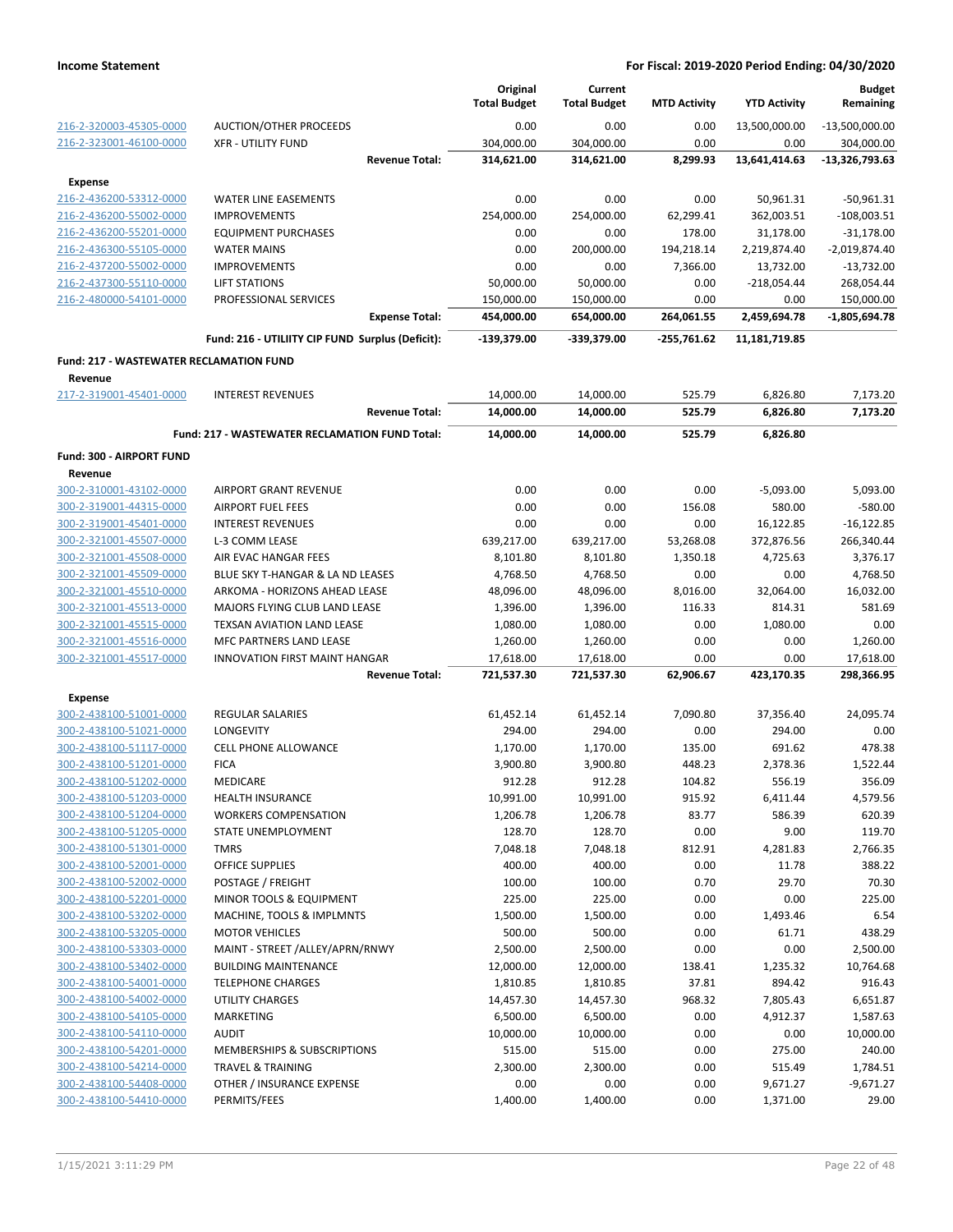|                                  |                                                     | Original<br><b>Total Budget</b> | Current<br><b>Total Budget</b> | <b>MTD Activity</b> | <b>YTD Activity</b> | <b>Budget</b><br>Remaining |
|----------------------------------|-----------------------------------------------------|---------------------------------|--------------------------------|---------------------|---------------------|----------------------------|
| 300-2-480000-52003-0000          | <b>COPIER CHARGES</b>                               | 0.00                            | 0.00                           | 136.96              | 826.42              | $-826.42$                  |
| 300-2-480000-52006-0000          | <b>COPIER PAPER</b>                                 | 75.00                           | 75.00                          | 0.00                | 0.00                | 75.00                      |
| 300-2-480000-57008-0000          | <b>BANK CHARGES</b>                                 | 0.00                            | 0.00                           | 70.46               | 468.16              | -468.16                    |
|                                  | <b>Expense Total:</b>                               | 141,387.03                      | 141,387.03                     | 10,944.11           | 82,136.76           | 59,250.27                  |
|                                  | Fund: 300 - AIRPORT FUND Surplus (Deficit):         | 580,150.27                      | 580,150.27                     | 51,962.56           | 341,033.59          |                            |
| Fund: 360 - AIRPORT CAPITAL FUND |                                                     |                                 |                                |                     |                     |                            |
| Revenue                          |                                                     |                                 |                                |                     |                     |                            |
| 360-2-319001-45401-0000          | <b>INTEREST REVENUES</b>                            | 68,598.00                       | 68,598.00                      | 27,351.29           | 80,249.62           | $-11,651.62$               |
|                                  | <b>Revenue Total:</b>                               | 68,598.00                       | 68,598.00                      | 27,351.29           | 80,249.62           | $-11,651.62$               |
| <b>Expense</b>                   |                                                     |                                 |                                |                     |                     |                            |
| 360-2-438100-55006-0000          | <b>AQUISITION</b>                                   | 0.00                            | 0.00                           | 0.00                | 168,338.46          | -168,338.46                |
| 360-2-438100-55012-0000          | CONSTRUCTION                                        | 219,381.00                      | 219,381.00                     | 7,000.00            | 7,000.00            | 212,381.00                 |
| 360-2-480000-57008-0000          | <b>BANK CHARGES</b>                                 | 2,000.00                        | 2,000.00                       | 387.84              | 1,528.33            | 471.67                     |
|                                  | <b>Expense Total:</b>                               | 221,381.00                      | 221,381.00                     | 7,387.84            | 176,866.79          | 44,514.21                  |
|                                  | Fund: 360 - AIRPORT CAPITAL FUND Surplus (Deficit): | -152,783.00                     | $-152,783.00$                  | 19,963.45           | $-96,617.17$        |                            |
| Fund: 362 - AIRPORT FBO FUEL     |                                                     |                                 |                                |                     |                     |                            |
| Revenue                          |                                                     |                                 |                                |                     |                     |                            |
| 362-2-319001-44315-0000          | <b>AIRPORT - FUEL FEES</b>                          | 0.00                            | 0.00                           | 14,220.22           | 260,451.33          | $-260,451.33$              |
| 362-2-319001-44316-0000          | AIRPORT - PARKING, TIE DOWNS, & RAMP FE             | 0.00                            | 0.00                           | 302.55              | 1,920.50            | $-1,920.50$                |
| 362-2-319001-44320-0000          | AIRPORT - OIL                                       | 0.00                            | 0.00                           | 199.30              | 1,898.60            | $-1,898.60$                |
| 362-2-319001-44322-0000          | AIRPORT - PILOT SUPPLIES                            | 0.00                            | 0.00                           | 0.00                | 72.45               | $-72.45$                   |
| 362-2-319001-45401-0000          | <b>INTEREST REVENUES</b>                            | 0.00                            | 0.00                           | 916.73              | 2,544.99            | $-2,544.99$                |
|                                  | <b>Revenue Total:</b>                               | 0.00                            | 0.00                           | 15,638.80           | 266,887.87          | -266,887.87                |
| <b>Expense</b>                   |                                                     |                                 |                                |                     |                     |                            |
| 362-2-438100-52221-0000          | <b>AIRPORT - FUEL FEES</b>                          | 0.00                            | 0.00                           | 11,044.26           | 105,417.98          | $-105,417.98$              |
| 362-2-438100-52222-0000          | AIRPORT - OIL                                       | 0.00                            | 0.00                           | 1,137.00            | 1,999.52            | $-1,999.52$                |
| 362-2-438100-52422-0000          | <b>AIRPORT - PILOT SUPPLIES</b>                     | 0.00                            | 0.00                           | 89.96               | 321.23              | -321.23                    |
| 362-2-438100-57003-0000          | <b>CREDIT CARD FEES</b>                             | 0.00                            | 0.00                           | 480.15              | 8,977.05            | $-8,977.05$                |
| 362-2-480000-57008-0000          | <b>BANK CHARGES</b>                                 | 0.00                            | 0.00                           | 12.64               | 46.83               | $-46.83$                   |
|                                  | <b>Expense Total:</b>                               | 0.00                            | 0.00                           | 12,764.01           | 116,762.61          | $-116,762.61$              |
|                                  | Fund: 362 - AIRPORT FBO FUEL Surplus (Deficit):     | 0.00                            | 0.00                           | 2,874.79            | 150,125.26          |                            |
| Fund: 400 - GOLF FUND            |                                                     |                                 |                                |                     |                     |                            |
| Revenue                          |                                                     |                                 |                                |                     |                     |                            |
| 400-2-319001-45604-0000          | OTHER REVENUE / OVER/SHORT                          | 28.00                           | 28.00                          | $-7.96$             | $-64.98$            | 92.98                      |
| 400-2-319005-44510-0000          | <b>GREENS FEES</b>                                  | 98,030.00                       | 98,030.00                      | 3,488.10            | 30,490.26           | 67,539.74                  |
| 400-2-319006-45308-0000          | PRO SHOP CONCESSIONS                                | 9,841.00                        | 9,841.00                       | 125.00              | 3,426.04            | 6,414.96                   |
| 400-2-319007-45309-0000          | <b>MERCHANDISE SALES</b>                            | 7,940.00                        | 7,940.00                       | 0.00                | 1,915.32            | 6.024.68                   |
| 400-2-319008-45511-0000          | <b>CART RENTALS</b>                                 | 61,464.00                       | 61,464.00                      | 0.00                | 16,196.26           | 45,267.74                  |
| 400-2-319009-45512-0000          | <b>GOLF LEASES / MEMBERSHIPS</b>                    | 67,095.00                       | 67,095.00                      | 1,015.26            | 7,880.48            | 59,214.52                  |
|                                  | <b>Revenue Total:</b>                               | 244,398.00                      | 244,398.00                     | 4,620.40            | 59,843.38           | 184,554.62                 |
| Expense                          |                                                     |                                 |                                |                     |                     |                            |
| 400-2-451250-51001-0000          | <b>REGULAR SALARIES</b>                             | 111,803.87                      | 111,803.87                     | 11,426.71           | 61,860.60           | 49,943.27                  |
| 400-2-451250-51020-0000          | <b>OVERTIME</b>                                     | 5,375.04                        | 5,375.04                       | 659.11              | 2,373.76            | 3,001.28                   |
| 400-2-451250-51021-0000          | LONGEVITY                                           | 6,656.00                        | 6,656.00                       | 0.00                | 6,530.00            | 126.00                     |
| 400-2-451250-51101-0000          | <b>CERTIFICATION PAY</b>                            | 600.00                          | 600.00                         | 69.24               | 369.28              | 230.72                     |
| 400-2-451250-51117-0000          | CELL PHONE ALLOWANCE                                | 780.00                          | 780.00                         | 90.00               | 476.77              | 303.23                     |
| 400-2-451250-51201-0000          | <b>FICA</b>                                         | 7,763.32                        | 7,763.32                       | 743.26              | 4,432.32            | 3,331.00                   |
| 400-2-451250-51202-0000          | <b>MEDICARE</b>                                     | 1,815.62                        | 1,815.62                       | 173.83              | 1,036.60            | 779.02                     |
| 400-2-451250-51203-0000          | <b>HEALTH INSURANCE</b>                             | 10,991.00                       | 10,991.00                      | 983.67              | 6,885.69            | 4,105.31                   |
| 400-2-451250-51204-0000          | <b>WORKERS COMPENSATION</b>                         | 3,231.15                        | 3,231.15                       | 271.62              | 1,901.34            | 1,329.81                   |
| 400-2-451250-51205-0000          | STATE UNEMPLOYMENT                                  | 364.01                          | 364.01                         | 68.73               | 111.01              | 253.00                     |
| 400-2-451250-51301-0000          | <b>TMRS</b>                                         | 11,348.55                       | 11,348.55                      | 1,068.20            | 6,721.24            | 4,627.31                   |
| 400-2-451250-52001-0000          | OFFICE SUPPLIES                                     | 450.00                          | 450.00                         | 0.00                | 0.00                | 450.00                     |
| 400-2-451250-52101-0000          | JANITORIAL SUPPLIES                                 | 600.00                          | 600.00                         | 0.00                | 85.55               | 514.45                     |
| 400-2-451250-52104-0000          | <b>WEARING APPAREL</b>                              | 500.00                          | 500.00                         | 279.50              | 279.50              | 220.50                     |
| 400-2-451250-52107-0000          | <b>BOTANICAL SUPPLIES</b>                           | 6,600.00                        | 6,600.00                       | 1,238.70            | 3,248.13            | 3,351.87                   |
|                                  |                                                     |                                 |                                |                     |                     |                            |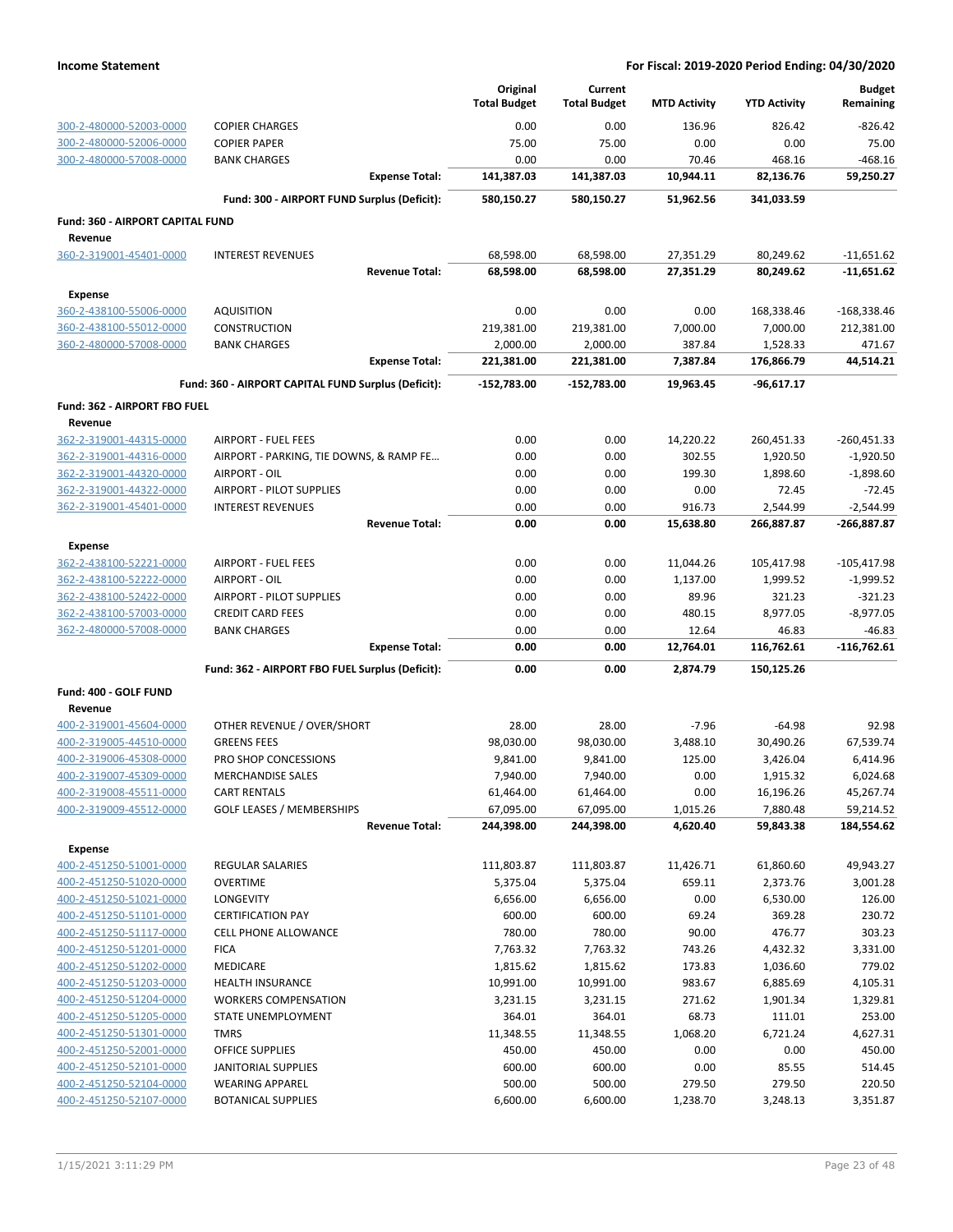|                                    |                                          | Original<br><b>Total Budget</b> | Current<br><b>Total Budget</b> | <b>MTD Activity</b> | <b>YTD Activity</b> | <b>Budget</b><br>Remaining |
|------------------------------------|------------------------------------------|---------------------------------|--------------------------------|---------------------|---------------------|----------------------------|
| 400-2-451250-52201-0000            | MINOR TOOLS & EQUIPMENT                  | 600.00                          | 600.00                         | 0.00                | 64.39               | 535.61                     |
| 400-2-451250-52203-0000            | <b>MOTOR VEHICLE FUEL</b>                | 1,632.77                        | 1,632.77                       | 64.73               | 366.92              | 1,265.85                   |
| 400-2-451250-52401-0000            | RECREATIONAL SUPPLIES                    | 500.00                          | 500.00                         | 0.00                | 0.00                | 500.00                     |
| 400-2-451250-52403-0000            | <b>RESALE ITEMS</b>                      | 15,000.00                       | 15,000.00                      | 158.00              | 5,918.17            | 9,081.83                   |
| 400-2-451250-53202-0000            | MACHINE, TOOLS & IMPLMNTS                | 6,000.00                        | 6,000.00                       | 0.00                | 452.27              | 5,547.73                   |
| 400-2-451250-53205-0000            | <b>MOTOR VEHICLES</b>                    | 400.00                          | 400.00                         | 0.00                | 0.00                | 400.00                     |
| 400-2-451250-53307-0000            | <b>IRRIGATION</b>                        | 1,500.00                        | 1,500.00                       | 0.00                | 398.46              | 1,101.54                   |
| 400-2-451250-53402-0000            | <b>BUILDING MAINTENANCE</b>              | 1,450.00                        | 1,450.00                       | 0.00                | 299.00              | 1,151.00                   |
| 400-2-451250-54001-0000            | <b>TELEPHONE CHARGES</b>                 | 716.96                          | 716.96                         | 0.02                | 385.48              | 331.48                     |
| 400-2-451250-54002-0000            | <b>UTILITY CHARGES</b>                   | 10,688.09                       | 10,688.09                      | 686.10              | 5,724.84            | 4,963.25                   |
| 400-2-451250-54201-0000            | MEMBERSHIPS & SUBSCRIPTIONS              | 785.00                          | 785.00                         | 0.00                | 158.07              | 626.93                     |
| 400-2-451250-54214-0000            | <b>TRAVEL &amp; TRAINING</b>             | 2,100.00                        | 2,100.00                       | 0.00                | 591.00              | 1,509.00                   |
| 400-2-451250-54226-0000            | <b>INSURANCE EXPENSE</b>                 | 500.00                          | 500.00                         | 0.00                | 3,051.61            | $-2,551.61$                |
| 400-2-451250-54909-0000            | <b>GOLF CART LEASE EXPENSE</b>           | 31,000.00                       | 31,000.00                      | 4,500.00            | 13,500.00           | 17,500.00                  |
| 400-2-480000-52003-0000            | <b>COPIER CHARGES</b>                    | 1,525.00                        | 1,525.00                       | 127.99              | 770.26              | 754.74                     |
| 400-2-480000-57005-0000            | <b>ACCRUED VAC &amp; SICK PAY</b>        | 0.00                            | 0.00                           | 0.00                | 1,586.58            | $-1,586.58$                |
| 400-2-480000-57008-0000            | <b>BANK CHARGES</b>                      | 4,500.00                        | 4,500.00                       | 0.00                | 868.20              | 3,631.80                   |
|                                    | <b>Expense Total:</b>                    | 247,776.38                      | 247,776.38                     | 22,609.41           | 130,447.04          | 117,329.34                 |
|                                    | Fund: 400 - GOLF FUND Surplus (Deficit): | $-3,378.38$                     | $-3,378.38$                    | $-17,989.01$        | -70,603.66          |                            |
| <b>Fund: 500 - SANITATION FUND</b> |                                          |                                 |                                |                     |                     |                            |
| Revenue                            |                                          |                                 |                                |                     |                     |                            |
| 500-2-318001-44314-0000            | <b>LATE CHARGES</b>                      | 101,636.00                      | 101,636.00                     | 2,856.06            | 66,204.89           | 35,431.11                  |
| 500-2-319001-45401-0000            | <b>INTEREST REVENUES</b>                 | 31,250.00                       | 31,250.00                      | 6,735.63            | 19,344.48           | 11,905.52                  |
| 500-2-319020-44313-0000            | <b>FUEL SURCHARGE</b>                    | 76,888.00                       | 76,888.00                      | 6,665.26            | 47,352.34           | 29,535.66                  |
| 500-2-319020-45107-0000            | <b>COLLECTION CHARGES</b>                | 4,182,011.00                    | 4,182,011.00                   | 359,824.99          | 2,567,355.88        | 1,614,655.12               |
| 500-2-319021-45108-0000            | <b>DISPOSAL CHARGES</b>                  | 380,000.00                      | 380,000.00                     | 33,496.69           | 240,151.85          | 139,848.15                 |
| 500-2-319022-45612-0000            | REG HH HAZ WASTE COL CTR                 | 13,923.00                       | 13,923.00                      | 0.00                | 15,090.00           | $-1,167.00$                |
| 500-2-324001-46612-0000            | CA - SANITATION FD COL & FUEL            | 183,000.00                      | 183,000.00                     | 15,270.43           | 92,575.97           | 90,424.03                  |
|                                    | <b>Revenue Total:</b>                    | 4,968,708.00                    | 4,968,708.00                   | 424,849.06          | 3,048,075.41        | 1,920,632.59               |
| <b>Expense</b>                     |                                          |                                 |                                |                     |                     |                            |
| 500-2-432300-54412-0000            | <b>COLLECTION CHARGES</b>                | 4,559,104.00                    | 4,559,104.00                   | 377,678.84          | 2,263,424.62        | 2,295,679.38               |
| 500-2-432500-54002-0000            | <b>UTILITY CHARGES</b>                   | 2,290.34                        | 2,290.34                       | 204.97              | 1,363.73            | 926.61                     |
| 500-2-432500-54403-0000            | DISPOSAL CHARGES                         | 24,500.00                       | 24,500.00                      | 0.00                | 50.00               | 24,450.00                  |
| 500-2-442200-51001-0000            | <b>REGULAR SALARIES</b>                  | 141,214.33                      | 141,214.33                     | 14,781.92           | 79,094.34           | 62,119.99                  |
| 500-2-442200-51021-0000            | LONGEVITY                                | 3,242.00                        | 3,242.00                       | 0.00                | 2,846.00            | 396.00                     |
| 500-2-442200-51101-0000            | <b>CERTIFICATION PAY</b>                 | 1,200.00                        | 1,200.00                       | 138.45              | 738.40              | 461.60                     |
| 500-2-442200-51201-0000            | <b>FICA</b>                              | 9,030.69                        | 9,030.69                       | 924.61              | 5,136.03            | 3,894.66                   |
| 500-2-442200-51202-0000            | MEDICARE                                 | 2,112.02                        | 2,112.02                       | 216.24              | 1,201.14            | 910.88                     |
| 500-2-442200-51203-0000            | HEALTH INSURANCE                         | 10,991.00                       | 10,991.00                      | 915.92              | 6,411.44            | 4,579.56                   |
| 500-2-442200-51204-0000            | <b>WORKERS COMPENSATION</b>              | 3,355.92                        | 3,355.92                       | 282.32              | 1,976.24            | 1,379.68                   |
| 500-2-442200-51205-0000            | STATE UNEMPLOYMENT                       | 514.80                          | 514.80                         | 144.51              | 216.89              | 297.91                     |
| 500-2-442200-51301-0000            | <b>TMRS</b>                              | 16,317.15                       | 16,317.15                      | 1,678.86            | 9,252.82            | 7,064.33                   |
| 500-2-442200-52104-0000            | <b>WEARING APPAREL</b>                   | 3,646.00                        | 3,646.00                       | 0.00                | 1,060.40            | 2,585.60                   |
| 500-2-442200-52203-0000            | <b>MOTOR VEHICLE FUEL</b>                | 2,311.41                        | 2,311.41                       | 404.24              | 2,811.97            | $-500.56$                  |
| 500-2-442200-53202-0000            | MACHINE, TOOLS & IMPLMNTS                | 1,600.00                        | 1,600.00                       | 13.98               | 1,420.73            | 179.27                     |
| 500-2-442200-53205-0000            | <b>MOTOR VEHICLES</b>                    | 900.00                          | 900.00                         | 0.00                | 192.20              | 707.80                     |
| 500-2-480000-54413-0000            | <b>BULK WASTE PICK-UP</b>                | 68,000.00                       | 68,000.00                      | 720.00              | 720.00              | 67,280.00                  |
| 500-2-480000-54901-0000            | <b>RENTALS / LEASES</b>                  | 53,692.13                       | 53,692.13                      | 0.00                | 51,310.68           | 2,381.45                   |
| 500-2-480000-57005-0000            | <b>ACCRUED VAC &amp; SICK PAY</b>        | 0.00                            | 0.00                           | 0.00                | 211.14              | $-211.14$                  |
| 500-2-480000-57007-0000            | <b>COMMUNITY SERVICES</b>                | 42,400.00                       | 42,400.00                      | 0.00                | 2,950.00            | 39,450.00                  |
| 500-2-480000-57008-0000            | <b>BANK CHARGES</b>                      | 10,000.00                       | 10,000.00                      | 1,232.03            | 6,444.93            | 3,555.07                   |
| 500-2-491000-58001-0000            | <b>XFR - GENERAL FUND</b>                | 285,000.00                      | 285,000.00                     | 46,655.64           | 305,113.94          | $-20,113.94$               |
| 500-2-495000-58501-0000            | CA - GENERAL FUND                        | 33,493.00                       | 33,493.00                      | 2,791.08            | 19,537.56           | 13,955.44                  |
| 500-2-495000-58701-0000            | CA - CENTRAL SERVICE FUND                | 2,428.00                        | 2,428.00                       | 202.33              | 1,416.31            | 1,011.69                   |
| 500-2-495000-58710-0000            | CA - INSURANCE FUND                      | 484.00                          | 484.00                         | 40.33               | 282.31              | 201.69                     |
| 500-2-495000-58720-0000            | CA - MIS FUN                             | 5,141.00                        | 5,141.00                       | 428.42              | 2,998.94            | 2,142.06                   |
|                                    |                                          |                                 |                                |                     |                     |                            |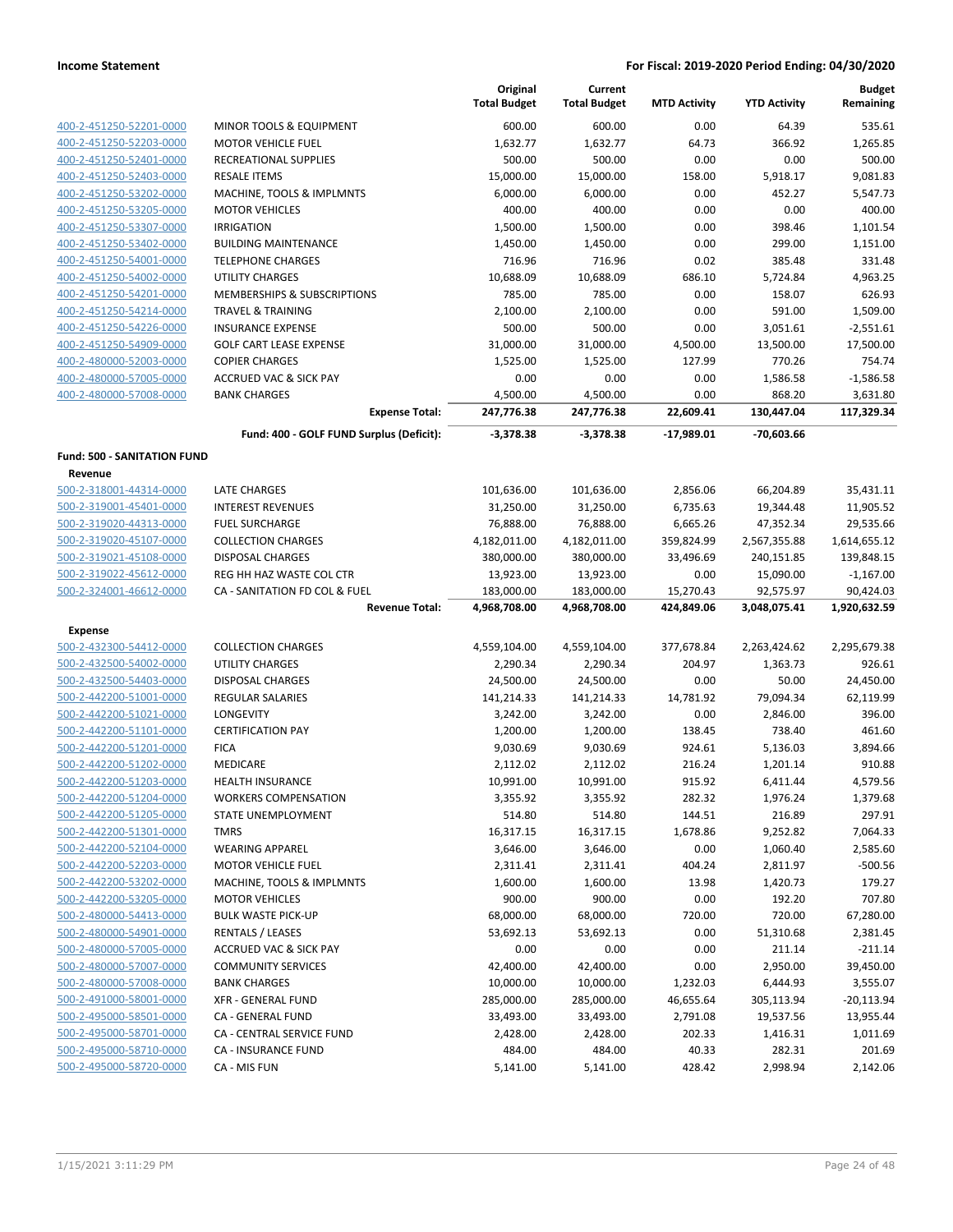|                                                    |                                                | Original<br><b>Total Budget</b> | Current<br><b>Total Budget</b> | <b>MTD Activity</b>   | <b>YTD Activity</b>    | <b>Budget</b><br>Remaining |
|----------------------------------------------------|------------------------------------------------|---------------------------------|--------------------------------|-----------------------|------------------------|----------------------------|
| 500-2-495000-58900-0000                            | <b>CA - ELECTRIC FUND</b>                      | 109,481.00                      | 109,481.00                     | 9,123.42              | 63,863.94              | 45,617.06                  |
|                                                    | <b>Expense Total:</b>                          | 5,392,448.79                    | 5,392,448.79                   | 458,578.11            | 2,832,046.70           | 2,560,402.09               |
|                                                    | Fund: 500 - SANITATION FUND Surplus (Deficit): | -423.740.79                     | -423,740.79                    | $-33,729.05$          | 216,028.71             |                            |
| <b>Fund: 601 - CENTRAL SERVICE FUND</b>            |                                                |                                 |                                |                       |                        |                            |
| Revenue                                            |                                                |                                 |                                |                       |                        |                            |
| 601-2-324001-46501-0000                            | CA - GENERAL FUND                              | 592,859.00                      | 592,859.00                     | 49,404.91             | 345,834.43             | 247,024.57                 |
| 601-2-324001-46506-0000                            | <b>CA - RECREATION FUND</b>                    | 562.00                          | 562.00                         | 46.83                 | 327.81                 | 234.19                     |
| 601-2-324001-46509-0000                            | CA - VENUE MGMT FUND                           | 258.00                          | 258.00                         | 21.50                 | 150.50                 | 107.50                     |
| 601-2-324001-46611-0000                            | <b>CA - UTILITY FUND</b>                       | 206,641.00                      | 206,641.00                     | 17,220.08             | 120,540.56             | 86,100.44                  |
| 601-2-324001-46614-0000                            | CA - SANITATION FUND COLLECTION                | 2,428.00                        | 2,428.00                       | 202.33                | 1,416.31               | 1,011.69                   |
| 601-2-324009-46901-0000                            | CA - ELECTRIC UTILITY                          | 82,159.00                       | 82,159.00                      | 6,846.58              | 47,926.06              | 34,232.94                  |
| 601-2-324009-46906-0000                            | CA - CABLE UTILITY<br><b>Revenue Total:</b>    | 12,622.00<br>897,529.00         | 12,622.00<br>897,529.00        | 1,051.83<br>74,794.06 | 7,362.81<br>523,558.48 | 5,259.19<br>373,970.52     |
| <b>Expense</b>                                     |                                                |                                 |                                |                       |                        |                            |
| 601-2-461100-51001-0000                            | <b>REGULAR SALARIES</b>                        | 272,623.83                      | 272,623.83                     | 31,573.88             | 161,078.82             | 111,545.01                 |
| 601-2-461100-51020-0000                            | <b>OVERTIME</b>                                | 10,811.64                       | 10,811.64                      | 140.46                | 7,054.51               | 3,757.13                   |
| 601-2-461100-51021-0000                            | LONGEVITY                                      | 5,996.00                        | 5,996.00                       | 0.00                  | 5,648.00               | 348.00                     |
| 601-2-461100-51101-0000                            | <b>CERTIFICATION PAY</b>                       | 1,200.00                        | 1,200.00                       | 138.48                | 738.56                 | 461.44                     |
| 601-2-461100-51117-0000                            | <b>CELL PHONE ALLOWANCE</b>                    | 780.00                          | 780.00                         | 90.00                 | 466.61                 | 313.39                     |
| 601-2-461100-51201-0000                            | <b>FICA</b>                                    | 18,067.51                       | 18,067.51                      | 1,903.09              | 10,419.49              | 7,648.02                   |
| 601-2-461100-51202-0000                            | MEDICARE                                       | 4,225.47                        | 4,225.47                       | 445.08                | 2,436.81               | 1,788.66                   |
| 601-2-461100-51203-0000                            | <b>HEALTH INSURANCE</b>                        | 93,423.50                       | 93,423.50                      | 7,785.29              | 54,497.03              | 38,926.47                  |
| 601-2-461100-51204-0000                            | <b>WORKERS COMPENSATION</b>                    | 8,841.22                        | 8,841.22                       | 743.51                | 5,204.57               | 3,636.65                   |
| 601-2-461100-51205-0000                            | STATE UNEMPLOYMENT                             | 611.33                          | 611.33                         | 260.27                | 469.05                 | 142.28                     |
| 601-2-461100-51301-0000                            | <b>TMRS</b>                                    | 31,228.07                       | 31,228.07                      | 3,428.81              | 18,529.86              | 12,698.21                  |
| 601-2-461100-51401-0000                            | <b>CONTRA - SALARIES</b>                       | $-5,000.00$                     | $-5,000.00$                    | 0.00                  | $-2,156.65$            | $-2,843.35$                |
| 601-2-461100-52001-0000                            | <b>OFFICE SUPPLIES</b>                         | 160.00                          | 160.00                         | 0.00                  | 16.07                  | 143.93                     |
| 601-2-461100-52002-0000                            | POSTAGE / FREIGHT                              | 20.00                           | 20.00                          | 6.99                  | 19.98                  | 0.02                       |
| 601-2-461100-52101-0000                            | JANITORIAL/CLEANING                            | 26,000.00                       | 26,000.00                      | 0.00                  | 5,581.59               | 20,418.41                  |
| 601-2-461100-52104-0000                            | <b>WEARING APPAREL</b>                         | 4,500.00                        | 4,500.00                       | 279.12                | 2,414.49               | 2,085.51                   |
| 601-2-461100-52201-0000                            | MINOR TOOLS & EQUIPMENT                        | 1,500.00                        | 1,500.00                       | 0.00                  | 1,030.18               | 469.82                     |
| 601-2-461100-52203-0000                            | <b>MOTOR VEHICLE FUEL</b>                      | 2,899.48                        | 2,899.48                       | 167.95                | 2,028.59               | 870.89                     |
| 601-2-461100-53201-0000                            | FURNITURE & OFFICE EQUIPMENT                   | 0.00                            | 0.00                           | 0.00                  | 11.25                  | $-11.25$                   |
| 601-2-461100-53205-0000                            | <b>MOTOR VEHICLES</b>                          | 1,100.00                        |                                | 0.00                  | 469.21                 | 668.22                     |
| 601-2-461100-53302-0000                            | <b>WALKS &amp; PARKING LOTS</b>                | 9,100.00                        | 1,137.43                       | 104.81                | 5,703.11               | 3,396.89                   |
| 601-2-461100-53406-0000                            | <b>CITY HALL</b>                               |                                 | 9,100.00                       | 2,384.97              | 18,489.52              | 14,510.48                  |
|                                                    | <b>ANIMAL SHELTER</b>                          | 33,000.00                       | 33,000.00                      | 63.78                 |                        |                            |
| 601-2-461100-53407-0000<br>601-2-461100-53408-0000 | <b>FLEET MAINTENANCE</b>                       | 5,000.00                        | 5,000.00                       | 12.44                 | 1,701.15<br>1,027.22   | 3,298.85<br>972.78         |
| 601-2-461100-53501-0000                            |                                                | 2,000.00                        | 2,000.00                       |                       |                        |                            |
| 601-2-461100-53503-0000                            | POLICE & COURTS BLDG<br>FIRE ADMINISTRATION    | 30,000.00<br>750.00             | 30,000.00<br>750.00            | 1,115.98<br>34.95     | 21,232.60<br>450.74    | 8,767.40<br>299.26         |
| 601-2-461100-53504-0000                            | <b>FIRE STATION 1</b>                          |                                 |                                |                       |                        | $-4,295.20$                |
| 601-2-461100-53505-0000                            | FIRE STATION 2                                 | 1,350.00<br>19,500.00           | 1,350.00                       | 1,527.10              | 5,645.20               | 13,097.70                  |
| 601-2-461100-53506-0000                            | <b>FIRE STATION 3</b>                          |                                 | 19,500.00                      | 5,665.08              | 6,402.30               |                            |
|                                                    | <b>FIRE STATION 4</b>                          | 19,800.00                       | 19,800.00                      | 157.51                | 4,586.45               | 15,213.55                  |
| 601-2-461100-53507-0000                            | ANNEX                                          | 19,500.00                       | 19,500.00                      | 110.81                | 1,360.68               | 18,139.32                  |
| 601-2-461100-53601-0000<br>601-2-461100-53602-0000 | <b>SERVICE CENTER</b>                          | 2,000.00<br>6,000.00            | 2,000.00<br>6,000.00           | 144.51<br>4,706.31    | 4,682.81<br>9,544.40   | $-2,682.81$<br>$-3,544.40$ |
| 601-2-461100-53603-0000                            | WATER TREATMENT BLDG                           | 400.00                          | 400.00                         |                       |                        | $-1,163.50$                |
| 601-2-461100-53604-0000                            | <b>WASTEWATER TRTMNT BLDG</b>                  | 300.00                          | 300.00                         | 1,563.50              | 1,563.50<br>1,056.00   |                            |
|                                                    |                                                | 17,000.00                       |                                | 1,056.00<br>100.54    |                        | $-756.00$                  |
| 601-2-461100-53701-0000                            | LIBRARY                                        |                                 | 17,000.00                      |                       | 6,614.98               | 10,385.02                  |
| 601-2-461100-53703-0000                            | REECY DAVIS REC CENTER                         | 12,000.00                       | 12,000.00                      | 346.65                | 15,719.14              | $-3,719.14$                |
| 601-2-461100-53704-0000                            | <b>CIVIC CENTER</b>                            | 7,500.00                        | 7,500.00                       | 0.00                  | 0.00                   | 7,500.00                   |
| 601-2-461100-53706-0000                            | SPORTSPARK                                     | 28,000.00                       | 28,000.00                      | 1,276.32              | 5,288.75               | 22,711.25                  |
| 601-2-461100-54001-0000                            | <b>TELEPHONE CHARGES</b>                       | 4,606.48                        | 4,606.48                       | 0.11                  | 1,877.57               | 2,728.91                   |
| 601-2-461100-54002-0000                            | <b>UTILITY CHARGES</b>                         | 107,250.16                      | 107,250.16                     | 8,293.74              | 66,670.21              | 40,579.95                  |
| 601-2-461100-54112-0000                            | ALARM MONITOR SERVICE                          | 300.00                          | 300.00                         | 0.00                  | 0.00                   | 300.00                     |
| 601-2-461200-51001-0000                            | REGULAR SALARIES                               | 154,376.10                      | 154,376.10                     | 17,812.80             | 95,024.69              | 59,351.41                  |
| 601-2-461200-51020-0000                            | <b>OVERTIME</b>                                | 6,548.76                        | 6,548.76                       | 997.19                | 4,284.96               | 2,263.80                   |
| 601-2-461200-51021-0000                            | LONGEVITY                                      | 2,824.00                        | 2,824.00                       | 0.00                  | 2,824.00               | 0.00                       |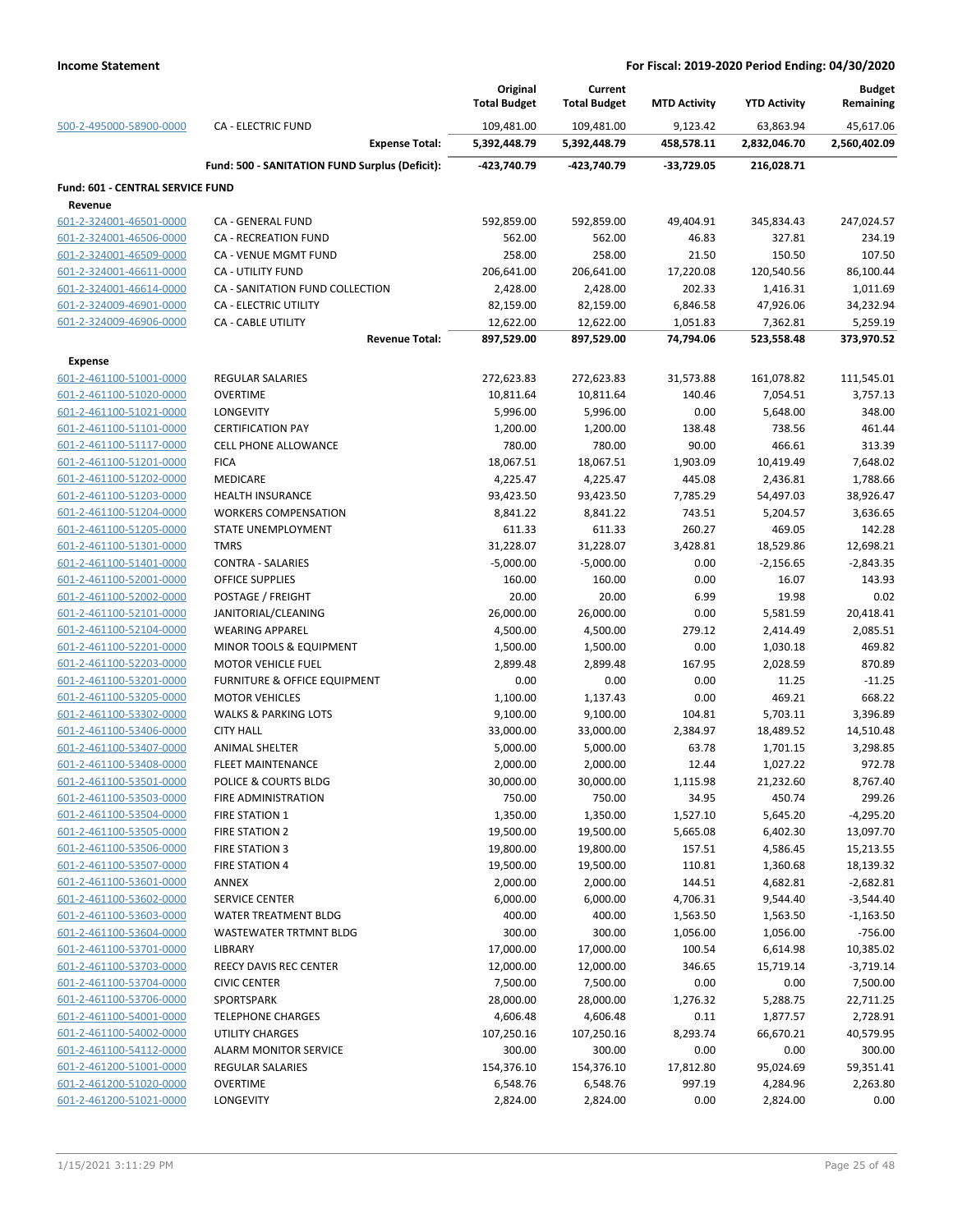|                                                    |                                                            | Original<br><b>Total Budget</b> | Current<br><b>Total Budget</b> | <b>MTD Activity</b>     | <b>YTD Activity</b>     | <b>Budget</b><br>Remaining |
|----------------------------------------------------|------------------------------------------------------------|---------------------------------|--------------------------------|-------------------------|-------------------------|----------------------------|
| 601-2-461200-51101-0000                            | <b>CERTIFICATION PAY</b>                                   | 1,800.00                        | 1,800.00                       | 207.72                  | 1,107.84                | 692.16                     |
| 601-2-461200-51117-0000                            | <b>CELL PHONE ALLOWANCE</b>                                | 2,520.00                        | 2,520.00                       | 290.76                  | 1,529.95                | 990.05                     |
| 601-2-461200-51201-0000                            | <b>FICA</b>                                                | 10,420.27                       | 10,420.27                      | 1,130.04                | 6,086.12                | 4,334.15                   |
| 601-2-461200-51202-0000                            | MEDICARE                                                   | 2,437.00                        | 2,437.00                       | 264.28                  | 1,423.36                | 1,013.64                   |
| 601-2-461200-51203-0000                            | HEALTH INSURANCE                                           | 43,964.00                       | 43,964.00                      | 3,663.67                | 25,645.69               | 18,318.31                  |
| 601-2-461200-51204-0000                            | <b>WORKERS COMPENSATION</b>                                | 7,657.49                        | 7,657.49                       | 643.87                  | 4,507.09                | 3,150.40                   |
| 601-2-461200-51205-0000                            | STATE UNEMPLOYMENT                                         | 257.40                          | 257.40                         | 22.07                   | 120.16                  | 137.24                     |
| 601-2-461200-51301-0000                            | <b>TMRS</b>                                                | 18,827.91                       | 18,827.91                      | 2,172.19                | 11,695.36               | 7,132.55                   |
| 601-2-461200-52001-0000                            | OFFICE SUPPLIES                                            | 100.00                          | 100.00                         | 0.00                    | 0.00                    | 100.00                     |
| 601-2-461200-52002-0000                            | POSTAGE / FREIGHT                                          | 50.00                           | 50.00                          | 2.80                    | 13.75                   | 36.25                      |
| 601-2-461200-52104-0000                            | <b>WEARING APPAREL</b>                                     | 4,200.00                        | 4,200.00                       | 218.26                  | 2,202.58                | 1,997.42                   |
| 601-2-461200-52106-0000                            | <b>CHEMICAL SUPPLIES</b>                                   | 250.00                          | 250.00                         | 0.00                    | 0.00                    | 250.00                     |
| 601-2-461200-52201-0000                            | MINOR TOOLS & EQUIPMENT                                    | 3,000.00                        | 3,000.00                       | 190.97                  | 1,214.44                | 1,785.56                   |
| 601-2-461200-52202-0000                            | MECHANICAL SUPPLIES                                        | 12,000.00                       | 12,000.00                      | 1,391.67                | 6,101.10                | 5,898.90                   |
| 601-2-461200-52203-0000                            | <b>MOTOR VEHICLE FUEL</b>                                  | 4,249.31                        | 4,249.31                       | 195.84                  | 3,039.14                | 1,210.17                   |
| 601-2-461200-53202-0000                            | MACHINE, TOOLS & IMPLMNTS                                  | 2,000.00                        | 2,000.00                       | 0.00                    | 0.00                    | 2,000.00                   |
| 601-2-461200-53205-0000<br>601-2-461200-53402-0000 | <b>MOTOR VEHICLES</b><br><b>BUILDING MAINTENANCE</b>       | 800.00                          | 800.00                         | 0.00                    | 89.57                   | 710.43                     |
| 601-2-461200-54001-0000                            | <b>TELEPHONE CHARGES</b>                                   | 250.00                          | 250.00                         | 0.00<br>0.04            | 117.96<br>704.66        | 132.04<br>778.77           |
| 601-2-461200-54002-0000                            | UTILITY CHARGES                                            | 1,483.43<br>11,601.12           | 1,483.43<br>11,601.12          | 1,165.10                | 7,005.93                | 4,595.19                   |
| 601-2-461200-54201-0000                            | MEMBERSHIPS & SUBSCRIPTIONS                                | 1,500.00                        | 1,500.00                       | 0.00                    | 0.00                    | 1,500.00                   |
| 601-2-461200-54214-0000                            | <b>TRAVEL &amp; TRAINING</b>                               | 2,000.00                        | 2,000.00                       | 71.72                   | 785.30                  | 1,214.70                   |
| 601-2-480000-57004-0000                            | <b>INVENTORY LOSS/GAIN</b>                                 | 0.00                            | 0.00                           | $-1,495.77$             | $-2,554.35$             | 2,554.35                   |
| 601-2-480000-57005-0000                            | <b>ACCRD VAC/SICK PAY EXP</b>                              | 0.00                            | 0.00                           | 0.00                    | 954.40                  | $-954.40$                  |
|                                                    | <b>Expense Total:</b>                                      | 1,099,461.48                    | 1,099,498.91                   | 104,573.26              | 629,498.05              | 470,000.86                 |
|                                                    | Fund: 601 - CENTRAL SERVICE FUND Surplus (Deficit):        | -201,932.48                     | -201,969.91                    | -29,779.20              | $-105,939.57$           |                            |
| Fund: 602 - INSURANCE FUND<br>Revenue              |                                                            |                                 |                                |                         |                         |                            |
| 602-2-319001-43211-0000                            | PRIOR YEAR INS REIMB                                       | 4,560.00                        | 4,560.00                       | 0.00                    | 0.00                    | 4,560.00                   |
| 602-2-319001-45401-0000                            | <b>INTEREST REVENUES</b>                                   | 2,410.00                        | 2,410.00                       | 1,560.39                | 4,620.30                | $-2,210.30$                |
| 602-2-322001-43201-0000                            | <b>EMPLOYEE PORTION</b>                                    | 656,109.00                      | 656,109.00                     | 43,733.53               | 318,506.80              | 337,602.20                 |
| 602-2-322001-43202-0000                            | <b>CITY PORTION-HEALTH</b>                                 | 2,946,401.50                    | 2,946,401.50                   | 247,494.54              | 1,732,097.28            | 1,214,304.22               |
| 602-2-322001-43203-0000                            | <b>CITY PORTION-WORK COMP</b>                              | 367,317.38                      | 367,317.38                     | 30,678.03               | 214,746.03              | 152,571.35                 |
| 602-2-322001-43204-0000                            | <b>CITY PORTION-TWC FUTA</b>                               | 231.00                          | 231.00                         | 19.26                   | 134.82                  | 96.18                      |
| 602-2-322001-43205-0000<br>602-2-322001-43206-0000 | <b>GEUS EMPLOYEE PORTION</b><br><b>GEUS PORTION-HEALTH</b> | 302,563.00<br>1,396,823.00      | 302,563.00                     | 21,925.22               | 154,481.40              | 148,081.60                 |
| 602-2-322001-43207-0000                            | <b>GEUS PORTION-WORK COMP</b>                              | 150,442.00                      | 1,396,823.00<br>150,442.00     | 116,401.89<br>12,536.83 | 814,813.41<br>87,757.81 | 582,009.59<br>62,684.19    |
| 602-2-322001-48610-0000                            | OTHER REV / CITY EMPL-DEPENDENT CARE                       | 26,199.00                       | 26,199.00                      | 2,659.40                | 16,998.68               | 9,200.32                   |
| 602-2-324001-46501-0000                            | CA - GENERAL FUND                                          | 199,469.00                      | 199,469.00                     | 16,622.42               | 116,356.94              | 83,112.06                  |
| 602-2-324001-46506-0000                            | CA - RECREATION FUND                                       | 124.00                          | 124.00                         | 10.33                   | 72.31                   | 51.69                      |
| 602-2-324001-46509-0000                            | CA - VENUE MGMT FUND                                       | 253.00                          | 253.00                         | 21.08                   | 147.56                  | 105.44                     |
| 602-2-324001-46611-0000                            | CA - UTILITY FUND                                          | 87,018.00                       | 87,018.00                      | 7,251.50                | 50,760.50               | 36,257.50                  |
| 602-2-324001-46614-0000                            | CA - SANITATION FUND COLLECTION                            | 484.00                          | 484.00                         | 40.33                   | 282.31                  | 201.69                     |
| 602-2-324009-46612-0000                            | CA - ELECTRIC UTILITY                                      | 19,890.00                       | 19,890.00                      | 1,657.50                | 11,602.50               | 8,287.50                   |
| 602-2-324009-46613-0000                            | <b>CA - CABLE UTILITY</b>                                  | 2,993.00                        | 2,993.00                       | 249.42                  | 1,745.94                | 1,247.06                   |
|                                                    | <b>Revenue Total:</b>                                      | 6,163,286.88                    | 6,163,286.88                   | 502,861.67              | 3,525,124.59            | 2,638,162.29               |
| <b>Expense</b>                                     |                                                            |                                 |                                |                         |                         |                            |
| 602-2-462100-54101-0000                            | PROFESSIONAL SERVICES                                      | 29,000.00                       | 29,000.00                      | 800.00                  | 12,005.32               | 16,994.68                  |
| 602-2-462100-54801-0000                            | <b>WELLNESS PROGRAM</b>                                    | 10,000.00                       | 10,000.00                      | 0.00                    | 2,725.00                | 7,275.00                   |
| 602-2-462100-54809-0000                            | HEALTH AND DENTAL / PREMIUMS                               | 5,703,297.00                    | 5,703,297.00                   | 437,756.37              | 3,191,789.72            | 2,511,507.28               |
| 602-2-462100-54810-0000                            | RETIREE INSURANCE PREMIUM                                  | 100,000.00                      | 100,000.00                     | 3,580.60                | 27,162.53               | 72,837.47                  |
| 602-2-462100-54812-0000                            | LONG TERM DISABILITY                                       | 53,500.00                       | 53,500.00                      | 4,928.21                | 33,606.83               | 19,893.17                  |
| 602-2-462100-54813-0000                            | LIFE / AD & D INSURANCE                                    | 28,000.00                       | 28,000.00                      | 1,766.04                | 12,864.72               | 15,135.28                  |
| 602-2-462100-54820-0000                            | AIR EVAC PREMIUMS                                          | 21,000.00                       | 21,000.00                      | 35.00                   | 20,028.00               | 972.00                     |
| 602-2-462100-54821-0000                            | <b>WORKERS' COMPENSATION</b>                               | 470,850.00                      | 470,850.00                     | 0.00                    | 368,135.04              | 102,714.96                 |
| 602-2-462100-54822-0000                            | STATE UNEMPLOYMENT INS.                                    | 0.00                            | 0.00                           | $-0.08$                 | $-0.46$                 | 0.46                       |
| 602-2-462100-54823-0000                            | HEALTH CARE-125 FLEX PLAN & HSA                            | 16,000.00                       | 16,000.00                      | 1,652.07                | $-19,655.72$            | 35,655.72                  |
| 602-2-480000-54101-0000                            | PROFESSIONAL SERVICES                                      | 129,711.00                      | 129,711.00                     | 12,918.53               | 97,008.74               | 32,702.26                  |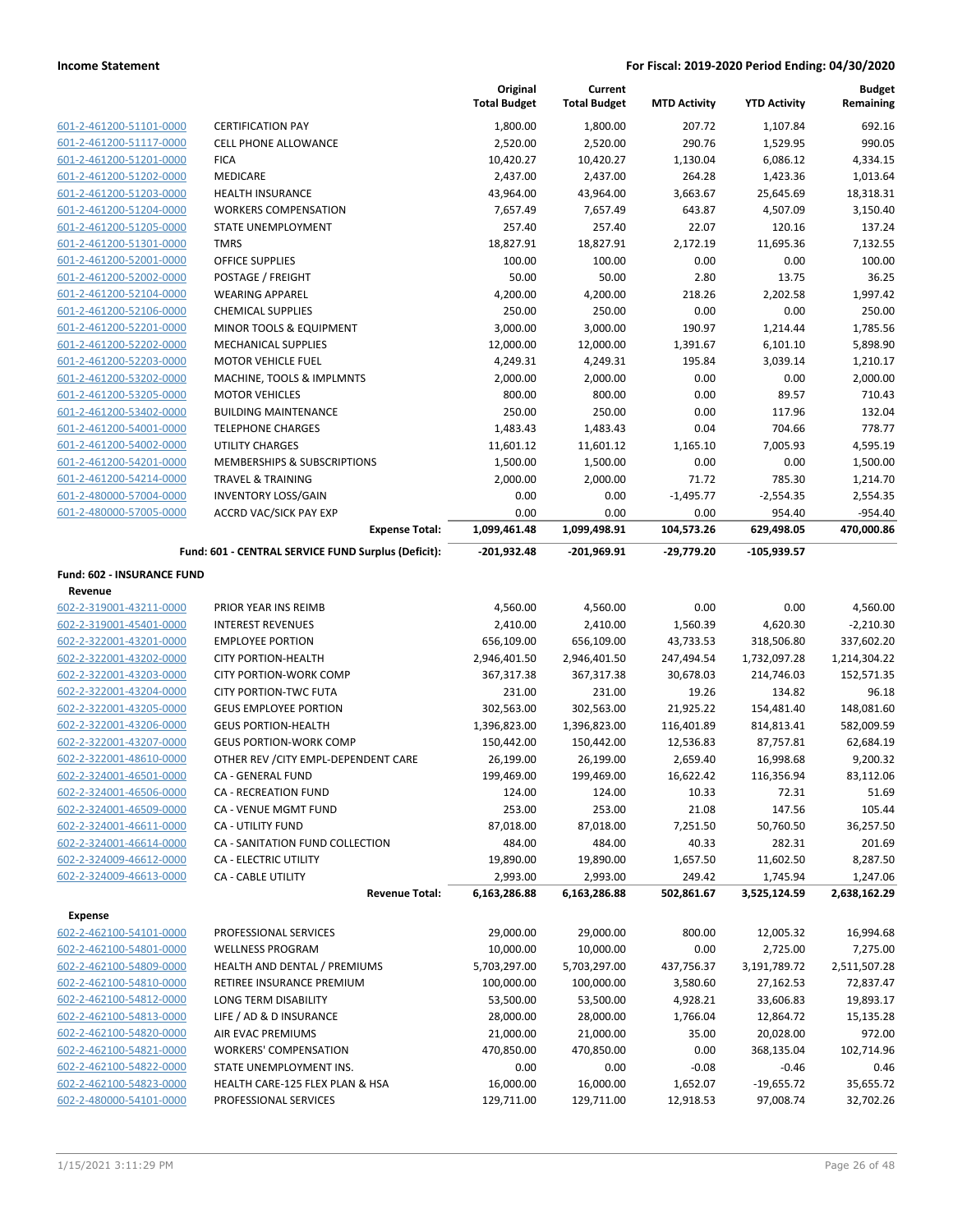|                                                    |                                               | Original<br><b>Total Budget</b> | Current<br><b>Total Budget</b> | <b>MTD Activity</b> | <b>YTD Activity</b> | <b>Budget</b><br>Remaining |
|----------------------------------------------------|-----------------------------------------------|---------------------------------|--------------------------------|---------------------|---------------------|----------------------------|
| 602-2-480000-54226-0000<br>602-2-480000-57008-0000 | PROP INSURANCE EXP<br><b>BANK CHARGES</b>     | 285,000.00<br>175.00            | 285,000.00<br>175.00           | 833.00<br>19.77     | 349,256.03<br>97.25 | $-64,256.03$<br>77.75      |
|                                                    | <b>Expense Total:</b>                         | 6,846,533.00                    | 6,846,533.00                   | 464,289.51          | 4,095,023.00        | 2,751,510.00               |
|                                                    | Fund: 602 - INSURANCE FUND Surplus (Deficit): | -683,246.12                     | -683,246.12                    | 38,572.16           | -569,898.41         |                            |
| Fund: 604 - MIS FUND                               |                                               |                                 |                                |                     |                     |                            |
| Revenue                                            |                                               |                                 |                                |                     |                     |                            |
| 604-2-323001-46401-0000                            | <b>XFR - ELECTRIC FUND</b>                    | 105,000.00                      | 105,000.00                     | 8,750.00            | 61,250.00           | 43,750.00                  |
| 604-2-324001-46501-0000                            | CA - GENERAL FUND                             | 240,640.00                      | 240,640.00                     | 20,053.33           | 140,373.31          | 100,266.69                 |
| 604-2-324001-46506-0000                            | <b>CA - RECREATION FUND</b>                   | 501.00                          | 501.00                         | 41.75               | 292.25              | 208.75                     |
| 604-2-324001-46509-0000                            | CA - VENUE MGMT FUND                          | 1,385.00                        | 1,385.00                       | 115.42              | 807.94              | 577.06                     |
| 604-2-324001-46611-0000                            | <b>CA - UTILITY FUND</b>                      | 73,708.00                       | 73,708.00                      | 6,142.33            | 42,996.31           | 30,711.69                  |
| 604-2-324001-46614-0000                            | CA - SANITATION FUND COLLECTION               | 5,141.00                        | 5,141.00                       | 428.42              | 2,998.94            | 2,142.06                   |
| 604-2-324009-46901-0000                            | CA - ELECTRIC UTILITY                         | 65,953.00                       | 65,953.00                      | 5,496.08            | 38,472.56           | 27,480.44                  |
| 604-2-324009-46906-0000                            | CA - CABLE UTILITY                            | 9,986.00                        | 9,986.00                       | 832.17              | 5,825.19            | 4,160.81                   |
|                                                    | <b>Revenue Total:</b>                         | 502,314.00                      | 502,314.00                     | 41,859.50           | 293,016.50          | 209,297.50                 |
| <b>Expense</b>                                     |                                               |                                 |                                |                     |                     |                            |
| 604-2-441400-54001-0000                            | <b>TELEPHONE CHARGES</b>                      | 362.77                          | 362.77                         | 0.01                | 217.44              | 145.33                     |
| 604-2-441400-54002-0000                            | UTILITY CHARGES                               | 843.15                          | 843.15                         | 130.84              | 552.63              | 290.52                     |
| 604-2-465100-51001-0000                            | <b>REGULAR SALARIES</b>                       | 236,042.88                      | 236,042.88                     | 24,573.23           | 131,870.74          | 104,172.14                 |
| 604-2-465100-51020-0000                            | <b>OVERTIME</b>                               | 5,739.09                        | 5,739.09                       | 2,771.37            | 11,175.60           | $-5,436.51$                |
| 604-2-465100-51021-0000                            | <b>LONGEVITY</b>                              | 4,582.00                        | 4,582.00                       | 0.00                | 4,510.00            | 72.00                      |
| 604-2-465100-51116-0000                            | <b>CAR ALLOWANCE</b>                          | 1,800.00                        | 1,800.00                       | 415.38              | 2,215.36            | $-415.36$                  |
| 604-2-465100-51117-0000                            | <b>CELL PHONE ALLOWANCE</b>                   | 1,440.00                        | 1,440.00                       | 332.28              | 1,772.16            | $-332.16$                  |
| 604-2-465100-51201-0000                            | <b>FICA</b>                                   | 15,475.45                       | 15,475.45                      | 1,657.62            | 8,838.91            | 6,636.54                   |
| 604-2-465100-51202-0000                            | MEDICARE                                      | 3,619.26                        | 3,619.26                       | 387.67              | 2,067.18            | 1,552.08                   |
| 604-2-465100-51203-0000                            | <b>HEALTH INSURANCE</b>                       | 32,973.00                       | 32,973.00                      | 2,747.75            | 19,234.25           | 13,738.75                  |
| 604-2-465100-51204-0000                            | <b>WORKERS COMPENSATION</b>                   | 646.97                          | 646.97                         | 54.38               | 380.66              | 266.31                     |
| 604-2-465100-51205-0000                            | STATE UNEMPLOYMENT                            | 96.53                           | 96.53                          | 0.00                | 27.00               | 69.53                      |
| 604-2-465100-51301-0000                            | <b>TMRS</b>                                   | 27,961.88                       | 27,961.88                      | 3,160.37            | 16,918.39           | 11,043.49                  |
| 604-2-465100-52001-0000                            | <b>OFFICE SUPPLIES</b>                        | 150.00                          | 4,150.00                       | 0.00                | 89.94               | 4,060.06                   |
| 604-2-465100-52002-0000                            | POSTAGE / FREIGHT                             | 25.00                           | 25.00                          | $-267.18$           | $-267.18$           | 292.18                     |
| 604-2-465100-52004-0000                            | <b>COMPUTER SUPPLIES</b>                      | 1,000.00                        | 1,000.00                       | 0.00                | 0.00                | 1,000.00                   |
| 604-2-465100-52201-0000                            | <b>MINOR TOOLS &amp; EQUIPMENT</b>            | 250.00                          | 250.00                         | 0.00                | 22.97               | 227.03                     |
| 604-2-465100-52203-0000                            | <b>MOTOR VEHICLE FUEL</b>                     | 291.78                          | 291.78                         | 0.00                | 75.57               | 216.21                     |
| 604-2-465100-53205-0000                            | <b>MOTOR VEHICLES</b>                         | 800.00                          | 800.00                         | 0.00                | 8.02                | 791.98                     |
| 604-2-465100-53209-0000                            | HARDWARE/SOFTWARE                             | 704,703.00                      | 700,943.00                     | 15,506.26           | 361,739.00          | 339,204.00                 |
| 604-2-465100-54001-0000                            | <b>TELEPHONE CHARGES</b>                      | 10,797.30                       | 10,797.30                      | 646.55              | 5,796.29            | 5,001.01                   |
| 604-2-465100-54101-0000                            | PROFESSIONAL SERVICES                         | 5,000.00                        | 5,000.00                       | 0.00                | 285.00              | 4,715.00                   |
| 604-2-465100-54214-0000                            | <b>TRAVEL &amp; TRAINING</b>                  | 5,000.00                        | 5,000.00                       | 0.00                | 5,518.13            | $-518.13$                  |
| 604-2-465100-54901-0000                            | RENTALS / LEASES                              | 25,000.00                       | 25,000.00                      | 1,783.93            | 12,515.41           | 12,484.59                  |
| 604-2-465100-54908-0000                            | LEASE PURCHASE PAYMENTS                       | 25,000.00                       | 25,000.00                      | 0.00                | 23,938.14           | 1,061.86                   |
| 604-2-465100-55205-0000                            | COMPUTER EQUIPMENT / SOFTWARE                 | 8,250.00                        | 8,250.00                       | 0.00                | 1,165.44            | 7,084.56                   |
| 604-2-480000-55205-0000                            | <b>COMPUTER EQUIPMENT</b>                     | 50,000.00                       | 50,000.00                      | 0.00                | 23,295.94           | 26,704.06                  |
|                                                    | <b>Expense Total:</b>                         | 1,167,850.06                    | 1,168,090.06                   | 53,900.46           | 633,962.99          | 534,127.07                 |
|                                                    | Fund: 604 - MIS FUND Surplus (Deficit):       | $-665,536.06$                   | $-665,776.06$                  | $-12,040.96$        | -340,946.49         |                            |
| Fund: 660 - VEHICLE REPLACEMENT FUND               |                                               |                                 |                                |                     |                     |                            |
| Revenue                                            |                                               |                                 |                                |                     |                     |                            |
| 660-2-319001-45401-0000                            | <b>INTEREST REVENUES</b>                      | 17,000.00                       | 17,000.00                      | 611.65              | 8,709.71            | 8,290.29                   |
| 660-2-323001-46001-0000                            | <b>XFR - GENERAL FUND</b>                     | 210,000.00                      | 210,000.00                     | 38,333.33           | 268,333.31          | $-58,333.31$               |
|                                                    | <b>Revenue Total:</b>                         | 227,000.00                      | 227,000.00                     | 38,944.98           | 277,043.02          | -50,043.02                 |
|                                                    |                                               |                                 |                                |                     |                     |                            |
| <b>Expense</b><br>660-2-421210-55202-0000          | <b>VEHICLES</b>                               | 3,500.00                        | 3,500.00                       | 0.00                | 1,283.21            | 2,216.79                   |
| 660-2-421230-55202-0000                            | <b>VEHICLES</b>                               | 75,800.00                       | 75,800.00                      | 0.00                | 0.00                | 75,800.00                  |
| 660-2-422200-55202-0000                            | <b>VEHICLES</b>                               | 250,000.00                      | 250,000.00                     | 0.00                |                     |                            |
|                                                    |                                               |                                 |                                |                     | 728,896.15          | -478,896.15                |
| 660-2-431200-55201-0000                            | <b>EQUIPMENT PURCHASES</b>                    | 0.00                            | 0.00                           | 0.00                | 3,601.82            | $-3,601.82$                |
| 660-2-431200-55202-0000<br>660-2-431600-55202-0000 | <b>VEHICLES</b>                               | 19,500.00                       | 19,500.00                      | 0.00                | 0.00                | 19,500.00                  |
|                                                    | <b>VEHICLES</b>                               | 40,000.00                       | 40,000.00                      | 0.00                | 6,826.70            | 33,173.30                  |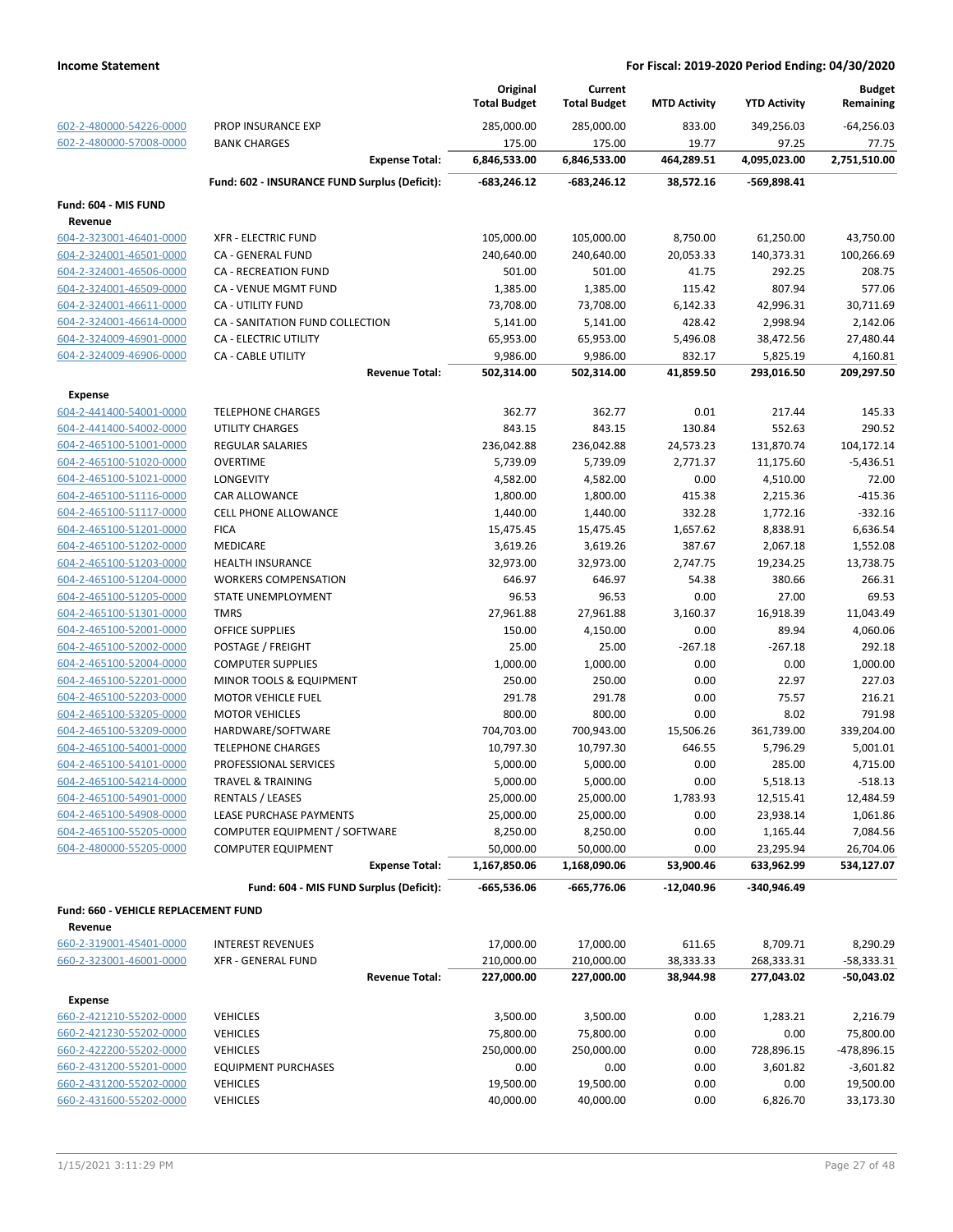|                                                    |                                                            | Original<br><b>Total Budget</b> | Current<br><b>Total Budget</b> | <b>MTD Activity</b> | <b>YTD Activity</b>        | <b>Budget</b><br>Remaining |
|----------------------------------------------------|------------------------------------------------------------|---------------------------------|--------------------------------|---------------------|----------------------------|----------------------------|
| 660-2-431700-55202-0000                            | <b>VEHICLES</b>                                            | 15,500.00                       | 15,500.00                      | 0.00                | 0.00                       | 15,500.00                  |
| 660-2-441300-55201-0000                            | <b>EQUIPMENT PURCHASES</b>                                 | 11,200.00                       | 11,200.00                      | 0.00                | 0.00                       | 11,200.00                  |
| 660-2-441300-55202-0000                            | <b>VEHICLES</b>                                            | 0.00                            | 0.00                           | 0.00                | 0.00                       | 0.00                       |
| 660-2-443200-55202-0000                            | <b>VEHICLES</b>                                            | 8,500.00                        | 8,500.00                       | 0.00                | 0.00                       | 8.500.00                   |
| 660-2-451100-55202-0000                            | <b>VEHICLES</b>                                            | 22,000.00                       | 22,000.00                      | 0.00                | 0.00                       | 22,000.00                  |
| 660-2-461100-55201-0000                            | EQUIPMENT PURCHASES                                        | 14,000.00                       | 13,962.57                      | 0.00                | 8,488.16                   | 5,474.41                   |
| 660-2-461200-55201-0000                            | <b>EQUIPMENT PURCHASES</b>                                 | 0.00                            | 0.00                           | 0.00                | 0.00                       | 0.00                       |
| 660-2-480000-57008-0000                            | BANK CHARGES                                               | 0.00                            | 0.00                           | 0.00                | 38.69                      | $-38.69$                   |
|                                                    | <b>Expense Total:</b>                                      | 460,000.00                      | 459,962.57                     | 0.00                | 749,134.73                 | -289,172.16                |
|                                                    | Fund: 660 - VEHICLE REPLACEMENT FUND Surplus (Deficit):    | -233,000.00                     | -232,962.57                    | 38,944.98           | -472,091.71                |                            |
| Fund: 800 - SPENCE FUND<br>Revenue                 |                                                            |                                 |                                |                     |                            |                            |
| 800-3-319001-45401-0000                            | <b>INTEREST REVENUES</b>                                   | 10,210.00                       | 10,210.00                      | 406.92              | 5,284.39                   | 4,925.61                   |
|                                                    | <b>Revenue Total:</b>                                      | 10,210.00                       | 10,210.00                      | 406.92              | 5,284.39                   | 4,925.61                   |
| <b>Expense</b>                                     |                                                            |                                 |                                |                     |                            |                            |
| 800-3-495000-58501-0000                            | CA - GENERAL FUND                                          | 600.00                          | 600.00                         | 50.00               | 350.00                     | 250.00                     |
|                                                    | <b>Expense Total:</b>                                      | 600.00                          | 600.00                         | 50.00               | 350.00                     | 250.00                     |
|                                                    | Fund: 800 - SPENCE FUND Surplus (Deficit):                 | 9,610.00                        | 9,610.00                       | 356.92              | 4,934.39                   |                            |
| Fund: 801 - JONES LIBRARY TRUST                    |                                                            |                                 |                                |                     |                            |                            |
| Revenue<br>801-3-319001-45401-0000                 | <b>INTEREST REVENUES</b>                                   | 0.00                            | 0.00                           | 55.40               | 162.11                     | $-162.11$                  |
|                                                    | <b>Revenue Total:</b>                                      | 0.00                            | 0.00                           | 55.40               | 162.11                     | $-162.11$                  |
| Expense                                            |                                                            |                                 |                                |                     |                            |                            |
| 801-3-480000-57008-0000                            | BANK CHARGES                                               | 0.00                            | 0.00                           | 0.78                | 3.07                       | $-3.07$                    |
|                                                    | <b>Expense Total:</b>                                      | 0.00                            | 0.00                           | 0.78                | 3.07                       | $-3.07$                    |
|                                                    |                                                            |                                 |                                |                     |                            |                            |
|                                                    | Fund: 801 - JONES LIBRARY TRUST Surplus (Deficit):         | 0.00                            | 0.00                           | 54.62               | 159.04                     |                            |
| Fund: 809 - GREENVILLE IDC (L-3)                   |                                                            |                                 |                                |                     |                            |                            |
| Revenue                                            |                                                            |                                 |                                |                     |                            |                            |
| 809-3-319001-45609-0000                            | INTERGOVERNMENTAL / IDC GREENVILLE                         | 0.00                            | 0.00                           | 0.00                | 1,053,669.29               | $-1,053,669.29$            |
|                                                    | <b>Revenue Total:</b>                                      | 0.00                            | 0.00                           | 0.00                | 1,053,669.29               | $-1,053,669.29$            |
|                                                    |                                                            |                                 |                                |                     |                            |                            |
| <b>Expense</b><br>809-3-438100-55320-0000          | <b>CONSTRUCTION PROJECTS</b>                               | 0.00                            | 0.00                           | 0.00                | 173,054.24                 | $-173,054.24$              |
|                                                    | <b>Expense Total:</b>                                      | 0.00                            | 0.00                           | 0.00                | 173,054.24                 | -173,054.24                |
|                                                    |                                                            |                                 |                                |                     |                            |                            |
|                                                    | Fund: 809 - GREENVILLE IDC (L-3) Surplus (Deficit):        | 0.00                            | 0.00                           | 0.00                | 880,615.05                 |                            |
| Fund: 810 - SEIZURE FUNDS - STATE RULES            |                                                            |                                 |                                |                     |                            |                            |
| Revenue                                            |                                                            |                                 |                                |                     |                            |                            |
| 810-3-319001-45401-0000<br>810-3-322001-46802-0000 | <b>INTEREST REVENUES</b><br>HB65 SEIZURES-CONTRIBUTNS      | 3,000.00                        | 3,000.00                       | 896.19              | 2,682.08                   | 317.92                     |
|                                                    | <b>Revenue Total:</b>                                      | 0.00<br>3,000.00                | 0.00<br>3,000.00               | 0.00<br>896.19      | $-7,700.00$<br>$-5,017.92$ | 7,700.00<br>8,017.92       |
|                                                    |                                                            |                                 |                                |                     |                            |                            |
| <b>Expense</b>                                     |                                                            |                                 |                                |                     |                            |                            |
| 810-3-421210-54214-0000                            | TRAVEL & TRAINING                                          | 0.00                            | 0.00                           | 0.00                | 150.00                     | $-150.00$                  |
| 810-3-421230-55201-0000                            | <b>EQUIPMENT PURCHASES</b>                                 | 0.00                            | 0.00                           | 0.00                | 18,050.00                  | $-18,050.00$               |
| 810-3-480000-57008-0000                            | <b>BANK CHARGES</b><br><b>Expense Total:</b>               | 220.00<br>220.00                | 220.00<br>220.00               | 12.70<br>12.70      | 52.19<br>18,252.19         | 167.81<br>$-18,032.19$     |
|                                                    | Fund: 810 - SEIZURE FUNDS - STATE RULES Surplus (Deficit): |                                 | 2,780.00                       | 883.49              |                            |                            |
|                                                    |                                                            | 2,780.00                        |                                |                     | $-23,270.11$               |                            |
| Fund: 811 - SEIZURE FUNDS - FED RULES<br>Revenue   |                                                            |                                 |                                |                     |                            |                            |
| 811-3-319001-45401-0000                            | <b>INTEREST REVENUES</b>                                   | 3,900.00                        | 3,900.00                       | 769.06              | 2,297.55                   | 1,602.45                   |
| 811-3-322001-46803-0000                            | FED SEIZURES-CONTRIBUTION                                  | 0.00                            | 0.00                           | 0.00                | 773.27                     | $-773.27$                  |
|                                                    | <b>Revenue Total:</b>                                      | 3,900.00                        | 3,900.00                       | 769.06              | 3,070.82                   | 829.18                     |
| <b>Expense</b>                                     |                                                            |                                 |                                |                     |                            |                            |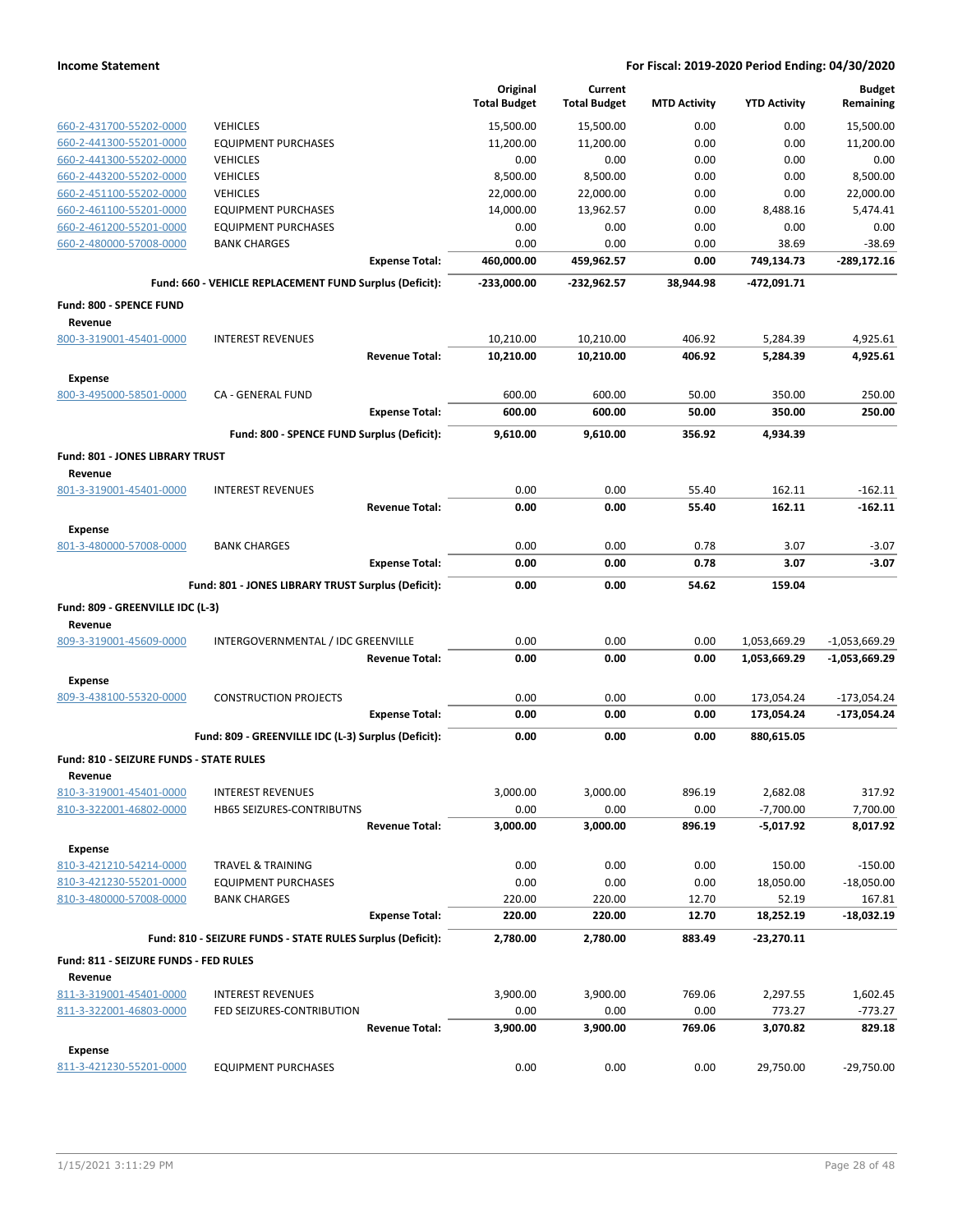|                                     |                                                                            | Original<br><b>Total Budget</b> | Current<br><b>Total Budget</b> | <b>MTD Activity</b> | <b>YTD Activity</b> | <b>Budget</b><br>Remaining |
|-------------------------------------|----------------------------------------------------------------------------|---------------------------------|--------------------------------|---------------------|---------------------|----------------------------|
| 811-3-480000-57008-0000             | <b>BANK CHARGES</b>                                                        | 125.00                          | 125.00                         | 10.92               | 44.58               | 80.42                      |
|                                     | <b>Expense Total:</b>                                                      | 125.00                          | 125.00                         | 10.92               | 29,794.58           | $-29.669.58$               |
|                                     | Fund: 811 - SEIZURE FUNDS - FED RULES Surplus (Deficit):                   | 3,775.00                        | 3,775.00                       | 758.14              | -26,723.76          |                            |
|                                     | Fund: 820 - TIRZ FUND (Tax Increment Reinvestment Zone)                    |                                 |                                |                     |                     |                            |
| Revenue                             |                                                                            |                                 |                                |                     |                     |                            |
| 820-3-311001-41101-0000             | REAL PROPERTY TAXES - CITY                                                 | 479,286.82                      | 479,286.82                     | 794.42              | 420,507.52          | 58,779.30                  |
| 820-3-311001-41111-0000             | <b>REAL PROPERTY TAXES - COUNTY</b>                                        | 191,031.58                      | 191,031.58                     | 0.00                | 28,593.18           | 162,438.40                 |
| 820-3-311001-41112-0000             | REAL PROPERTY TAXES - HOSPITAL                                             | 87,910.52                       | 87,910.52                      | 0.00                | 0.00                | 87,910.52                  |
| 820-3-311002-41102-0000             | <b>DELINQUENT TAXES</b>                                                    | 8,000.00                        | 8,000.00                       | 0.00                | 315.60              | 7,684.40                   |
| 820-3-319001-45401-0000             | <b>INTEREST REVENUES</b>                                                   | 8,000.00                        | 8,000.00                       | 9,208.80            | 25,891.12           | $-17,891.12$               |
|                                     | <b>Revenue Total:</b>                                                      | 774,228.92                      | 774,228.92                     | 10,003.22           | 475,307.42          | 298,921.50                 |
| <b>Expense</b>                      |                                                                            |                                 |                                |                     |                     |                            |
| 820-3-416100-54101-0000             | PROFESSIONAL SERVICES                                                      | 8,500.00                        | 8,500.00                       | 9,824.00            | 22,778.50           | $-14,278.50$               |
| 820-3-416100-55002-0000             | <b>IMPROVEMENTS</b>                                                        | 135,000.00                      | 135,000.00                     | 0.00                | 0.00                | 135,000.00                 |
| 820-3-480000-57008-0000             | <b>BANK CHARGES</b>                                                        | 725.00                          | 725.00                         | 130.63              | 471.80              | 253.20                     |
|                                     | <b>Expense Total:</b>                                                      | 144,225.00                      | 144,225.00                     | 9,954.63            | 23,250.30           | 120,974.70                 |
|                                     | Fund: 820 - TIRZ FUND (Tax Increment Reinvestment Zone) Surplus (Deficit): | 630,003.92                      | 630,003.92                     | 48.59               | 452,057.12          |                            |
| Fund: 899 - POOLED CASH<br>Revenue  |                                                                            |                                 |                                |                     |                     |                            |
| 899-8-319001-45401-0000             | <b>INTEREST REVENUES</b>                                                   | 0.00                            | 0.00                           | $-0.01$             | 0.07                | $-0.07$                    |
|                                     | <b>Revenue Total:</b>                                                      | 0.00                            | 0.00                           | $-0.01$             | 0.07                | $-0.07$                    |
|                                     | Fund: 899 - POOLED CASH Total:                                             | 0.00                            | 0.00                           | $-0.01$             | 0.07                |                            |
| Fund: 910 - ELECTRIC OPERATING FUND |                                                                            |                                 |                                |                     |                     |                            |
| Revenue                             |                                                                            |                                 |                                |                     |                     |                            |
| 910-9-000000-49001-4400             | METERED SALES - RESIDENTIAL                                                | 12,663,696.00                   | 12,663,696.00                  | 778,961.25          | 6,685,288.40        | 5,978,407.60               |
| 910-9-000000-49010-4421             | METERED SALES - GS-NO DEMAND                                               | 797,380.00                      | 797,380.00                     | 59,662.57           | 443,228.18          | 354,151.82                 |
| 910-9-000000-49020-4422             | METERED SALES - GS-DEMAND                                                  | 18,252,573.00                   | 18,252,573.00                  | 1,266,441.37        | 9,527,024.25        | 8,725,548.75               |
| 910-9-000000-49030-4424             | METERED SALES - GS-PRIMARY                                                 | 375,005.00                      | 375,005.00                     | 22,970.44           | 179,667.27          | 195,337.73                 |
| 910-9-000000-49040-4440             | <b>METERED SALES - STREET LIGHTS</b>                                       | 228,307.00                      | 228,307.00                     | 19,536.36           | 134,782.29          | 93,524.71                  |
| 910-9-000000-49050-4400             | <b>FUEL ADJUSTMENT</b>                                                     | 19,781,707.00                   | 19,781,707.00                  | 1,135,145.86        | 9,163,568.01        | 10,618,138.99              |
| 910-9-000000-49057-4490             | POWER COST RECOVERY                                                        | $-756.00$                       | $-756.00$                      | 0.00                | $-365.50$           | $-390.50$                  |
| 910-9-000000-49058-4400             | <b>REGULATORY CHARGE</b>                                                   | 3,242,423.00                    | 3,242,423.00                   | 52,117.87           | 416,972.00          | 2,825,451.00               |
| 910-9-000000-49140-4490             | <b>VAPOR LIGHT REVENUES</b>                                                | 156,609.00                      | 156,609.00                     | 13,097.68           | 91,640.59           | 64,968.41                  |
| 910-9-000000-49201-4510             | <b>LATE CHARGES</b>                                                        | 236,013.00                      | 236,013.00                     | 0.00                | 178,208.26          | 57,804.74                  |
| 910-9-000000-49209-4511             | SERVICE CHARGES - CLEARING                                                 | 988.00                          | 988.00                         | 0.00                | 60.00               | 928.00                     |
| 910-9-000000-49210-4511             | <b>ELECTRIC SERVICE CHARGES</b>                                            | 81,068.00                       | 81,068.00                      | 2,589.68            | 39,548.16           | 41,519.84                  |
| 910-9-000000-49211-4511             | <b>VAPOR LIGHT SERVICE CHARGES</b>                                         | 421.00                          | 421.00                         | 0.00                | 400.00              | 21.00                      |
| 910-9-000000-49212-4511             | SAW POLES SERVICE CHARGES                                                  | 1,369.00                        | 1,369.00                       | 300.00              | 1,440.00            | $-71.00$                   |
| 910-9-000000-49213-4511             | AMPY SERVICE CHARGES                                                       | 40,394.00                       | 40,394.00                      | 435.00              | 3,132.02            | 37,261.98                  |
| 910-9-000000-49220-4512             | <b>RE-READ CHARGES</b>                                                     | 51.00                           | 51.00                          | 0.00                | 10.00               | 41.00                      |
| 910-9-000000-49301-4490             | METERED SALES - 5% XFER to GENERAL FUND                                    | 2,833,866.00                    | 2,833,866.00                   | 167,322.64          | 1,331,801.38        | 1,502,064.62               |
| 910-9-000000-49307-4490             | METERED SALES - 1% XFER to GBOD                                            | 566,773.00                      | 566,773.00                     | 33,467.45           | 266,378.63          | 300,394.37                 |
| 910-9-000000-49410-4564             | <b>CUSTOMER AID TO CONSTRUCTION</b>                                        | 129,203.00                      | 129,203.00                     | 298.35              | 8,594.33            | 120,608.67                 |
| 910-9-000000-49420-4564             | UNDERGROUND SERVICE                                                        | 23,870.00                       | 23,870.00                      | 3,120.07            | 49,216.41           | $-25,346.41$               |
| 910-9-000000-49430-4564             | <b>RELOCATION OF SERVICE</b>                                               | 7,429.00                        | 7,429.00                       | 0.00                | 0.00                | 7,429.00                   |
| 910-9-000000-49450-4564             | <b>ACCIDENTS</b>                                                           | 12,427.00                       | 12,427.00                      | 0.00                | 17,427.91           | $-5,000.91$                |
| 910-9-000000-49455-4564             | <b>INSURANCE REIMBURSEMENTS</b>                                            | 235,136.00                      | 235,136.00                     | 0.00                | 0.00                | 235,136.00                 |
| 910-9-000000-49460-4564             | <b>METER DAMAGE</b>                                                        | 195.00                          | 195.00                         | 0.00                | 0.00                | 195.00                     |
| 910-9-000000-49470-4564             | OTHER REIMBURSEMENTS                                                       | 8,407.00                        | 8,407.00                       | 0.00                | 7,456.60            | 950.40                     |
| 910-9-000000-49480-4564             | <b>METER BASES</b>                                                         | 4,189.00                        | 4,189.00                       | 118.79              | 1,558.71            | 2,630.29                   |
| 910-9-000000-49490-4564             | <b>MATERIAL SALES</b>                                                      | 15,108.00                       | 15,108.00                      | 1,025.80            | 5,135.87            | 9,972.13                   |
| 910-9-000000-49520-4470             | <b>ENERGY SALES</b>                                                        | 5,689,160.00                    | 5,689,160.00                   | 312,487.44          | 3,468,435.98        | 2,220,724.02               |
| 910-9-000000-49521-4470             | <b>RUC REVENUES</b>                                                        | 715.00                          | 715.00                         | $-0.49$             | 1,365.73            | $-650.73$                  |
| 910-9-000000-49523-4470             | RENEWABLE ENERGY CREDITS                                                   | 42,360.00                       |                                | 0.00                | 25,597.64           | 16,762.36                  |
| 910-9-000000-49530-4572             |                                                                            |                                 | 42,360.00                      |                     |                     |                            |
|                                     | TCR AUCTION PROCEEDS                                                       | 675,831.00                      | 675,831.00                     | 63,244.98           | 463,814.89          | 212,016.11                 |
| 910-9-000000-49540-4572             | <b>BLACK START REVENUES</b>                                                | 128,308.00                      | 128,308.00                     | $-762.22$           | 126,433.27          | 1,874.73                   |
| 910-9-000000-49560-4571             | <b>TCOS REVENUES</b>                                                       | 176,482.00                      | 176,482.00                     | 13,568.41           | 103,136.46          | 73,345.54                  |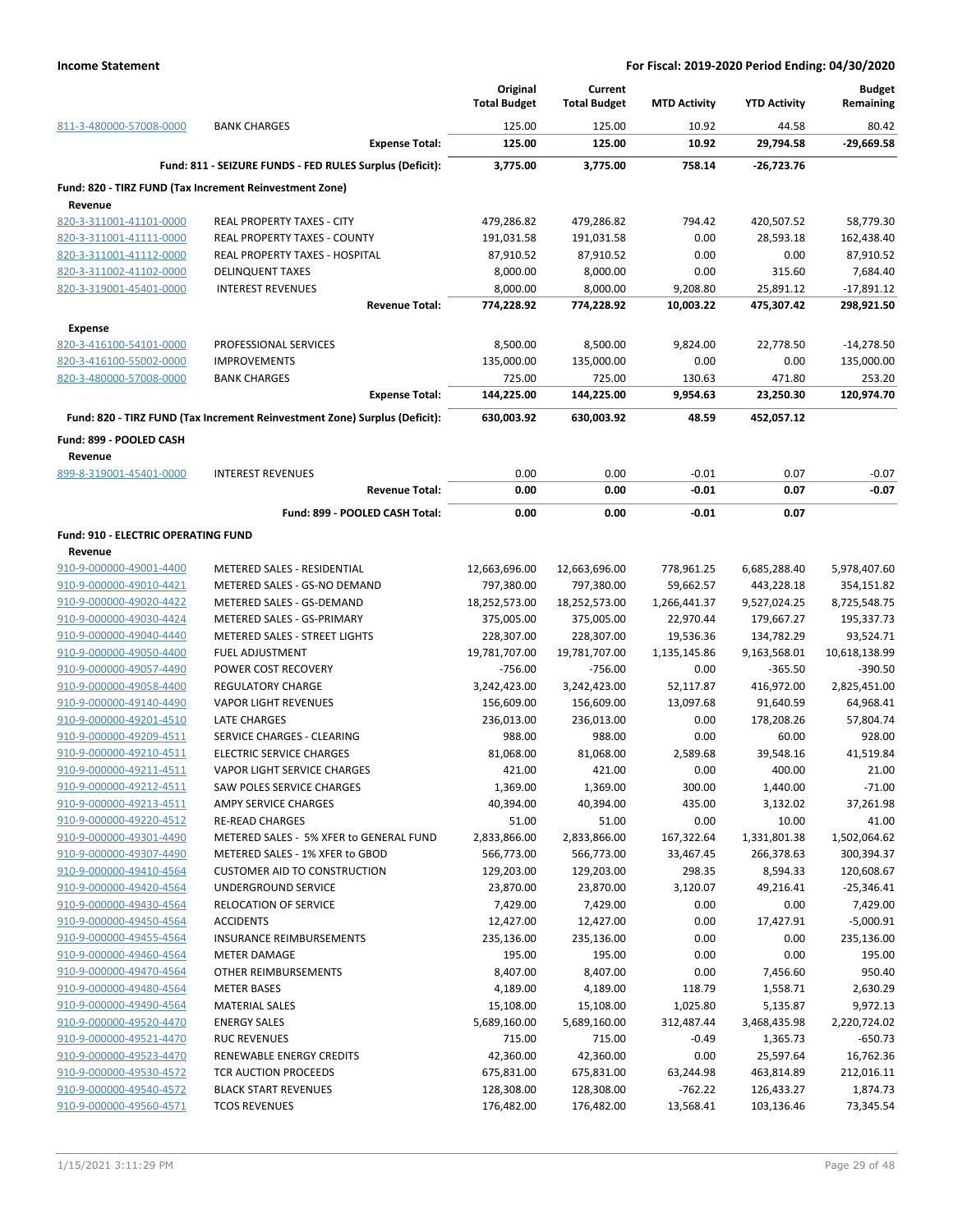|                                                    |                                            | Original<br><b>Total Budget</b> | Current<br><b>Total Budget</b> | <b>MTD Activity</b> | <b>YTD Activity</b> | <b>Budget</b><br>Remaining |
|----------------------------------------------------|--------------------------------------------|---------------------------------|--------------------------------|---------------------|---------------------|----------------------------|
| 910-9-000000-49601-4540                            |                                            |                                 |                                | 175.00              | 530.00              | 49,349.00                  |
| 910-9-000000-49602-4118                            | POLE USE REVENUES<br>EPA ALLOWANCE SALES   | 49,879.00<br>1.00               | 49,879.00<br>1.00              | 0.00                | 0.00                | 1.00                       |
| 910-9-000000-49699-4116                            | OTHER GAINS/LOSSES                         | 19,259.00                       | 19,259.00                      | 0.00                | 0.00                | 19,259.00                  |
| 910-9-000000-49701-4567                            | XFER FROM COG - GEN FUND                   | 726,588.00                      | 726,588.00                     | 60,549.00           | 423,843.00          | 302,745.00                 |
| 910-9-000000-49754-4994                            | XFER FROM 950 - BILLING                    | 61,828.00                       | 61,828.00                      | 5,152.33            | 36,066.31           | 25,761.69                  |
| 910-9-000000-49755-4995                            | XFER FROM 950 - CASHIERS                   | 78,306.00                       | 78,306.00                      | 6,525.50            | 45,678.50           | 32,627.50                  |
| 910-9-000000-49759-4545                            | XFER FROM 950 FOR POLE USE                 | 30,000.00                       | 30,000.00                      | 0.00                | 30,000.00           | 0.00                       |
| 910-9-000000-49801-4190                            | <b>INTEREST INCOME</b>                     | 69,489.00                       | 69,489.00                      | 91,833.14           | 367,017.11          | $-297,528.11$              |
| 910-9-000000-49809-4190                            | INTEREST ON ERCOT COLLATERAL               | 61.00                           | 61.00                          | 0.00                | 2,295.78            | $-2,234.78$                |
|                                                    | <b>Revenue Total:</b>                      | 67,442,118.00                   | 67,442,118.00                  | 4,109,384.27        | 33,646,388.44       | 33,795,729.56              |
|                                                    |                                            |                                 |                                |                     |                     |                            |
| Expense                                            |                                            |                                 |                                |                     |                     |                            |
| 910-9-901000-51001-5000                            | <b>REGULAR SALARIES</b>                    | 455,441.00                      | 455,441.00                     | 47,588.31           | 266,874.44          | 188,566.56                 |
| 910-9-901000-51020-5000                            | <b>OVERTIME</b>                            | 61,296.00                       | 61,296.00                      | 5,939.18            | 39,258.15           | 22,037.85                  |
| 910-9-901000-51115-5000                            | <b>CLOTHING ALLOWANCE</b>                  | 2,052.00                        | 2,052.00                       | 0.00                | 0.00                | 2,052.00                   |
| 910-9-901000-51116-5000                            | CAR ALLOWANCE                              | 975.00                          | 975.00                         | 225.00              | 1,200.00            | $-225.00$                  |
| 910-9-901000-51117-5000                            | <b>CELL PHONE ALLOWANCE</b>                | 623.00                          | 623.00                         | 71.88               | 383.36              | 239.64                     |
| 910-9-901000-51201-5000                            | <b>FICA</b>                                | 32,137.00                       | 32,137.00                      | 3,003.35            | 17,817.68           | 14,319.32                  |
| 910-9-901000-51202-5000                            | MEDICARE                                   | 7,516.00                        | 7,516.00                       | 702.40              | 4,167.04            | 3,348.96                   |
| 910-9-901000-51203-5000                            | <b>HEALTH INSURANCE</b>                    | 70,428.00                       | 70,428.00                      | 5,869.00            | 41,083.00           | 29,345.00                  |
| 910-9-901000-51204-5000                            | <b>WORKERS COMPENSATION</b>                | 9,121.00                        | 9,121.00                       | 760.08              | 5,320.56            | 3,800.44                   |
| 910-9-901000-51205-5000                            | UNEMPLOYMENT                               | 1,080.00                        | 1,080.00                       | 0.00                | 67.67               | 1,012.33                   |
| 910-9-901000-51301-5000                            | <b>TMRS</b>                                | 58,066.00                       | 58,066.00                      | 6,055.24            | 36,183.08           | 21,882.92                  |
| 910-9-901001-59020-5010                            | <b>NATURAL GAS</b>                         | 347,981.00                      | 347,981.00                     | 1,882.57            | 49,789.62           | 298,191.38                 |
| 910-9-901008-59110-5080                            | <b>GEUS OPERATIONS</b>                     | 23,450.00                       | 23,450.00                      | 1,242.62            | 11,336.82           | 12,113.18                  |
| 910-9-901008-59112-5080                            | <b>SAFETY</b>                              | 10,250.00                       | 10,250.00                      | 0.00                | 1,201.93            | 9,048.07                   |
| 910-9-901008-59121-5080                            | MECHANICAL SUPPLIES                        | 10,250.00                       | 15,250.00                      | 0.00                | 11,161.58           | 4,088.42                   |
| 910-9-901008-59122-5080                            | <b>ELECTRICAL SUPPLIES</b>                 | 10,250.00                       | 10,250.00                      | 0.00                | 1,298.35            | 8,951.65                   |
| 910-9-901008-59125-5080                            | CHEMICAL & LABORATORY SUPPLIES             | 45,500.00                       | 45,500.00                      | 1,545.14            | 8,508.31            | 36,991.69                  |
| 910-9-901008-59141-5080                            | UTILITY BILLS                              | 250,000.00                      | 250,000.00                     | 5,575.64            | 138,852.58          | 111,147.42                 |
| 910-9-901008-59144-5080                            | MISCELLANEOUS SERVICES                     | 60,250.00                       | 60,250.00                      | 1,570.19            | 31,038.99           | 29,211.01                  |
| 910-9-901008-59145-5080                            | <b>ENVIRONMENTAL SERVICES</b>              | 159,400.00                      | 159,400.00                     | 3,352.00            | 47,946.22           | 111,453.78                 |
| 910-9-901008-59146-5080<br>910-9-901008-59148-5080 | TRAINING AND/OR TRAVEL<br><b>FUEL</b>      | 26,000.00<br>2,000.00           | 26,000.00<br>2,000.00          | 0.00<br>123.00      | 526.23<br>370.34    | 25,473.77<br>1,629.66      |
| 910-9-901015-51001-5150                            | <b>REGULAR SALARIES</b>                    | 248,778.00                      | 248,778.00                     | 29,109.82           | 154,281.39          |                            |
| 910-9-901015-51011-5150                            | PART TIME TEMPORARY                        | 0.00                            | 0.00                           | 1,584.96            | 1,915.16            | 94,496.61<br>$-1,915.16$   |
| 910-9-901015-51020-5150                            | <b>OVERTIME</b>                            | 30,339.00                       | 30,339.00                      | 1,226.10            | 9,159.36            | 21,179.64                  |
| 910-9-901015-51115-5150                            | <b>CLOTHING ALLOWANCE</b>                  | 2,269.00                        | 2,269.00                       | 0.00                | 0.00                | 2,269.00                   |
| 910-9-901015-51116-5150                            | <b>CAR ALLOWANCE</b>                       | 975.00                          | 975.00                         | 0.00                | 375.00              | 600.00                     |
| 910-9-901015-51117-5150                            | <b>CELL PHONE ALLOWANCE</b>                | 216.00                          | 216.00                         | 0.00                | 41.55               | 174.45                     |
| 910-9-901015-51201-5150                            | <b>FICA</b>                                | 17,379.00                       | 17,379.00                      | 1,709.35            | 10,069.13           | 7,309.87                   |
| 910-9-901015-51202-5150                            | MEDICARE                                   | 4,064.00                        | 4,064.00                       | 399.76              | 2,354.89            | 1,709.11                   |
| 910-9-901015-51203-5150                            | <b>HEALTH INSURANCE</b>                    | 41,083.00                       | 41,083.00                      | 3,423.58            | 23,965.06           | 17,117.94                  |
| 910-9-901015-51204-5150                            | <b>WORKERS COMPENSATION</b>                | 5,215.00                        | 5,215.00                       | 434.58              | 3,042.06            | 2,172.94                   |
| 910-9-901015-51205-5150                            | <b>UNEMPLOYMENT</b>                        | 630.00                          | 630.00                         | 0.00                | 36.09               | 593.91                     |
| 910-9-901015-51301-5150                            | <b>TMRS</b>                                | 31,402.00                       | 31,402.00                      | 2,985.03            | 18,447.80           | 12,954.20                  |
| 910-9-901015-59201-5150                            | <b>BUILDING MAINTENANCE</b>                | 20,000.00                       | 20,000.00                      | 1,659.67            | 9,647.19            | 10,352.81                  |
| 910-9-901015-59205-5150                            | <b>EQUIPMENT MAINTENANCE</b>               | 7,100.00                        | 7,100.00                       | 130.72              | 503.21              | 6,596.79                   |
| 910-9-901015-59290-5150                            | <b>GENERAL PLANT EQUIPMENT MAINTENANCE</b> | 27,500.00                       | 27,500.00                      | 61.19               | 2,336.13            | 25,163.87                  |
| 910-9-901015-59291-5150                            | UNIT 1 MAINTENANCE                         | 17,300.00                       | 17,300.00                      | 2,524.05            | 41,444.69           | -24,144.69                 |
| 910-9-901015-59292-5150                            | UNIT 2 MAINTENANCE                         | 207,100.00                      | 202,100.00                     | 10,541.53           | 78,816.31           | 123,283.69                 |
| 910-9-901015-59293-5150                            | <b>UNIT 3 MAINTENANCE</b>                  | 251,100.00                      | 251,100.00                     | 3,748.15            | 74,606.85           | 176,493.15                 |
| 910-9-901090-59312-9900                            | <b>BOILER PLANT EQUIPMENT</b>              | 0.00                            | 1,380,454.58                   | 320,968.45          | 962,905.35          | 417,549.23                 |
| 910-9-901090-59315-9900                            | ACCESSORY ELECTRIC EQUIPMENT               | 240,000.00                      | 240,000.00                     | 0.00                | 0.00                | 240,000.00                 |
| 910-9-901146-51001-5460                            | REGULAR SALARIES                           | 455,441.00                      | 455,441.00                     | 47,588.31           | 266,674.39          | 188,766.61                 |
| 910-9-901146-51020-5460                            | <b>OVERTIME</b>                            | 61,296.00                       | 61,296.00                      | 5,939.17            | 39,258.11           | 22,037.89                  |
| 910-9-901146-51115-5460                            | <b>CLOTHING ALLOWANCE</b>                  | 2,056.00                        | 2,056.00                       | 0.00                | 0.00                | 2,056.00                   |
| 910-9-901146-51116-5460                            | CAR ALLOWANCE                              | 975.00                          | 975.00                         | 0.00                | 0.00                | 975.00                     |
| 910-9-901146-51117-5460                            | <b>CELL PHONE ALLOWANCE</b>                | 623.00                          | 623.00                         | 71.82               | 383.04              | 239.96                     |
| 910-9-901146-51201-5460                            | <b>FICA</b>                                | 32,137.00                       | 32,137.00                      | 3,323.15            | 18,991.54           | 13,145.46                  |
|                                                    |                                            |                                 |                                |                     |                     |                            |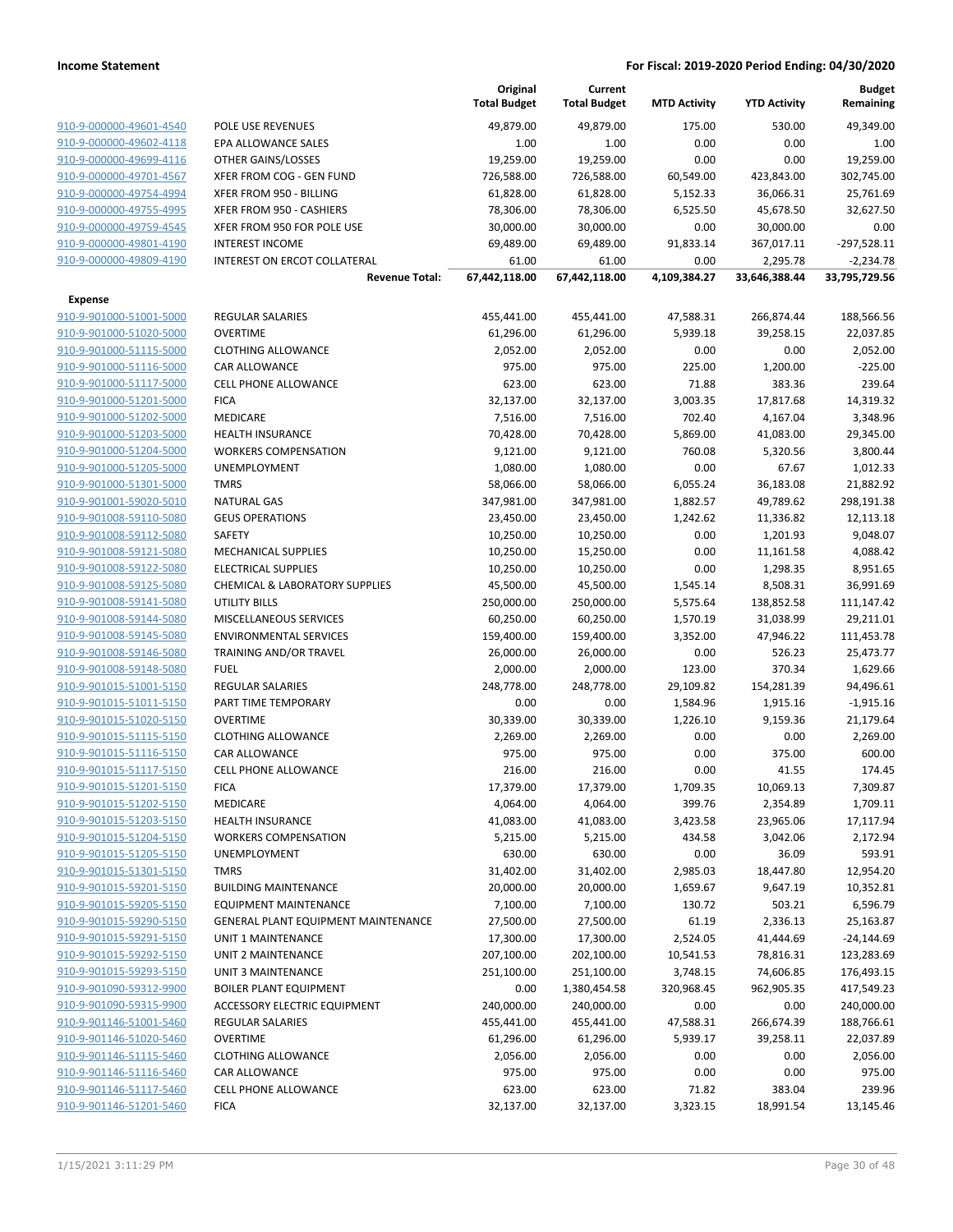|                         |                                            | Original<br><b>Total Budget</b> | Current<br><b>Total Budget</b> | <b>MTD Activity</b> | <b>YTD Activity</b> | <b>Budget</b><br>Remaining |
|-------------------------|--------------------------------------------|---------------------------------|--------------------------------|---------------------|---------------------|----------------------------|
| 910-9-901146-51202-5460 | <b>MEDICARE</b>                            | 7,516.00                        | 7,516.00                       | 777.19              | 4,441.58            | 3,074.42                   |
| 910-9-901146-51203-5460 | <b>HEALTH INSURANCE</b>                    | 70,428.00                       | 70,428.00                      | 5,869.00            | 41,083.00           | 29,345.00                  |
| 910-9-901146-51204-5460 | <b>WORKERS COMPENSATION</b>                | 9,121.00                        | 9,121.00                       | 760.08              | 5,320.56            | 3,800.44                   |
| 910-9-901146-51205-5460 | UNEMPLOYMENT                               | 1,080.00                        | 1,080.00                       | 0.00                | 51.14               | 1,028.86                   |
| 910-9-901146-51301-5460 | <b>TMRS</b>                                | 58,066.00                       | 58,066.00                      | 6,029.92            | 34,201.19           | 23,864.81                  |
| 910-9-901147-59020-5470 | <b>NATURAL GAS</b>                         | 773,944.00                      | 773,944.00                     | 26,506.25           | 260,059.94          | 513,884.06                 |
| 910-9-901151-59110-5501 | <b>GEUS OPERATIONS</b>                     | 4,500.00                        | 4,500.00                       | 382.14              | 1,243.39            | 3,256.61                   |
| 910-9-901151-59112-5501 | SAFETY PROGRAM                             | 2,350.00                        | 2,350.00                       | 0.00                | 856.33              | 1,493.67                   |
| 910-9-901151-59121-5501 | <b>MECHANICAL SUPPLIES</b>                 | 7,500.00                        | 7,500.00                       | 24.00               | 5,572.16            | 1,927.84                   |
| 910-9-901151-59122-5501 | <b>ELECTRICAL SUPPLIES</b>                 | 3,000.00                        | 3,000.00                       | 291.41              | 523.57              | 2,476.43                   |
| 910-9-901151-59125-5501 | <b>CHEMICAL &amp; LABORATORY</b>           | 17,500.00                       | 17,500.00                      | 2,840.00            | 2,840.00            | 14,660.00                  |
| 910-9-901151-59141-5501 | UTILITY BILLS                              | 200.00                          | 200.00                         | 10.56               | 55.97               | 144.03                     |
| 910-9-901151-59144-5501 | MISCELLANEOUS SERVICES                     | 6,750.00                        | 6,750.00                       | 1,570.19            | 1,795.19            | 4,954.81                   |
| 910-9-901151-59145-5501 | <b>ENVIRONMENTAL SERVICES</b>              | 29,500.00                       | 29,500.00                      | 0.00                | 6,980.00            | 22,520.00                  |
| 910-9-901151-59146-5501 | TRAINING AND/OR TRAVEL                     | 26,000.00                       | 26,000.00                      | 0.00                | 0.00                | 26,000.00                  |
| 910-9-901154-51001-5541 | REGULAR SALARIES                           | 248,778.00                      | 248,778.00                     | 29,109.83           | 153,883.32          | 94,894.68                  |
| 910-9-901154-51011-5541 | PART TIME TEMPORARY                        | 0.00                            | 0.00                           | 1,584.96            | 2,113.28            | $-2,113.28$                |
| 910-9-901154-51020-5541 | <b>OVERTIME</b>                            | 30,339.00                       | 30,339.00                      | 1,226.10            | 9,158.75            | 21,180.25                  |
| 910-9-901154-51115-5541 | <b>CLOTHING ALLOWANCE</b>                  | 2,266.00                        | 2,266.00                       | 0.00                | 0.00                | 2,266.00                   |
| 910-9-901154-51116-5541 | <b>CAR ALLOWANCE</b>                       | 975.00                          | 975.00                         | 0.00                | 0.00                | 975.00                     |
| 910-9-901154-51117-5541 | CELL PHONE ALLOWANCE                       | 216.00                          | 216.00                         | 0.00                | 41.50               | 174.50                     |
| 910-9-901154-51201-5541 | <b>FICA</b>                                | 17,379.00                       | 17,379.00                      | 1,880.83            | 9,821.11            | 7,557.89                   |
| 910-9-901154-51202-5541 | <b>MEDICARE</b>                            | 4,064.00                        | 4,064.00                       | 439.87              | 2,296.89            | 1,767.11                   |
| 910-9-901154-51203-5541 | <b>HEALTH INSURANCE</b>                    | 41,083.00                       | 41,083.00                      | 3,423.58            | 23,965.06           | 17,117.94                  |
| 910-9-901154-51204-5541 | <b>WORKERS COMPENSATION</b>                | 5,215.00                        | 5,215.00                       | 434.58              | 3,042.06            | 2,172.94                   |
| 910-9-901154-51205-5541 | UNEMPLOYMENT                               | 630.00                          | 630.00                         | 0.00                | 31.62               | 598.38                     |
| 910-9-901154-51301-5541 | <b>TMRS</b>                                | 31,402.00                       | 31,402.00                      | 2,985.03            | 16,256.25           | 15,145.75                  |
| 910-9-901154-59201-5541 | <b>BUILDINGS MAINTENANCE</b>               | 33,100.00                       | 33,100.00                      | 672.24              | 1,246.23            | 31,853.77                  |
| 910-9-901154-59205-5541 | <b>EQUIPMENT MAINTENANCE</b>               | 14,500.00                       | 14,500.00                      | 1,083.34            | 4,167.63            | 10,332.37                  |
| 910-9-901154-59206-5541 | <b>GENERATOR MAINTENANCE</b>               | 2,500.00                        | 2,500.00                       | 0.00                | 0.00                | 2,500.00                   |
| 910-9-901154-59290-5541 | <b>GENERAL PLANT EQUIPMENT MAINTENANCE</b> | 68,000.00                       | 68,000.00                      | 0.00                | 2,186.19            | 65,813.81                  |
| 910-9-901154-59291-5541 | <b>UNIT 1 MAINTENANCE</b>                  | 105,500.00                      | 105,500.00                     | 4,887.06            | 17,246.48           | 88,253.52                  |
| 910-9-901154-59292-5541 | <b>UNIT 2 MAINTENANCE</b>                  | 105,500.00                      | 105,500.00                     | 4,780.17            | 17,775.46           | 87,724.54                  |
| 910-9-901154-59293-5541 | <b>UNIT 3 MAINTENANCE</b>                  | 105,500.00                      | 105,500.00                     | 4,500.83            | 17,423.53           | 88,076.47                  |
| 910-9-901190-59344-9900 | <b>ENGINE PLANT GENERATORS</b>             | 760,000.00                      | 7,690.00                       | 0.00                | 0.00                | 7,690.00                   |
| 910-9-901190-59345-9900 | EP ACCESSORY ELEC EQUIPMENT                | 0.00                            | 0.00                           | 0.00                | 253,908.20          | $-253,908.20$              |
| 910-9-901500-59040-5550 | TMPA FIXED COST                            | 1,611,541.00                    | 1,611,541.00                   | 137,130.93          | 941,029.47          | 670,511.53                 |
| 910-9-901500-59050-5550 | <b>DUKE WIND ENERGY</b>                    | 3,129,447.00                    | 3,129,447.00                   | 264,768.96          | 1,801,668.30        | 1,327,778.70               |
| 910-9-901500-59051-5550 | <b>SOLAR ENERGY</b>                        | 1,321,375.00                    | 1,321,375.00                   | 130,457.86          | 564,691.56          | 756,683.44                 |
| 910-9-901500-59052-5550 | OFF-SYSTEM NET PURCHASES                   | 12,224,851.00                   | 11,590,396.42                  | 541,464.00          | 6,018,250.40        | 5,572,146.02               |
| 910-9-901500-59053-5550 | <b>ERCOT BALANCING ENERGY</b>              | 6,567,679.00                    | 6,567,679.00                   | 356,883.94          | 3,121,893.46        | 3,445,785.54               |
| 910-9-901500-59054-5550 | <b>ANCILLARY SERVICES</b>                  | 489,578.00                      | 489,578.00                     | 26,177.43           | 141,508.98          | 348,069.02                 |
| 910-9-901500-59055-5550 | <b>CONTROL CENTER COSTS</b>                | 237,000.00                      | 237,000.00                     | 19,750.00           | 138,250.00          | 98,750.00                  |
| 910-9-901500-59057-5550 | <b>ERCOT UPLIFT</b>                        | 421,580.00                      | 421,580.00                     | 21,545.86           | 226,706.45          | 194,873.55                 |
| 910-9-901500-59059-5550 | <b>EILS</b>                                | 80,000.00                       | 80,000.00                      | 43,408.23           | 43,407.78           | 36,592.22                  |
| 910-9-901500-59063-5550 | <b>ERCOT CONGESTION RIGHTS</b>             | $-30,329.00$                    | $-30,329.00$                   | 20,533.17           | 9,016.01            | -39,345.01                 |
| 910-9-901500-59099-5550 | <b>GARLAND CLEARING ACCOUNT</b>            | 0.00                            | 0.00                           | $-103,587.56$       | 8,554.97            | $-8,554.97$                |
| 910-9-901600-51001-5750 | <b>REGULAR SALARIES</b>                    | 198,058.00                      | 198,058.00                     | 22,852.80           | 138,152.20          | 59,905.80                  |
| 910-9-901600-51020-5750 | <b>OVERTIME</b>                            | 0.00                            | 0.00                           | 0.00                | 43.81               | $-43.81$                   |
| 910-9-901600-51116-5750 | <b>CAR ALLOWANCE</b>                       | 1,950.00                        | 1,950.00                       | 225.00              | 1,200.00            | 750.00                     |
| 910-9-901600-51117-5750 | <b>CELL PHONE ALLOWANCE</b>                | 1,272.00                        | 1,272.00                       | 146.76              | 874.53              | 397.47                     |
| 910-9-901600-51201-5750 | <b>FICA</b>                                | 11,728.00                       | 11,728.00                      | 1,437.24            | 8,184.84            | 3,543.16                   |
| 910-9-901600-51202-5750 | MEDICARE                                   | 2,919.00                        | 2,919.00                       | 336.13              | 1,969.17            | 949.83                     |
| 910-9-901600-51203-5750 | <b>HEALTH INSURANCE</b>                    | 23,476.00                       | 23,476.00                      | 1,956.33            | 13,694.31           | 9,781.69                   |
| 910-9-901600-51204-5750 | <b>WORKERS COMPENSATION</b>                | 3,745.00                        | 3,745.00                       | 312.08              | 2,184.56            | 1,560.44                   |
| 910-9-901600-51205-5750 | <b>UNEMPLOYMENT</b>                        | 540.00                          | 540.00                         | 0.00                | 27.01               | 512.99                     |
| 910-9-901600-51301-5750 | <b>TMRS</b>                                | 22,548.00                       | 22,548.00                      | 2,612.76            | 15,451.22           | 7,096.78                   |
| 910-9-901600-59110-5750 | <b>GEUS OPERATIONS</b>                     | 53,100.00                       | 67,100.00                      | 8,161.89            | 30,942.92           | 36,157.08                  |
| 910-9-901600-59146-5750 | TRAINING AND/OR TRAVEL                     | 3,000.00                        | 3,000.00                       | 0.00                | 2,699.60            | 300.40                     |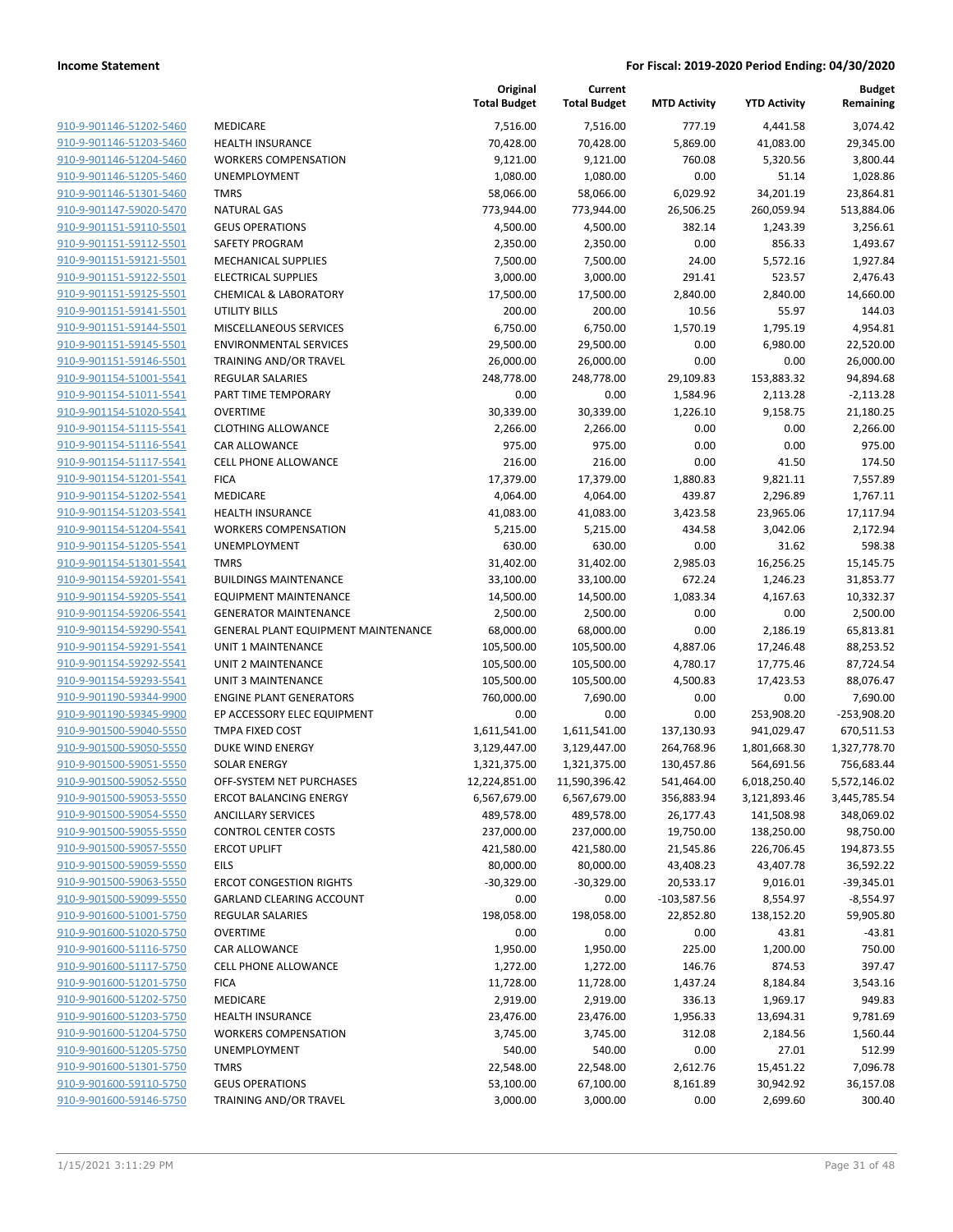| 910-9-901690-59303-9900 | MISC IN           |
|-------------------------|-------------------|
| 910-9-910120-51001-9200 | <b>REGULA</b>     |
| 910-9-910120-51020-9200 | <b>OVERTI</b>     |
| 910-9-910120-51115-9200 | <b>CLOTHI</b>     |
| 910-9-910120-51116-9200 | <b>CAR ALI</b>    |
| 910-9-910120-51117-9200 | <b>CELL PH</b>    |
| 910-9-910120-51201-9200 | <b>FICA</b>       |
| 910-9-910120-51202-9200 | <b>MEDICA</b>     |
| 910-9-910120-51203-9200 | <b>HEALTH</b>     |
| 910-9-910120-51204-9200 | <b>WORKE</b>      |
| 910-9-910120-51205-9200 | <b>UNEMP</b>      |
| 910-9-910120-51301-9200 | <b>TMRS</b>       |
| 910-9-910121-59110-9210 | GEUS <sub>O</sub> |
| 910-9-910121-59116-9210 | <b>BUILDIN</b>    |
| 910-9-910121-59141-9210 | UTILITY           |
| 910-9-910121-59143-9210 | <b>PROFES</b>     |
| 910-9-910121-59144-9210 | <b>MISCEL</b>     |
| 910-9-910121-59148-9210 | <b>FUEL</b>       |
| 910-9-910121-59193-9210 | <b>GEUS IN</b>    |
| 910-9-910121-59198-9210 | <b>COLOC</b>      |
| 910-9-910132-59110-9302 | GEUS O            |
| 910-9-910132-59142-9302 | <b>MEMBE</b>      |
| 910-9-910132-59146-9302 | <b>TRAINII</b>    |
| 910-9-910135-59200-9350 | <b>LANDS</b>      |
| 910-9-910135-59201-9350 | <b>BUILDIN</b>    |
| 910-9-910135-59205-9350 | <b>EQUIPN</b>     |
| 910-9-910190-59390-9900 | <b>STRUCT</b>     |
| 910-9-911120-51001-9201 | <b>REGULA</b>     |
| 910-9-911120-51020-9201 | <b>OVERTI</b>     |
| 910-9-911120-51102-9201 | <b>BILINGU</b>    |
| 910-9-911120-51115-9201 | <b>CLOTHI</b>     |
| 910-9-911120-51116-9201 | CAR ALI           |
| 910-9-911120-51117-9201 | CELL PH           |
| 910-9-911120-51201-9201 | <b>FICA</b>       |
| 910-9-911120-51202-9201 | <b>MEDICA</b>     |
| 910-9-911120-51203-9201 | <b>HEALTH</b>     |
| 910-9-911120-51204-9201 | <b>WORKE</b>      |
| 910-9-911120-51205-9201 | <b>UNEMP</b>      |
| 910-9-911120-51301-9201 | <b>TMRS</b>       |
| 910-9-911121-59110-9211 | GEUS O            |
| 910-9-911121-59142-9211 | <b>MEMBE</b>      |
| 910-9-911121-59146-9211 | <b>TRAINII</b>    |
| 910-9-911121-59148-9211 | FUEL              |
| 910-9-911135-59205-9351 | <b>EQUIPN</b>     |
| 910-9-911190-59393-9900 | WAREH             |
| 910-9-913101-51001-9301 | <b>REGULA</b>     |
| 910-9-913101-51020-9301 | <b>OVERTI</b>     |
| 910-9-913101-51115-9301 | <b>CLOTHI</b>     |
| 910-9-913101-51117-9301 | CELL PH           |
| 910-9-913101-51201-9301 | <b>FICA</b>       |
| 910-9-913101-51202-9301 | <b>MEDICA</b>     |
| 910-9-913101-51203-9301 | <b>HEALTH</b>     |
| 910-9-913101-51204-9301 | WORKE             |
| 910-9-913101-51205-9301 | <b>UNEMP</b>      |
| 910-9-913101-51301-9301 | <b>TMRS</b>       |
| 910-9-913101-59110-9301 | GEUS O            |
| 910-9-913101-59112-9301 | SAFETY            |
| 910-9-913101-59131-9301 | NON-B/            |
| 910-9-913101-59146-9301 | <b>TRAINII</b>    |
|                         |                   |

|                         |                                      | Original<br><b>Total Budget</b> | Current<br><b>Total Budget</b> | <b>MTD Activity</b> | <b>YTD Activity</b> | <b>Budget</b><br>Remaining |
|-------------------------|--------------------------------------|---------------------------------|--------------------------------|---------------------|---------------------|----------------------------|
| 910-9-901690-59303-9900 | <b>MISC INTANGIBLE</b>               | 125,000.00                      | 125,000.00                     | 7,130.00            | 7,130.00            | 117,870.00                 |
| 910-9-910120-51001-9200 | <b>REGULAR SALARIES</b>              | 269,909.00                      | 269,909.00                     | 27,746.76           | 149,582.70          | 120,326.30                 |
| 910-9-910120-51020-9200 | <b>OVERTIME</b>                      | 0.00                            | 0.00                           | 0.00                | 292.51              | -292.51                    |
| 910-9-910120-51115-9200 | <b>CLOTHING ALLOWANCE</b>            | 256.00                          | 256.00                         | 0.00                | 0.00                | 256.00                     |
| 910-9-910120-51116-9200 | <b>CAR ALLOWANCE</b>                 | 5,600.00                        | 5,600.00                       | 807.69              | 4,307.68            | 1,292.32                   |
| 910-9-910120-51117-9200 | <b>CELL PHONE ALLOWANCE</b>          | 1,208.00                        | 1,208.00                       | 121.08              | 645.76              | 562.24                     |
| 910-9-910120-51201-9200 | <b>FICA</b>                          | 13,855.00                       | 13,855.00                      | 1,692.78            | 6,789.83            | 7,065.17                   |
| 910-9-910120-51202-9200 | <b>MEDICARE</b>                      | 4,012.00                        | 4,012.00                       | 395.88              | 2,183.56            | 1,828.44                   |
| 910-9-910120-51203-9200 | <b>HEALTH INSURANCE</b>              | 35,214.00                       | 35,214.00                      | 2,934.50            | 20,541.50           | 14,672.50                  |
| 910-9-910120-51204-9200 | <b>WORKERS COMPENSATION</b>          | 5,543.00                        | 5,543.00                       | 461.92              | 3,129.61            | 2,413.39                   |
| 910-9-910120-51205-9200 | UNEMPLOYMENT                         | 540.00                          | 540.00                         | 39.84               | 78.01               | 461.99                     |
| 910-9-910120-51301-9200 | <b>TMRS</b>                          | 30,999.00                       | 30,999.00                      | 3,225.99            | 17,623.42           | 13,375.58                  |
| 910-9-910121-59110-9210 | <b>GEUS OPERATIONS</b>               | 6,700.00                        | 6,700.00                       | 575.77              | 3,238.81            | 3,461.19                   |
| 910-9-910121-59116-9210 | <b>BUILDING OPERATIONS</b>           | 4,000.00                        | 4,000.00                       | 448.38              | 3,568.68            | 431.32                     |
| 910-9-910121-59141-9210 | <b>UTILITY BILLS</b>                 | 81,000.00                       | 81,000.00                      | 5,232.49            | 43,847.66           | 37,152.34                  |
| 910-9-910121-59143-9210 | PROFESSIONAL SERVICES                | 186,000.00                      | 186,000.00                     | 8,174.00            | 65,669.50           | 120,330.50                 |
| 910-9-910121-59144-9210 | MISCELLANEOUS SERVICES               | 16,000.00                       | 16,000.00                      | 0.00                | 9,658.61            | 6,341.39                   |
| 910-9-910121-59148-9210 | <b>FUEL</b>                          | 500.00                          | 500.00                         | 0.39                | 118.72              | 381.28                     |
| 910-9-910121-59193-9210 | <b>GEUS INTERNET SERVICE</b>         | 38,000.00                       | 38,000.00                      | 0.00                | 38,000.00           | 0.00                       |
| 910-9-910121-59198-9210 | <b>COLOCATION CHARGES</b>            | 10,189.00                       | 10,189.00                      | 0.00                | 10,189.00           | 0.00                       |
| 910-9-910132-59110-9302 | <b>GEUS OPERATIONS</b>               | 10,000.00                       | 10,000.00                      | 484.04              | 3,478.86            | 6,521.14                   |
| 910-9-910132-59142-9302 | <b>MEMBERSHIP FEES</b>               | 59,850.00                       | 59,850.00                      | 1,104.12            | 3,104.12            | 56,745.88                  |
| 910-9-910132-59146-9302 | <b>TRAINING AND/OR TRAVEL</b>        | 6,000.00                        | 6,000.00                       | 0.00                | 249.02              | 5,750.98                   |
| 910-9-910135-59200-9350 | LANDSCAPING MAINTENANCE              | 18,500.00                       | 18,500.00                      | 800.00              | 5,600.00            | 12,900.00                  |
| 910-9-910135-59201-9350 | <b>BUILDING MAINTENANCE</b>          | 33,500.00                       | 33,500.00                      | 886.77              | 10,018.66           | 23,481.34                  |
| 910-9-910135-59205-9350 | <b>EQUIPMENT MAINTENANCE</b>         | 500.00                          | 500.00                         | 0.00                | 2.66                | 497.34                     |
| 910-9-910190-59390-9900 | <b>STRUCTURES &amp; IMPROVEMENTS</b> | 85,000.00                       | 85,000.00                      | 0.00                | 117,041.43          | $-32,041.43$               |
| 910-9-911120-51001-9201 | <b>REGULAR SALARIES</b>              | 394,108.00                      | 394,108.00                     | 45,394.83           | 240,797.81          | 153,310.19                 |
| 910-9-911120-51020-9201 | <b>OVERTIME</b>                      | 518.00                          | 518.00                         | 0.00                | 0.00                | 518.00                     |
| 910-9-911120-51102-9201 | <b>BILINGUAL PAY</b>                 | 1,872.00                        | 1,872.00                       | 69.24               | 369.28              | 1,502.72                   |
| 910-9-911120-51115-9201 | <b>CLOTHING ALLOWANCE</b>            | 410.00                          | 410.00                         | 0.00                | 3.93                | 406.07                     |
| 910-9-911120-51116-9201 | CAR ALLOWANCE                        | 0.00                            | 0.00                           | 225.00              | 1,125.00            | $-1,125.00$                |
| 910-9-911120-51117-9201 | CELL PHONE ALLOWANCE                 | 1,435.00                        | 1,435.00                       | 165.57              | 883.04              | 551.96                     |
| 910-9-911120-51201-9201 | <b>FICA</b>                          | 23,988.00                       | 23,988.00                      | 2,748.49            | 14,491.27           | 9,496.73                   |
| 910-9-911120-51202-9201 | <b>MEDICARE</b>                      | 5,770.00                        | 5,770.00                       | 642.79              | 3,389.08            | 2,380.92                   |
| 910-9-911120-51203-9201 | <b>HEALTH INSURANCE</b>              | 82,166.00                       | 82,166.00                      | 6,847.17            | 47,930.19           | 34,235.81                  |
| 910-9-911120-51204-9201 | <b>WORKERS COMPENSATION</b>          | 8,029.00                        | 8,029.00                       | 669.08              | 4,683.56            | 3,345.44                   |
| 910-9-911120-51205-9201 | UNEMPLOYMENT                         | 1,260.00                        | 1,260.00                       | 30.49               | 119.28              | 1,140.72                   |
| 910-9-911120-51301-9201 | <b>TMRS</b>                          | 44,578.00                       | 44,578.00                      | 5,158.67            | 27,157.06           | 17,420.94                  |
| 910-9-911121-59110-9211 | <b>GEUS OPERATIONS</b>               | 28,200.00                       | 28,200.00                      | 721.14              | 22,244.36           | 5,955.64                   |
| 910-9-911121-59142-9211 | <b>MEMBERSHIP FEES</b>               | 4,260.00                        | 4,260.00                       | 650.00              | 1,873.00            | 2,387.00                   |
| 910-9-911121-59146-9211 | TRAINING AND/OR TRAVEL               | 8,500.00                        | 8,500.00                       | $-1,793.28$         | 3,568.76            | 4,931.24                   |
| 910-9-911121-59148-9211 | <b>FUEL</b>                          | 500.00                          | 500.00                         | 4.66                | 146.13              | 353.87                     |
| 910-9-911135-59205-9351 | <b>EQUIPMENT MAINTENANCE</b>         | 6,000.00                        | 6,000.00                       | 422.00              | 821.28              | 5,178.72                   |
| 910-9-911190-59393-9900 | <b>WAREHOUSE EQUIPMENT</b>           | 5,000.00                        | 5,000.00                       | 0.00                | 0.00                | 5,000.00                   |
| 910-9-913101-51001-9301 | <b>REGULAR SALARIES</b>              | 212,118.00                      | 212,118.00                     | 24,950.40           | 132,895.62          | 79,222.38                  |
| 910-9-913101-51020-9301 | <b>OVERTIME</b>                      | 0.00                            | 0.00                           | 0.00                | 63.79               | $-63.79$                   |
| 910-9-913101-51115-9301 | <b>CLOTHING ALLOWANCE</b>            | 318.00                          | 318.00                         | 0.00                | 0.00                | 318.00                     |
| 910-9-913101-51117-9301 | CELL PHONE ALLOWANCE                 | 1,068.00                        | 1,068.00                       | 146.76              | 807.18              | 260.82                     |
| 910-9-913101-51201-9301 | <b>FICA</b>                          | 13,218.00                       | 13,218.00                      | 1,507.06            | 7,989.49            | 5,228.51                   |
| 910-9-913101-51202-9301 | MEDICARE                             | 3,091.00                        | 3,091.00                       | 352.46              | 1,868.50            | 1,222.50                   |
| 910-9-913101-51203-9301 | <b>HEALTH INSURANCE</b>              | 41,083.00                       | 41,083.00                      | 3,423.58            | 23,965.06           | 17,117.94                  |
| 910-9-913101-51204-9301 | <b>WORKERS COMPENSATION</b>          | 5,030.00                        | 5,030.00                       | 419.17              | 2,934.19            | 2,095.81                   |
| 910-9-913101-51205-9301 | UNEMPLOYMENT                         | 630.00                          | 630.00                         | 0.00                | 48.50               | 581.50                     |
| 910-9-913101-51301-9301 | <b>TMRS</b>                          | 23,882.00                       | 23,882.00                      | 2,823.42            | 14,934.96           | 8,947.04                   |
| 910-9-913101-59110-9301 | <b>GEUS OPERATIONS</b>               | 13,980.00                       | 13,980.00                      | 624.86              | 7,867.39            | 6,112.61                   |
| 910-9-913101-59112-9301 | SAFETY                               | 3,175.00                        | 3,175.00                       | 0.00                | 216.00              | 2,959.00                   |
| 910-9-913101-59131-9301 | NON-BAD DEBT WRITE OFFS              | 3,000.00                        | 3,000.00                       | 0.00                | 15.01               | 2,984.99                   |
| 910-9-913101-59146-9301 | TRAINING AND/OR TRAVEL               | 2,000.00                        | 2,000.00                       | 0.00                | 266.20              | 1,733.80                   |
|                         |                                      |                                 |                                |                     |                     |                            |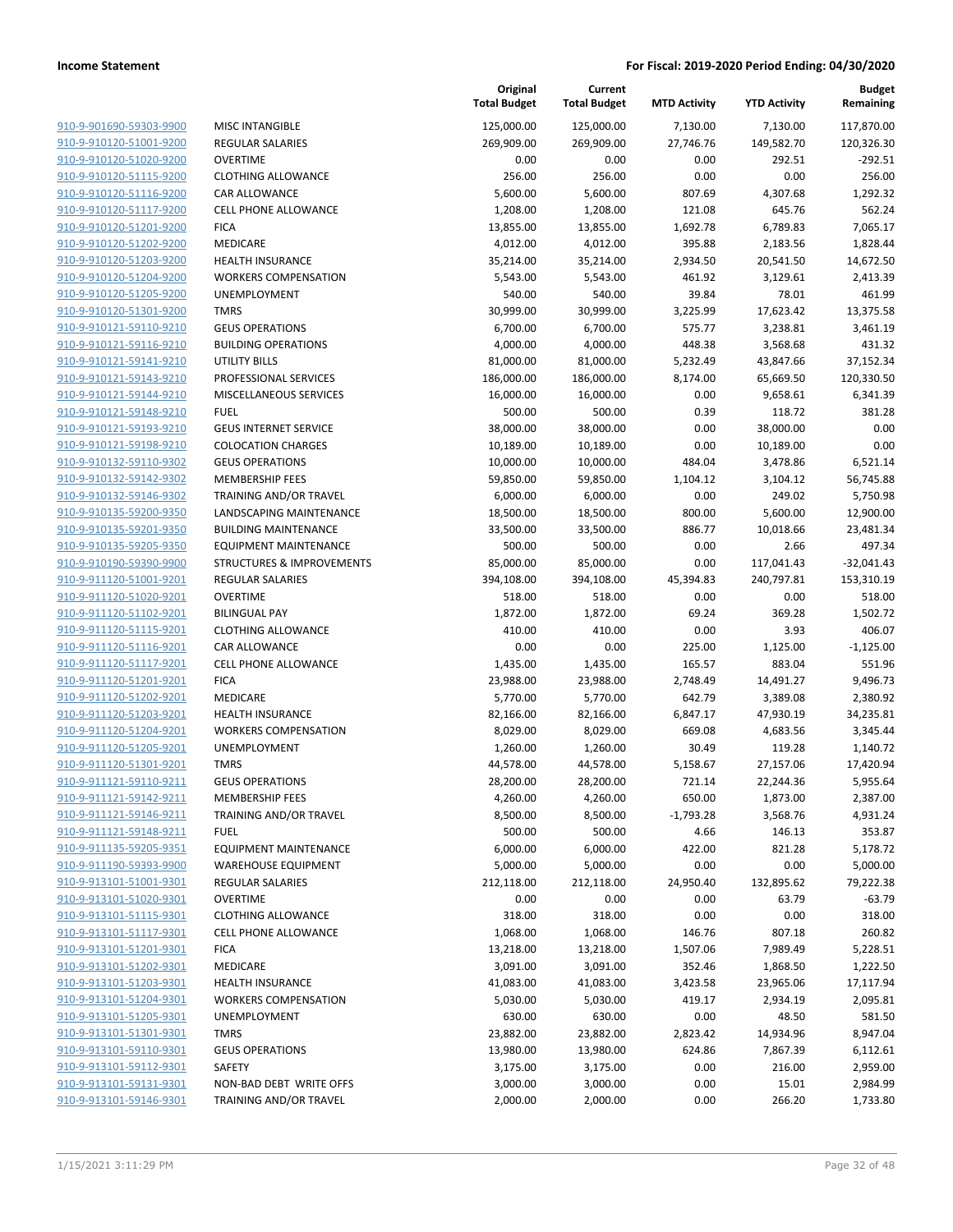**Current**

**Original**

**Budget**

|                         |                                     | <b>Total Budget</b>   | <b>Total Budget</b> | <b>MTD Activity</b> | <b>YTD Activity</b> | Remaining   |
|-------------------------|-------------------------------------|-----------------------|---------------------|---------------------|---------------------|-------------|
| 910-9-913101-59160-9301 | ADVERTISING                         | 49,800.00             | 49,800.00           | 1,040.99            | 19,083.32           | 30,716.68   |
| 910-9-913101-59164-9301 | <b>CONSUMER INFORMATION</b>         | 0.00                  | 0.00                | 0.00                | 1,713.96            | $-1,713.96$ |
| 910-9-913101-59167-9301 | <b>ENERGY EFFICIENCY OPERATIONS</b> | 10,000.00             | 10,000.00           | 300.00              | 1,581.88            | 8,418.12    |
| 910-9-913101-59195-9301 | PUBLIC SERVICE BY GEUS C/I          | 15,000.00             | 15,000.00           | 0.00                | 15,000.00           | 0.00        |
| 910-9-913102-51001-9020 | REGULAR SALARIES                    | 309,333.00            | 309,333.00          | 26,784.13           | 158,382.57          | 150,950.43  |
| 910-9-913102-51020-9020 | <b>OVERTIME</b>                     | 21,384.00             | 21,384.00           | 2,392.92            | 14,376.34           | 7,007.66    |
| 910-9-913102-51115-9020 | <b>CLOTHING ALLOWANCE</b>           | 3,255.00              | 3,255.00            | 0.00                | 0.00                | 3,255.00    |
| 910-9-913102-51117-9020 | <b>CELL PHONE ALLOWANCE</b>         | 1,296.00              | 1,296.00            | 99.66               | 697.62              | 598.38      |
| 910-9-913102-51201-9020 | <b>FICA</b>                         | 20,585.00             | 20,585.00           | 1,685.35            | 9,692.03            | 10,892.97   |
| 910-9-913102-51202-9020 | MEDICARE                            | 4,814.00              | 4,814.00            | 394.15              | 2,266.67            | 2,547.33    |
| 910-9-913102-51203-9020 | <b>HEALTH INSURANCE</b>             | 93,904.00             | 93,904.00           | 7,825.33            | 54,777.36           | 39,126.64   |
| 910-9-913102-51204-9020 | <b>WORKERS COMPENSATION</b>         | 5,939.00              | 5,939.00            | 494.92              | 3,464.44            | 2,474.56    |
| 910-9-913102-51205-9020 | <b>UNEMPLOYMENT</b>                 | 1,440.00              | 1,440.00            | 82.19               | 184.89              | 1,255.11    |
| 910-9-913102-51301-9020 | <b>TMRS</b>                         | 37,194.00             | 37,194.00           | 3,293.63            | 19,423.27           | 17,770.73   |
| 910-9-913102-59110-9020 | <b>GEUS OPERATIONS</b>              | 38,000.00             | 38,000.00           | 17,750.63           | 24,577.14           | 13,422.86   |
| 910-9-913102-59148-9020 | <b>FUEL</b>                         | 16,000.00             | 16,000.00           | 477.83              | 4,363.53            | 11,636.47   |
| 910-9-913102-59169-9020 | PRE PAID METER COSTS                | 5,100.00              | 5,100.00            | 0.00                | 1,566.28            | 3,533.72    |
| 910-9-913130-51001-9030 | <b>REGULAR SALARIES</b>             | 298,704.00            | 298,704.00          | 31,598.71           | 174,878.98          | 123,825.02  |
| 910-9-913130-51010-9030 | PART TIME REGULAR                   | 57,741.00             | 57,741.00           | 0.00                | 0.00                | 57,741.00   |
| 910-9-913130-51020-9030 | <b>OVERTIME</b>                     | 3,975.00              | 3,975.00            | 62.89               | 1,114.07            | 2,860.93    |
| 910-9-913130-51102-9030 | <b>BILINGUAL PAY</b>                | 3,000.00              | 3,000.00            | 276.96              | 1,592.52            | 1,407.48    |
| 910-9-913130-51201-9030 | <b>FICA</b>                         | 22,532.00             | 22,532.00           | 1,892.41            | 10,458.11           | 12,073.89   |
| 910-9-913130-51202-9030 | MEDICARE                            | 5,270.00              | 5,270.00            | 442.58              | 2,445.84            | 2,824.16    |
| 910-9-913130-51203-9030 | <b>HEALTH INSURANCE</b>             | 93,904.00             | 93,904.00           | 7,825.33            | 54,777.35           | 39,126.65   |
| 910-9-913130-51204-9030 | <b>WORKERS COMPENSATION</b>         | 7,023.00              | 7,023.00            | 585.25              | 4,096.75            | 2,926.25    |
| 910-9-913130-51205-9030 | UNEMPLOYMENT                        | 1,800.00              | 1,800.00            | 182.07              | 342.08              | 1,457.92    |
| 910-9-913130-51301-9030 | <b>TMRS</b>                         | 40,712.00             | 40,712.00           | 3,593.13            | 19,813.15           | 20,898.85   |
| 910-9-913130-59110-9030 | <b>GEUS OPERATIONS</b>              | 15,800.00             | 15,800.00           | 2,951.63            | 10,494.23           | 5,305.77    |
| 910-9-913130-59146-9030 | TRAINING AND/OR TRAVEL              | 3,000.00              | 3,000.00            | 0.00                | 2,033.32            | 966.68      |
| 910-9-913130-59166-9030 | LOW INCOME ASSISTANCE               | 15,000.00             | 15,000.00           | 125.00              | 6,900.00            | 8,100.00    |
| 910-9-913131-51001-9031 | <b>REGULAR SALARIES</b>             | 47,133.00             | 47,133.00           | 5,438.40            | 29,002.01           | 18,130.99   |
| 910-9-913131-51020-9031 | <b>OVERTIME</b>                     | 102.00                | 102.00              | 0.00                | 0.00                | 102.00      |
| 910-9-913131-51102-9031 | <b>BILINGUAL PAY</b>                | 600.00                | 600.00              | 69.24               | 369.28              | 230.72      |
| 910-9-913131-51201-9031 | <b>FICA</b>                         | 2,966.00              | 2,966.00            | 332.16              | 1,761.79            | 1,204.21    |
| 910-9-913131-51202-9031 | MEDICARE                            | 694.00                | 694.00              | 77.68               | 412.00              | 282.00      |
| 910-9-913131-51203-9031 | <b>HEALTH INSURANCE</b>             | 11,738.00             | 11,738.00           | 978.17              | 6,847.19            | 4,890.81    |
| 910-9-913131-51204-9031 | <b>WORKERS COMPENSATION</b>         | 890.00                | 890.00              | 74.17               | 519.19              | 370.81      |
| 910-9-913131-51205-9031 | UNEMPLOYMENT                        | 180.00                | 180.00              | 0.00                | 9.02                | 170.98      |
| 910-9-913131-51301-9031 | <b>TMRS</b>                         | 5,359.00              | 5,359.00            | 619.62              | 3,279.90            | 2,079.10    |
| 910-9-913131-59110-9031 | <b>GEUS OPERATIONS</b>              | 15,700.00             | 15,700.00           | 1,284.51            | 9,030.63            | 6,669.37    |
| 910-9-913131-59146-9031 | TRAINING AND/OR TRAVEL              | 750.00                | 750.00              | 0.00                | 0.00                | 750.00      |
| 910-9-913134-51001-9034 | <b>REGULAR SALARIES</b>             | 146,582.00            | 146,582.00          | 13,147.68           | 69,938.07           | 76,643.93   |
| 910-9-913134-51020-9034 | <b>OVERTIME</b>                     | 1,386.00              | 1,386.00            | 29.53               | 106.85              | 1,279.15    |
| 910-9-913134-51201-9034 | <b>FICA</b>                         | 9,174.00              | 9,174.00            | 758.01              | 4,085.14            | 5,088.86    |
| 910-9-913134-51202-9034 | MEDICARE                            | 2,146.00              | 2,146.00            | 177.28              | 955.41              | 1,190.59    |
| 910-9-913134-51203-9034 | <b>HEALTH INSURANCE</b>             | 41,083.00             | 41,083.00           | 3,423.58            | 23,965.06           | 17,117.94   |
| 910-9-913134-51204-9034 | <b>WORKERS COMPENSATION</b>         | 2,991.00              | 2,991.00            | 249.25              | 1,744.75            | 1,246.25    |
| 910-9-913134-51205-9034 | <b>UNEMPLOYMENT</b>                 | 630.00                | 630.00              | 55.41               | 114.07              | 515.93      |
| 910-9-913134-51301-9034 | <b>TMRS</b>                         | 16,576.00             | 16,576.00           | 1,482.44            | 7,873.58            | 8,702.42    |
| 910-9-913134-59110-9034 | <b>GEUS OPERATIONS</b>              | 106,048.68            | 106,048.68          | $-850.40$           | 47,082.10           | 58,966.58   |
| 910-9-913134-59146-9034 | TRAINING AND/OR TRAVEL              | 3,500.00              | 3,500.00            | 0.00                | 691.93              | 2,808.07    |
| 910-9-913135-51001-9035 | <b>REGULAR SALARIES</b>             | 162,282.00            | 162,282.00          | 17,154.15           | 92,428.28           | 69,853.72   |
| 910-9-913135-51020-9035 | <b>OVERTIME</b>                     | 4,588.00              | 4,588.00            | 224.93              | 3,443.54            | 1,144.46    |
| 910-9-913135-51102-9035 | <b>BILINGUAL PAY</b>                |                       |                     |                     |                     |             |
| 910-9-913135-51201-9035 | <b>FICA</b>                         | 600.00                | 600.00              | 69.24               | 369.28              | 230.72      |
| 910-9-913135-51202-9035 | MEDICARE                            | 10,383.00<br>2,428.00 | 10,383.00           | 1,023.23<br>239.30  | 5,739.79            | 4,643.21    |
| 910-9-913135-51203-9035 | <b>HEALTH INSURANCE</b>             |                       | 2,428.00            |                     | 1,342.36            | 1,085.64    |
| 910-9-913135-51204-9035 |                                     | 46,952.00             | 46,952.00           | 3,912.67            | 27,388.69           | 19,563.31   |
|                         | <b>WORKERS COMPENSATION</b>         | 3,116.00              | 3,116.00            | 259.67              | 1,817.69            | 1,298.31    |
| 910-9-913135-51205-9035 | UNEMPLOYMENT                        | 720.00                | 720.00              | 60.63               | 151.91              | 568.09      |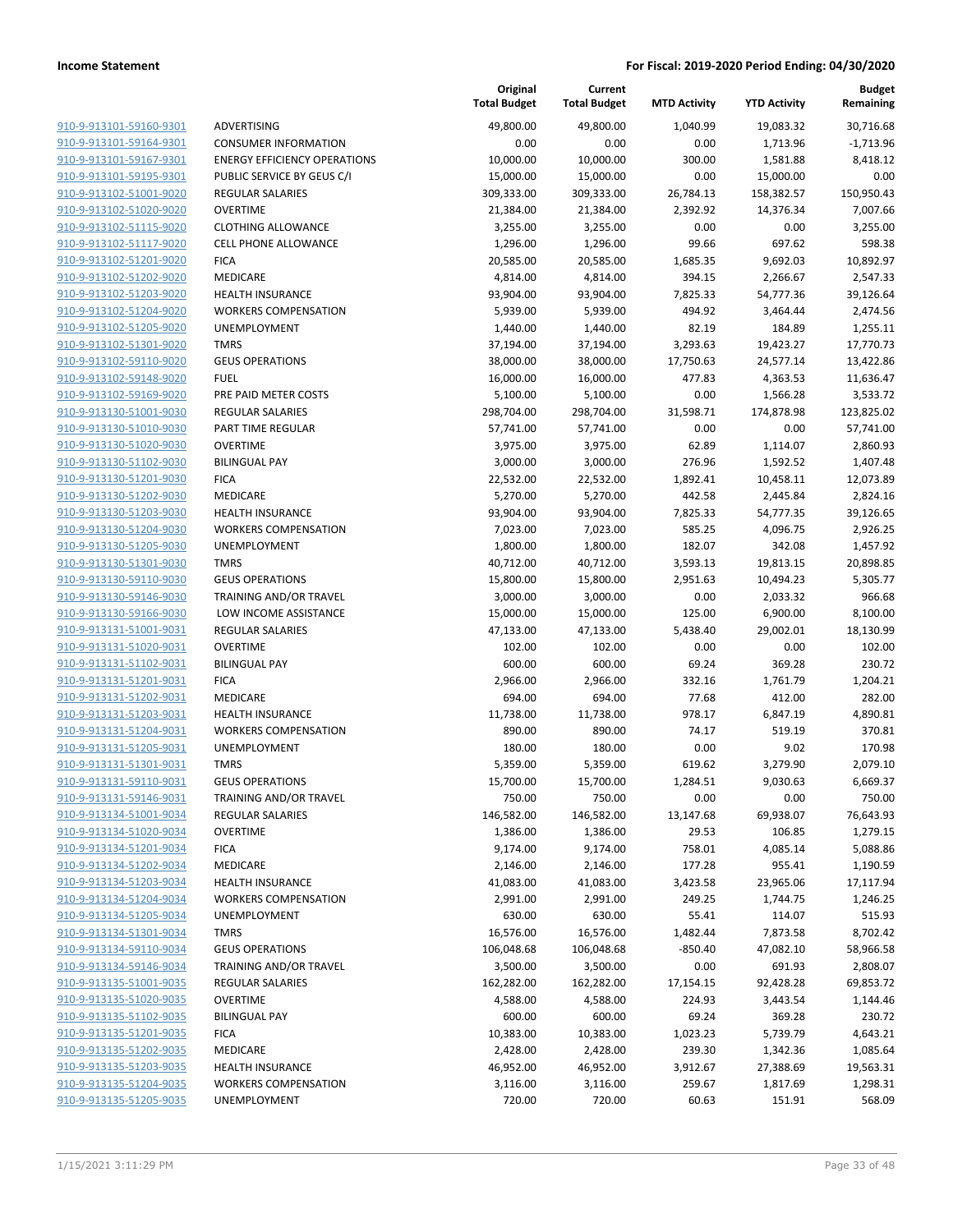| 910-9-913135-51301-9035        |  |
|--------------------------------|--|
| 910-9-913135-59146-9035        |  |
| 910-9-913135-59170-9035        |  |
| 910-9-913135-59172-9035        |  |
| 910-9-913135-59173-9035        |  |
| 910-9-913135-59174-9035        |  |
| 910-9-913135-59175-9035        |  |
| <u>910-9-913136-51001-9036</u> |  |
| 910-9-913136-51020-9036        |  |
| 910-9-913136-51115-9036        |  |
| 910-9-913136-51201-9036        |  |
| 910-9-913136-51202-9036        |  |
| 910-9-913136-51203-9036        |  |
| 910-9-913136-51204-9036        |  |
| 910-9-913136-51205-9036        |  |
| 910-9-913136-51301-9036        |  |
| 910-9-913136-59110-9036        |  |
| 910-9-913136-59141-9036        |  |
| 910-9-913139-59780-9240        |  |
| 910-9-913139-59781-9250        |  |
| 910-9-913139-59902-9301        |  |
| <u>910-9-913139-59926-9301</u> |  |
| 910-9-913139-59927-9301        |  |
| 910-9-913139-59928-9301        |  |
| 910-9-913159-59200-9353        |  |
| 910-9-913159-59201-9353        |  |
| 910-9-913159-59205-9353        |  |
| 910-9-913190-59390-9900        |  |
| 910-9-913190-59391-9900        |  |
|                                |  |
| 910-9-930000-59060-5650        |  |
| 910-9-930000-59110-5600        |  |
| 910-9-930161-51001-5610        |  |
| 910-9-930161-51020-5610        |  |
| 910-9-930161-51116-5610        |  |
| 910-9-930161-51117-5610        |  |
| 910-9-930161-51201-5610        |  |
| 910-9-930161-51202-5610        |  |
| 910-9-930161-51203-5610        |  |
| 910-9-930161-51204-5610        |  |
| 910-9-930161-51205-5610        |  |
| 910-9-930161-51301-5610        |  |
| 910-9-930161-59110-5610        |  |
| 910-9-930161-59146-5610        |  |
| 910-9-930181-51001-5810        |  |
| 910-9-930181-51020-5810        |  |
| 910-9-930181-51201-5810        |  |
| 910-9-930181-51202-5810        |  |
| 910-9-930181-51203-5810        |  |
| 910-9-930181-51204-5810        |  |
| 910-9-930181-51205-5810        |  |
| 910-9-930181-51301-5810        |  |
| 910-9-930181-59110-5810        |  |
| 910-9-930190-59391-9900        |  |
| 910-9-931080-51001-5800        |  |
| 910-9-931080-51010-5800        |  |
| 910-9-931080-51020-5800        |  |
| 910-9-931080-51115-5800        |  |
| 910-9-931080-51116-5800        |  |
| 910-9-931080-51117-5800        |  |
|                                |  |

|                                                    |                                         | Original<br><b>Total Budget</b> | Current<br><b>Total Budget</b> | <b>MTD Activity</b> | <b>YTD Activity</b>   | <b>Budget</b><br>Remaining |
|----------------------------------------------------|-----------------------------------------|---------------------------------|--------------------------------|---------------------|-----------------------|----------------------------|
| 910-9-913135-51301-9035                            | <b>TMRS</b>                             | 18,761.00                       | 18,761.00                      | 1,662.82            | 10,171.27             | 8,589.73                   |
| 910-9-913135-59146-9035                            | TRAINING AND/OR TRAVEL                  | 1,500.00                        | 1,500.00                       | 0.00                | 995.66                | 504.34                     |
| 910-9-913135-59170-9035                            | <b>CREDIT CARD FEES</b>                 | 90,000.00                       | 90,000.00                      | 8,718.66            | 53,491.85             | 36,508.15                  |
| 910-9-913135-59172-9035                            | <b>LOCKBOX OVER/SHORT</b>               | 500.00                          | 500.00                         | 0.00                | 0.00                  | 500.00                     |
| 910-9-913135-59173-9035                            | <b>ONLINE PAYMENT OVER/SHORT</b>        | 500.00                          | 500.00                         | 0.00                | 0.00                  | 500.00                     |
| 910-9-913135-59174-9035                            | <b>BANK RECS OVER/SHORT</b>             | 100.00                          | 100.00                         | 0.00                | 0.00                  | 100.00                     |
| 910-9-913135-59175-9035                            | <b>CASHIERS OVER/SHORT</b>              | 100.00                          | 100.00                         | 0.03                | 195.33                | $-95.33$                   |
| 910-9-913136-51001-9036                            | <b>REGULAR SALARIES</b>                 | 31,866.00                       | 31,866.00                      | 3,676.80            | 19,597.60             | 12,268.40                  |
| 910-9-913136-51020-9036                            | <b>OVERTIME</b>                         | 115.00                          | 115.00                         | 0.00                | 0.00                  | 115.00                     |
| 910-9-913136-51115-9036                            | <b>CLOTHING ALLOWANCE</b>               | 256.00                          | 256.00                         | 0.00                | 0.00                  | 256.00                     |
| 910-9-913136-51201-9036                            | <b>FICA</b>                             | 1,983.00                        | 1,983.00                       | 193.83              | 985.25                | 997.75                     |
| 910-9-913136-51202-9036                            | MEDICARE                                | 464.00                          | 464.00                         | 45.34               | 230.43                | 233.57                     |
| 910-9-913136-51203-9036                            | <b>HEALTH INSURANCE</b>                 | 11,738.00                       | 11,738.00                      | 978.17              | 6,847.19              | 4,890.81                   |
| 910-9-913136-51204-9036                            | <b>WORKERS COMPENSATION</b>             | 595.00                          | 595.00                         | 49.58               | 347.06                | 247.94                     |
| 910-9-913136-51205-9036                            | <b>UNEMPLOYMENT</b>                     | 180.00                          | 180.00                         | 26.34               | 52.10                 | 127.90                     |
| 910-9-913136-51301-9036<br>910-9-913136-59110-9036 | <b>TMRS</b>                             | 3,583.00                        | 3,583.00                       | 413.64              | 2,188.44              | 1,394.56                   |
| 910-9-913136-59141-9036                            | <b>GEUS OPERATIONS</b><br>UTILITY BILLS | 21,755.00<br>51,000.00          | 21,755.00                      | 2,125.10            | 9,375.30              | 12,379.70                  |
| 910-9-913139-59780-9240                            | PROPERTY INSURANCE                      |                                 | 51,000.00                      | 4,123.26<br>0.00    | 28,358.34             | 22,641.66                  |
| 910-9-913139-59781-9250                            | <b>LIABILITY INSURANCE</b>              | 9,466.00<br>4,559.00            | 9,466.00<br>4,559.00           | 0.00                | 7,565.54              | 1,900.46<br>$-3,283.69$    |
| 910-9-913139-59902-9301                            | XFER to COG - ADMIN EXPENSES            | 84,001.00                       | 84,001.00                      | 7,000.08            | 7,842.69<br>49,000.56 | 35,000.44                  |
| 910-9-913139-59926-9301                            | XFER to COG - GARAGE                    | 19,276.00                       | 19,276.00                      | 1,606.33            | 11,244.31             | 8,031.69                   |
| 910-9-913139-59927-9301                            | XFER to COG - INSURANCE                 | 4,667.00                        | 4,667.00                       | 388.92              | 2,722.44              | 1,944.56                   |
| 910-9-913139-59928-9301                            | XFER to COG - IT                        | 15,474.00                       | 15,474.00                      | 7,134.50            | 49,941.50             | $-34,467.50$               |
| 910-9-913159-59200-9353                            | LANDSCAPING MAINTENANCE                 | 2,500.00                        | 2,500.00                       | 192.00              | 1,344.00              | 1,156.00                   |
| 910-9-913159-59201-9353                            | <b>BUILDINGS MAINTENANCE</b>            | 19,500.00                       | 19,500.00                      | 233.00              | 11,472.46             | 8,027.54                   |
| 910-9-913159-59205-9353                            | <b>EQUIPMENT MAINTENANCE</b>            | 4,000.00                        | 4,000.00                       | 0.00                | 953.10                | 3,046.90                   |
| 910-9-913190-59390-9900                            | <b>STRUCTURES &amp; IMPROVEMENTS</b>    | 43,500.00                       | 35,810.00                      | 0.00                | 0.00                  | 35,810.00                  |
| 910-9-913190-59391-9900                            | <b>FURNITURE &amp; OFFICE EQUIPMENT</b> | 7,000.00                        | 7,000.00                       | 0.00                | 1,600.00              | 5,400.00                   |
| 910-9-930000-59060-5650                            | <b>TRANSMISSION COSTS</b>               | 3,418,905.00                    | 3,418,905.00                   | 357,759.89          | 2,091,334.83          | 1,327,570.17               |
| 910-9-930000-59110-5600                            | <b>GEUS OPERATIONS</b>                  | 100,800.00                      | 100,800.00                     | 7,276.38            | 25,921.59             | 74,878.41                  |
| 910-9-930161-51001-5610                            | REGULAR SALARIES                        | 257,306.00                      | 257,306.00                     | 29,430.49           | 156,471.19            | 100,834.81                 |
| 910-9-930161-51020-5610                            | <b>OVERTIME</b>                         | 18,768.00                       | 18,768.00                      | 3,711.67            | 22,417.89             | $-3,649.89$                |
| 910-9-930161-51116-5610                            | CAR ALLOWANCE                           | 1,950.00                        | 1,950.00                       | 225.00              | 1,200.00              | 750.00                     |
| 910-9-930161-51117-5610                            | <b>CELL PHONE ALLOWANCE</b>             | 432.00                          | 432.00                         | 49.83               | 265.76                | 166.24                     |
| 910-9-930161-51201-5610                            | <b>FICA</b>                             | 17,264.00                       | 17,264.00                      | 1,949.49            | 10,417.52             | 6,846.48                   |
| 910-9-930161-51202-5610                            | MEDICARE                                | 4,038.00                        | 4,038.00                       | 455.93              | 2,436.37              | 1,601.63                   |
| 910-9-930161-51203-5610                            | <b>HEALTH INSURANCE</b>                 | 39,616.00                       | 39,616.00                      | 3,301.33            | 23,109.31             | 16,506.69                  |
| 910-9-930161-51204-5610                            | <b>WORKERS COMPENSATION</b>             | 5,181.00                        | 5,181.00                       | 431.75              | 3,022.25              | 2,158.75                   |
| 910-9-930161-51205-5610                            | UNEMPLOYMENT                            | 608.00                          | 608.00                         | 0.00                | 32.64                 | 575.36                     |
| 910-9-930161-51301-5610                            | TMRS                                    | 31,194.00                       | 31,194.00                      | 3,759.42            | 20,141.89             | 11,052.11                  |
| 910-9-930161-59110-5610                            | <b>GEUS OPERATIONS</b>                  | 16,900.00                       | 16,900.00                      | 167.77              | 1,880.70              | 15,019.30                  |
| 910-9-930161-59146-5610                            | TRAINING AND/OR TRAVEL                  | 44,000.00                       | 44,000.00                      | $-3,405.76$         | 14,990.38             | 29,009.62                  |
| 910-9-930181-51001-5810                            | <b>REGULAR SALARIES</b>                 | 153,347.00                      | 153,347.00                     | 17,436.31           | 92,502.32             | 60,844.68                  |
| 910-9-930181-51020-5810                            | <b>OVERTIME</b>                         | 18,768.00                       | 18,768.00                      | 3,711.65            | 22,417.83             | $-3,649.83$                |
| 910-9-930181-51201-5810                            | <b>FICA</b>                             | 10,671.00                       | 10,671.00                      | 1,311.17            | 7,125.07              | 3,545.93                   |
| 910-9-930181-51202-5810                            | MEDICARE                                | 2,496.00                        | 2,496.00                       | 306.64              | 1,666.34              | 829.66                     |
| 910-9-930181-51203-5810                            | <b>HEALTH INSURANCE</b>                 | 27,878.00                       | 27,878.00                      | 2,323.17            | 16,262.19             | 11,615.81                  |
| 910-9-930181-51204-5810                            | <b>WORKERS COMPENSATION</b>             | 3,202.00                        | 3,202.00                       | 266.83              | 1,867.81              | 1,334.19                   |
| 910-9-930181-51205-5810                            | <b>UNEMPLOYMENT</b>                     | 428.00                          | 428.00                         | 0.00                | 19.43                 | 408.57                     |
| 910-9-930181-51301-5810                            | <b>TMRS</b>                             | 19,281.00                       | 19,281.00                      | 2,379.15            | 12,834.84             | 6,446.16                   |
| 910-9-930181-59110-5810                            | <b>GEUS OPERATIONS</b>                  | 12,500.00                       | 12,500.00                      | 721.99              | 1,565.21              | 10,934.79                  |
| 910-9-930190-59391-9900                            | FURNITURE & OFFICE EQUIPMENT            | 100,000.00                      | 100,000.00                     | 0.00                | 0.00                  | 100,000.00                 |
| 910-9-931080-51001-5800                            | <b>REGULAR SALARIES</b>                 | 681,691.00                      | 681,691.00                     | 83,024.48           | 413,598.95            | 268,092.05                 |
| 910-9-931080-51010-5800                            | PART TIME REGULAR                       | 75,490.00                       | 75,490.00                      | 0.00                | 0.00                  | 75,490.00                  |
| 910-9-931080-51020-5800                            | <b>OVERTIME</b>                         | 1,980.00                        | 1,980.00                       | 0.00                | 0.00                  | 1,980.00                   |
| 910-9-931080-51115-5800                            | <b>CLOTHING ALLOWANCE</b>               | 513.00                          | 513.00                         | 0.00                | 0.00                  | 513.00                     |
| 910-9-931080-51116-5800                            | CAR ALLOWANCE                           | 3,900.00                        | 3,900.00                       | 450.00              | 2,400.00              | 1,500.00                   |
| 910-9-931080-51117-5800                            | CELL PHONE ALLOWANCE                    | 4,070.00                        | 4,070.00                       | 469.62              | 2,333.42              | 1,736.58                   |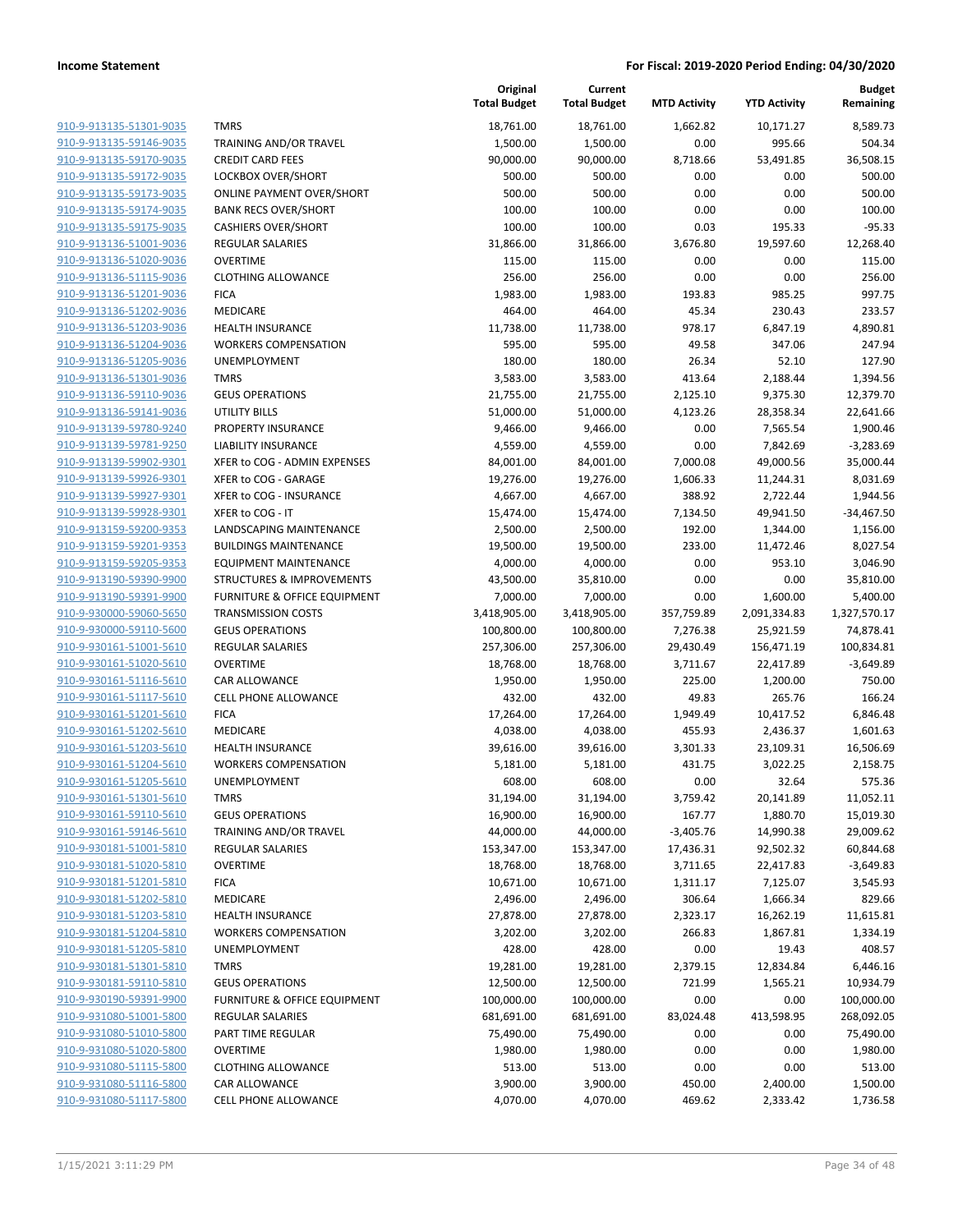|                         |                                         | Original<br><b>Total Budget</b> | Current<br><b>Total Budget</b> | <b>MTD Activity</b> | <b>YTD Activity</b> | <b>Budget</b><br>Remaining |
|-------------------------|-----------------------------------------|---------------------------------|--------------------------------|---------------------|---------------------|----------------------------|
| 910-9-931080-51201-5800 | <b>FICA</b>                             | 44,660.00                       | 44,660.00                      | 5,021.89            | 24,314.99           | 20,345.01                  |
| 910-9-931080-51202-5800 | MEDICARE                                | 11,123.00                       | 11,123.00                      | 1,174.48            | 5,817.90            | 5,305.10                   |
| 910-9-931080-51203-5800 | <b>HEALTH INSURANCE</b>                 | 93,904.00                       | 93,904.00                      | 7,825.33            | 54,777.34           | 39,126.66                  |
| 910-9-931080-51204-5800 | <b>WORKERS COMPENSATION</b>             | 15,317.00                       | 15,317.00                      | 1,276.42            | 8,934.94            | 6,382.06                   |
| 910-9-931080-51205-5800 | UNEMPLOYMENT                            | 1,800.00                        | 1,800.00                       | 5.14                | 107.81              | 1,692.19                   |
| 910-9-931080-51301-5800 | <b>TMRS</b>                             | 85,938.00                       | 85,938.00                      | 8,825.91            | 43,208.69           | 42,729.31                  |
| 910-9-931080-59110-5800 | <b>GEUS OPERATIONS</b>                  | 8,780.00                        | 8,780.00                       | 779.18              | 7,462.70            | 1,317.30                   |
| 910-9-931080-59146-5800 | TRAINING AND/OR TRAVEL                  | 14,600.00                       | 14,600.00                      | 225.96              | 925.76              | 13,674.24                  |
| 910-9-931080-59148-5800 | <b>FUEL</b>                             | 4,000.00                        | 4,000.00                       | 336.05              | 2,204.81            | 1,795.19                   |
| 910-9-931080-59205-5800 | <b>EQUIPMENT MAINTENANCE</b>            | 3,550.00                        | 3,550.00                       | 0.00                | 198.34              | 3,351.66                   |
| 910-9-931088-51001-5880 | <b>REGULAR SALARIES</b>                 | 43,846.00                       | 43,846.00                      | 10,233.60           | 54,492.92           | $-10,646.92$               |
| 910-9-931088-51117-5880 | <b>CELL PHONE ALLOWANCE</b>             | 0.00                            | 0.00                           | 110.76              | 295.36              | $-295.36$                  |
| 910-9-931088-51201-5880 | <b>FICA</b>                             | 2,718.00                        | 2,718.00                       | 589.70              | 3,060.14            | $-342.14$                  |
| 910-9-931088-51202-5880 | MEDICARE                                | 636.00                          | 636.00                         | 137.92              | 715.70              | $-79.70$                   |
| 910-9-931088-51203-5880 | <b>HEALTH INSURANCE</b>                 | 11,738.00                       | 11,738.00                      | 978.17              | 6,847.19            | 4,890.81                   |
| 910-9-931088-51204-5880 | <b>WORKERS COMPENSATION</b>             | 816.00                          | 816.00                         | 68.00               | 476.00              | 340.00                     |
| 910-9-931088-51205-5880 | UNEMPLOYMENT                            | 180.00                          | 180.00                         | 0.00                | 29.08               | 150.92                     |
| 910-9-931088-51301-5880 | <b>TMRS</b>                             | 4,912.00                        | 4,912.00                       | 1,163.73            | 6,118.58            | $-1,206.58$                |
| 910-9-931088-59110-5880 | <b>GEUS OPERATIONS</b>                  | 3,850.00                        | 3,850.00                       | 35.33               | 1,879.24            | 1,970.76                   |
| 910-9-931088-59146-5880 | TRAINING AND/OR TRAVEL                  | 3,000.00                        | 3,000.00                       | 0.00                | 0.00                | 3,000.00                   |
| 910-9-931092-51001-9202 | <b>REGULAR SALARIES</b>                 | 191,878.00                      | 191,878.00                     | 14,570.39           | 78,510.77           | 113,367.23                 |
| 910-9-931092-51020-9202 | <b>OVERTIME</b>                         | 0.00                            | 0.00                           | 764.86              | 904.30              | $-904.30$                  |
| 910-9-931092-51117-9202 | <b>CELL PHONE ALLOWANCE</b>             | 2,064.00                        | 2,064.00                       | 188.31              | 1,004.32            | 1,059.68                   |
| 910-9-931092-51201-9202 | <b>FICA</b>                             | 12,024.00                       | 12,024.00                      | 929.43              | 4,769.08            | 7,254.92                   |
| 910-9-931092-51202-9202 | MEDICARE                                | 2,812.00                        | 2,812.00                       | 217.36              | 1,115.32            | 1,696.68                   |
| 910-9-931092-51203-9202 | <b>HEALTH INSURANCE</b>                 | 35,214.00                       | 35,214.00                      | 2,934.50            | 20,541.50           | 14,672.50                  |
| 910-9-931092-51204-9202 | <b>WORKERS COMPENSATION</b>             | 4,002.00                        | 4,002.00                       | 333.50              | 2,334.50            | 1,667.50                   |
| 910-9-931092-51205-9202 | UNEMPLOYMENT                            | 540.00                          | 540.00                         | 0.00                | 15.74               | 524.26                     |
| 910-9-931092-51301-9202 | <b>TMRS</b>                             | 21,726.00                       | 21,726.00                      | 1,746.42            | 8,981.18            | 12,744.82                  |
| 910-9-931092-59110-9212 | <b>GEUS OPERATIONS</b>                  | 15,200.00                       | 15,200.00                      | 372.34              | 8,118.93            | 7,081.07                   |
| 910-9-931092-59130-9212 | PHONE MANAGEMENT SERVICE                | 66,900.00                       | 66,900.00                      | 0.00                | 30,024.00           | 36,876.00                  |
| 910-9-931092-59133-9212 | OFFICE 365                              | 10,920.00                       | 10,920.00                      | 1,777.00            | 6,219.50            | 4,700.50                   |
| 910-9-931092-59146-9212 | TRAINING AND/OR TRAVEL                  | 5,000.00                        | 5,000.00                       | 0.00                | 4,063.35            | 936.65                     |
| 910-9-931093-59205-9352 | EQUIPMENT MAINTENANCE - IT              | 22,500.00                       | 22,500.00                      | 6,516.40            | 21,551.04           | 948.96                     |
| 910-9-931099-59391-9900 | <b>FURNITURE &amp; OFFICE EQUIPMENT</b> | 394,400.00                      | 394,400.00                     | 0.00                | 95,836.15           | 298,563.85                 |
| 910-9-931099-59392-9900 | <b>TRANSPORTATION EQUIPMENT</b>         | 33,000.00                       | 33,000.00                      | 0.00                | 0.00                | 33,000.00                  |
| 910-9-931462-51001-5620 | REGULAR SALARIES                        | 63,483.00                       | 63,483.00                      | 5,940.00            | 37,102.46           | 26,380.54                  |
| 910-9-931462-51115-5620 | <b>CLOTHING ALLOWANCE</b>               | 154.00                          | 154.00                         | 0.00                | 0.00                | 154.00                     |
| 910-9-931462-51117-5620 | <b>CELL PHONE ALLOWANCE</b>             | 480.00                          | 480.00                         | 36.69               | 250.15              | 229.85                     |
| 910-9-931462-51201-5620 | <b>FICA</b>                             | 3,924.00                        | 3,924.00                       | 322.83              | 4,305.54            | $-381.54$                  |
| 910-9-931462-51202-5620 | MEDICARE                                | 927.00                          | 927.00                         | 75.51               | 1,006.96            | $-79.96$                   |
| 910-9-931462-51203-5620 | <b>HEALTH INSURANCE</b>                 | 5,869.00                        | 5,869.00                       | 489.08              | 3,423.56            | 2,445.44                   |
| 910-9-931462-51204-5620 | <b>WORKERS COMPENSATION</b>             | 1,207.00                        | 1,207.00                       | 100.58              | 704.06              | 502.94                     |
| 910-9-931462-51205-5620 | UNEMPLOYMENT                            | 89.00                           | 89.00                          | 0.00                | 5.04                | 83.96                      |
| 910-9-931462-51301-5620 | <b>TMRS</b>                             | 7,165.00                        | 7,165.00                       | 672.39              | 8,374.95            | $-1,209.95$                |
| 910-9-931462-59110-5620 | <b>GEUS OPERATIONS</b>                  | 11,551.00                       | 11,551.00                      | 1,666.51            | 4,625.53            | 6,925.47                   |
| 910-9-931462-59146-5620 | TRAINING AND/OR TRAVEL                  | 3,470.00                        | 3,470.00                       | 0.00                | 438.92              |                            |
| 910-9-931462-59148-5620 | <b>FUEL</b>                             |                                 |                                |                     |                     | 3,031.08<br>$-366.79$      |
| 910-9-931462-59198-5620 | <b>COLOCATION CHARGES</b>               | 1,000.00                        | 1,000.00                       | 163.53              | 1,366.79            |                            |
|                         |                                         | 10,189.00                       | 10,189.00                      | 0.00                | 10,189.00           | 0.00                       |
| 910-9-931462-59199-5620 | LEASE OF DARK FIBER                     | 210,857.00                      | 210,857.00                     | 0.00                | 210,857.00          | 0.00                       |
| 910-9-931470-51001-5700 | <b>REGULAR SALARIES</b>                 | 110,993.00                      | 110,993.00                     | 7,718.85            | 50,094.65           | 60,898.35                  |
| 910-9-931470-51020-5700 | <b>OVERTIME</b>                         | 3,247.00                        | 3,247.00                       | 0.00                | 2,074.35            | 1,172.65                   |
| 910-9-931470-51115-5700 | <b>CLOTHING ALLOWANCE</b>               | 525.00                          | 525.00                         | 0.00                | 0.00                | 525.00                     |
| 910-9-931470-51117-5700 | <b>CELL PHONE ALLOWANCE</b>             | 648.00                          | 648.00                         | 49.86               | 290.85              | 357.15                     |
| 910-9-931470-51201-5700 | <b>FICA</b>                             | 7,120.00                        | 7,120.00                       | 412.85              | 2,733.03            | 4,386.97                   |
| 910-9-931470-51202-5700 | MEDICARE                                | 1,665.00                        | 1,665.00                       | 96.56               | 639.18              | 1,025.82                   |
| 910-9-931470-51203-5700 | <b>HEALTH INSURANCE</b>                 | 17,607.00                       | 17,607.00                      | 1,467.25            | 10,270.75           | 7,336.25                   |
| 910-9-931470-51204-5700 | <b>WORKERS COMPENSATION</b>             | 2,167.00                        | 2,167.00                       | 180.58              | 1,264.06            | 902.94                     |
| 910-9-931470-51205-5700 | UNEMPLOYMENT                            | 266.00                          | 266.00                         | 0.00                | 15.32               | 250.68                     |
|                         |                                         |                                 |                                |                     |                     |                            |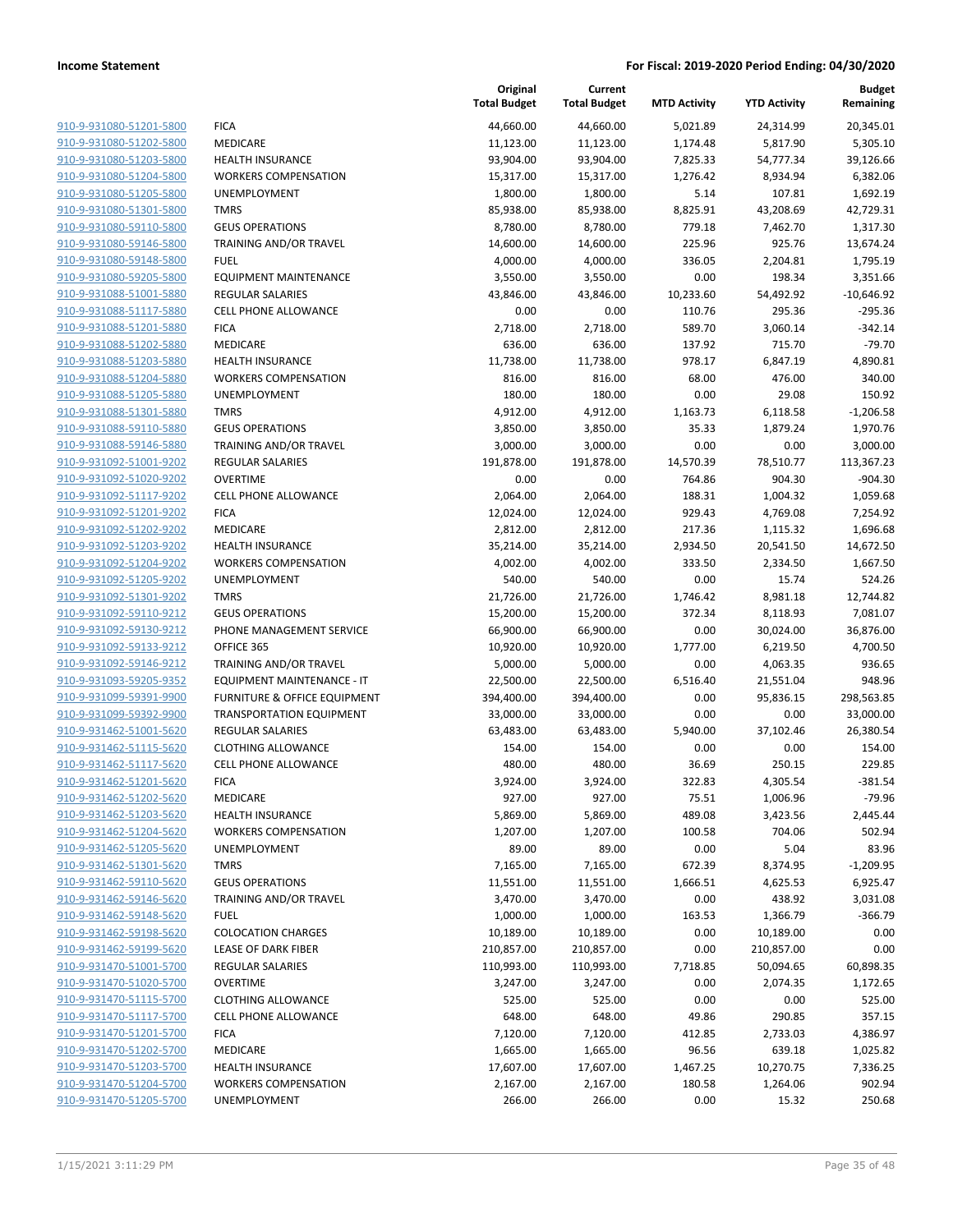|                                                    |                                     | Original<br><b>Total Budget</b> | Current<br><b>Total Budget</b> | <b>MTD Activity</b> | <b>YTD Activity</b> | <b>Budget</b><br>Remaining |
|----------------------------------------------------|-------------------------------------|---------------------------------|--------------------------------|---------------------|---------------------|----------------------------|
| 910-9-931470-51301-5700                            | <b>TMRS</b>                         | 12,864.00                       | 12,864.00                      | 873.99              | 5,858.16            | 7,005.84                   |
| 910-9-931470-59205-5700                            | <b>EQUIPMENT MAINTENANCE</b>        | 4,650.00                        | 4,650.00                       | 0.00                | 92.88               | 4,557.12                   |
| 910-9-931470-59253-5700                            | TRANSMISSION SUBSTATION MAINT       | 23,278.00                       | 23,278.00                      | 925.92              | 4,635.39            | 18,642.61                  |
| 910-9-931490-59353-9900                            | <b>TRANSMISSION SUBSTATIONS</b>     | 694,000.00                      | 694,000.00                     | 150,956.28          | 195,091.11          | 498,908.89                 |
| 910-9-931491-51001-9911                            | <b>REGULAR SALARIES</b>             | 2,510.00                        | 2,510.00                       | 0.00                | 1,116.36            | 1,393.64                   |
| 910-9-931491-51201-9911                            | <b>FICA</b>                         | 159.00                          | 159.00                         | 0.00                | 69.21               | 89.79                      |
| 910-9-931491-51202-9911                            | MEDICARE                            | 37.00                           | 37.00                          | 0.00                | 16.19               | 20.81                      |
| 910-9-931491-51205-9911                            | UNEMPLOYMENT                        | 5.00                            | 5.00                           | 0.00                | 0.00                | 5.00                       |
| 910-9-931491-51301-9911                            | <b>TMRS</b>                         | 288.00                          | 288.00                         | 0.00                | 123.46              | 164.54                     |
| 910-9-931528-51001-5820                            | <b>REGULAR SALARIES</b>             | 63,636.00                       | 63,636.00                      | 5,940.00            | 36,902.44           | 26,733.56                  |
| 910-9-931528-51115-5820                            | <b>CLOTHING ALLOWANCE</b>           | 154.00                          | 154.00                         | 0.00                | 0.00                | 154.00                     |
| 910-9-931528-51117-5820                            | <b>CELL PHONE ALLOWANCE</b>         | 480.00                          | 480.00                         | 36.69               | 250.11              | 229.89                     |
| 910-9-931528-51201-5820                            | <b>FICA</b>                         | 3,933.00                        | 3,933.00                       | 370.56              | 2,303.52            | 1,629.48                   |
| 910-9-931528-51202-5820                            | MEDICARE                            | 930.00                          | 930.00                         | 86.67               | 538.74              | 391.26                     |
| 910-9-931528-51203-5820                            | <b>HEALTH INSURANCE</b>             | 5,869.00                        | 5,869.00                       | 489.08              | 3,423.56            | 2,445.44                   |
| 910-9-931528-51204-5820                            | <b>WORKERS COMPENSATION</b>         | 1,207.00                        | 1,207.00                       | 100.58              | 704.06              | 502.94                     |
| 910-9-931528-51205-5820                            | UNEMPLOYMENT                        | 89.00                           | 89.00                          | 0.00                | 3.96                | 85.04                      |
| 910-9-931528-51301-5820                            | <b>TMRS</b>                         | 7,182.00                        | 7,182.00                       | 672.39              | 4,146.12            | 3,035.88                   |
| 910-9-931528-59110-5820                            | <b>GEUS OPERATIONS</b>              | 10,081.00                       | 10,081.00                      | 1,333.00            | 3,022.44            | 7,058.56                   |
| 910-9-931528-59146-5820                            | TRAINING AND/OR TRAVEL              | 5,970.00                        | 5,970.00                       | 0.00                | 438.92              | 5,531.08                   |
| 910-9-931528-59148-5820                            | <b>FUEL</b>                         | 3,000.00                        | 3,000.00                       | 69.89               | 1,148.86            | 1,851.14                   |
| 910-9-931529-51001-5920                            | REGULAR SALARIES                    | 111,260.00                      | 111,260.00                     | 7,718.82            | 50,094.50           | 61,165.50                  |
| 910-9-931529-51020-5920                            | <b>OVERTIME</b>                     | 3,247.00                        | 3,247.00                       | 0.00                | 2,074.37            | 1,172.63                   |
| 910-9-931529-51115-5920                            | <b>CLOTHING ALLOWANCE</b>           | 525.00                          | 525.00                         | 0.00                | 0.00                | 525.00                     |
| 910-9-931529-51117-5920                            | <b>CELL PHONE ALLOWANCE</b>         | 648.00                          | 648.00                         | 49.80               | 290.50              | 357.50                     |
| 910-9-931529-51201-5920                            | <b>FICA</b>                         | 7,137.00                        | 7,137.00                       | 481.65              | 3,252.49            | 3,884.51                   |
| 910-9-931529-51202-5920                            | MEDICARE                            | 1,669.00                        | 1,669.00                       | 112.65              | 760.66              | 908.34                     |
| 910-9-931529-51203-5920                            | <b>HEALTH INSURANCE</b>             | 17,607.00                       | 17,607.00                      | 1,467.25            | 10,270.75           | 7,336.25                   |
| 910-9-931529-51204-5920                            | <b>WORKERS COMPENSATION</b>         | 2,167.00                        | 2,167.00                       | 180.58              | 1,264.06            | 902.94                     |
| 910-9-931529-51205-5920                            | UNEMPLOYMENT                        | 267.00                          | 267.00                         | 0.00                | 11.67               | 255.33                     |
| 910-9-931529-51301-5920                            | <b>TMRS</b>                         | 12,895.00                       | 12,895.00                      | 873.96              | 5,858.08            | 7,036.92                   |
| 910-9-931529-59205-5920                            | <b>EQUIPMENT MAINTENANCE</b>        | 6,050.00                        | 6,050.00                       | 0.00                | 393.71              | 5,656.29                   |
| 910-9-931529-59262-5920                            | DISTRIBUTION SUBSTATION MAINTENANCE | 27,278.00                       | 27,278.00                      | 538.32              | 12,245.88           | 15,032.12                  |
| 910-9-931590-59362-9900                            | <b>DISTRIBUTION SUBSTATIONS</b>     | 1,494,000.00                    | 1,494,000.00                   | 337,600.79          | 444,122.98          | 1,049,877.02               |
| 910-9-931591-51001-9912                            | <b>REGULAR SALARIES</b>             | 2,092.00                        | 2,092.00                       | 0.00                | 0.00                | 2,092.00                   |
| 910-9-931591-51201-9912                            | <b>FICA</b>                         | 132.00                          | 132.00                         | 0.00                | 0.00                | 132.00                     |
| 910-9-931591-51202-9912                            | MEDICARE                            | 31.00                           | 31.00                          | 0.00                | 0.00                | 31.00                      |
| 910-9-931591-51205-9912<br>910-9-931591-51301-9912 | UNEMPLOYMENT<br><b>TMRS</b>         | 4.00<br>240.00                  | 4.00<br>240.00                 | 0.00<br>0.00        | 0.00<br>0.00        | 4.00<br>240.00             |
| 910-9-932467-51001-5671                            | <b>REGULAR SALARIES</b>             | 62,555.00                       | 62,555.00                      | 5,421.01            | 51,834.77           | 10,720.23                  |
| 910-9-932467-51010-5671                            | PART TIME REGULAR                   | 31,736.00                       | 31,736.00                      | 0.00                | 0.00                | 31,736.00                  |
| 910-9-932467-51020-5671                            | <b>OVERTIME</b>                     | 8,105.00                        | 8,105.00                       | 216.12              | 2,931.36            | 5,173.64                   |
| 910-9-932467-51115-5671                            | <b>CLOTHING ALLOWANCE</b>           | 578.00                          | 578.00                         | 0.00                | 0.00                | 578.00                     |
| 910-9-932467-51201-5671                            | <b>FICA</b>                         | 6,266.00                        | 6,266.00                       | 314.92              | 3,246.44            | 3,019.56                   |
| 910-9-932467-51202-5671                            | MEDICARE                            | 1,465.00                        | 1,465.00                       | 73.65               | 759.25              | 705.75                     |
| 910-9-932467-51203-5671                            | HEALTH INSURANCE                    | 11,738.00                       | 11,738.00                      | 978.17              | 6,847.19            | 4,890.81                   |
| 910-9-932467-51204-5671                            | <b>WORKERS COMPENSATION</b>         | 2,252.00                        | 2,252.00                       | 187.67              | 1,313.69            | 938.31                     |
| 910-9-932467-51205-5671                            | UNEMPLOYMENT                        | 301.00                          | 301.00                         | 0.00                | 21.38               | 279.62                     |
| 910-9-932467-51301-5671                            | <b>TMRS</b>                         | 11,321.00                       | 11,321.00                      | 634.17              | 3,676.52            | 7,644.48                   |
| 910-9-932467-59110-5671                            | <b>GEUS OPERATIONS</b>              | 3,500.00                        | 3,500.00                       | 5.28                | 763.58              | 2,736.42                   |
| 910-9-932467-59146-5671                            | TRAINING AND/OR TRAVEL              | 1,000.00                        | 1,000.00                       | 0.00                | 0.00                | 1,000.00                   |
| 910-9-932467-59148-5671                            | <b>FUEL</b>                         | 8,500.00                        | 8,500.00                       | 252.79              | 2,578.54            | 5,921.46                   |
| 910-9-932474-51001-5740                            | REGULAR SALARIES                    | 56,563.00                       | 56,563.00                      | 4,149.20            | 22,905.22           | 33,657.78                  |
| 910-9-932474-51020-5740                            | <b>OVERTIME</b>                     | 6,840.00                        | 6,840.00                       | 0.00                | 885.60              | 5,954.40                   |
| 910-9-932474-51115-5740                            | <b>CLOTHING ALLOWANCE</b>           | 578.00                          | 578.00                         | 0.00                | 0.00                | 578.00                     |
| 910-9-932474-51201-5740                            | <b>FICA</b>                         | 3,861.00                        | 3,861.00                       | 233.83              | 1,326.36            | 2,534.64                   |
| 910-9-932474-51202-5740                            | MEDICARE                            | 903.00                          | 903.00                         | 54.68               | 310.20              | 592.80                     |
| 910-9-932474-51203-5740                            | HEALTH INSURANCE                    | 11,738.00                       | 11,738.00                      | 978.17              | 6,847.19            | 4,890.81                   |
| 910-9-932474-51204-5740                            | <b>WORKERS COMPENSATION</b>         |                                 |                                |                     |                     |                            |
|                                                    |                                     | 1,388.00                        | 1,388.00                       | 115.67              | 809.69              | 578.31                     |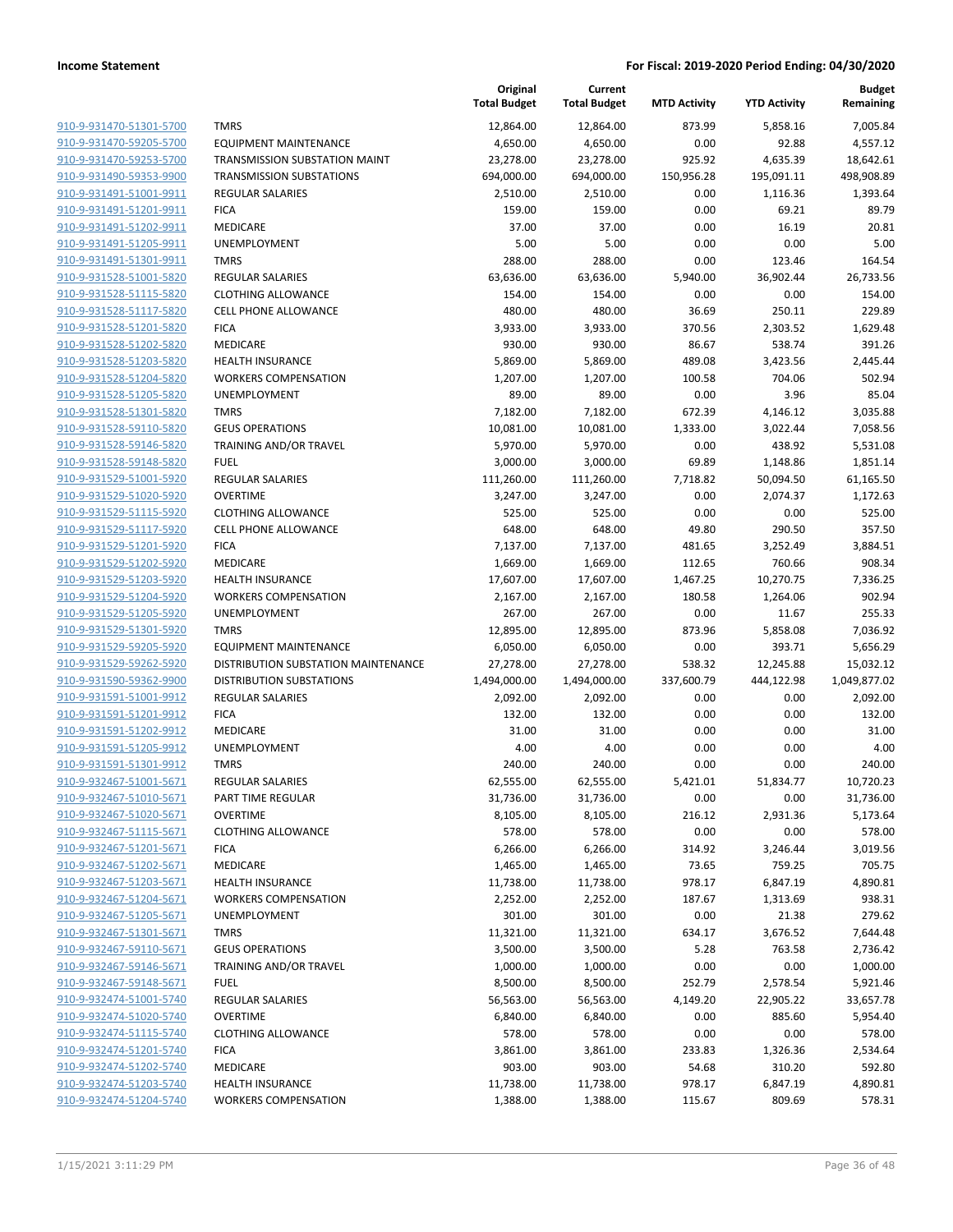|                                                    |                                                          | Original<br><b>Total Budget</b> | Current<br><b>Total Budget</b> | <b>MTD Activity</b> | <b>YTD Activity</b> | <b>Budget</b><br>Remaining |
|----------------------------------------------------|----------------------------------------------------------|---------------------------------|--------------------------------|---------------------|---------------------|----------------------------|
| 910-9-932474-51205-5740                            | <b>UNEMPLOYMENT</b>                                      | 150.00                          | 150.00                         | 0.00                | 6.39                | 143.61                     |
| 910-9-932474-51301-5740                            | <b>TMRS</b>                                              | 6,976.00                        | 6,976.00                       | 466.79              | 2,657.18            | 4,318.82                   |
| 910-9-932474-59205-5740                            | <b>EQUIPMENT MAINTENANCE</b>                             | 3.00                            | 3.00                           | 0.00                | 0.00                | 3.00                       |
| 910-9-932474-59257-5740                            | <b>TRANSMISSION LINE MAINTENANCE</b>                     | 49,280.00                       | 49,280.00                      | 9,570.83            | 25,984.10           | 23,295.90                  |
| 910-9-932490-59356-9900                            | <b>GEUS TRANSMISSION LINES</b>                           | 100,000.00                      | 100,000.00                     | 0.00                | 49,228.98           | 50,771.02                  |
| 910-9-932490-59392-9900                            | <b>TRANSPORTATION EQUIPMENT</b>                          | 0.00                            | 0.00                           | 0.00                | 25,113.11           | $-25,113.11$               |
| 910-9-932491-51001-9913                            | <b>REGULAR SALARIES</b>                                  | 23,549.00                       | 23,549.00                      | 0.00                | 21,461.42           | 2,087.58                   |
| 910-9-932491-51011-9913                            | PART TIME TEMPORARY                                      | 6,274.00                        | 6,274.00                       | 0.00                | 0.00                | 6,274.00                   |
| 910-9-932491-51201-9913                            | <b>FICA</b>                                              | 2,002.00                        | 2,002.00                       | 0.00                | 1,433.97            | 568.03                     |
| 910-9-932491-51202-9913                            | MEDICARE                                                 | 468.00                          | 468.00                         | 0.00                | 335.37              | 132.63                     |
| 910-9-932491-51205-9913                            | <b>UNEMPLOYMENT</b>                                      | 89.00                           | 89.00                          | 0.00                | 3.97                | 85.03                      |
| 910-9-932491-51301-9913                            | <b>TMRS</b>                                              | 3,617.00                        | 3,617.00                       | 0.00                | 2,705.78            | 911.22                     |
| 910-9-932500-51001-5801                            | <b>REGULAR SALARIES</b>                                  | 130,125.00                      | 130,125.00                     | 15,014.91           | 79,933.75           | 50,191.25                  |
| 910-9-932500-51115-5801                            | <b>CLOTHING ALLOWANCE</b>                                | 256.00                          | 256.00                         | 0.00                | 0.00                | 256.00                     |
| 910-9-932500-51117-5801                            | <b>CELL PHONE ALLOWANCE</b>                              | 636.00                          | 636.00                         | 73.38               | 391.36              | 244.64                     |
| 910-9-932500-51201-5801                            | <b>FICA</b>                                              | 7,961.00                        | 7,961.00                       | 890.16              | 4,718.99            | 3,242.01                   |
| 910-9-932500-51202-5801                            | MEDICARE                                                 | 1,896.00                        | 1,896.00                       | 208.17              | 1,103.60            | 792.40                     |
| 910-9-932500-51203-5801                            | <b>HEALTH INSURANCE</b>                                  | 11,738.00                       | 11,738.00                      | 978.17              | 6,847.19            | 4,890.81                   |
| 910-9-932500-51204-5801                            | <b>WORKERS COMPENSATION</b>                              | 2,433.00                        | 2,433.00                       | 202.75              | 1,419.25            | 1,013.75                   |
| 910-9-932500-51205-5801                            | <b>UNEMPLOYMENT</b>                                      | 180.00                          | 180.00                         | 0.00                | 9.00                | 171.00                     |
| 910-9-932500-51301-5801                            | <b>TMRS</b>                                              | 14,648.00                       | 14,648.00                      | 1,697.43            | 8,969.92            | 5,678.08                   |
| 910-9-932500-59110-5801                            | <b>GEUS OPERATIONS</b>                                   | 4,760.00                        | 4,760.00                       | 128.80              | 1,500.34            | 3,259.66                   |
| 910-9-932500-59112-5801                            | SAFETY                                                   | 48,970.00                       | 48,970.00                      | 0.00                | 24,377.60           | 24,592.40                  |
| 910-9-932500-59146-5801                            | TRAINING AND/OR TRAVEL                                   | 16,200.00                       | 16,200.00                      | 0.00                | 6,984.87            | 9,215.13                   |
| 910-9-932500-59148-5801                            | <b>FUEL</b>                                              | 1,800.00                        | 1,800.00                       | 155.10              | 2,499.71            | $-699.71$                  |
| 910-9-932503-51001-5830                            | REGULAR SALARIES                                         | 121,230.00                      | 121,230.00                     | 12,403.87           | 70,390.58           | 50,839.42                  |
| 910-9-932503-51020-5830                            | <b>OVERTIME</b>                                          | 10,481.00                       | 10,481.00                      | 302.63              | 3,447.24            | 7,033.76                   |
| 910-9-932503-51115-5830<br>910-9-932503-51117-5830 | <b>CLOTHING ALLOWANCE</b><br><b>CELL PHONE ALLOWANCE</b> | 1,257.00<br>318.00              | 1,257.00<br>318.00             | 0.00<br>36.69       | 0.00<br>195.68      | 1,257.00<br>122.32         |
| 910-9-932503-51201-5830                            | <b>FICA</b>                                              | 8,186.00                        | 8,186.00                       | 695.35              | 3,975.36            | 4,210.64                   |
| 910-9-932503-51202-5830                            | MEDICARE                                                 | 1,914.00                        | 1,914.00                       | 162.62              | 929.71              | 984.29                     |
| 910-9-932503-51203-5830                            | <b>HEALTH INSURANCE</b>                                  | 23,476.00                       | 23,476.00                      | 1,956.33            | 13,694.31           | 9,781.69                   |
| 910-9-932503-51204-5830                            | <b>WORKERS COMPENSATION</b>                              | 3,350.00                        | 3,350.00                       | 279.17              | 1,954.19            | 1,395.81                   |
| 910-9-932503-51205-5830                            | UNEMPLOYMENT                                             | 360.00                          | 360.00                         | 0.00                | 15.79               | 344.21                     |
| 910-9-932503-51301-5830                            | <b>TMRS</b>                                              | 14,790.00                       | 14,790.00                      | 1,433.61            | 8,266.34            | 6,523.66                   |
| 910-9-932503-59110-5830                            | <b>GEUS OPERATIONS</b>                                   | 40,000.00                       | 40,000.00                      | 1,547.59            | 10,512.96           | 29,487.04                  |
| 910-9-932503-59148-5830                            | <b>FUEL</b>                                              | 40,000.00                       | 40,000.00                      | 1,344.27            | 11,787.04           | 28,212.96                  |
| 910-9-932504-51001-5840                            | <b>REGULAR SALARIES</b>                                  | 122,699.00                      | 122,699.00                     | 12,403.81           | 70,390.24           | 52,308.76                  |
| 910-9-932504-51020-5840                            | <b>OVERTIME</b>                                          | 10,481.00                       | 10,481.00                      | 302.62              | 3,447.23            | 7,033.77                   |
| 910-9-932504-51115-5840                            | <b>CLOTHING ALLOWANCE</b>                                | 1,257.00                        | 1,257.00                       | 0.00                | 0.00                | 1,257.00                   |
| 910-9-932504-51117-5840                            | <b>CELL PHONE ALLOWANCE</b>                              | 318.00                          | 318.00                         | 36.69               | 195.68              | 122.32                     |
| 910-9-932504-51201-5840                            | <b>FICA</b>                                              | 8,276.00                        | 8,276.00                       | 790.07              | 4,590.06            | 3,685.94                   |
| 910-9-932504-51202-5840                            | MEDICARE                                                 | 1,935.00                        | 1,935.00                       | 184.78              | 1,073.50            | 861.50                     |
| 910-9-932504-51203-5840                            | <b>HEALTH INSURANCE</b>                                  | 23,476.00                       | 23,476.00                      | 1,956.33            | 13,694.31           | 9,781.69                   |
| 910-9-932504-51204-5840                            | <b>WORKERS COMPENSATION</b>                              | 3,350.00                        | 3,350.00                       | 279.17              | 1,954.19            | 1,395.81                   |
| 910-9-932504-51205-5840                            | UNEMPLOYMENT                                             | 360.00                          | 360.00                         | 0.00                | 13.58               | 346.42                     |
| 910-9-932504-51301-5840                            | <b>TMRS</b>                                              | 14,956.00                       | 14,956.00                      | 1,433.61            | 8,266.32            | 6,689.68                   |
| 910-9-932504-59110-5840                            | <b>GEUS OPERATIONS</b>                                   | 48,000.00                       | 48,000.00                      | 3,232.83            | 20,603.32           | 27,396.68                  |
| 910-9-932504-59148-5840                            | <b>FUEL</b>                                              | 20,000.00                       | 20,000.00                      | 960.99              | 9,940.06            | 10,059.94                  |
| 910-9-932505-51001-5850                            | REGULAR SALARIES                                         | 817.00                          | 817.00                         | 0.00                | 0.00                | 817.00                     |
| 910-9-932505-51020-5850                            | <b>OVERTIME</b>                                          | 104.00                          | 104.00                         | 0.00                | 0.00                | 104.00                     |
| 910-9-932505-51201-5850                            | <b>FICA</b>                                              | 56.00                           | 56.00                          | 0.00                | 0.00                | 56.00                      |
| 910-9-932505-51202-5850                            | MEDICARE                                                 | 14.00                           | 14.00                          | 0.00                | 0.00                | 14.00                      |
| 910-9-932505-51301-5850                            | <b>TMRS</b>                                              | 103.00                          | 103.00                         | 0.00                | 0.00                | 103.00                     |
| 910-9-932506-51001-5860                            | REGULAR SALARIES                                         | 117,219.00                      | 117,219.00                     | 9,842.40            | 52,428.81           | 64,790.19                  |
| 910-9-932506-51020-5860                            | <b>OVERTIME</b>                                          | 1,243.00                        | 1,243.00                       | 0.00                | 0.00                | 1,243.00                   |
| 910-9-932506-51115-5860                            | <b>CLOTHING ALLOWANCE</b>                                | 525.00                          | 525.00                         | 0.00                | 0.00                | 525.00                     |
| 910-9-932506-51117-5860                            | <b>CELL PHONE ALLOWANCE</b>                              | 432.00                          | 432.00                         | 49.83               | 265.76              | 166.24                     |
| 910-9-932506-51201-5860                            | <b>FICA</b>                                              | 7,371.00                        | 7,371.00                       | 614.03              | 3,256.84            | 4,114.16                   |
|                                                    |                                                          |                                 |                                |                     |                     |                            |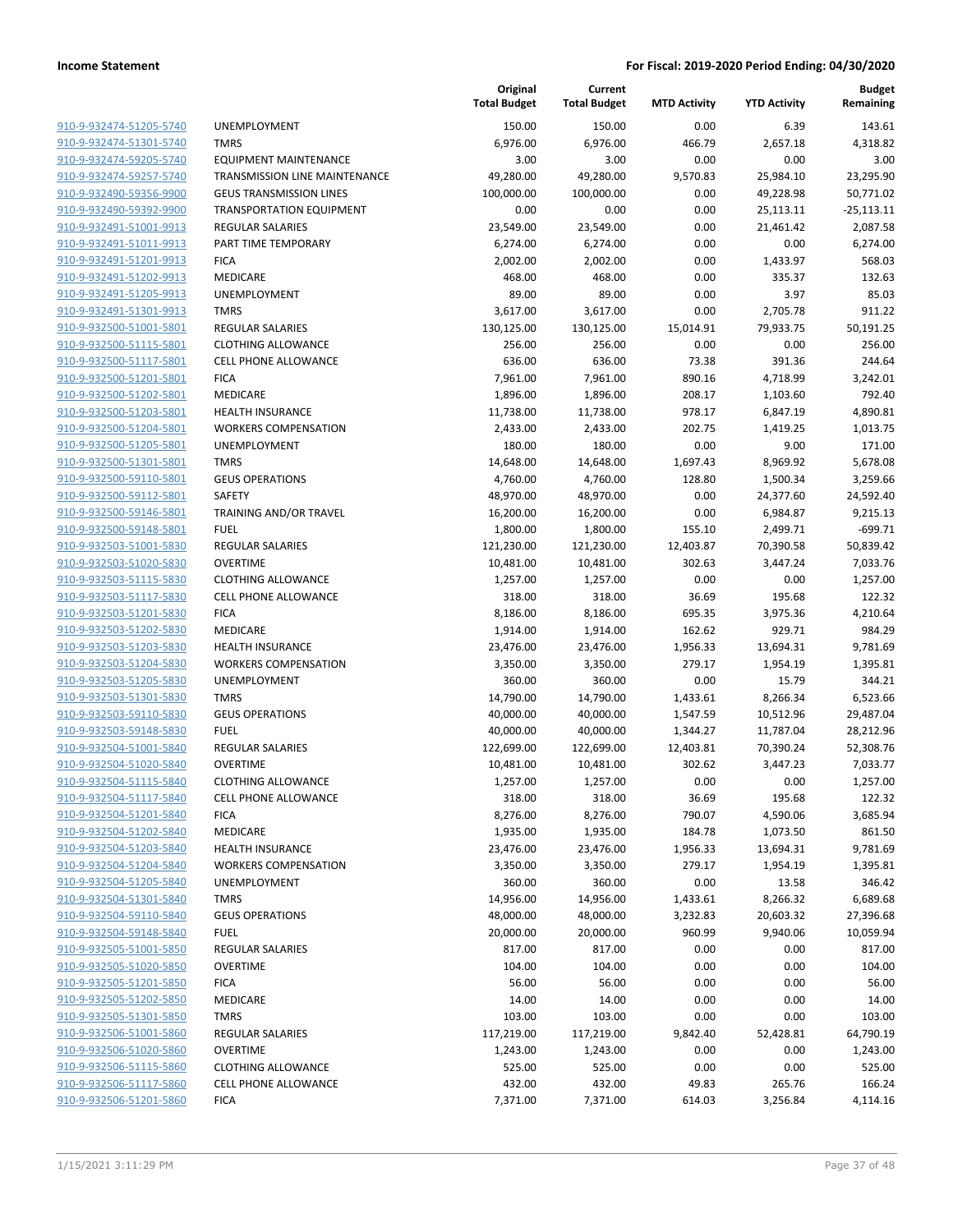| 910-9-932506-51202-5860                            |
|----------------------------------------------------|
| 910-9-932506-51203-5860                            |
| 910-9-932506-51204-5860                            |
| 910-9-932506-51205-5860                            |
| 910-9-932506-51301-5860                            |
| 910-9-932506-59110-5860                            |
| 910-9-932506-59148-5860                            |
| 910-9-932507-51001-5870                            |
| 910-9-932507-51020-5870                            |
| 910-9-932507-51102-5870                            |
| 910-9-932507-51201-5870                            |
| 910-9-932507-51202-5870                            |
| 910-9-932507-51301-5870                            |
| 910-9-932507-59110-5870                            |
| 910-9-932509-59147-5890                            |
| 910-9-932510-51001-5900                            |
| 910-9-932510-51020-5900                            |
| 910-9-932510-51102-5900                            |
| 910-9-932510-51115-5900                            |
| 910-9-932510-51201-5900                            |
| 910-9-932510-51202-5900                            |
| 910-9-932510-51203-5900                            |
| 910-9-932510-51204-5900                            |
| 910-9-932510-51205-5900                            |
| 910-9-932510-51301-5900                            |
| 910-9-932510-59205-5900                            |
| 910-9-932514-51001-5941                            |
| 910-9-932514-51020-5941<br>910-9-932514-51102-5941 |
| 910-9-932514-51115-5941                            |
| 910-9-932514-51201-5941                            |
| 910-9-932514-51202-5941                            |
| 910-9-932514-51203-5941                            |
| 910-9-932514-51204-5941                            |
| 910-9-932514-51205-5941                            |
| 910-9-932514-51301-5941                            |
| 910-9-932514-51401-5941                            |
| 910-9-932514-59275-5941                            |
| 910-9-932515-51001-5950                            |
| 910-9-932515-51020-5950                            |
| 910-9-932515-51102-5870                            |
| <u>910-9-932515-51201-5950</u>                     |
| <u>910-9-932515-51202-5950</u>                     |
| 910-9-932515-51301-5950                            |
| 910-9-932515-59282-5950                            |
| 910-9-932516-51001-5960                            |
| 910-9-932516-51020-5960                            |
| <u>910-9-932516-51201-5960</u>                     |
| 910-9-932516-51202-5960                            |
| 910-9-932516-51205-5960                            |
| 910-9-932516-51301-5960                            |
| <u>910-9-932516-59284-5960</u>                     |
| 910-9-932517-51001-5970                            |
| 910-9-932517-51020-5970                            |
| 910-9-932517-51115-5970                            |
| 910-9-932517-51201-5970                            |
| <u>910-9-932517-51202-5970</u>                     |
| 910-9-932517-51203-5970                            |
| 910-9-932517-51204-5970                            |
|                                                    |

|                         |                                      | Original<br><b>Total Budget</b> | Current<br><b>Total Budget</b> | <b>MTD Activity</b> | <b>YTD Activity</b> | <b>Budget</b><br>Remaining |
|-------------------------|--------------------------------------|---------------------------------|--------------------------------|---------------------|---------------------|----------------------------|
| 910-9-932506-51202-5860 | MEDICARE                             | 1,724.00                        | 1,724.00                       | 143.61              | 761.69              | 962.31                     |
| 910-9-932506-51203-5860 | <b>HEALTH INSURANCE</b>              | 17,607.00                       | 17,607.00                      | 1,467.25            | 10,270.75           | 7,336.25                   |
| 910-9-932506-51204-5860 | <b>WORKERS COMPENSATION</b>          | 2,233.00                        | 2,233.00                       | 186.08              | 1,302.56            | 930.44                     |
| 910-9-932506-51205-5860 | UNEMPLOYMENT                         | 270.00                          | 270.00                         | 0.00                | 9.01                | 260.99                     |
| 910-9-932506-51301-5860 | <b>TMRS</b>                          | 13,319.00                       | 13,319.00                      | 1,112.88            | 5,884.40            | 7,434.60                   |
| 910-9-932506-59110-5860 | <b>GEUS OPERATIONS</b>               | 123,150.00                      | 123,150.00                     | 1,267.63            | 3,891.72            | 119,258.28                 |
| 910-9-932506-59148-5860 | <b>FUEL</b>                          | 4,000.00                        | 4,000.00                       | 170.72              | 1,345.57            | 2,654.43                   |
| 910-9-932507-51001-5870 | REGULAR SALARIES                     | 798.00                          | 798.00                         | 0.00                | 0.00                | 798.00                     |
| 910-9-932507-51020-5870 | <b>OVERTIME</b>                      | 95.00                           | 95.00                          | 0.00                | 0.00                | 95.00                      |
| 910-9-932507-51102-5870 | <b>BILINGUAL PAY</b>                 | 9.00                            | 9.00                           | 0.00                | 0.00                | 9.00                       |
| 910-9-932507-51201-5870 | <b>FICA</b>                          | 56.00                           | 56.00                          | 0.00                | 0.00                | 56.00                      |
| 910-9-932507-51202-5870 | MEDICARE                             | 13.00                           | 13.00                          | 0.00                | 0.00                | 13.00                      |
| 910-9-932507-51301-5870 | <b>TMRS</b>                          | 100.00                          | 100.00                         | 0.00                | 0.00                | 100.00                     |
| 910-9-932507-59110-5870 | <b>GEUS OPERATIONS</b>               | 50.00                           | 50.00                          | 0.00                | 0.00                | 50.00                      |
| 910-9-932509-59147-5890 | <b>RENT</b>                          | 161.00                          | 161.00                         | 0.00                | 0.00                | 161.00                     |
| 910-9-932510-51001-5900 | <b>REGULAR SALARIES</b>              | 66,602.00                       | 66,602.00                      | 7,648.80            | 40,719.20           | 25,882.80                  |
| 910-9-932510-51020-5900 | <b>OVERTIME</b>                      | 10,807.00                       | 10,807.00                      | 0.00                | 96.43               | 10,710.57                  |
| 910-9-932510-51102-5900 | <b>BILINGUAL PAY</b>                 | 600.00                          | 600.00                         | 69.24               | 369.28              | 230.72                     |
| 910-9-932510-51115-5900 | <b>CLOTHING ALLOWANCE</b>            | 525.00                          | 525.00                         | 0.00                | 0.00                | 525.00                     |
| 910-9-932510-51201-5900 | <b>FICA</b>                          | 4,837.00                        | 4,837.00                       | 425.73              | 2,197.54            | 2,639.46                   |
| 910-9-932510-51202-5900 | MEDICARE                             | 1,131.00                        | 1,131.00                       | 99.57               | 513.98              | 617.02                     |
| 910-9-932510-51203-5900 | <b>HEALTH INSURANCE</b>              | 11,738.00                       | 11,738.00                      | 978.17              | 6,847.19            | 4,890.81                   |
| 910-9-932510-51204-5900 | <b>WORKERS COMPENSATION</b>          | 1,451.00                        | 1,451.00                       | 120.92              | 846.44              | 604.56                     |
| 910-9-932510-51205-5900 | UNEMPLOYMENT                         | 180.00                          | 180.00                         | 0.00                | 8.99                | 171.01                     |
| 910-9-932510-51301-5900 | <b>TMRS</b>                          | 8,739.00                        | 8,739.00                       | 868.29              | 4,599.08            | 4,139.92                   |
| 910-9-932510-59205-5900 | <b>EQUIPMENT MAINTENANCE</b>         | 67,000.00                       | 67,000.00                      | 0.00                | 22,570.21           | 44,429.79                  |
| 910-9-932514-51001-5941 | REGULAR SALARIES                     | 517,625.00                      | 517,625.00                     | 39,135.33           | 218,214.16          | 299,410.84                 |
| 910-9-932514-51020-5941 | <b>OVERTIME</b>                      | 54,479.00                       | 54,479.00                      | 3,150.37            | 16,475.88           | 38,003.12                  |
| 910-9-932514-51102-5941 | <b>BILINGUAL PAY</b>                 | 1,185.00                        | 1,185.00                       | 138.48              | 715.48              | 469.52                     |
| 910-9-932514-51115-5941 | <b>CLOTHING ALLOWANCE</b>            | 5,775.00                        | 5,775.00                       | 0.00                | 0.00                | 5,775.00                   |
| 910-9-932514-51201-5941 | <b>FICA</b>                          | 35,542.00                       | 35,542.00                      | 2,462.82            | 13,512.84           | 22,029.16                  |
| 910-9-932514-51202-5941 | MEDICARE                             | 8,312.00                        | 8,312.00                       | 575.98              | 3,160.26            | 5,151.74                   |
| 910-9-932514-51203-5941 | <b>HEALTH INSURANCE</b>              | 129,118.00                      | 129,118.00                     | 10,759.83           | 75,318.87           | 53,799.13                  |
| 910-9-932514-51204-5941 | <b>WORKERS COMPENSATION</b>          | 11,087.00                       | 11,087.00                      | 923.92              | 6,467.44            | 4,619.56                   |
| 910-9-932514-51205-5941 | <b>UNEMPLOYMENT</b>                  | 1,980.00                        | 1,980.00                       | 78.61               | 200.44              | 1,779.56                   |
| 910-9-932514-51301-5941 | <b>TMRS</b>                          | 64,222.00                       | 64,222.00                      | 4,764.93            | 26,260.42           | 37,961.58                  |
| 910-9-932514-51401-5941 | <b>CONTRA - SALARIES</b>             | 0.00                            | 0.00                           | 0.00                | $-2,054.42$         | 2,054.42                   |
| 910-9-932514-59275-5941 | POLES, OH, UG & SERVICES MAINTENANCE | 266,140.00                      | 266,140.00                     | 43,427.81           | 141,307.92          | 124,832.08                 |
| 910-9-932515-51001-5950 | <b>REGULAR SALARIES</b>              | 579.00                          | 579.00                         | 0.00                | 0.00                | 579.00                     |
| 910-9-932515-51020-5950 | <b>OVERTIME</b>                      | 63.00                           | 63.00                          | 0.00                | 0.00                | 63.00                      |
| 910-9-932515-51102-5870 | <b>BILINGUAL PAY</b>                 | 6.00                            | 6.00                           | 0.00                | 0.00                | 6.00                       |
| 910-9-932515-51201-5950 | <b>FICA</b>                          | 40.00                           | 40.00                          | 0.00                | 0.00                | 40.00                      |
| 910-9-932515-51202-5950 | <b>MEDICARE</b>                      | 9.00                            | 9.00                           | 0.00                | 0.00                | 9.00                       |
| 910-9-932515-51301-5950 | <b>TMRS</b>                          | 73.00                           | 73.00                          | 0.00                | 0.00                | 73.00                      |
| 910-9-932515-59282-5950 | <b>TRANSFORMERS MAINTENANCE</b>      | 15,000.00                       | 15,000.00                      | 0.00                | 0.00                | 15,000.00                  |
| 910-9-932516-51001-5960 | <b>REGULAR SALARIES</b>              | 14,010.00                       | 14,010.00                      | 1,021.06            | 7,759.40            | 6,250.60                   |
| 910-9-932516-51020-5960 | <b>OVERTIME</b>                      | 1,532.00                        | 1,532.00                       | 353.38              | 1,153.12            | 378.88                     |
| 910-9-932516-51201-5960 | <b>FICA</b>                          | 963.00                          | 963.00                         | 86.65               | 552.47              | 410.53                     |
| 910-9-932516-51202-5960 | MEDICARE                             | 226.00                          | 226.00                         | 20.27               | 129.21              | 96.79                      |
| 910-9-932516-51205-5960 | <b>UNEMPLOYMENT</b>                  | 0.00                            | 0.00                           | 0.00                | 2.95                | $-2.95$                    |
| 910-9-932516-51301-5960 | <b>TMRS</b>                          | 1,741.00                        | 1,741.00                       | 157.24              | 997.56              | 743.44                     |
| 910-9-932516-59284-5960 | ST LIGHTING & SIGNALS MAINTENANCE    | 8,000.00                        | 8,000.00                       | 276.50              | 8,795.78            | $-795.78$                  |
| 910-9-932517-51001-5970 | <b>REGULAR SALARIES</b>              | 35,680.00                       | 35,680.00                      | 4,348.80            | 22,877.46           | 12,802.54                  |
| 910-9-932517-51020-5970 | <b>OVERTIME</b>                      | 133.00                          | 133.00                         | 135.90              | 269.82              | $-136.82$                  |
| 910-9-932517-51115-5970 | <b>CLOTHING ALLOWANCE</b>            | 525.00                          | 525.00                         | 0.00                | 0.00                | 525.00                     |
| 910-9-932517-51201-5970 | <b>FICA</b>                          | 2,219.00                        | 2,219.00                       | 245.69              | 1,230.74            | 988.26                     |
| 910-9-932517-51202-5970 | MEDICARE                             | 518.00                          | 518.00                         | 57.46               | 287.85              | 230.15                     |
| 910-9-932517-51203-5970 | <b>HEALTH INSURANCE</b>              | 11,738.00                       | 11,738.00                      | 978.17              | 6,847.19            | 4,890.81                   |
| 910-9-932517-51204-5970 | <b>WORKERS COMPENSATION</b>          | 701.00                          | 701.00                         | 58.42               | 408.94              | 292.06                     |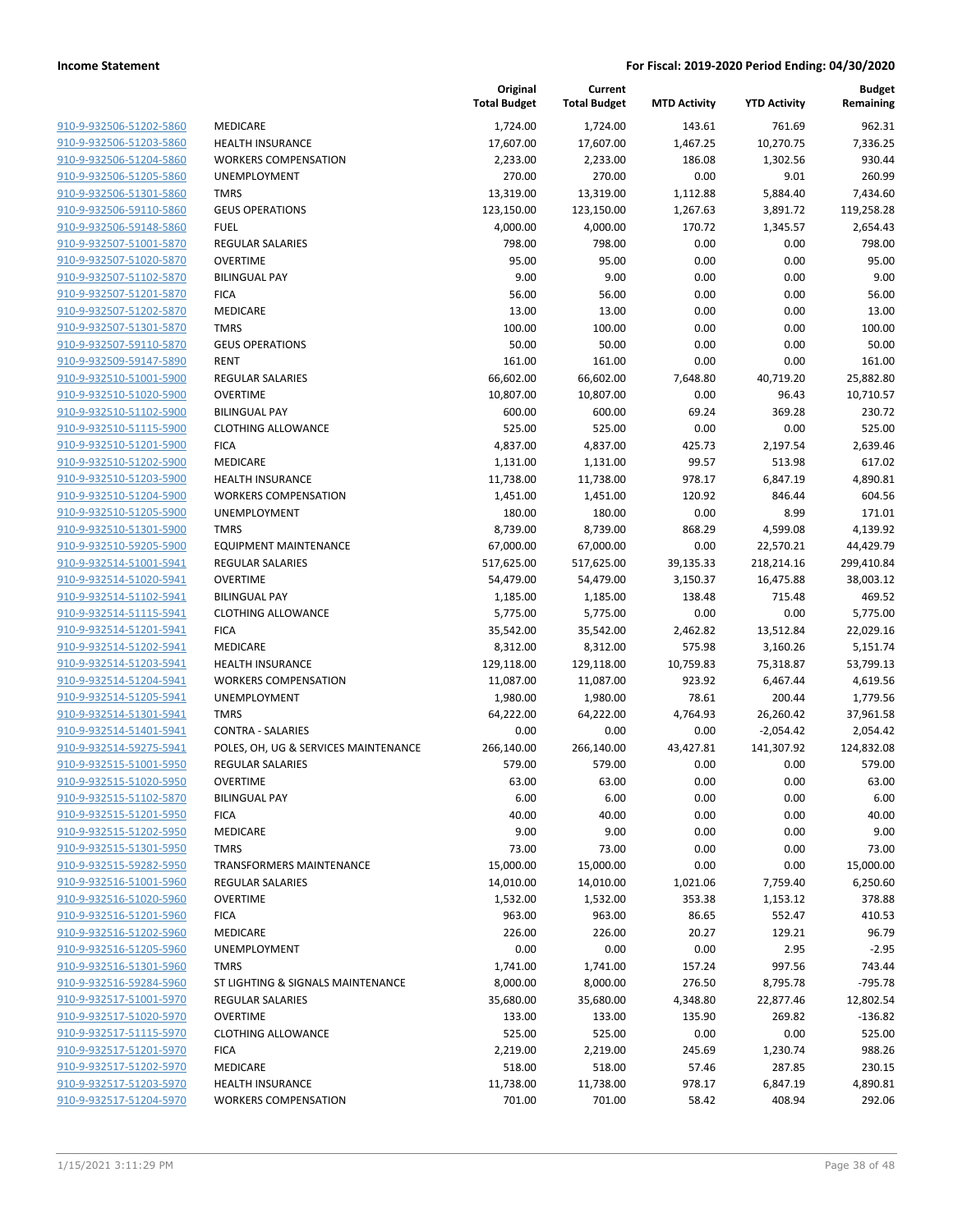| 910-9-932517-51205-5970        |
|--------------------------------|
| 910-9-932517-51301-5970        |
| 910-9-932517-59270-5970        |
| 910-9-932518-51001-5980        |
| 910-9-932518-51020-5980        |
| 910-9-932518-51201-5980        |
| 910-9-932518-51202-5980        |
| <u>910-9-932518-51205-5980</u> |
| 910-9-932518-51301-5980        |
| 910-9-932518-59288-5980        |
| 910-9-932519-51001-5990        |
| 910-9-932519-51201-5990        |
| 910-9-932519-51202-5990        |
| 910-9-932519-51301-5990        |
| 910-9-932590-59364-9900        |
| 910-9-932590-59365-9900        |
| 910-9-932590-59366-9900        |
| 910-9-932590-59367-9900        |
| 910-9-932590-59368-9900        |
| 910-9-932590-59369-9900        |
| 910-9-932590-59370-9900        |
| 910-9-932590-59371-9900        |
| 910-9-932590-59375-9900        |
| 910-9-932590-59392-9900        |
| 910-9-932591-51001-9914        |
| 910-9-932591-51020-9914        |
| 910-9-932591-51201-9914        |
| 910-9-932591-51202-9914        |
| 910-9-932591-51205-9914        |
| 910-9-932591-51301-9914        |
| 910-9-932592-51001-9915        |
| 910-9-932592-51020-9915        |
| 910-9-932592-51201-9915        |
| 910-9-932592-51202-9915        |
| 910-9-932592-51205-9915        |
| 910-9-932592-51301-9915        |
| 910-9-932593-51001-9916        |
| 910-9-932593-51020-9916        |
| 910-9-932593-51201-9916        |
| 910-9-932593-51202-9916        |
| 910-9-932593-51205-9916        |
| <u>910-9-932593-51301-9916</u> |
| 910-9-932594-51001-9917        |
| 910-9-932594-51020-9917        |
| 910-9-932594-51201-9917        |
| 910-9-932594-51202-9917        |
| 910-9-932594-51205-9917        |
| 910-9-932594-51301-9917        |
| <u>910-9-932595-51001-9918</u> |
| 910-9-932595-51020-9918        |
| 910-9-932595-51201-9918        |
| 910-9-932595-51202-9918        |
| 910-9-932595-51205-9918        |
| 910-9-932595-51301-9918        |
| 910-9-932596-51001-9919        |
| 910-9-932596-51020-9919        |
| 910-9-932596-51201-9919        |
| 910-9-932596-51202-9919        |
| 910-9-932596-51205-9919        |
|                                |

|                         |                                      | Original<br><b>Total Budget</b> | Current<br><b>Total Budget</b> | <b>MTD Activity</b> | <b>YTD Activity</b> | <b>Budget</b><br>Remaining |
|-------------------------|--------------------------------------|---------------------------------|--------------------------------|---------------------|---------------------|----------------------------|
| 910-9-932517-51205-5970 | UNEMPLOYMENT                         | 180.00                          | 180.00                         | 3.81                | 35.13               | 144.87                     |
| 910-9-932517-51301-5970 | <b>TMRS</b>                          | 4,012.00                        | 4,012.00                       | 504.53              | 2,585.24            | 1,426.76                   |
| 910-9-932517-59270-5970 | <b>METERS MAINTENANCE</b>            | 900.00                          | 900.00                         | 0.00                | 253.99              | 646.01                     |
| 910-9-932518-51001-5980 | <b>REGULAR SALARIES</b>              | 1,951.00                        | 1,951.00                       | 255.15              | 983.54              | 967.46                     |
| 910-9-932518-51020-5980 | <b>OVERTIME</b>                      | 220.00                          | 220.00                         | 27.18               | 419.24              | $-199.24$                  |
| 910-9-932518-51201-5980 | <b>FICA</b>                          | 134.00                          | 134.00                         | 17.51               | 86.98               | 47.02                      |
| 910-9-932518-51202-5980 | MEDICARE                             | 31.00                           | 31.00                          | 4.10                | 20.33               | 10.67                      |
| 910-9-932518-51205-5980 | UNEMPLOYMENT                         | 0.00                            | 0.00                           | 0.00                | 0.18                | $-0.18$                    |
| 910-9-932518-51301-5980 | <b>TMRS</b>                          | 242.00                          | 242.00                         | 31.76               | 156.50              | 85.50                      |
| 910-9-932518-59288-5980 | <b>VAPOR LIGHTS MAINTENANCE</b>      | 700.00                          | 700.00                         | 5.18                | 437.46              | 262.54                     |
| 910-9-932519-51001-5990 | REGULAR SALARIES                     | 751.00                          | 751.00                         | 0.00                | 0.00                | 751.00                     |
| 910-9-932519-51201-5990 | <b>FICA</b>                          | 47.00                           | 47.00                          | 0.00                | 0.00                | 47.00                      |
| 910-9-932519-51202-5990 | MEDICARE                             | 11.00                           | 11.00                          | 0.00                | 0.00                | 11.00                      |
| 910-9-932519-51301-5990 | <b>TMRS</b>                          | 84.00                           | 84.00                          | 0.00                | 0.00                | 84.00                      |
| 910-9-932590-59364-9900 | <b>POLES</b>                         | 160,000.00                      | 160,000.00                     | 14,992.22           | 80,663.15           | 79,336.85                  |
| 910-9-932590-59365-9900 | OH CONDUCTOR & DEVICES               | 70,000.00                       | 70,000.00                      | 3,205.59            | 64,991.72           | 5,008.28                   |
| 910-9-932590-59366-9900 | <b>UG CONDUIT</b>                    | 120,000.00                      | 120,000.00                     | 10,824.07           | 87,505.12           | 32,494.88                  |
| 910-9-932590-59367-9900 | <b>UG CONDUCTOR &amp; DEVICES</b>    | 89,000.00                       | 89,000.00                      | 17,821.02           | 88,866.81           | 133.19                     |
| 910-9-932590-59368-9900 | <b>TRANSFORMERS &amp; CAPACITORS</b> | 170,000.00                      | 170,000.00                     | 37,812.06           | 156,939.21          | 13,060.79                  |
| 910-9-932590-59369-9900 | SERVICE CONNECTIONS                  | 1,000.00                        | 1,000.00                       | 0.00                | 0.00                | 1,000.00                   |
| 910-9-932590-59370-9900 | <b>METERS</b>                        | 1,314,895.00                    | 1,314,895.00                   | 8,709.01            | 152,826.67          | 1,162,068.33               |
| 910-9-932590-59371-9900 | <b>VAPOR LIGHTS</b>                  | 10,000.00                       | 10,000.00                      | 356.11              | 1,691.67            | 8,308.33                   |
| 910-9-932590-59375-9900 | <b>STREET LIGHTING &amp; SIGNALS</b> | 10,000.00                       | 10,000.00                      | 375.55              | 4,418.04            | 5,581.96                   |
| 910-9-932590-59392-9900 | <b>TRANSPORTATION EQUIPMENT</b>      | 365,000.00                      | 365,000.00                     | 0.00                | 25,113.11           | 339,886.89                 |
| 910-9-932591-51001-9914 | REGULAR SALARIES                     | 21,289.00                       | 21,289.00                      | 5,513.35            | 36,186.56           | $-14,897.56$               |
| 910-9-932591-51020-9914 | <b>OVERTIME</b>                      | 0.00                            | 0.00                           | 222.65              | 2,563.10            | $-2,563.10$                |
| 910-9-932591-51201-9914 | <b>FICA</b>                          | 1,320.00                        | 1,320.00                       | 355.63              | 2,404.16            | $-1,084.16$                |
| 910-9-932591-51202-9914 | MEDICARE                             | 309.00                          | 309.00                         | 83.17               | 562.27              | $-253.27$                  |
| 910-9-932591-51205-9914 | UNEMPLOYMENT                         | 0.00                            | 0.00                           | 0.00                | 5.52                | $-5.52$                    |
| 910-9-932591-51301-9914 | <b>TMRS</b>                          | 2,385.00                        | 2,385.00                       | 645.30              | 4,110.50            | $-1,725.50$                |
| 910-9-932592-51001-9915 | <b>REGULAR SALARIES</b>              | 26,741.00                       | 26,741.00                      | 8,184.15            | 62,577.28           | $-35,836.28$               |
| 910-9-932592-51020-9915 | <b>OVERTIME</b>                      | 0.00                            | 0.00                           | 779.40              | 10,001.47           | $-10,001.47$               |
| 910-9-932592-51201-9915 | <b>FICA</b>                          | 1,658.00                        | 1,658.00                       | 555.75              | 4,499.89            | $-2,841.89$                |
| 910-9-932592-51202-9915 | MEDICARE                             | 388.00                          | 388.00                         | 129.98              | 1,052.41            | $-664.41$                  |
| 910-9-932592-51205-9915 | UNEMPLOYMENT                         | 0.00                            | 0.00                           | 0.00                | 14.27               | $-14.27$                   |
| 910-9-932592-51301-9915 | <b>TMRS</b>                          | 2,996.00                        | 2,996.00                       | 1,008.41            | 7,908.06            | $-4,912.06$                |
| 910-9-932593-51001-9916 | <b>REGULAR SALARIES</b>              | 32,052.00                       | 32,052.00                      | 13,707.99           | 69,403.63           | $-37,351.63$               |
| 910-9-932593-51020-9916 | <b>OVERTIME</b>                      | 0.00                            | 0.00                           | 2,027.12            | 10,086.06           | $-10,086.06$               |
| 910-9-932593-51201-9916 | <b>FICA</b>                          | 1,988.00                        | 1,988.00                       | 975.05              | 4,928.43            | $-2,940.43$                |
| 910-9-932593-51202-9916 | MEDICARE                             | 465.00                          | 465.00                         | 228.03              | 1,152.60            | $-687.60$                  |
| 910-9-932593-51205-9916 | UNEMPLOYMENT                         | 0.00                            | 0.00                           | 0.00                | 12.63               | $-12.63$                   |
| 910-9-932593-51301-9916 | <b>TMRS</b>                          | 3,590.00                        | 3,590.00                       | 1,772.81            | 8,896.47            | $-5,306.47$                |
| 910-9-932594-51001-9917 | <b>REGULAR SALARIES</b>              | 14,509.00                       | 14,509.00                      | 22,061.41           | 36,981.28           | $-22,472.28$               |
| 910-9-932594-51020-9917 | <b>OVERTIME</b>                      | 0.00                            | 0.00                           | 803.13              | 3,033.40            | $-3,033.40$                |
| 910-9-932594-51201-9917 | <b>FICA</b>                          | 900.00                          | 900.00                         | 1,416.33            | 2,481.05            | $-1,581.05$                |
| 910-9-932594-51202-9917 | MEDICARE                             | 211.00                          | 211.00                         | 331.24              | 580.23              | $-369.23$                  |
| 910-9-932594-51205-9917 | <b>UNEMPLOYMENT</b>                  | 0.00                            | 0.00                           | 0.00                | 1.40                | $-1.40$                    |
| 910-9-932594-51301-9917 | <b>TMRS</b>                          | 1,625.00                        | 1,625.00                       | 2,572.27            | 4,485.12            | $-2,860.12$                |
| 910-9-932595-51001-9918 | <b>REGULAR SALARIES</b>              | 1,336.00                        | 1,336.00                       | 0.00                | 1,592.05            | $-256.05$                  |
| 910-9-932595-51020-9918 | <b>OVERTIME</b>                      | 0.00                            | 0.00                           | 0.00                | 260.53              | $-260.53$                  |
| 910-9-932595-51201-9918 | <b>FICA</b>                          | 83.00                           | 83.00                          | 0.00                | 117.73              | $-34.73$                   |
| 910-9-932595-51202-9918 | MEDICARE                             | 20.00                           | 20.00                          | 0.00                | 27.51               | $-7.51$                    |
| 910-9-932595-51205-9918 | <b>UNEMPLOYMENT</b>                  | 0.00                            | 0.00                           | 0.00                | 0.57                | $-0.57$                    |
| 910-9-932595-51301-9918 | <b>TMRS</b>                          | 151.00                          | 151.00                         | 0.00                | 211.78              | $-60.78$                   |
| 910-9-932596-51001-9919 | REGULAR SALARIES                     | 671.00                          | 671.00                         | 1,707.52            | 8,779.94            | $-8,108.94$                |
| 910-9-932596-51020-9919 | <b>OVERTIME</b>                      | 0.00                            | 0.00                           | 353.47              | 1,418.26            | $-1,418.26$                |
| 910-9-932596-51201-9919 | <b>FICA</b>                          | 43.00                           | 43.00                          | 127.79              | 641.40              | $-598.40$                  |
| 910-9-932596-51202-9919 | MEDICARE                             | 10.00                           | 10.00                          | 29.89               | 150.01              | $-140.01$                  |
| 910-9-932596-51205-9919 | UNEMPLOYMENT                         | 0.00                            | 0.00                           | 0.00                | 1.55                | $-1.55$                    |
|                         |                                      |                                 |                                |                     |                     |                            |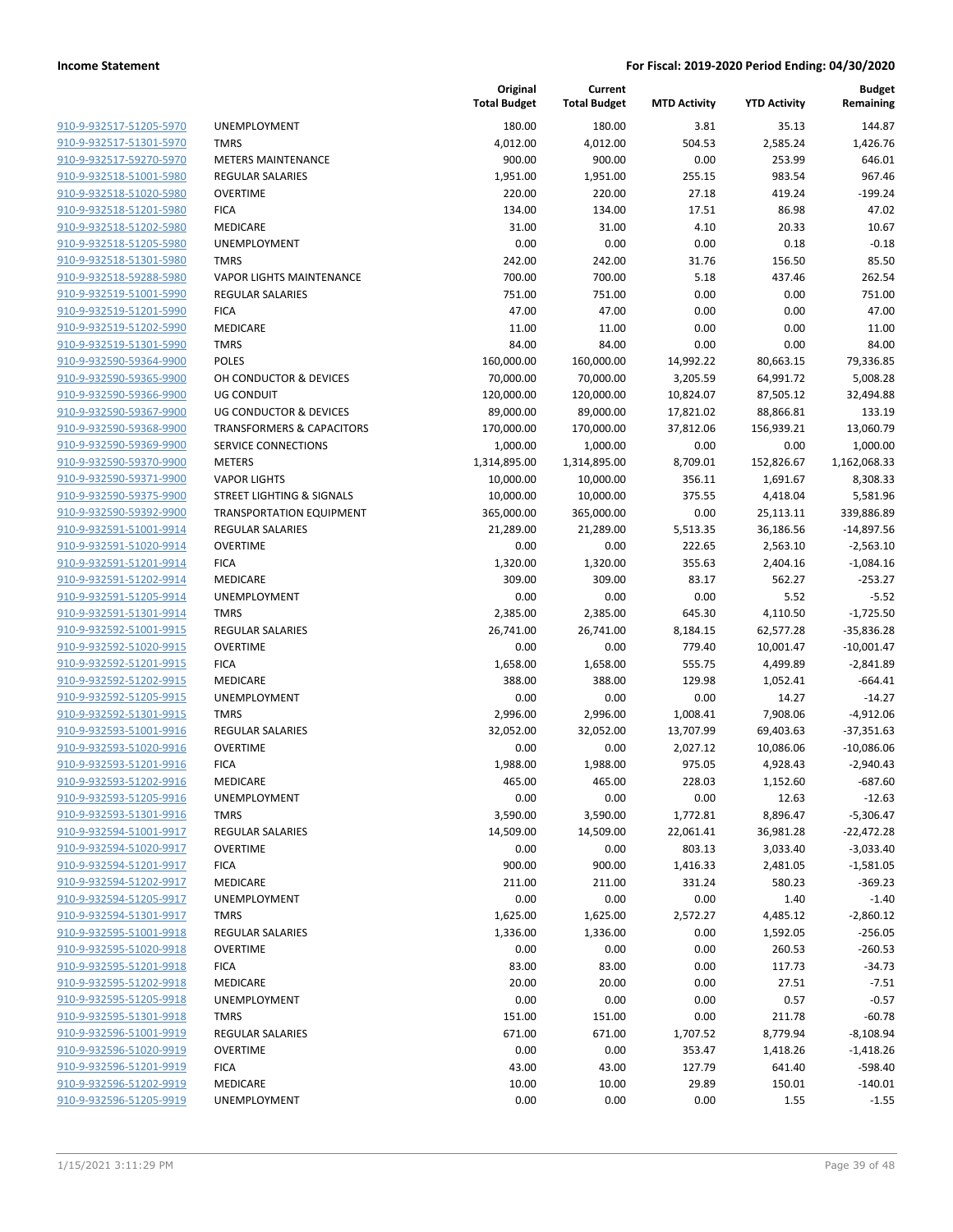|                                                |                                                        | Original            | Current             |                     |                     | <b>Budget</b> |
|------------------------------------------------|--------------------------------------------------------|---------------------|---------------------|---------------------|---------------------|---------------|
|                                                |                                                        | <b>Total Budget</b> | <b>Total Budget</b> | <b>MTD Activity</b> | <b>YTD Activity</b> | Remaining     |
| 910-9-932596-51301-9919                        | <b>TMRS</b>                                            | 75.00               | 75.00               | 231.86              | 1,155.66            | $-1,080.66$   |
| 910-9-932597-51001-9920                        | <b>REGULAR SALARIES</b>                                | 2,225.00            | 2,225.00            | 755.60              | 5,267.58            | $-3,042.58$   |
| 910-9-932597-51020-9920                        | <b>OVERTIME</b>                                        | 0.00                | 0.00                | 99.67               | 575.66              | $-575.66$     |
| 910-9-932597-51201-9920                        | <b>FICA</b>                                            | 139.00              | 139.00              | 54.46               | 363.71              | $-224.71$     |
| 910-9-932597-51202-9920                        | MEDICARE                                               | 33.00               | 33.00               | 12.73               | 85.06               | $-52.06$      |
|                                                |                                                        | 0.00                | 0.00                | 0.00                |                     | $-1.63$       |
| 910-9-932597-51205-9920                        | UNEMPLOYMENT                                           |                     |                     |                     | 1.63                |               |
| 910-9-932597-51301-9920                        | <b>TMRS</b>                                            | 250.00              | 250.00              | 98.83               | 656.00              | $-406.00$     |
| 910-9-932598-51001-9921                        | <b>REGULAR SALARIES</b>                                | 158.00              | 158.00              | 38.28               | 94.24               | 63.76         |
| 910-9-932598-51201-9921                        | <b>FICA</b>                                            | 10.00               | 10.00               | 2.37                | 5.84                | 4.16          |
| 910-9-932598-51202-9921                        | MEDICARE                                               | 3.00                | 3.00                | 0.56                | 1.37                | 1.63          |
| 910-9-932598-51301-9921                        | <b>TMRS</b>                                            | 19.00               | 19.00               | 4.31                | 10.50               | 8.50          |
| 910-9-932599-51001-9922                        | <b>REGULAR SALARIES</b>                                | 295.00              | 295.00              | 0.00                | 167.88              | 127.12        |
| 910-9-932599-51201-9922                        | <b>FICA</b>                                            | 19.00               | 19.00               | 0.00                | 10.41               | 8.59          |
| 910-9-932599-51202-9922                        | MEDICARE                                               | 4.00                | 4.00                | 0.00                | 2.43                | 1.57          |
| 910-9-932599-51205-9922                        | UNEMPLOYMENT                                           | 0.00                | 0.00                | 0.00                | 0.06                | $-0.06$       |
| 910-9-932599-51301-9922                        | <b>TMRS</b>                                            | 34.00               | 34.00               | 0.00                | 18.68               | 15.32         |
| 910-9-970000-59111-9211                        | MISCELLANEOUS OFFICE EXPENSES                          | 0.00                | 0.00                | 0.00                | 1,700.29            | $-1,700.29$   |
| 910-9-970000-59187-9211                        | <b>EMPLOYEE RELATIONS</b>                              | 25,000.00           | 25,000.00           | 942.09              | 16,082.37           | 8,917.63      |
| 910-9-970000-59701-9040                        | <b>BAD DEBT</b>                                        | 10,000.00           | 10,000.00           | 0.00                | 0.00                | 10,000.00     |
| 910-9-970000-59720-9705                        | <b>BANK FEES</b>                                       |                     |                     | 1,258.30            | 4,899.07            | 10,100.93     |
|                                                |                                                        | 15,000.00           | 15,000.00           |                     |                     |               |
| 910-9-970000-59730-9250                        | <b>INVENTORY LOSS/GAIN</b>                             | 1,000.00            | 1,000.00            | $-45,147.70$        | $-57,817.56$        | 58,817.56     |
| 910-9-970000-59731-9250                        | <b>GASOLINE LOSSES/GAINS</b>                           | 500.00              | 500.00              | 0.00                | 100.28              | 399.72        |
| 910-9-970000-59732-9250                        | FUEL OIL LOSSES/GAINS                                  | 500.00              | 500.00              | $-729.09$           | $-729.09$           | 1,229.09      |
| 910-9-970000-59734-4210                        | ASSET DISPOSAL LOSSES/GAINS                            | 1,000.00            | 1,000.00            | 0.00                | 0.00                | 1,000.00      |
| 910-9-970000-59750-9260                        | <b>ACCRUED PTO PAY</b>                                 | 125,000.00          | 125,000.00          | 0.00                | 80,786.59           | 44,213.41     |
| 910-9-970000-59770-9997                        | CONTINGENCY                                            | 350,000.00          | 350,000.00          | 18,360.45           | 19,530.94           | 330,469.06    |
| 910-9-970000-59771-9997                        | PAYROLL CONTINGENCY                                    | 125,000.00          | 125,000.00          | 0.00                | 0.00                | 125,000.00    |
| 910-9-970000-59780-9240                        | PROPERTY INSURANCE                                     | 186,210.00          | 186,210.00          | 0.00                | 192,041.01          | $-5,831.01$   |
| 910-9-970000-59781-9250                        | <b>LIABILITY INSURANCE</b>                             | 81,728.00           | 81,728.00           | 0.00                | 97,923.98           | $-16, 195.98$ |
| 910-9-990000-59901-9270                        | XFER to COG - FRANCHISE FEES                           | 2,891,383.00        | 2,891,383.00        | 0.00                | 1,137,444.85        | 1,753,938.15  |
| 910-9-990000-59902-9200                        | XFER to COG- ADMIN EXPENSES                            | 274,025.00          | 274,025.00          | 22,835.42           | 159,847.94          | 114,177.06    |
| 910-9-990000-59903-4082                        | XFER to COG - PILOT                                    | 336,332.00          | 336,332.00          | 0.28                | 336,332.28          | $-0.28$       |
| 910-9-990000-59912-9999                        | XFER TO 912 - DEBT SERVICE                             | 7,843,475.00        | 7,843,475.00        | 653,622.92          | 4,575,360.44        | 3,268,114.56  |
| 910-9-990000-59926-9330                        | XFER to COG - GARAGE                                   | 62,883.00           | 62,883.00           | 5,240.25            | 36,681.75           | 26,201.25     |
| 910-9-990000-59927-9200                        | XFER to COG - INSURANCE                                | 15,223.00           | 15,223.00           | 1,268.58            | 8,880.06            | 6,342.94      |
| 910-9-990000-59928-9200                        | XFER to COG - IT                                       | 50,479.00           | 50,479.00           | 6,709.08            | 46,963.56           | 3,515.44      |
|                                                |                                                        |                     |                     |                     |                     |               |
| 910-9-990000-59930-9270                        | XFER to GBOD                                           | 578,277.00          | 578,277.00          | 14,982.43           | 335,319.75          | 242,957.25    |
|                                                | <b>Expense Total:</b>                                  | 64,092,352.68       | 64,092,352.68       | 4,662,130.77        | 32,782,980.61       | 31,309,372.07 |
|                                                | Fund: 910 - ELECTRIC OPERATING FUND Surplus (Deficit): | 3,349,765.32        | 3,349,765.32        | -552,746.50         | 863,407.83          |               |
| Fund: 911 - ELECTRIC DEBT REDUCTION<br>Revenue |                                                        |                     |                     |                     |                     |               |
| 911-9-000000-49801-4190                        | <b>INTEREST INCOME</b>                                 | 0.00                | 0.00                | 29.86               | 86.95               | $-86.95$      |
|                                                | <b>Revenue Total:</b>                                  | 0.00                | 0.00                | 29.86               | 86.95               | $-86.95$      |
|                                                |                                                        |                     |                     |                     |                     |               |
|                                                | Fund: 911 - ELECTRIC DEBT REDUCTION Total:             | 0.00                | 0.00                | 29.86               | 86.95               |               |
| Fund: 912 - ELECTRIC DEBT SERVICE              |                                                        |                     |                     |                     |                     |               |
| Revenue                                        |                                                        |                     |                     |                     |                     |               |
| 912-9-000000-49710-4999                        | TRANFSER FROM GEUS 910 - ELECTRIC OP                   | 7,843,475.00        | 7,843,475.00        | 653,622.92          | 4,575,360.44        | 3,268,114.56  |
|                                                |                                                        |                     |                     |                     |                     |               |
|                                                | <b>Revenue Total:</b>                                  | 7,843,475.00        | 7,843,475.00        | 653,622.92          | 4,575,360.44        | 3,268,114.56  |
| <b>Expense</b>                                 |                                                        |                     |                     |                     |                     |               |
| 912-9-980000-59801-9800                        | PAYING AGENT FEES                                      | 900.00              | 900.00              | 0.00                | 2,060.00            | $-1,160.00$   |
| 912-9-980000-59810-9800                        | ARBITRAGE                                              | 4,900.00            | 4,900.00            | 0.00                | 0.00                | 4,900.00      |
| 912-9-980000-59811-9800                        | CONTINUING DISCLOSURE                                  | 1,000.00            | 1,000.00            | 0.00                | 0.00                | 1,000.00      |
| 912-9-980000-59820-9800                        | <b>SURETY BOND</b>                                     | 800.00              | 800.00              | 0.00                | 0.00                | 800.00        |
| 912-9-980000-59862-9800                        | PRINCIPAL 2019A ISSUE                                  | 1,935,000.00        | 1,935,000.00        | 0.00                | 1,934,590.16        | 409.84        |
| 912-9-980000-59863-4270                        | INTEREST 2019A ISSUE                                   | 2,032,125.00        | 2,032,125.00        | 0.00                | 1,040,250.00        | 991,875.00    |
| 912-9-980000-59864-9800                        | PRINCIPAL 2019B ISSUE                                  | 3,525,000.00        | 3,525,000.00        | 0.00                | $-1,250.00$         |               |
|                                                |                                                        |                     |                     |                     |                     | 3,526,250.00  |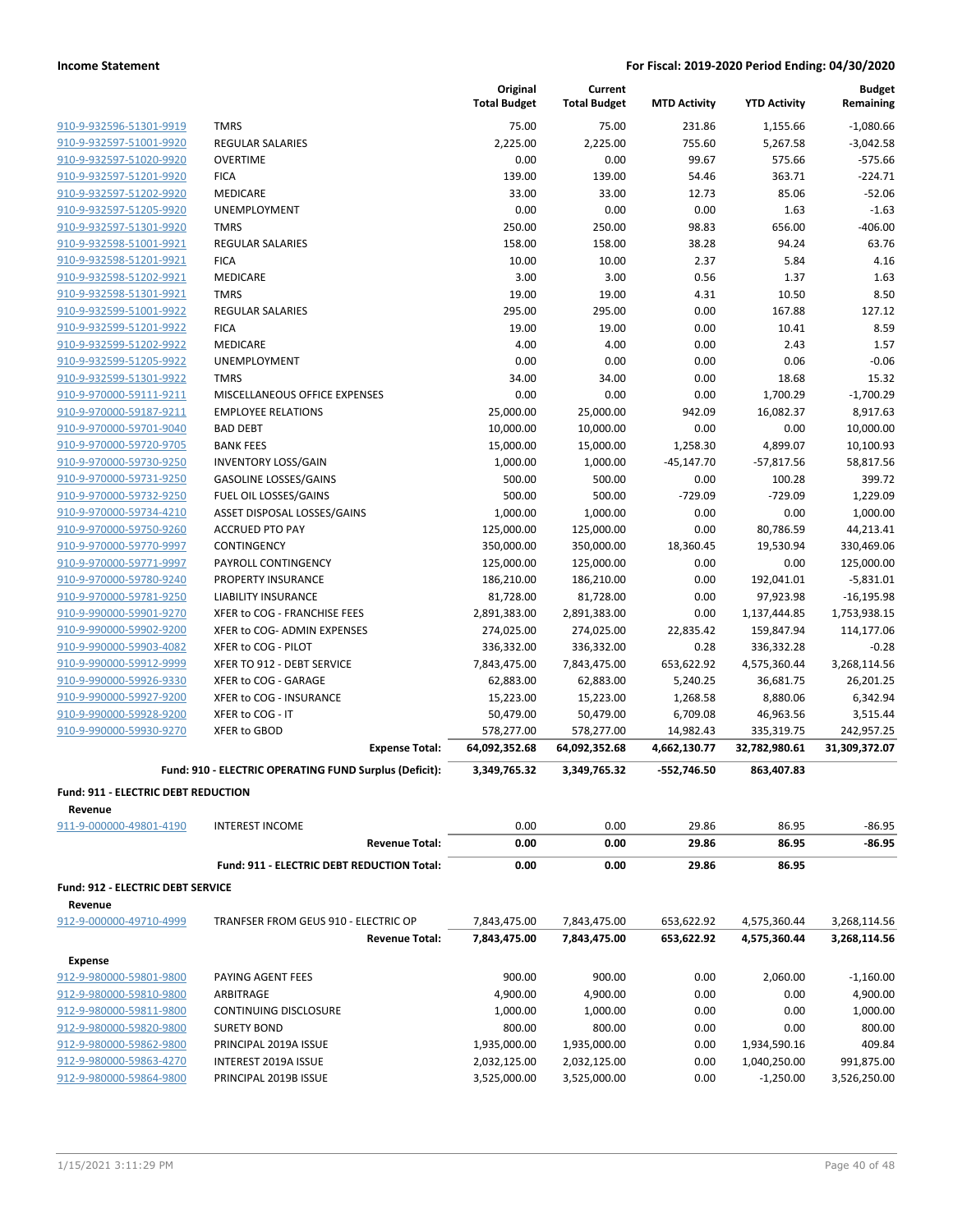|                                               |                                                                         | Original<br><b>Total Budget</b> | Current<br><b>Total Budget</b> | <b>MTD Activity</b> | <b>YTD Activity</b>       | <b>Budget</b><br>Remaining |
|-----------------------------------------------|-------------------------------------------------------------------------|---------------------------------|--------------------------------|---------------------|---------------------------|----------------------------|
| 912-9-980000-59865-4270                       | INTEREST 2019B ISSUE                                                    | 343,750.00                      | 343,750.00                     | 0.00                | 127,875.00                | 215,875.00                 |
|                                               | <b>Expense Total:</b>                                                   | 7,843,475.00                    | 7,843,475.00                   | 0.00                | 3,103,525.16              | 4,739,949.84               |
|                                               | Fund: 912 - ELECTRIC DEBT SERVICE Surplus (Deficit):                    | 0.00                            | 0.00                           | 653,622.92          | 1,471,835.28              |                            |
| <b>Fund: 913 - ELECTRIC CONSTRUCTION FUND</b> |                                                                         |                                 |                                |                     |                           |                            |
| Revenue                                       |                                                                         |                                 |                                |                     |                           |                            |
| 913-9-000000-49801-4190                       | <b>INTEREST INCOME</b>                                                  | 0.00                            | 0.00                           | 357.73              | 1,041.76                  | $-1,041.76$                |
|                                               | <b>Revenue Total:</b>                                                   | 0.00                            | 0.00                           | 357.73              | 1,041.76                  | $-1,041.76$                |
|                                               | Fund: 913 - ELECTRIC CONSTRUCTION FUND Total:                           | 0.00                            | 0.00                           | 357.73              | 1,041.76                  |                            |
| Fund: 950 - CABLE / INTERNET                  |                                                                         |                                 |                                |                     |                           |                            |
| Revenue                                       |                                                                         |                                 |                                |                     |                           |                            |
| 950-9-000000-48001-3950                       | <b>CABLE REVENUES</b>                                                   | 2,555,687.00                    | 2,555,687.00                   | 231,690.65          | 1,584,571.47              | 971,115.53                 |
| 950-9-000000-48003-3950                       | SET-TOP                                                                 | 150,000.00                      | 150,000.00                     | 11,464.76           | 81,338.35                 | 68,661.65                  |
| 950-9-000000-48030-3950                       | <b>CONTRACT CHANNELS</b>                                                | 9,600.00                        | 9,600.00                       | 0.00                | $-9.21$                   | 9,609.21                   |
| 950-9-000000-48040-3950                       | <b>BROADCASTS</b>                                                       | 1,000.00                        | 1,000.00                       | 396.67              | 996.67                    | 3.33                       |
| 950-9-000000-48101-3950                       | <b>INTERNET REVENUES</b>                                                | 2,714,637.00                    | 2,714,637.00                   | 234,370.83          | 1,496,489.38              | 1,218,147.62               |
| 950-9-000000-48201-3950                       | <b>LATE CHARGES</b>                                                     | 60,000.00                       | 60,000.00                      | 0.00                | 29,683.88                 | 30,316.12                  |
| 950-9-000000-48202-3950                       | <b>SERVICE CHARGES</b>                                                  | 40,000.00                       | 40,000.00                      | 1,796.37            | 29,919.87                 | 10,080.13                  |
| 950-9-000000-48203-3950                       | LOST/DAMAGED EQUIPMENT                                                  | 30,000.00                       | 30,000.00                      | 4,250.00            | 20,800.00                 | 9,200.00                   |
| 950-9-000000-48301-3950                       | <b>TRANSFER TO COG</b>                                                  | 278,046.00                      | 278,046.00                     | 22,087.33           | 150,878.53                | 127,167.47                 |
| 950-9-000000-48307-3950                       | <b>TRANSFER TO GBOD</b>                                                 | 55,609.00                       | 55,609.00                      | 4,424.74            | 30,196.87                 | 25,412.13                  |
| 950-9-000000-48434-3950                       | <b>CHANNEL 34</b>                                                       | 1,500.00                        | 1,500.00                       | 100.00              | 700.00                    | 800.00                     |
| 950-9-000000-48488-3950                       | AD INSERTIONS                                                           | 45,000.00                       | 45,000.00                      | 0.00                | 15,057.46                 | 29,942.54                  |
| 950-9-000000-48498-3950                       | PRODUCTION REVENUES                                                     | 75.00                           | 75.00                          | 0.00                | 0.00                      | 75.00                      |
| 950-9-000000-48501-3950                       | <b>CUSTOMER AID TO CONSTRUCTION</b>                                     | 1,000.00                        | 1,000.00                       | 0.00                | 0.00                      | 1,000.00                   |
| 950-9-000000-48502-3950                       | OTHER REIMBURSEMENTS                                                    | 500.00                          | 500.00                         | 0.00                | 0.00                      | 500.00                     |
| 950-9-000000-48503-3950                       | FIBER MAINTENANCE FEES                                                  | 2,772.00                        | 2,772.00                       | 0.00                | 0.00                      | 2,772.00                   |
| 950-9-000000-48801-4190                       | INTEREST INCOME                                                         | 16,000.00                       | 16,000.00                      | 3,835.32            | 10,699.14                 | 5,300.86                   |
| 950-9-000000-48991-3950                       | GEUS ELECTRIC PAYMENT FOR INTERNET                                      | 38,000.00                       | 38,000.00                      | 0.00                | 38,000.00                 | 0.00                       |
| 950-9-000000-48993-3950                       | GEUS ELECTRIC PAYMENT FOR PUBLIC SVC                                    | 15,000.00                       | 15,000.00                      | 0.00                | 15,000.00                 | 0.00                       |
| 950-9-000000-48994-3950                       | LEASE OF DARK FIBER                                                     | 210,857.00                      | 210,857.00                     | 0.00                | 210,857.00                | 0.00                       |
| 950-9-000000-48995-3950                       | <b>COLOCATION FOR SCADA &amp; PHONE SYSTEM</b><br><b>Revenue Total:</b> | 20,378.00<br>6,245,661.00       | 20,378.00<br>6,245,661.00      | 0.00<br>514,416.67  | 20,378.00<br>3,735,557.41 | 0.00<br>2,510,103.59       |
|                                               |                                                                         |                                 |                                |                     |                           |                            |
| <b>Expense</b>                                |                                                                         |                                 |                                |                     |                           |                            |
| 950-9-951050-51001-8500                       | <b>REGULAR SALARIES</b>                                                 | 78,283.00                       | 78,283.00                      | 7,659.36            | 40,769.60                 | 37,513.40                  |
| 950-9-951050-51115-8500                       | <b>CLOTHING ALLOWANCE</b>                                               | 123.00                          | 123.00                         | 0.00                | 0.00                      | 123.00                     |
| 950-9-951050-51116-8500                       | CAR ALLOWANCE                                                           | 975.00                          | 975.00                         | 225.00              | 1,200.00                  | $-225.00$                  |
| 950-9-951050-51117-8500                       | <b>CELL PHONE ALLOWANCE</b>                                             | 504.00                          | 504.00                         | 36.00               | 192.00                    | 312.00                     |
| 950-9-951050-51201-8500                       | <b>FICA</b>                                                             | 4,945.00                        | 4,945.00                       | 422.70              | 2,168.89                  | 2,776.11                   |
| 950-9-951050-51202-8500                       | MEDICARE                                                                | 1,157.00                        | 1,157.00                       | 98.86               | 507.27                    | 649.73                     |
| 950-9-951050-51203-8500                       | <b>HEALTH INSURANCE</b>                                                 | 5,869.00                        | 5,869.00                       | 489.08              | 3,423.56                  | 2,445.44                   |
| 950-9-951050-51204-8500                       | <b>WORKERS COMPENSATION</b>                                             | 1,090.00                        | 1,090.00                       | 90.83               | 635.81                    | 454.19                     |
| 950-9-951050-51205-8500                       | UNEMPLOYMENT                                                            | 90.00                           | 90.00                          | 0.00                | 5.28                      | 84.72                      |
| 950-9-951050-51301-8500                       | <b>TMRS</b>                                                             | 8,935.00                        | 8,935.00                       | 891.06              | 4,708.24                  | 4,226.76                   |
| 950-9-951050-59110-8500                       | <b>GEUS OPERATIONS</b>                                                  | 81,900.00                       | 81,900.00                      | 3,934.21            | 32,031.56                 | 49,868.44                  |
| 950-9-951050-59141-8500                       | UTILITY BILLS                                                           | 69,600.00                       | 69,600.00                      | 7,392.24            | 50,030.07                 | 19,569.93                  |
| 950-9-951050-59148-8500                       | <b>FUEL</b>                                                             | 10,000.00                       | 10,000.00                      | 362.62              | 4,108.21                  | 5,891.79                   |
| 950-9-951050-59191-8500                       | POLE USE                                                                | 30,000.00                       | 30,000.00                      | 0.00                | 30,000.00                 | 0.00                       |
| 950-9-951051-51001-8510                       | REGULAR SALARIES                                                        | 66,914.00                       | 66,914.00                      | 7,965.60            | 42,256.61                 | 24,657.39                  |
| 950-9-951051-51020-8510                       | <b>OVERTIME</b>                                                         | 4,826.00                        | 4,826.00                       | 12.94               | 681.89                    | 4,144.11                   |
| 950-9-951051-51102-8510                       | <b>BILINGUAL PAY</b>                                                    | 0.00                            | 0.00                           | 69.24               | 346.20                    | $-346.20$                  |
| 950-9-951051-51117-8510                       | CELL PHONE ALLOWANCE                                                    | 432.00                          | 432.00                         | 49.83               | 265.76                    | 166.24                     |
| 950-9-951051-51201-8510                       | <b>FICA</b>                                                             | 4,475.00                        | 4,475.00                       | 495.86              | 2,659.40                  | 1,815.60                   |
| 950-9-951051-51202-8510                       | <b>MEDICARE</b>                                                         | 1,046.00                        | 1,046.00                       | 115.97              | 621.95                    | 424.05                     |
| 950-9-951051-51203-8510                       | <b>HEALTH INSURANCE</b>                                                 | 23,476.00                       | 23,476.00                      | 1,956.33            | 13,694.31                 | 9,781.69                   |
| 950-9-951051-51204-8510                       | <b>WORKERS COMPENSATION</b>                                             | 1,343.00                        | 1,343.00                       | 111.92              | 783.44                    | 559.56                     |
| 950-9-951051-51205-8510                       | UNEMPLOYMENT                                                            | 360.00                          | 360.00                         | 25.44               | 87.96                     | 272.04                     |
| 950-9-951051-51301-8510                       | <b>TMRS</b>                                                             | 8,085.00                        | 8,085.00                       | 910.98              | 4,863.22                  | 3,221.78                   |
| 950-9-951051-59110-8510                       | <b>GEUS OPERATIONS</b>                                                  | 10,100.00                       | 9,900.00                       | 10.56               | 1,949.23                  | 7,950.77                   |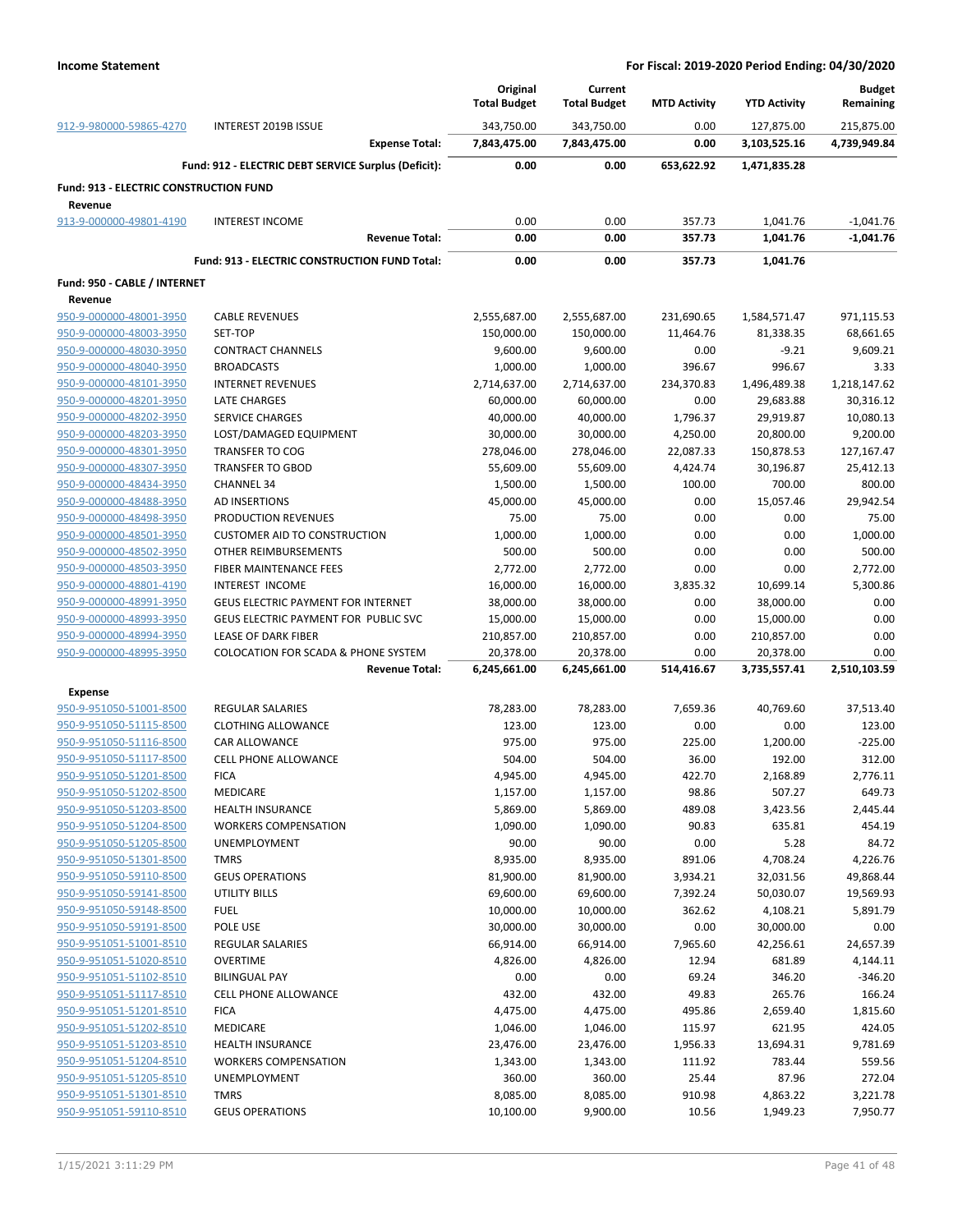| 950-9-951051-59146-8510        |
|--------------------------------|
| 950-9-951051-59148-8510        |
| 950-9-951051-59151-8510        |
| 950-9-951051-59152-8510        |
| 950-9-951051-59154-8510        |
| 950-9-951051-59155-8510        |
| 950-9-951052-51001-8520        |
| 950-9-951052-51020-8520        |
| 950-9-951052-51115-8520        |
| 950-9-951052-51116-8520        |
| 950-9-951052-51117-8520        |
| 950-9-951052-51201-8520        |
| 950-9-951052-51202-8520        |
| 950-9-951052-51203-8520        |
| 950-9-951052-51204-8520        |
| 950-9-951052-51205-8520        |
| 950-9-951052-51301-8520        |
| 950-9-951052-59110-8520        |
|                                |
| 950-9-951052-59148-8520        |
| 950-9-951052-59150-8520        |
| 950-9-951053-51001-8530        |
| 950-9-951053-51020-8530        |
| 950-9-951053-51117-8530        |
| 950-9-951053-51201-8530        |
| 950-9-951053-51202-8530        |
| 950-9-951053-51203-8530        |
| 950-9-951053-51204-8530        |
| 950-9-951053-51205-8530        |
| 950-9-951053-51301-8530        |
| 950-9-951053-59110-8530        |
| 950-9-951053-59146-8530        |
| 950-9-951053-59160-8530        |
| 950-9-951053-59164-8530        |
| 950-9-951054-51001-8540        |
| 950-9-951054-51020-8540        |
| 950-9-951054-51117-8540        |
| 950-9-951054-51201-8540        |
| 950-9-951054-51202-8540        |
| 950-9-951054-51203-8540        |
| 950-9-951054-51204-8540        |
| 950-9-951054-51205-8540        |
| <u>950-9-951054-51301-8540</u> |
| 950-9-951054-59110-8540        |
| 950-9-951055-51001-8550        |
| 950-9-951055-51020-8550        |
| <u>950-9-951055-51115-8550</u> |
| <u>950-9-951055-51116-8550</u> |
| 950-9-951055-51117-8550        |
|                                |
| 950-9-951055-51201-8550        |
| <u>950-9-951055-51202-8550</u> |
| 950-9-951055-51203-8550        |
| <u>950-9-951055-51204-8550</u> |
| 950-9-951055-51205-8550        |
| 950-9-951055-51301-8550        |
| 950-9-951055-59110-8550        |
| 950-9-951055-59112-8550        |
| <u>950-9-951055-59158-8550</u> |
| 950-9-951060-51001-8600        |
| 950-9-951060-51010-8600        |
|                                |

|                         |                               | Original<br><b>Total Budget</b> | Current<br><b>Total Budget</b> | <b>MTD Activity</b> | <b>YTD Activity</b> | <b>Budget</b><br>Remaining |
|-------------------------|-------------------------------|---------------------------------|--------------------------------|---------------------|---------------------|----------------------------|
| 950-9-951051-59146-8510 | <b>TRAINING AND/OR TRAVEL</b> | 500.00                          | 500.00                         | 0.00                | 0.00                | 500.00                     |
| 950-9-951051-59148-8510 | <b>FUEL</b>                   | 0.00                            | 200.00                         | 0.00                | 43.21               | 156.79                     |
| 950-9-951051-59151-8510 | <b>BASIC PROGRAM EXPENSE</b>  | 2,711,543.00                    | 2,711,543.00                   | 194,131.43          | 1,208,088.11        | 1,503,454.89               |
| 950-9-951051-59152-8510 | PREMIUM PROGRAM EXPENSE       | 66,000.00                       | 66,000.00                      | 4,108.80            | 32,786.47           | 33,213.53                  |
| 950-9-951051-59154-8510 | <b>TIVO Fees</b>              | 29,365.00                       | 29,365.00                      | 0.00                | 13,628.65           | 15,736.35                  |
| 950-9-951051-59155-8510 | OTHER PROGRAM EXPENSE         | 7,500.00                        | 7,500.00                       | 0.00                | 1,215.61            | 6,284.39                   |
| 950-9-951052-51001-8520 | <b>REGULAR SALARIES</b>       | 57,398.00                       | 57,398.00                      | 7,933.14            | 42,498.90           | 14,899.10                  |
| 950-9-951052-51020-8520 | <b>OVERTIME</b>               | 0.00                            | 0.00                           | 191.22              | 226.08              | $-226.08$                  |
| 950-9-951052-51115-8520 | <b>CLOTHING ALLOWANCE</b>     | 123.00                          | 123.00                         | 0.00                | 0.00                | 123.00                     |
| 950-9-951052-51116-8520 | CAR ALLOWANCE                 | 975.00                          | 975.00                         | 0.00                | 0.00                | 975.00                     |
| 950-9-951052-51117-8520 | CELL PHONE ALLOWANCE          | 216.00                          | 216.00                         | 47.04               | 250.88              | $-34.88$                   |
| 950-9-951052-51201-8520 | <b>FICA</b>                   | 3,632.00                        | 3,632.00                       | 506.62              | 2,664.45            | 967.55                     |
| 950-9-951052-51202-8520 | MEDICARE                      | 850.00                          | 850.00                         | 118.50              | 623.21              | 226.79                     |
| 950-9-951052-51203-8520 | <b>HEALTH INSURANCE</b>       | 5,869.00                        | 5,869.00                       | 489.08              | 3,423.56            | 2,445.44                   |
| 950-9-951052-51204-8520 | <b>WORKERS COMPENSATION</b>   | 1,090.00                        | 1,090.00                       | 90.83               | 635.81              | 454.19                     |
| 950-9-951052-51205-8520 | UNEMPLOYMENT                  | 90.00                           | 90.00                          | 0.00                | 5.98                | 84.02                      |
| 950-9-951052-51301-8520 | <b>TMRS</b>                   | 6,563.00                        | 6,563.00                       | 919.29              | 4,799.27            | 1,763.73                   |
| 950-9-951052-59110-8520 | <b>GEUS OPERATIONS</b>        | 105,760.00                      | 98,760.00                      | 2,527.04            | 46,870.78           | 51,889.22                  |
| 950-9-951052-59148-8520 | <b>FUEL</b>                   | 0.00                            | 7,000.00                       | 362.62              | 4,108.20            | 2,891.80                   |
| 950-9-951052-59150-8520 | ISP SERVICE EXPENSE           | 732,640.00                      | 732,640.00                     | 92,299.05           | 429,489.80          | 303,150.20                 |
| 950-9-951053-51001-8530 | <b>REGULAR SALARIES</b>       | 111,608.00                      | 111,608.00                     | 5,949.60            | 31,543.65           | 80,064.35                  |
| 950-9-951053-51020-8530 | <b>OVERTIME</b>               | 3,719.00                        | 3,719.00                       | 9.37                | 346.75              | 3,372.25                   |
| 950-9-951053-51117-8530 | <b>CELL PHONE ALLOWANCE</b>   | 909.00                          | 909.00                         | 49.83               | 265.76              | 643.24                     |
| 950-9-951053-51201-8530 | <b>FICA</b>                   | 7,207.00                        | 7,207.00                       | 369.01              | 1,978.22            | 5,228.78                   |
| 950-9-951053-51202-8530 | MEDICARE                      | 1,685.00                        | 1,685.00                       | 86.30               | 462.63              | 1,222.37                   |
| 950-9-951053-51203-8530 | <b>HEALTH INSURANCE</b>       | 17,607.00                       | 17,607.00                      | 1,467.25            | 10,270.75           | 7,336.25                   |
| 950-9-951053-51204-8530 | <b>WORKERS COMPENSATION</b>   | 1,631.00                        | 1,631.00                       | 135.92              | 951.44              | 679.56                     |
| 950-9-951053-51205-8530 | UNEMPLOYMENT                  | 270.00                          | 270.00                         | 0.00                | 9.00                | 261.00                     |
| 950-9-951053-51301-8530 | <b>TMRS</b>                   | 13,021.00                       | 13,021.00                      | 675.99              | 3,590.81            | 9,430.19                   |
| 950-9-951053-59110-8530 | <b>GEUS OPERATIONS</b>        | 6,840.00                        | 6,840.00                       | 0.00                | 1,225.10            | 5,614.90                   |
| 950-9-951053-59146-8530 | TRAINING AND/OR TRAVEL        | 3,500.00                        | 3,500.00                       | 0.00                | 0.00                | 3,500.00                   |
| 950-9-951053-59160-8530 | ADVERTISING                   | 26,300.00                       | 26,300.00                      | 1,740.66            | 5,997.24            | 20,302.76                  |
| 950-9-951053-59164-8530 | <b>CONSUMER INFORMATION</b>   | 3,500.00                        | 3,500.00                       | 0.00                | 0.00                | 3,500.00                   |
| 950-9-951054-51001-8540 | <b>REGULAR SALARIES</b>       | 83,788.00                       | 83,788.00                      | 13,943.40           | 77,434.26           | 6,353.74                   |
| 950-9-951054-51020-8540 | <b>OVERTIME</b>               | 6,042.00                        | 6,042.00                       | 103.60              | 1,115.61            | 4,926.39                   |
| 950-9-951054-51117-8540 | <b>CELL PHONE ALLOWANCE</b>   | 216.00                          | 216.00                         | 36.69               | 200.07              | 15.93                      |
| 950-9-951054-51201-8540 | <b>FICA</b>                   | 5,569.00                        | 5,569.00                       | 833.69              | 4,559.05            | 1,009.95                   |
| 950-9-951054-51202-8540 | MEDICARE                      | 1,303.00                        | 1,303.00                       | 194.97              | 1,066.22            | 236.78                     |
| 950-9-951054-51203-8540 | <b>HEALTH INSURANCE</b>       | 35,214.00                       | 35,214.00                      | 2,934.50            | 20,541.50           | 14,672.50                  |
| 950-9-951054-51204-8540 | <b>WORKERS COMPENSATION</b>   | 1,409.00                        | 1,409.00                       | 117.42              | 821.94              | 587.06                     |
| 950-9-951054-51205-8540 | UNEMPLOYMENT                  | 540.00                          | 540.00                         | 54.17               | 116.29              | 423.71                     |
| 950-9-951054-51301-8540 | <b>TMRS</b>                   | 10,063.00                       | 10,063.00                      | 1,584.41            | 8,790.38            | 1,272.62                   |
| 950-9-951054-59110-8540 | <b>GEUS OPERATIONS</b>        | 8,000.00                        | 8,000.00                       | 758.40              | 4,053.76            | 3,946.24                   |
| 950-9-951055-51001-8550 | <b>REGULAR SALARIES</b>       | 97,789.00                       | 97,789.00                      | 19,841.12           | 99,642.82           | $-1,853.82$                |
| 950-9-951055-51020-8550 | <b>OVERTIME</b>               | 2,067.00                        | 2,067.00                       | 420.21              | 2,518.62            | $-451.62$                  |
| 950-9-951055-51115-8550 | <b>CLOTHING ALLOWANCE</b>     | 42.00                           | 42.00                          | 0.00                | 0.69                | 41.31                      |
| 950-9-951055-51116-8550 | CAR ALLOWANCE                 | 1,400.00                        | 1,400.00                       | 0.00                | 0.00                | 1,400.00                   |
| 950-9-951055-51117-8550 | <b>CELL PHONE ALLOWANCE</b>   | 287.00                          | 287.00                         | 69.84               | 352.39              | $-65.39$                   |
| 950-9-951055-51201-8550 | <b>FICA</b>                   | 5,470.00                        | 5,470.00                       | 1,260.54            | 5,720.59            | $-250.59$                  |
| 950-9-951055-51202-8550 | MEDICARE                      | 1,472.00                        | 1,472.00                       | 294.80              | 1,486.45            | $-14.45$                   |
| 950-9-951055-51203-8550 | <b>HEALTH INSURANCE</b>       | 2,935.00                        | 2,935.00                       | 244.58              | 1,712.06            | 1,222.94                   |
| 950-9-951055-51204-8550 | <b>WORKERS COMPENSATION</b>   | 337.00                          | 337.00                         | 28.08               | 196.56              | 140.44                     |
| 950-9-951055-51205-8550 | UNEMPLOYMENT                  | 45.00                           | 45.00                          | 26.91               | 70.59               | $-25.59$                   |
| 950-9-951055-51301-8550 | <b>TMRS</b>                   | 11,375.00                       | 11,375.00                      | 2,287.24            | 11,454.63           | $-79.63$                   |
| 950-9-951055-59110-8550 | <b>GEUS OPERATIONS</b>        | 6,100.00                        | 6,100.00                       | 220.50              | 9,137.41            | $-3,037.41$                |
| 950-9-951055-59112-8550 | SAFETY                        | 2,480.00                        | 2,480.00                       | 0.00                | 2,396.20            | 83.80                      |
| 950-9-951055-59158-8550 | C/I BILLING                   | 44,500.00                       | 44,500.00                      | 0.00                | 42,700.41           | 1,799.59                   |
| 950-9-951060-51001-8600 | <b>REGULAR SALARIES</b>       | 189,697.00                      | 189,697.00                     | 23,505.96           | 124,040.85          | 65,656.15                  |
| 950-9-951060-51010-8600 | PART TIME REGULAR             | 16,110.00                       | 16,110.00                      | 0.00                | 0.00                | 16,110.00                  |
|                         |                               |                                 |                                |                     |                     |                            |

**Original**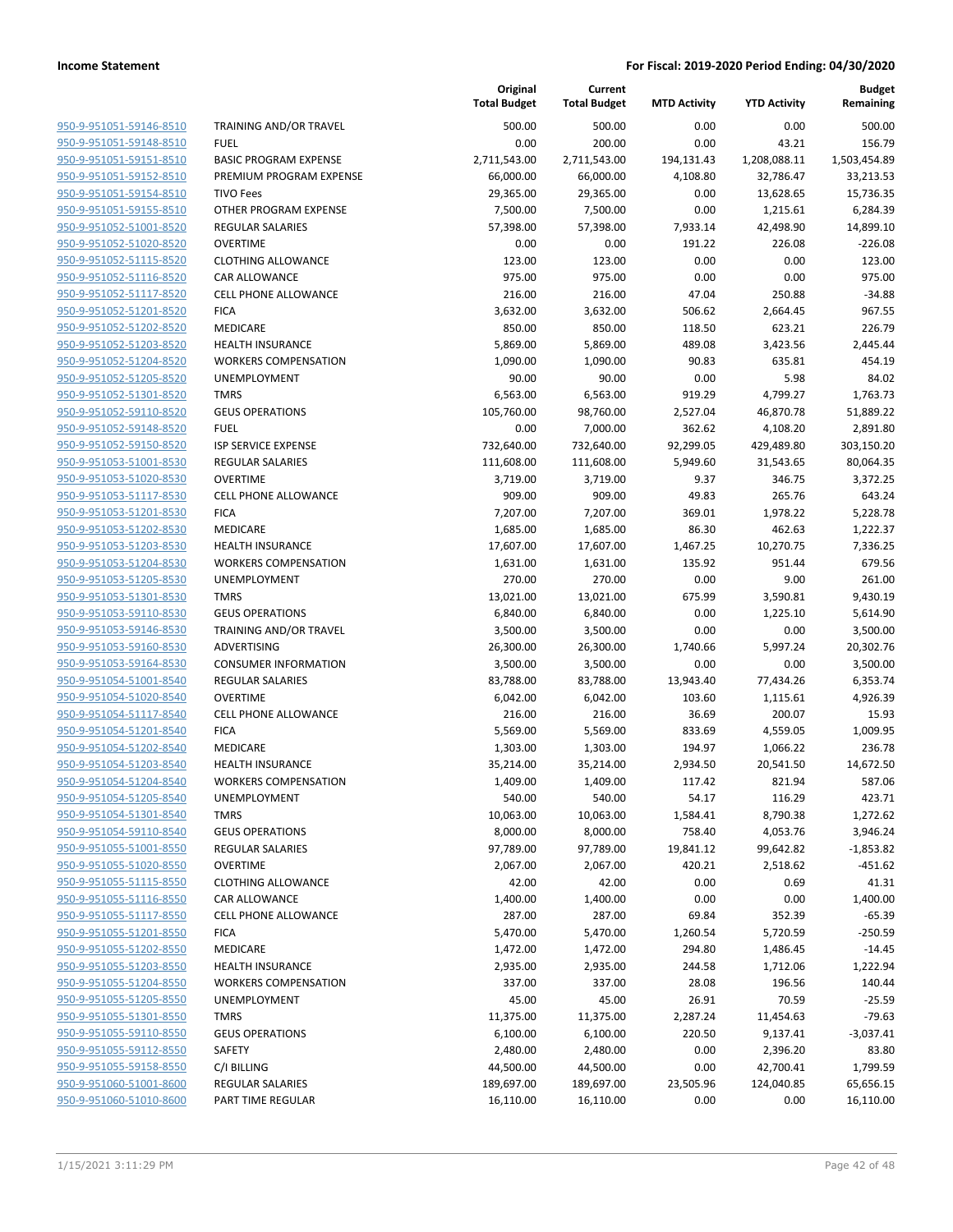**Current**

**Original**

**Budget Remaining**

|                         |                                                 | <b>Unginal</b><br><b>Total Budget</b> | <b>Canena</b><br><b>Total Budget</b> | <b>MTD Activity</b> | <b>YTD Activity</b> | nunger<br>Remaining |
|-------------------------|-------------------------------------------------|---------------------------------------|--------------------------------------|---------------------|---------------------|---------------------|
| 950-9-951060-51020-8600 | <b>OVERTIME</b>                                 | 11,275.00                             | 11,275.00                            | 471.66              | 5,354.07            | 5,920.93            |
| 950-9-951060-51115-8600 | <b>CLOTHING ALLOWANCE</b>                       | 2,079.00                              | 2,079.00                             | 0.00                | 0.00                | 2,079.00            |
| 950-9-951060-51116-8600 | <b>CAR ALLOWANCE</b>                            | 1,950.00                              | 1,950.00                             | 450.00              | 2,400.00            | $-450.00$           |
| 950-9-951060-51117-8600 | CELL PHONE ALLOWANCE                            | 1,512.00                              | 1,512.00                             | 174.45              | 930.40              | 581.60              |
| 950-9-951060-51201-8600 | <b>FICA</b>                                     | 13,666.00                             | 13,666.00                            | 1,380.19            | 7,252.69            | 6,413.31            |
| 950-9-951060-51202-8600 | MEDICARE                                        | 3,196.00                              | 3,196.00                             | 322.78              | 1,696.19            | 1,499.81            |
| 950-9-951060-51203-8600 | <b>HEALTH INSURANCE</b>                         | 41,083.00                             | 41,083.00                            | 3,423.58            | 23,965.06           | 17,117.94           |
| 950-9-951060-51204-8600 | <b>WORKERS COMPENSATION</b>                     | 3,420.00                              | 3,420.00                             | 285.00              | 1,995.00            | 1,425.00            |
| 950-9-951060-51205-8600 | UNEMPLOYMENT                                    | 810.00                                | 810.00                               | 12.75               | 49.25               | 760.75              |
| 950-9-951060-51301-8600 | <b>TMRS</b>                                     | 24,692.00                             | 24,692.00                            | 2,676.47            | 14,340.35           | 10,351.65           |
| 950-9-951060-59201-8600 | <b>BUILDINGS MAINTENANCE</b>                    | 23,550.00                             | 23,550.00                            | 445.00              | 13,807.75           | 9,742.25            |
| 950-9-951060-59205-8600 | <b>EQUIPMENT MAINTENANCE</b>                    | 20,000.00                             | 20,000.00                            | 0.00                | 6,724.30            | 13,275.70           |
| 950-9-951060-59231-8600 | <b>CABLE PLANT MAINTENANCE</b>                  | 22,500.00                             | 22,500.00                            | 610.84              | 2,795.47            | 19,704.53           |
| 950-9-951060-59235-8600 | FIBER OPTICS PLANT MAINTENANCE                  | 20,000.00                             | 20,000.00                            | 0.00                | 8,700.30            | 11,299.70           |
| 950-9-951061-51001-8610 | <b>REGULAR SALARIES</b>                         | 189,697.00                            | 189,697.00                           | 23,505.97           | 124,040.90          | 65,656.10           |
| 950-9-951061-51020-8610 | <b>OVERTIME</b>                                 | 11,275.00                             | 11,275.00                            | 470.84              | 5,350.12            | 5,924.88            |
| 950-9-951061-51115-8610 | <b>CLOTHING ALLOWANCE</b>                       | 2,079.00                              | 2,079.00                             | 0.00                | 0.00                | 2,079.00            |
| 950-9-951061-51116-8610 | <b>CAR ALLOWANCE</b>                            | 1,950.00                              | 1,950.00                             | 0.00                | 0.00                | 1,950.00            |
| 950-9-951061-51117-8610 | <b>CELL PHONE ALLOWANCE</b>                     | 1,512.00                              | 1,512.00                             | 174.36              | 929.92              | 582.08              |
| 950-9-951061-51201-8610 | <b>FICA</b>                                     | 12,667.00                             | 12,667.00                            | 1,457.38            | 7,862.27            | 4,804.73            |
| 950-9-951061-51202-8610 | MEDICARE                                        | 2,962.00                              | 2,962.00                             | 340.84              | 1,838.73            | 1,123.27            |
| 950-9-951061-51203-8610 | <b>HEALTH INSURANCE</b>                         | 52,821.00                             | 52,821.00                            | 4,401.75            | 30,812.25           | 22,008.75           |
| 950-9-951061-51204-8610 | <b>WORKERS COMPENSATION</b>                     | 5,038.00                              | 5,038.00                             | 419.83              | 2,938.81            | 2,099.19            |
| 950-9-951061-51205-8610 | UNEMPLOYMENT                                    | 810.00                                | 810.00                               | 12.75               | 45.81               | 764.19              |
| 950-9-951061-51301-8610 | <b>TMRS</b>                                     | 22,887.00                             | 22,887.00                            | 2,625.73            | 14,071.81           | 8,815.19            |
| 950-9-951061-59205-8610 | <b>EQUIPMENT MAINTENANCE</b>                    | 100.00                                | 100.00                               | 0.00                | 0.00                | 100.00              |
| 950-9-951061-59233-8610 | <b>INTERNET PLANT MAINTENANCE</b>               | 6,000.00                              | 6,000.00                             | 0.00                | 0.00                | 6,000.00            |
| 950-9-951090-59510-9900 | HEADEND, TRUNK & DISTRIBUTION SYSTEM            | 100,000.00                            | 100,000.00                           | 0.00                | 19,181.51           | 80,818.49           |
| 950-9-951090-59511-9900 | <b>HEADEND EQUIPMENT</b>                        | 95,000.00                             | 95,000.00                            | 0.00                | 38,353.65           | 56,646.35           |
| 950-9-951090-59512-9900 | <b>DROPS</b>                                    | 100,000.00                            | 100,000.00                           | 4,973.61            | 63,099.40           | 36,900.60           |
| 950-9-951090-59591-9900 | FURNITURE & OFFICE EQUIPMENT                    | 5,900.00                              | 5,900.00                             | 0.00                | 4,714.11            | 1,185.89            |
| 950-9-951091-51001-9958 | <b>REGULAR SALARIES</b>                         | 25,665.00                             | 25,665.00                            | 3,249.08            | 16,924.58           | 8,740.42            |
| 950-9-951091-51020-9958 | <b>OVERTIME</b>                                 | 3,979.00                              | 3,979.00                             | 72.08               | 1,381.99            | 2,597.01            |
| 950-9-951091-51201-9958 | <b>FICA</b>                                     | 1,864.00                              | 1,864.00                             | 207.76              | 1,144.89            | 719.11              |
| 950-9-951091-51202-9958 | MEDICARE                                        | 434.00                                | 434.00                               | 48.60               | 267.77              | 166.23              |
| 950-9-951091-51205-9958 | UNEMPLOYMENT                                    | 0.00                                  | 0.00                                 | 0.00                | 4.88                | $-4.88$             |
| 950-9-951091-51301-9958 | <b>TMRS</b>                                     | 3,350.00                              | 3,350.00                             | 376.99              | 2,062.40            | 1,287.60            |
| 950-9-970000-59720-9705 | <b>CREDIT CARD &amp; BANK FEES</b>              | 15,000.00                             | 15,000.00                            | 1,393.52            | 6,931.84            | 8,068.16            |
| 950-9-970000-59730-9250 | <b>INVENTORY LOSS/GAIN</b>                      | 1,000.00                              | 1,000.00                             | 0.00                | 0.00                | 1,000.00            |
| 950-9-970000-59734-4210 | ASSET DISPOSAL LOSSES/GAINS                     | 1,000.00                              | 1,000.00                             | 0.00                | 0.00                | 1,000.00            |
| 950-9-970000-59750-9260 | <b>ACCRUED PTO PAY</b>                          | 5,000.00                              | 5,000.00                             | 0.00                | 0.00                | 5,000.00            |
| 950-9-970000-59770-9970 | CONTINGENCY                                     | 50,000.00                             | 50,000.00                            | 344.28              | 344.28              | 49,655.72           |
| 950-9-970000-59771-9970 | PAYROLL CONTINGENCY                             | 11,800.00                             | 11,800.00                            | 0.00                | 0.00                | 11,800.00           |
| 950-9-970000-59780-9240 | PROPERTY INSURANCE                              | 15,201.00                             | 15,201.00                            | 0.00                | 16,183.71           | $-982.71$           |
| 950-9-970000-59781-9250 | LIABILITY INSURANCE                             | 13,142.00                             | 13,142.00                            | 0.00                | 14,319.76           | $-1,177.76$         |
| 950-9-990000-59901-9270 | TRANSFER to COG - FRANCHISE FEES                | 280,375.00                            | 280,375.00                           | 0.00                | 138,682.16          | 141,692.84          |
| 950-9-990000-59902-9200 | TRANSFER to COG - ADMIN EXPENSES                | 52,638.00                             | 52,638.00                            | 4,386.50            | 30,705.50           | 21,932.50           |
| 950-9-990000-59903-4082 | TRANSFER to COG - PILOT                         | 40,937.00                             | 40,937.00                            | $-0.11$             | 40,936.89           | 0.11                |
| 950-9-990000-59926-9330 | TRANSFER to COG - GARAGE                        | 12,622.00                             | 12,622.00                            | 1,051.83            | 7,362.81            | 5,259.19            |
| 950-9-990000-59927-9200 | TRANSFER to COG - INSURANCE                     | 2,993.00                              | 2,993.00                             | 249.42              | 1,745.94            | 1,247.06            |
| 950-9-990000-59928-9200 | XFER to COG - IT                                | 9,986.00                              | 9,986.00                             | 1,234.67            | 8,642.69            | 1,343.31            |
| 950-9-990000-59930-9270 | TRANSFER to GBOD                                | 56,075.00                             | 56,075.00                            | 0.00                | 27,736.43           | 28,338.57           |
| 950-9-990000-59954-8559 | TRANSFER TO 910 - BILLING                       | 61,828.00                             | 61,828.00                            | 5,152.33            | 36,066.31           | 25,761.69           |
| 950-9-990000-59955-8559 | TRANSFER TO 910 - CASHIERING                    | 78,306.00                             | 78,306.00                            | 6,525.50            | 45,678.50           | 32,627.50           |
|                         | <b>Expense Total:</b>                           | 6,420,315.00                          | 6,420,315.00                         | 489,224.48          | 3,306,493.58        | 3,113,821.42        |
|                         | Fund: 950 - CABLE / INTERNET Surplus (Deficit): | -174,654.00                           | -174,654.00                          | 25,192.19           | 429,063.83          |                     |
|                         | <b>Total Surplus (Deficit):</b>                 | 3,395,325.48                          | 1,963,809.63                         | 659,527.81          | 31,703,662.62       |                     |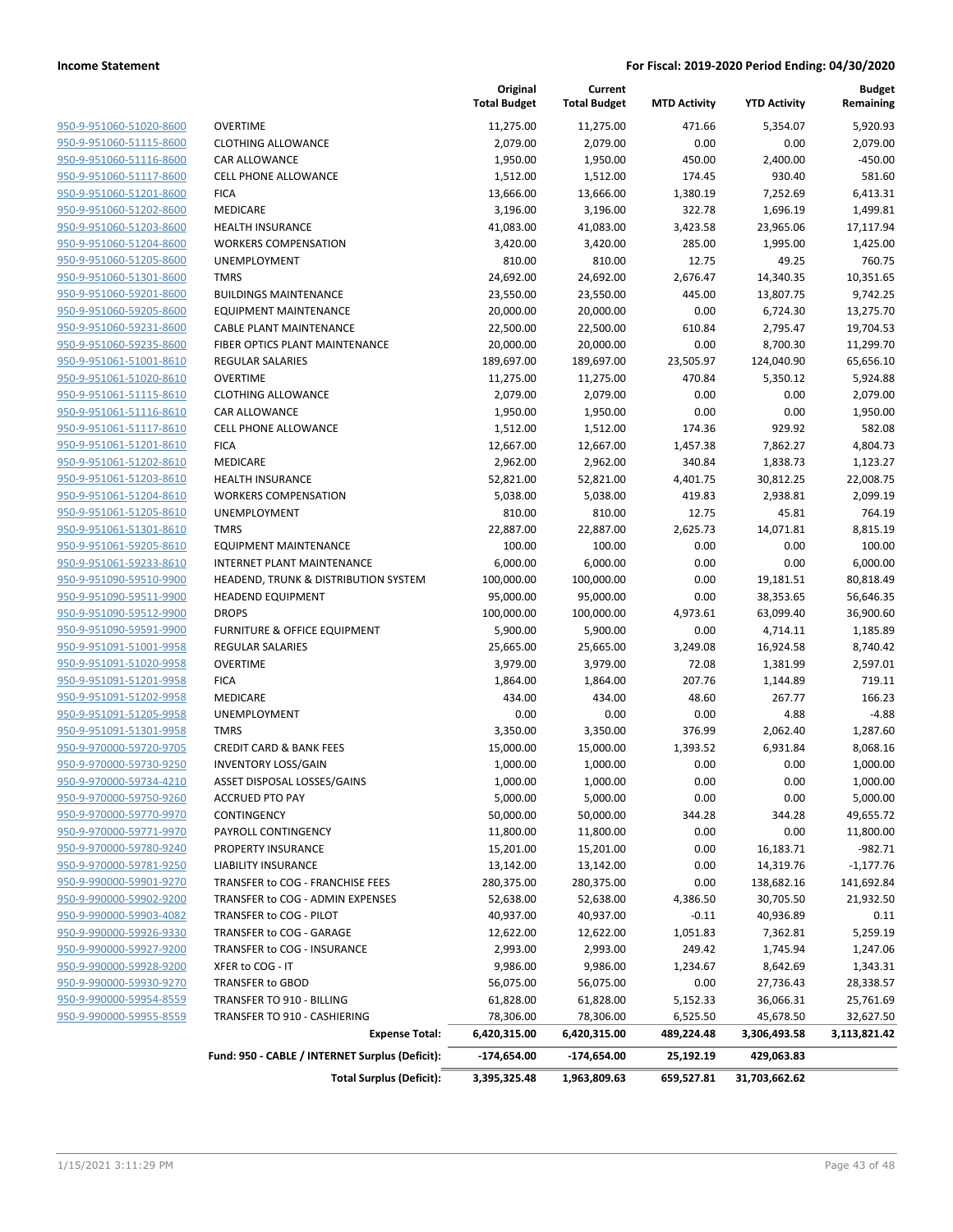## **Group Summary**

|                                                                           | Original            | Current             |                     |                     | <b>Budget</b>   |
|---------------------------------------------------------------------------|---------------------|---------------------|---------------------|---------------------|-----------------|
| <b>Account Type</b>                                                       | <b>Total Budget</b> | <b>Total Budget</b> | <b>MTD Activity</b> | <b>YTD Activity</b> | Remaining       |
| Fund: 100 - GENERAL FUND                                                  |                     |                     |                     |                     |                 |
| Revenue                                                                   | 25,401,947.17       | 25,401,947.17       | 3,049,820.25        | 18,217,373.22       | 7,184,573.95    |
| Expense                                                                   | 26,072,457.79       | 26,076,217.79       | 2,527,909.61        | 15,395,509.67       | 10,680,708.12   |
| Fund: 100 - GENERAL FUND Surplus (Deficit):                               | -670,510.62         | -674,270.62         | 521,910.64          | 2,821,863.55        | $-3,496,134.17$ |
| <b>Fund: 101 - MUNICIPAL COURT BUILDING SECURITY FEES</b>                 |                     |                     |                     |                     |                 |
| Revenue                                                                   | 0.00                | 0.00                | 345.06              | 3,499.78            | $-3,499.78$     |
| Expense                                                                   | 0.00                | 0.00                | 3.32                | $-2.21$             | 2.21            |
| Fund: 101 - MUNICIPAL COURT BUILDING SECURITY FEES Surplus (Deficit):     | 0.00                | 0.00                | 341.74              | 3,501.99            | $-3,501.99$     |
| Fund: 102 - MUNICIPAL COURT TECH FUND                                     |                     |                     |                     |                     |                 |
| Revenue                                                                   | 0.00                | 0.00                | 295.97              | 3,803.06            | $-3.803.06$     |
| Expense                                                                   | 0.00                | 0.00                | 2.28                | 8.72                | $-8.72$         |
| Fund: 102 - MUNICIPAL COURT TECH FUND Surplus (Deficit):                  | 0.00                | 0.00                | 293.69              | 3,794.34            | $-3,794.34$     |
| Fund: 103 - MUNICIPAL COURT CHILD SAFETY FUND                             |                     |                     |                     |                     |                 |
| Revenue                                                                   | 27,250.00           | 27,250.00           | 59.80               | 7,180.43            | 20,069.57       |
| Expense                                                                   | 25,000.00           | 25,000.00           | 0.77                | 13,525.49           | 11,474.51       |
| Fund: 103 - MUNICIPAL COURT CHILD SAFETY FUND Surplus (Deficit):          | 2,250.00            | 2,250.00            | 59.03               | $-6,345.06$         | 8,595.06        |
| <b>Fund: 110 - EXCHANGE BUILDING FUND</b>                                 |                     |                     |                     |                     |                 |
| Expense                                                                   | 30.37               | 30.37               | 0.00                | 0.00                | 30.37           |
| Fund: 110 - EXCHANGE BUILDING FUND Total:                                 | 30.37               | 30.37               | 0.00                | 0.00                | 30.37           |
| <b>Fund: 111 - RECREATION ACTIVITIES FUND</b>                             |                     |                     |                     |                     |                 |
| Revenue                                                                   | 268,435.50          | 268,435.50          | -2,369.59           | 65,836.90           | 202,598.60      |
| Expense                                                                   | 263,096.93          | 263,096.93          | 9,139.91            | 112,024.44          | 151,072.49      |
| Fund: 111 - RECREATION ACTIVITIES FUND Surplus (Deficit):                 | 5,338.57            | 5,338.57            | -11,509.50          | -46,187.54          | 51,526.11       |
| Fund: 112 - GUN RANGE FUND                                                |                     |                     |                     |                     |                 |
| Revenue                                                                   | 1,500.00            | 1,500.00            | 4.27                | 742.22              | 757.78          |
| Expense                                                                   | 1,000.00            | 1,000.00            | 0.06                | 433.23              | 566.77          |
| Fund: 112 - GUN RANGE FUND Surplus (Deficit):                             | 500.00              | 500.00              | 4.21                | 308.99              | 191.01          |
| Fund: 113 - HOTEL / MOTEL OCCUPANCY TAX FUND                              |                     |                     |                     |                     |                 |
| Revenue                                                                   | 578,097.00          | 578,097.00          | 39,405.40           | 309,507.13          | 268,589.87      |
| Expense                                                                   | 573,583.98          | 573,583.98          | 38,500.78           | 311,580.10          | 262,003.88      |
| Fund: 113 - HOTEL / MOTEL OCCUPANCY TAX FUND Surplus (Deficit):           | 4,513.02            | 4,513.02            | 904.62              | -2,072.97           | 6,585.99        |
| Fund: 114 - VENUE MANAGEMENT FUND                                         |                     |                     |                     |                     |                 |
| Revenue                                                                   | 341,720.00          | 341,720.00          | 12,778.33           | 120,067.36          | 221,652.64      |
| Expense                                                                   | 192,701.04          | 192,701.04          | 11,155.70           | 125,520.08          | 67,180.96       |
| Fund: 114 - VENUE MANAGEMENT FUND Surplus (Deficit):                      | 149,018.96          | 149,018.96          | 1,622.63            | $-5,452.72$         | 154,471.68      |
| <b>Fund: 123 - PTRAIN - POLICE REIMBURSEMENT GRANTS &amp; CONT EDUCAT</b> |                     |                     |                     |                     |                 |
| Revenue                                                                   | 0.00                | 0.00                | 25.02               | 3,749.23            | $-3,749.23$     |
| Expense                                                                   | 0.00                | 0.00                | 200.37              | 1,689.44            | $-1,689.44$     |
| Fund: 123 - PTRAIN - POLICE REIMBURSEMENT GRANTS & CONT EDUCAT Surp       | 0.00                | 0.00                | $-175.35$           | 2,059.79            | $-2,059.79$     |
| <b>Fund: 124 - FIRE HAZMAT GRANT</b>                                      |                     |                     |                     |                     |                 |
| Expense                                                                   | 0.00                | 0.00                | 0.05                | 0.16                | $-0.16$         |
| Fund: 124 - FIRE HAZMAT GRANT Total:                                      | 0.00                | 0.00                | 0.05                | 0.16                | $-0.16$         |
| Fund: 140 - DEBT SERVICE FUND                                             |                     |                     |                     |                     |                 |
| Revenue                                                                   | 6,826,247.00        | 6,826,247.00        | 157,433.11          | 6,024,838.11        | 801,408.89      |
| Expense                                                                   | 7,218,192.40        | 7,218,192.40        | 39,742.76           | 6,345,207.01        | 872,985.39      |
| Fund: 140 - DEBT SERVICE FUND Surplus (Deficit):                          | -391,945.40         | $-391,945.40$       | 117,690.35          | -320,368.90         | -71,576.50      |
| Fund: 160 - GENERAL CAPITAL IMPROVEMENT FUND                              |                     |                     |                     |                     |                 |
| Revenue                                                                   | 17,270,151.00       | 17,270,151.00       | 221,751.24          | 16,279,895.33       | 990,255.67      |
| Expense                                                                   | 17,188,433.00       | 17,221,665.00       | 126,181.49          | 852,993.57          | 16,368,671.43   |
| Fund: 160 - GENERAL CAPITAL IMPROVEMENT FUND Surplus (Deficit):           | 81,718.00           | 48,486.00           | 95,569.75           | 15,426,901.76       | -15,378,415.76  |
| Fund: 161 - STREET CONSTRUCTION FUND                                      |                     |                     |                     |                     |                 |
| Revenue                                                                   | 14,250.00           | 14,250.00           | 3,019.10            | 8,873.26            | 5,376.74        |
| Expense                                                                   | 400.00              | 50,400.00           | 13,342.94           | 13,468.94           | 36,931.06       |
|                                                                           |                     |                     |                     |                     |                 |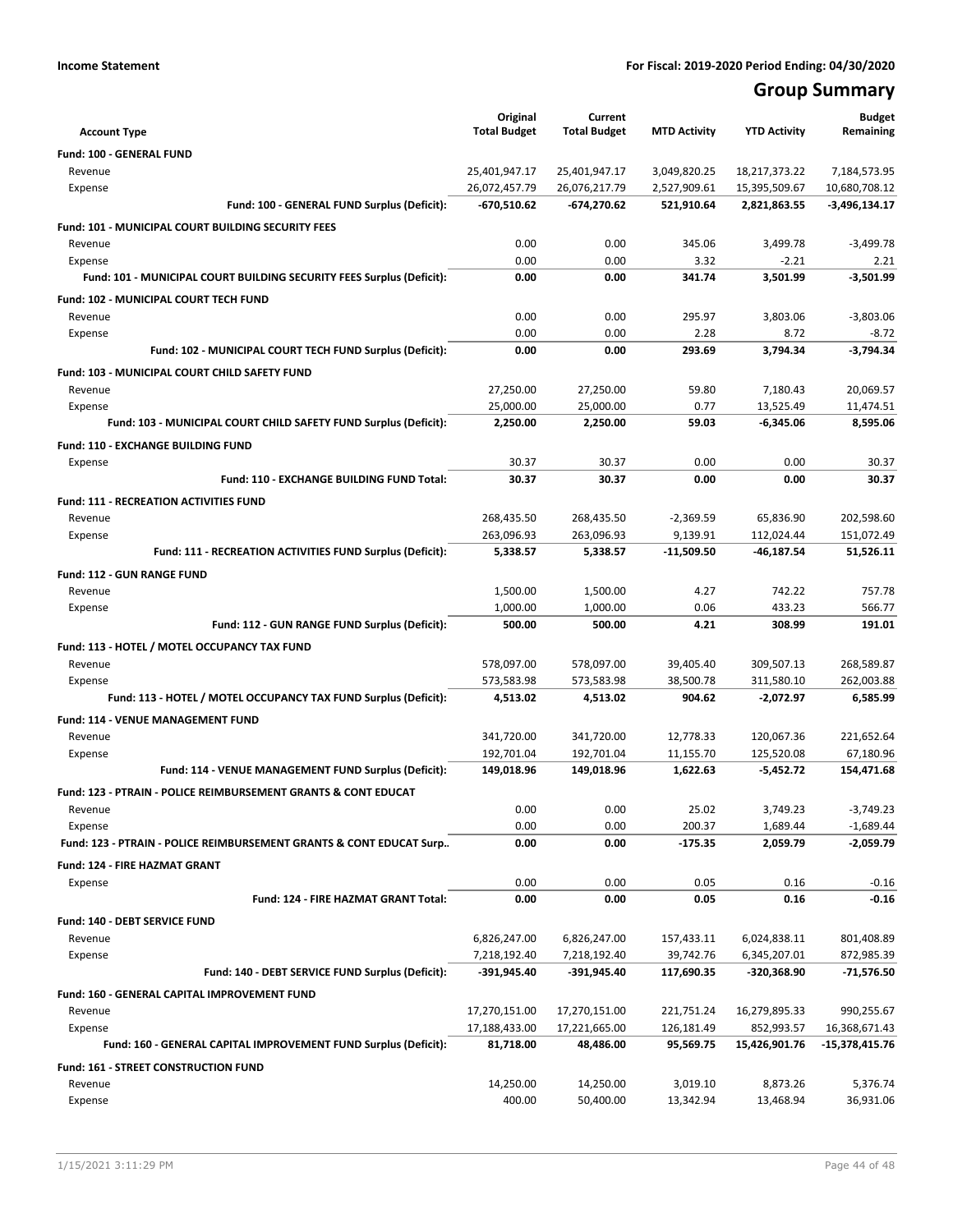| <b>Account Type</b>                                               | Original<br><b>Total Budget</b> | Current<br><b>Total Budget</b> | <b>MTD Activity</b> | <b>YTD Activity</b> | Budget<br>Remaining |
|-------------------------------------------------------------------|---------------------------------|--------------------------------|---------------------|---------------------|---------------------|
| Fund: 161 - STREET CONSTRUCTION FUND Surplus (Deficit):           | 13,850.00                       | $-36,150.00$                   | -10,323.84          | -4,595.68           | $-31,554.32$        |
| Fund: 164 - 2013 CO CAPITAL FUND                                  |                                 |                                |                     |                     |                     |
| Revenue                                                           | 450.00                          | 450.00                         | 115.10              | 351.02              | 98.98               |
| Expense                                                           | 15.00                           | 15.00                          | 1.61                | 6.33                | 8.67                |
| Fund: 164 - 2013 CO CAPITAL FUND Surplus (Deficit):               | 435.00                          | 435.00                         | 113.49              | 344.69              | 90.31               |
| Fund: 165 - 2014 GO FUND                                          |                                 |                                |                     |                     |                     |
| Revenue                                                           | 15,000.00                       | 15,000.00                      | 541.88              | 7,037.11            | 7,962.89            |
| Fund: 165 - 2014 GO FUND Total:                                   | 15,000.00                       | 15,000.00                      | 541.88              | 7,037.11            | 7,962.89            |
| <b>Fund: 171 - MAIN STREET SPECIAL REVENUE</b>                    |                                 |                                |                     |                     |                     |
| Revenue                                                           | 0.00                            | 0.00                           | 0.00                | 123,366.49          | -123,366.49         |
| Expense                                                           | 0.00                            | 0.00                           | 0.00                | 118,577.39          | $-118,577.39$       |
| Fund: 171 - MAIN STREET SPECIAL REVENUE Surplus (Deficit):        | 0.00                            | 0.00                           | 0.00                | 4,789.10            | $-4,789.10$         |
| <b>Fund: 172 - MINOR GRANTS FUND</b>                              |                                 |                                |                     |                     |                     |
| Revenue                                                           | 0.00                            | 0.00                           | 0.00                | 3,660.00            | $-3,660.00$         |
| Expense                                                           | 0.00                            | 0.00                           | 0.00                | 1,413.87            | $-1,413.87$         |
| Fund: 172 - MINOR GRANTS FUND Surplus (Deficit):                  | 0.00                            | 0.00                           | 0.00                | 2,246.13            | $-2,246.13$         |
| Fund: 175 - JUSTICE ASSISTANCE GRANT - JAG                        |                                 |                                |                     |                     |                     |
| Revenue                                                           | 0.00                            | 0.00                           | 0.00                | 11,553.00           | $-11,553.00$        |
| Fund: 175 - JUSTICE ASSISTANCE GRANT - JAG Total:                 | 0.00                            | 0.00                           | 0.00                | 11,553.00           | $-11,553.00$        |
| Fund: 200 - WATER / WASTEWATER FUND                               |                                 |                                |                     |                     |                     |
| Revenue                                                           | 14,373,110.00                   | 14,373,110.00                  | 982,366.97          | 7,643,508.16        | 6,729,601.84        |
| Expense                                                           | 12,100,356.36                   | 13,244,640.21                  | 971,984.29          | 8,298,942.61        | 4,945,697.60        |
| Fund: 200 - WATER / WASTEWATER FUND Surplus (Deficit):            | 2,272,753.64                    | 1,128,469.79                   | 10,382.68           | -655,434.45         | 1,783,904.24        |
| Fund: 212 - TX COMMUNITY DEV SWR SYSTEM IMPROV PROG GRANT         |                                 |                                |                     |                     |                     |
| Revenue                                                           | 0.00                            | 0.00                           | 0.00                | 168,130.00          | $-168,130.00$       |
| Expense                                                           | 0.00                            | 0.00                           | 0.00                | 1,255.00            | $-1,255.00$         |
| Fund: 212 - TX COMMUNITY DEV SWR SYSTEM IMPROV PROG GRANT Surplus | 0.00                            | 0.00                           | 0.00                | 166,875.00          | -166,875.00         |
| Fund: 216 - UTILIITY CIP FUND                                     |                                 |                                |                     |                     |                     |
| Revenue                                                           | 314,621.00                      | 314,621.00                     | 8,299.93            | 13,641,414.63       | -13,326,793.63      |
| Expense                                                           | 454,000.00                      | 654,000.00                     | 264,061.55          | 2,459,694.78        | $-1,805,694.78$     |
| Fund: 216 - UTILIITY CIP FUND Surplus (Deficit):                  | -139,379.00                     | -339,379.00                    | -255,761.62         | 11,181,719.85       | -11,521,098.85      |
| <b>Fund: 217 - WASTEWATER RECLAMATION FUND</b>                    |                                 |                                |                     |                     |                     |
| Revenue                                                           | 14,000.00                       | 14,000.00                      | 525.79              | 6,826.80            | 7,173.20            |
| Fund: 217 - WASTEWATER RECLAMATION FUND Total:                    | 14,000.00                       | 14,000.00                      | 525.79              | 6,826.80            | 7,173.20            |
| <b>Fund: 300 - AIRPORT FUND</b>                                   |                                 |                                |                     |                     |                     |
| Revenue                                                           | 721,537.30                      | 721,537.30                     | 62,906.67           | 423,170.35          | 298.366.95          |
| Expense                                                           | 141,387.03                      | 141,387.03                     | 10,944.11           | 82,136.76           | 59,250.27           |
| Fund: 300 - AIRPORT FUND Surplus (Deficit):                       | 580,150.27                      | 580,150.27                     | 51,962.56           | 341,033.59          | 239,116.68          |
| Fund: 360 - AIRPORT CAPITAL FUND                                  |                                 |                                |                     |                     |                     |
| Revenue                                                           | 68,598.00                       | 68,598.00                      | 27,351.29           | 80,249.62           | $-11,651.62$        |
| Expense                                                           | 221,381.00                      | 221,381.00                     | 7,387.84            | 176,866.79          | 44,514.21           |
| Fund: 360 - AIRPORT CAPITAL FUND Surplus (Deficit):               | -152,783.00                     | -152,783.00                    | 19,963.45           | -96,617.17          | -56,165.83          |
| Fund: 362 - AIRPORT FBO FUEL                                      |                                 |                                |                     |                     |                     |
| Revenue                                                           | 0.00                            | 0.00                           | 15,638.80           | 266,887.87          | -266,887.87         |
| Expense                                                           | 0.00                            | 0.00                           | 12,764.01           | 116,762.61          | $-116,762.61$       |
| Fund: 362 - AIRPORT FBO FUEL Surplus (Deficit):                   | 0.00                            | 0.00                           | 2,874.79            | 150,125.26          | -150,125.26         |
| Fund: 400 - GOLF FUND                                             |                                 |                                |                     |                     |                     |
| Revenue                                                           | 244,398.00                      | 244,398.00                     | 4,620.40            | 59,843.38           | 184,554.62          |
| Expense                                                           | 247,776.38                      | 247,776.38                     | 22,609.41           | 130,447.04          | 117,329.34          |
| Fund: 400 - GOLF FUND Surplus (Deficit):                          | -3,378.38                       | -3,378.38                      | -17,989.01          | -70,603.66          | 67,225.28           |
| <b>Fund: 500 - SANITATION FUND</b>                                |                                 |                                |                     |                     |                     |
| Revenue                                                           | 4,968,708.00                    | 4,968,708.00                   | 424,849.06          | 3,048,075.41        | 1,920,632.59        |
| Expense                                                           | 5,392,448.79                    | 5,392,448.79                   | 458,578.11          | 2,832,046.70        | 2,560,402.09        |
| Fund: 500 - SANITATION FUND Surplus (Deficit):                    | -423,740.79                     | -423,740.79                    | -33,729.05          | 216,028.71          | -639,769.50         |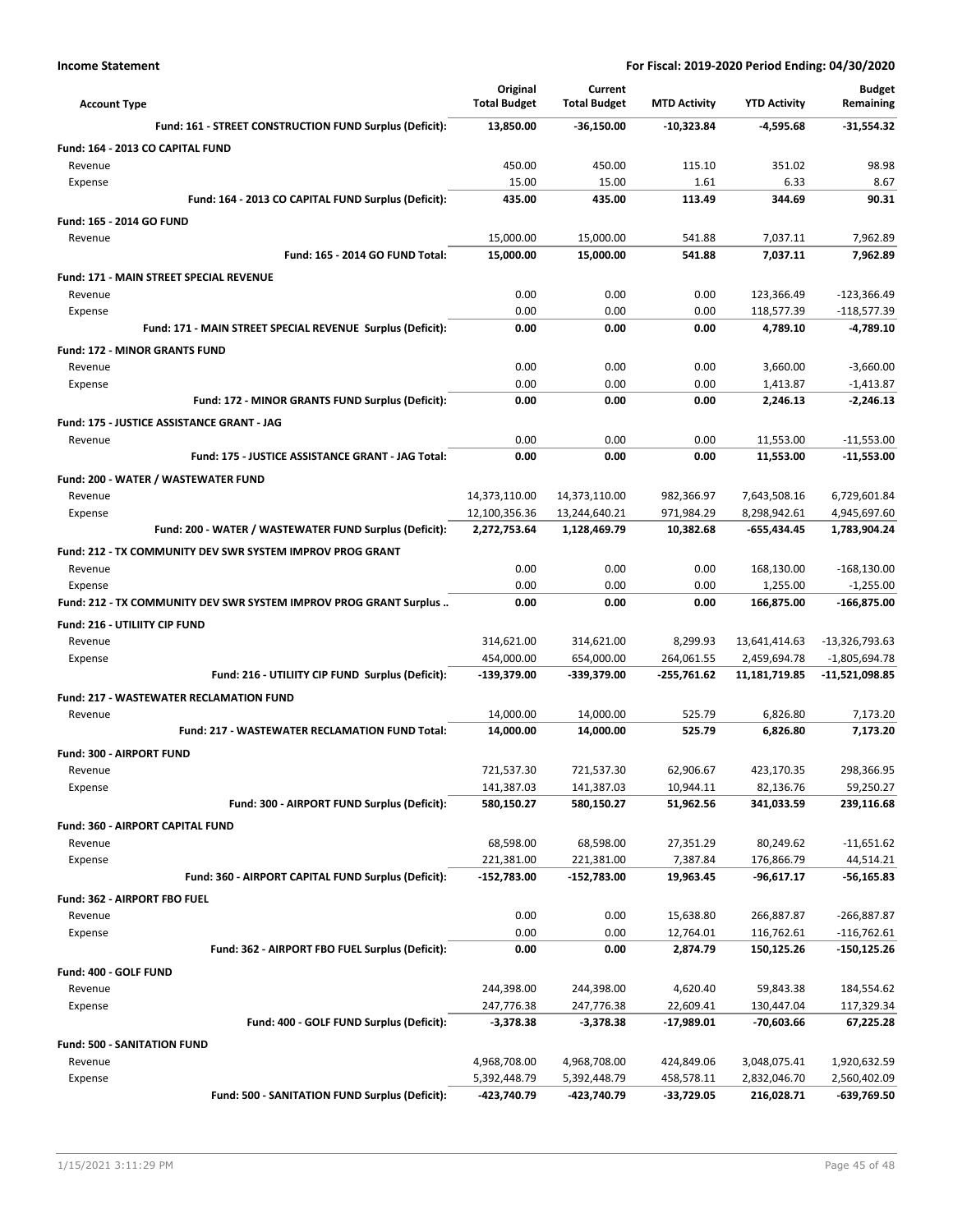|  | Income Statement |
|--|------------------|
|--|------------------|

| <b>Account Type</b>                                                        | Original<br><b>Total Budget</b> | Current<br><b>Total Budget</b> | <b>MTD Activity</b> | <b>YTD Activity</b>      | <b>Budget</b><br>Remaining   |
|----------------------------------------------------------------------------|---------------------------------|--------------------------------|---------------------|--------------------------|------------------------------|
| Fund: 601 - CENTRAL SERVICE FUND                                           |                                 |                                |                     |                          |                              |
| Revenue                                                                    | 897,529.00                      | 897,529.00                     | 74,794.06           | 523,558.48               | 373,970.52                   |
| Expense                                                                    | 1,099,461.48                    | 1,099,498.91                   | 104,573.26          | 629,498.05               | 470,000.86                   |
| Fund: 601 - CENTRAL SERVICE FUND Surplus (Deficit):                        | $-201,932.48$                   | $-201,969.91$                  | $-29,779.20$        | $-105,939.57$            | -96,030.34                   |
| <b>Fund: 602 - INSURANCE FUND</b>                                          |                                 |                                |                     |                          |                              |
| Revenue                                                                    | 6,163,286.88                    | 6,163,286.88                   | 502,861.67          | 3,525,124.59             | 2,638,162.29                 |
| Expense                                                                    | 6,846,533.00                    | 6,846,533.00                   | 464,289.51          | 4,095,023.00             | 2,751,510.00                 |
| Fund: 602 - INSURANCE FUND Surplus (Deficit):                              | -683,246.12                     | $-683,246.12$                  | 38,572.16           | $-569,898.41$            | $-113,347.71$                |
| Fund: 604 - MIS FUND                                                       |                                 |                                |                     |                          |                              |
| Revenue                                                                    | 502,314.00                      | 502,314.00                     | 41,859.50           | 293,016.50               | 209,297.50                   |
| Expense                                                                    | 1,167,850.06                    | 1,168,090.06                   | 53,900.46           | 633,962.99               | 534,127.07                   |
| Fund: 604 - MIS FUND Surplus (Deficit):                                    | -665,536.06                     | -665,776.06                    | $-12,040.96$        | -340,946.49              | -324,829.57                  |
| Fund: 660 - VEHICLE REPLACEMENT FUND                                       |                                 |                                |                     |                          |                              |
| Revenue                                                                    | 227,000.00                      | 227,000.00                     | 38,944.98           | 277,043.02               | $-50,043.02$                 |
| Expense                                                                    | 460,000.00                      | 459,962.57                     | 0.00                | 749,134.73               | $-289,172.16$                |
| Fund: 660 - VEHICLE REPLACEMENT FUND Surplus (Deficit):                    | -233,000.00                     | -232,962.57                    | 38,944.98           | -472,091.71              | 239,129.14                   |
| Fund: 800 - SPENCE FUND                                                    |                                 |                                |                     |                          |                              |
| Revenue                                                                    | 10,210.00                       | 10,210.00                      | 406.92              | 5,284.39                 | 4,925.61                     |
| Expense                                                                    | 600.00                          | 600.00                         | 50.00               | 350.00                   | 250.00                       |
| Fund: 800 - SPENCE FUND Surplus (Deficit):                                 | 9,610.00                        | 9,610.00                       | 356.92              | 4,934.39                 | 4,675.61                     |
| Fund: 801 - JONES LIBRARY TRUST                                            |                                 |                                |                     |                          |                              |
| Revenue                                                                    | 0.00                            | 0.00                           | 55.40               | 162.11                   | $-162.11$                    |
| Expense                                                                    | 0.00                            | 0.00                           | 0.78                | 3.07                     | $-3.07$                      |
| Fund: 801 - JONES LIBRARY TRUST Surplus (Deficit):                         | 0.00                            | 0.00                           | 54.62               | 159.04                   | $-159.04$                    |
|                                                                            |                                 |                                |                     |                          |                              |
| Fund: 809 - GREENVILLE IDC (L-3)                                           |                                 |                                |                     |                          |                              |
| Revenue                                                                    | 0.00                            | 0.00                           | 0.00                | 1,053,669.29             | $-1,053,669.29$              |
| Expense<br>Fund: 809 - GREENVILLE IDC (L-3) Surplus (Deficit):             | 0.00<br>0.00                    | 0.00<br>0.00                   | 0.00<br>0.00        | 173,054.24<br>880,615.05 | $-173,054.24$<br>-880,615.05 |
|                                                                            |                                 |                                |                     |                          |                              |
| Fund: 810 - SEIZURE FUNDS - STATE RULES                                    |                                 |                                |                     |                          |                              |
| Revenue                                                                    | 3,000.00                        | 3,000.00                       | 896.19              | $-5,017.92$              | 8,017.92                     |
| Expense                                                                    | 220.00                          | 220.00                         | 12.70               | 18,252.19                | $-18,032.19$                 |
| Fund: 810 - SEIZURE FUNDS - STATE RULES Surplus (Deficit):                 | 2,780.00                        | 2,780.00                       | 883.49              | $-23,270.11$             | 26,050.11                    |
| Fund: 811 - SEIZURE FUNDS - FED RULES                                      |                                 |                                |                     |                          |                              |
| Revenue                                                                    | 3,900.00                        | 3,900.00                       | 769.06              | 3,070.82                 | 829.18                       |
| Expense                                                                    | 125.00                          | 125.00                         | 10.92               | 29,794.58                | $-29,669.58$                 |
| Fund: 811 - SEIZURE FUNDS - FED RULES Surplus (Deficit):                   | 3,775.00                        | 3,775.00                       | 758.14              | $-26,723.76$             | 30,498.76                    |
| Fund: 820 - TIRZ FUND (Tax Increment Reinvestment Zone)                    |                                 |                                |                     |                          |                              |
| Revenue                                                                    | 774,228.92                      | 774,228.92                     | 10,003.22           | 475,307.42               | 298,921.50                   |
| Expense                                                                    | 144,225.00                      | 144,225.00                     | 9,954.63            | 23,250.30                | 120,974.70                   |
| Fund: 820 - TIRZ FUND (Tax Increment Reinvestment Zone) Surplus (Deficit): | 630,003.92                      | 630,003.92                     | 48.59               | 452,057.12               | 177,946.80                   |
| Fund: 899 - POOLED CASH                                                    |                                 |                                |                     |                          |                              |
| Revenue                                                                    | 0.00                            | 0.00                           | $-0.01$             | 0.07                     | $-0.07$                      |
| Fund: 899 - POOLED CASH Total:                                             | 0.00                            | 0.00                           | $-0.01$             | 0.07                     | $-0.07$                      |
| Fund: 910 - ELECTRIC OPERATING FUND                                        |                                 |                                |                     |                          |                              |
| Revenue                                                                    | 67,442,118.00                   | 67,442,118.00                  | 4,109,384.27        | 33,646,388.44            | 33,795,729.56                |
| Expense                                                                    | 64,092,352.68                   | 64,092,352.68                  | 4,662,130.77        | 32,782,980.61            | 31,309,372.07                |
| Fund: 910 - ELECTRIC OPERATING FUND Surplus (Deficit):                     | 3,349,765.32                    | 3,349,765.32                   | -552,746.50         | 863,407.83               | 2,486,357.49                 |
| Fund: 911 - ELECTRIC DEBT REDUCTION                                        |                                 |                                |                     |                          |                              |
| Revenue                                                                    | 0.00                            | 0.00                           | 29.86               | 86.95                    | $-86.95$                     |
| Fund: 911 - ELECTRIC DEBT REDUCTION Total:                                 | 0.00                            | 0.00                           | 29.86               | 86.95                    | -86.95                       |
| <b>Fund: 912 - ELECTRIC DEBT SERVICE</b>                                   |                                 |                                |                     |                          |                              |
| Revenue                                                                    | 7,843,475.00                    | 7,843,475.00                   | 653,622.92          | 4,575,360.44             | 3,268,114.56                 |
| Expense                                                                    | 7,843,475.00                    | 7,843,475.00                   | 0.00                | 3,103,525.16             | 4,739,949.84                 |
| Fund: 912 - ELECTRIC DEBT SERVICE Surplus (Deficit):                       | 0.00                            | 0.00                           | 653,622.92          | 1,471,835.28             | $-1,471,835.28$              |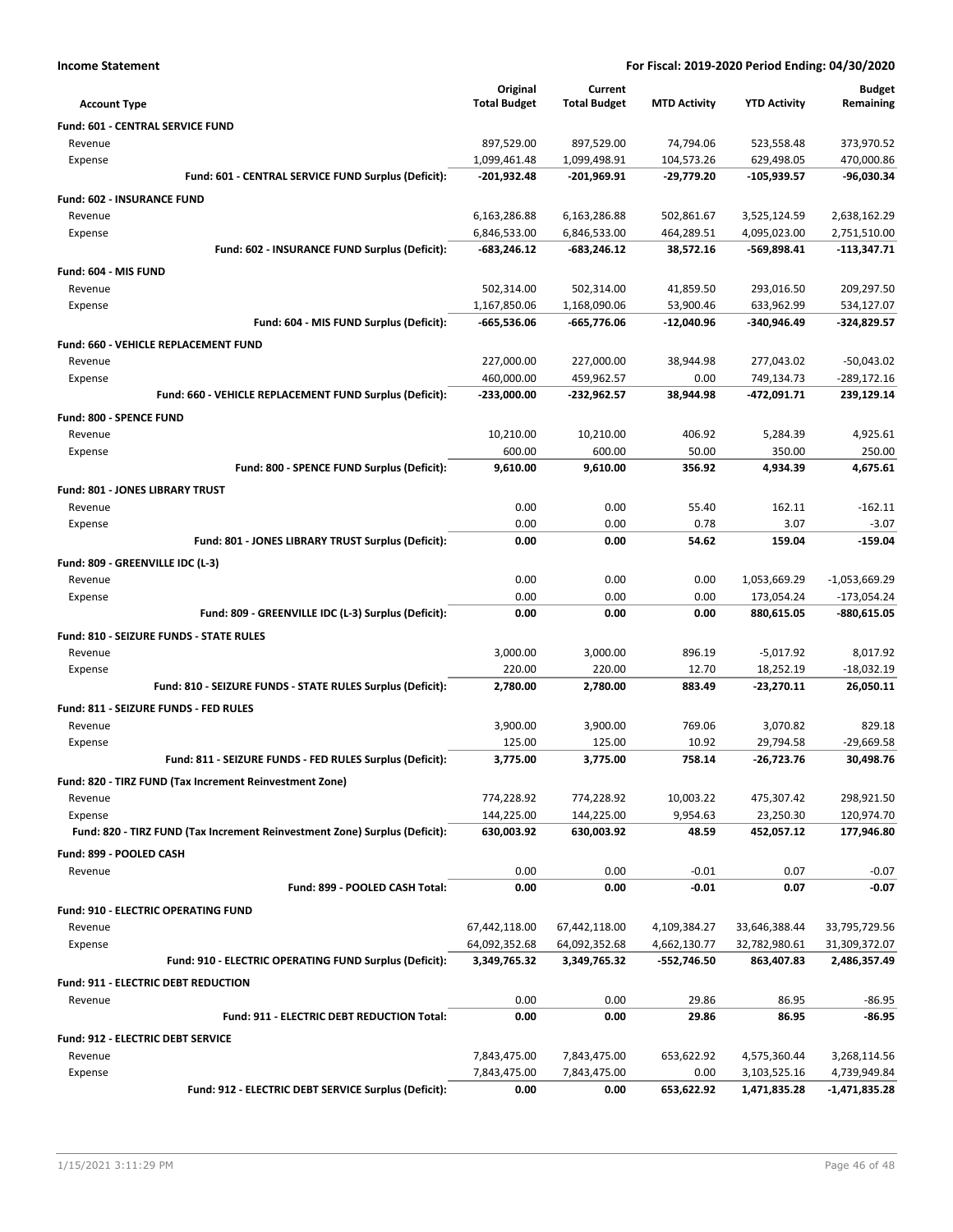| <b>Account Type</b>                           |                                                      | Original<br><b>Total Budget</b> | Current<br><b>Total Budget</b> | <b>MTD Activity</b> | <b>YTD Activity</b> | <b>Budget</b><br>Remaining |
|-----------------------------------------------|------------------------------------------------------|---------------------------------|--------------------------------|---------------------|---------------------|----------------------------|
| <b>Fund: 913 - ELECTRIC CONSTRUCTION FUND</b> |                                                      |                                 |                                |                     |                     |                            |
| Revenue                                       |                                                      | 0.00                            | 0.00                           | 357.73              | 1,041.76            | $-1,041.76$                |
|                                               | <b>Fund: 913 - ELECTRIC CONSTRUCTION FUND Total:</b> | 0.00                            | 0.00                           | 357.73              | 1.041.76            | $-1,041.76$                |
| Fund: 950 - CABLE / INTERNET                  |                                                      |                                 |                                |                     |                     |                            |
| Revenue                                       |                                                      | 6,245,661.00                    | 6,245,661.00                   | 514.416.67          | 3,735,557.41        | 2,510,103.59               |
| Expense                                       |                                                      | 6,420,315.00                    | 6,420,315.00                   | 489.224.48          | 3,306,493.58        | 3,113,821.42               |
|                                               | Fund: 950 - CABLE / INTERNET Surplus (Deficit):      | $-174.654.00$                   | $-174.654.00$                  | 25.192.19           | 429.063.83          | $-603,717.83$              |
|                                               | <b>Total Surplus (Deficit):</b>                      | 3,395,325.48                    | 1,963,809.63                   | 659.527.81          | 31,703,662.62       |                            |